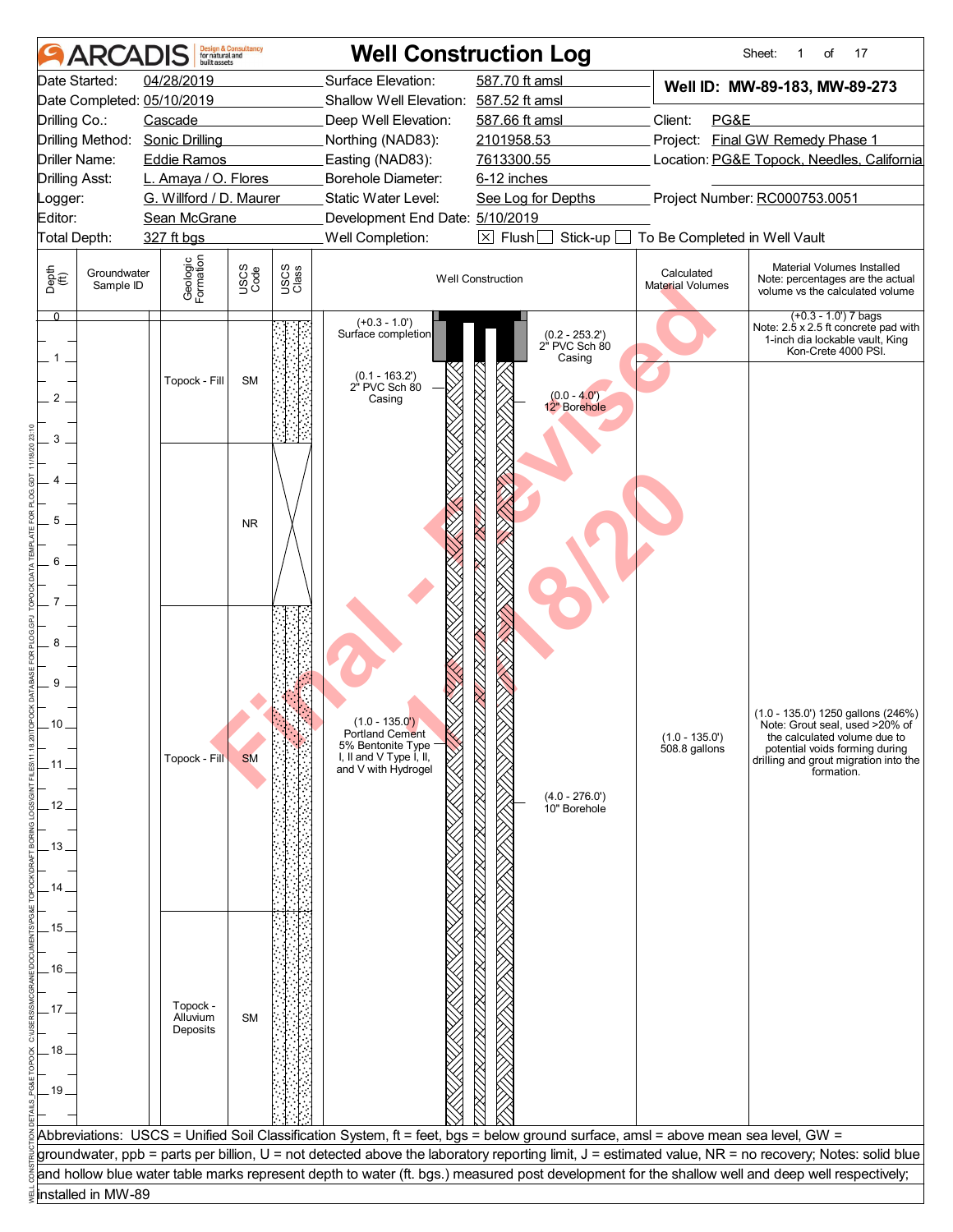| <b>ARCAI</b>                                                                                                                                                              | <b>Design &amp; Consultancy</b><br>for natural and<br>huilt assets                                                                                                    |                                                                                                                       |                                                                                                                                                                                                                                   | <b>Well Construction Log</b>                                                                                                                     |                                                                     | 2<br>17<br>Sheet:<br>of                                                                                                                                                                                                                                                                            |
|---------------------------------------------------------------------------------------------------------------------------------------------------------------------------|-----------------------------------------------------------------------------------------------------------------------------------------------------------------------|-----------------------------------------------------------------------------------------------------------------------|-----------------------------------------------------------------------------------------------------------------------------------------------------------------------------------------------------------------------------------|--------------------------------------------------------------------------------------------------------------------------------------------------|---------------------------------------------------------------------|----------------------------------------------------------------------------------------------------------------------------------------------------------------------------------------------------------------------------------------------------------------------------------------------------|
| Date Started:<br>Date Completed: 05/10/2019<br>Drilling Co.:<br>Drilling Method:<br>Driller Name:<br><b>Drilling Asst:</b><br>_ogger:<br>Editor:<br>Total Depth:          | 04/28/2019<br>Cascade<br><b>Sonic Drilling</b><br><b>Eddie Ramos</b><br>L. Amaya / O. Flores<br>G. Willford / D. Maurer<br>Sean McGrane<br>327 ft bgs                 |                                                                                                                       | Surface Elevation:<br>Shallow Well Elevation: 587.52 ft amsl<br>Deep Well Elevation:<br>Northing (NAD83):<br>Easting (NAD83):<br>Borehole Diameter:<br>Static Water Level:<br>Development End Date: 5/10/2019<br>Well Completion: | 587.70 ft amsl<br>587.66 ft amsl<br>2101958.53<br>7613300.55<br>6-12 inches<br>See Log for Depths<br>$\boxtimes$ Flush<br>Stick-up               | Client:<br>PG&E<br>To Be Completed in Well Vault                    | Well ID: MW-89-183, MW-89-273<br>Project: Final GW Remedy Phase 1<br>Location: PG&E Topock, Needles, California<br>Project Number: RC000753.0051                                                                                                                                                   |
| Depth<br>(ff)<br>Groundwater<br>Sample ID<br>$\overline{.20}$<br>.21 .<br>22.<br>$23 -$<br>24.<br>25<br>$26 -$<br>27.<br>28<br>29.<br>30<br>.31.<br>32<br>33.<br>34<br>35 | Geologic<br>Formation<br>Topock -<br>Alluvium<br>Deposits<br>Topock -<br>Alluvium<br>Deposits<br>Topock -<br>Alluvium<br>Deposits<br>Topock -<br>Alluvium<br>Deposits | USCS<br>Code<br>USCS<br>Class<br><b>SM</b><br><b>GP</b><br><b>SM</b><br><b>GM</b><br>$\gtrsim$<br>U<br>NR <sup></sup> | $(0.1 - 163.2')$<br>2" PVC Sch 80<br>Casing<br>$(1.0 - 135.0)$<br><b>Portland Cement</b><br>5% Bentonite Type<br>I, II and V I ype I, II,<br>and V with Hydrogel<br>$(32.5 - 33.5')$<br>Centralizer                               | <b>Well Construction</b><br>$(0.2 - 253.2')$<br>2" PVC Sch 80<br>Casing<br>$(4.0 - 276.0')$<br>10" Borehole                                      | Calculated<br>Material Volumes<br>$(1.0 - 135.0')$<br>508.8 gallons | Material Volumes Installed<br>Note: percentages are the actual<br>volume vs the calculated volume<br>(1.0 - 135.0') 1250 gallons (246%)<br>Note: Grout seal, used >20% of<br>the calculated volume due to<br>potential voids forming during<br>drilling and grout migration into the<br>formation. |
| 36<br>37.<br>38<br>39                                                                                                                                                     | Topock -<br>Alluvium<br>Deposits<br>Topock -<br>Alluvium<br>Deposits                                                                                                  | <b>SM</b><br><b>GM</b>                                                                                                |                                                                                                                                                                                                                                   | Abbreviations: USCS = Unified Soil Classification System, ft = feet, bgs = below ground surface, amsl = above mean sea level, GW =               |                                                                     |                                                                                                                                                                                                                                                                                                    |
|                                                                                                                                                                           |                                                                                                                                                                       |                                                                                                                       |                                                                                                                                                                                                                                   | and hollow blue water table marks represent depth to water (ft. bgs.) measured post development for the shallow well and deep well respectively; |                                                                     | groundwater, ppb = parts per billion, U = not detected above the laboratory reporting limit, J = estimated value, NR = no recovery; Notes: solid blue                                                                                                                                              |
| installed in MW-89                                                                                                                                                        |                                                                                                                                                                       |                                                                                                                       |                                                                                                                                                                                                                                   |                                                                                                                                                  |                                                                     |                                                                                                                                                                                                                                                                                                    |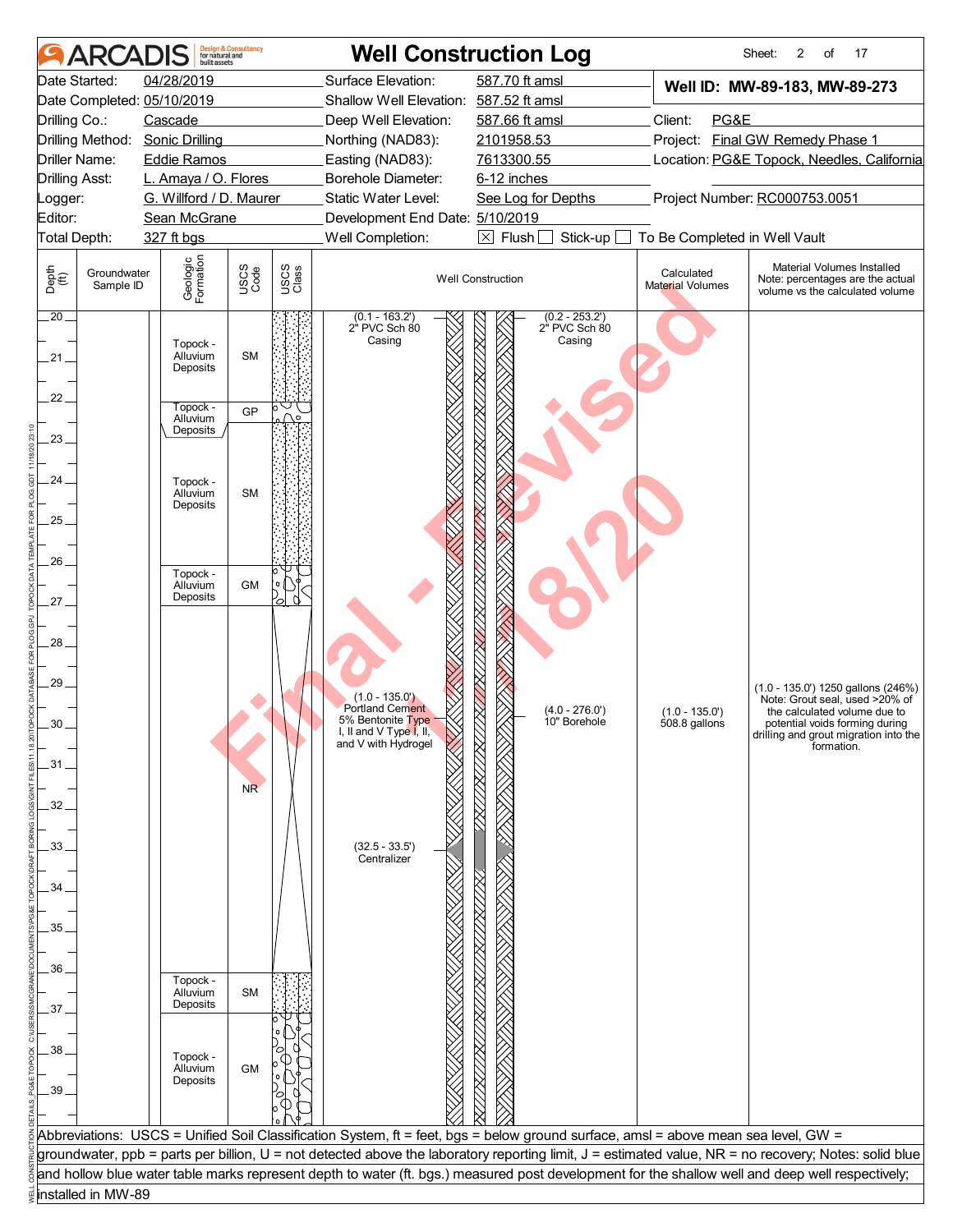|                                                                                                  | <b>ARCADIS</b>           | built assets                                                         | <b>Design &amp; Consultancy</b><br>for natural and |               |                                                                                                                                                                 | <b>Well Construction Log</b>                                                                                                       |                                   | Sheet:<br>17<br>3<br>of                                                                                                                                                                       |
|--------------------------------------------------------------------------------------------------|--------------------------|----------------------------------------------------------------------|----------------------------------------------------|---------------|-----------------------------------------------------------------------------------------------------------------------------------------------------------------|------------------------------------------------------------------------------------------------------------------------------------|-----------------------------------|-----------------------------------------------------------------------------------------------------------------------------------------------------------------------------------------------|
|                                                                                                  | Date Started:            | 04/28/2019<br>Date Completed: 05/10/2019                             |                                                    |               | Surface Elevation:<br>Shallow Well Elevation: 587.52 ft amsl                                                                                                    | 587.70 ft amsl                                                                                                                     |                                   | Well ID: MW-89-183, MW-89-273                                                                                                                                                                 |
| Drilling Co.:                                                                                    |                          | Cascade                                                              |                                                    |               | Deep Well Elevation:                                                                                                                                            | 587.66 ft amsl                                                                                                                     | Client:<br>PG&E                   |                                                                                                                                                                                               |
|                                                                                                  |                          | Drilling Method: Sonic Drilling                                      |                                                    |               | Northing (NAD83):                                                                                                                                               | 2101958.53                                                                                                                         |                                   | Project: Final GW Remedy Phase 1                                                                                                                                                              |
| Driller Name:                                                                                    |                          | <b>Eddie Ramos</b>                                                   |                                                    |               | Easting (NAD83):                                                                                                                                                | 7613300.55                                                                                                                         |                                   | Location: PG&E Topock, Needles, California                                                                                                                                                    |
| <b>Drilling Asst:</b>                                                                            |                          | L. Amaya / O. Flores                                                 |                                                    |               | Borehole Diameter:                                                                                                                                              | 6-12 inches                                                                                                                        |                                   |                                                                                                                                                                                               |
| _ogger:                                                                                          |                          | G. Willford / D. Maurer                                              |                                                    |               | Static Water Level:                                                                                                                                             | See Log for Depths                                                                                                                 |                                   | Project Number: RC000753.0051                                                                                                                                                                 |
| Editor:                                                                                          |                          | Sean McGrane                                                         |                                                    |               | Development End Date: 5/10/2019                                                                                                                                 |                                                                                                                                    |                                   |                                                                                                                                                                                               |
| Total Depth:                                                                                     |                          | 327 ft bgs                                                           |                                                    |               | Well Completion:                                                                                                                                                | $\boxed{\times}$ Flush<br>Stick-up                                                                                                 | To Be Completed in Well Vault     |                                                                                                                                                                                               |
| Depth<br>$\bigoplus_{i=1}^{n}$                                                                   | Groundwater<br>Sample ID | Geologic<br>Formation                                                | USCS<br>Code                                       | USCS<br>Class |                                                                                                                                                                 | <b>Well Construction</b>                                                                                                           | Calculated<br>Material Volumes    | Material Volumes Installed<br>Note: percentages are the actual<br>volume vs the calculated volume                                                                                             |
| .40.<br>41.<br>42.<br>43.<br>44<br>45<br>46<br>47<br>48<br>49_<br>50<br>.51.<br>52.<br>53.<br>54 |                          | Topock -<br>Alluvium<br>Deposits<br>Topock -<br>Alluvium<br>Deposits | <b>GM</b><br><b>SM</b>                             |               | $(0.1 - 163.2')$<br>2" PVC Sch 80<br>Casing<br>$(1.0 - 135.0)$<br><b>Portland Cement</b><br>5% Bentonite Type<br>I, II and V Type I, II,<br>and V with Hydrogel | $(0.2 - 253.2')$<br>2" PVC Sch 80<br>Casing<br>$(4.0 - 276.0')$<br>10" Borehole                                                    | $(1.0 - 135.0')$<br>508.8 gallons | (1.0 - 135.0') 1250 gallons (246%)<br>Note: Grout seal, used >20% of<br>the calculated volume due to<br>potential voids forming during<br>drilling and grout migration into the<br>formation. |
| 55                                                                                               |                          |                                                                      |                                                    |               |                                                                                                                                                                 |                                                                                                                                    |                                   |                                                                                                                                                                                               |
|                                                                                                  |                          |                                                                      |                                                    |               |                                                                                                                                                                 |                                                                                                                                    |                                   |                                                                                                                                                                                               |
| 56                                                                                               |                          |                                                                      |                                                    |               |                                                                                                                                                                 |                                                                                                                                    |                                   |                                                                                                                                                                                               |
|                                                                                                  |                          |                                                                      |                                                    |               |                                                                                                                                                                 |                                                                                                                                    |                                   |                                                                                                                                                                                               |
| 57.                                                                                              |                          |                                                                      |                                                    |               |                                                                                                                                                                 |                                                                                                                                    |                                   |                                                                                                                                                                                               |
|                                                                                                  |                          | Topock -<br>Alluvium                                                 | GM                                                 |               |                                                                                                                                                                 |                                                                                                                                    |                                   |                                                                                                                                                                                               |
| 58                                                                                               |                          | Deposits                                                             |                                                    |               |                                                                                                                                                                 |                                                                                                                                    |                                   |                                                                                                                                                                                               |
|                                                                                                  |                          |                                                                      |                                                    |               |                                                                                                                                                                 |                                                                                                                                    |                                   |                                                                                                                                                                                               |
|                                                                                                  |                          |                                                                      |                                                    |               |                                                                                                                                                                 |                                                                                                                                    |                                   |                                                                                                                                                                                               |
| 59                                                                                               |                          |                                                                      |                                                    |               |                                                                                                                                                                 |                                                                                                                                    |                                   |                                                                                                                                                                                               |
|                                                                                                  |                          |                                                                      |                                                    |               |                                                                                                                                                                 |                                                                                                                                    |                                   |                                                                                                                                                                                               |
|                                                                                                  |                          |                                                                      |                                                    |               |                                                                                                                                                                 | Abbreviations: USCS = Unified Soil Classification System, ft = feet, bgs = below ground surface, amsl = above mean sea level, GW = |                                   |                                                                                                                                                                                               |
|                                                                                                  |                          |                                                                      |                                                    |               |                                                                                                                                                                 |                                                                                                                                    |                                   | groundwater, ppb = parts per billion, U = not detected above the laboratory reporting limit, J = estimated value, NR = no recovery; Notes: solid blue                                         |
|                                                                                                  |                          |                                                                      |                                                    |               |                                                                                                                                                                 |                                                                                                                                    |                                   | and hollow blue water table marks represent depth to water (ft. bgs.) measured post development for the shallow well and deep well respectively;                                              |
|                                                                                                  | installed in MW-89       |                                                                      |                                                    |               |                                                                                                                                                                 |                                                                                                                                    |                                   |                                                                                                                                                                                               |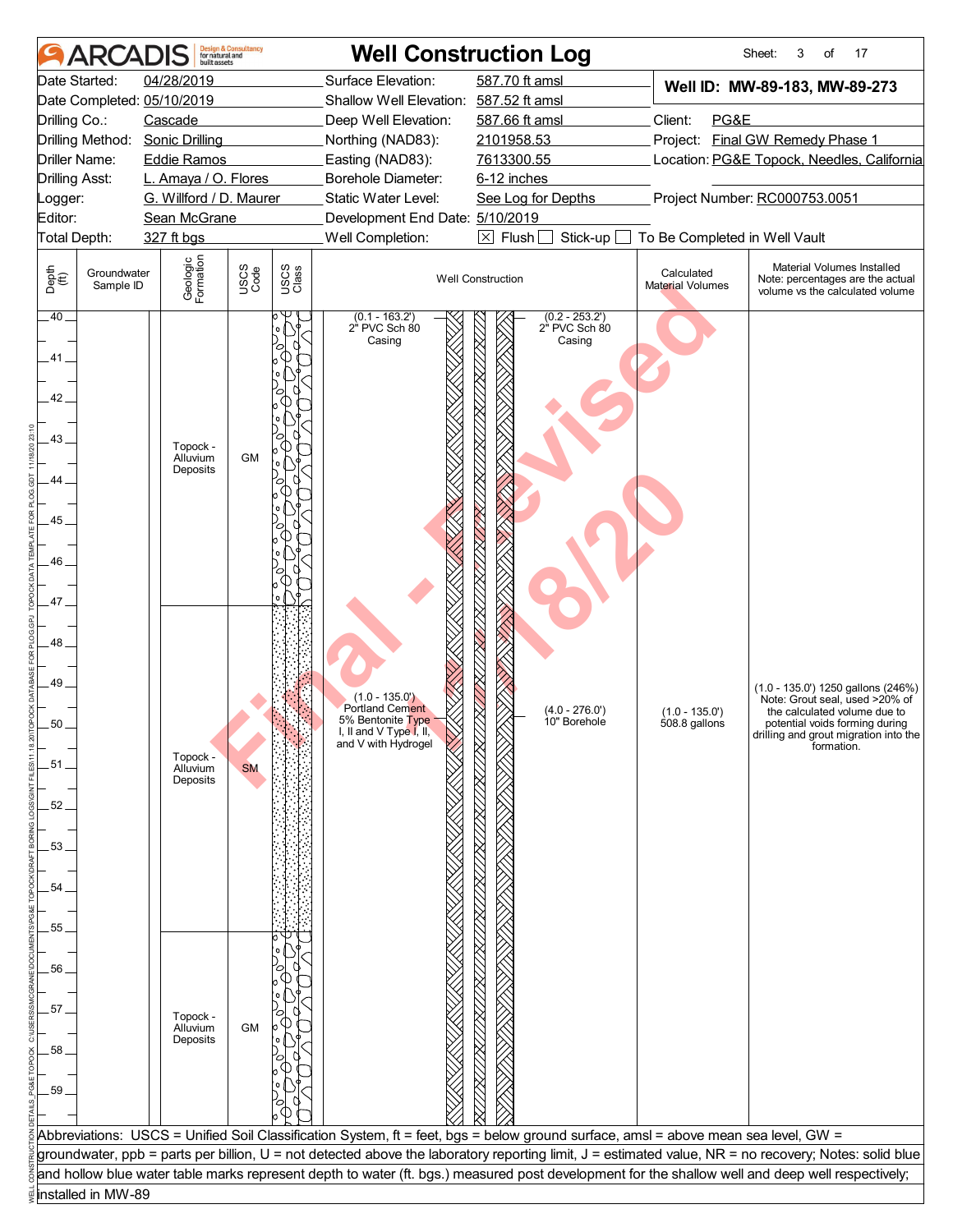|                       | <b>ARCAI</b>             | huilt assets                                | <b>Design &amp; Consultancy</b><br>for natural and |               |                                                              | <b>Well Construction Log</b>                                                                                                                     |                                | Sheet:<br>of<br>17                                                                                                                                    |
|-----------------------|--------------------------|---------------------------------------------|----------------------------------------------------|---------------|--------------------------------------------------------------|--------------------------------------------------------------------------------------------------------------------------------------------------|--------------------------------|-------------------------------------------------------------------------------------------------------------------------------------------------------|
| Date Started:         |                          | 04/28/2019<br>Date Completed: 05/10/2019    |                                                    |               | Surface Elevation:<br>Shallow Well Elevation: 587.52 ft amsl | 587.70 ft amsl                                                                                                                                   |                                | Well ID: MW-89-183, MW-89-273                                                                                                                         |
| Drilling Co.:         |                          | Cascade                                     |                                                    |               | Deep Well Elevation:                                         | 587.66 ft amsl                                                                                                                                   | Client:<br>PG&E                |                                                                                                                                                       |
| Driller Name:         | Drilling Method:         | <b>Sonic Drilling</b><br><b>Eddie Ramos</b> |                                                    |               | Northing (NAD83):<br>Easting (NAD83):                        | 2101958.53<br>7613300.55                                                                                                                         |                                | Project: Final GW Remedy Phase 1<br>Location: PG&E Topock, Needles, California                                                                        |
|                       |                          | L. Amaya / O. Flores                        |                                                    |               | Borehole Diameter:                                           | 6-12 inches                                                                                                                                      |                                |                                                                                                                                                       |
| <b>Drilling Asst:</b> |                          | G. Willford / D. Maurer                     |                                                    |               | Static Water Level:                                          | See Log for Depths                                                                                                                               |                                | Project Number: RC000753.0051                                                                                                                         |
| _ogger:<br>Editor:    |                          | Sean McGrane                                |                                                    |               | Development End Date: 5/10/2019                              |                                                                                                                                                  |                                |                                                                                                                                                       |
| Total Depth:          |                          | 327 ft bgs                                  |                                                    |               | Well Completion:                                             | $\boxtimes$ Flush<br>Stick-up                                                                                                                    | To Be Completed in Well Vault  |                                                                                                                                                       |
|                       |                          |                                             |                                                    |               |                                                              |                                                                                                                                                  |                                |                                                                                                                                                       |
| Depth<br>(ff)         | Groundwater<br>Sample ID | Geologic<br>Formation                       | USCS<br>Code                                       | USCS<br>Class |                                                              | <b>Well Construction</b>                                                                                                                         | Calculated<br>Material Volumes | Material Volumes Installed<br>Note: percentages are the actual<br>volume vs the calculated volume                                                     |
| .60.<br>.61 .<br>62.  |                          | Topock -<br>Alluvium<br>Deposits            | <b>GM</b>                                          |               | $(0.1 - 163.2')$<br>2" PVC Sch 80<br>Casing                  | $(0.2 - 253.2')$<br>2" PVC Sch 80<br>Casing                                                                                                      |                                |                                                                                                                                                       |
| 63.                   |                          |                                             |                                                    |               |                                                              |                                                                                                                                                  |                                |                                                                                                                                                       |
|                       |                          | Topock -                                    | $\overline{GP}$                                    | b             |                                                              |                                                                                                                                                  |                                |                                                                                                                                                       |
| 64.                   |                          | Alluvium<br>Deposits                        |                                                    |               |                                                              |                                                                                                                                                  |                                |                                                                                                                                                       |
| 65                    |                          |                                             |                                                    |               |                                                              |                                                                                                                                                  |                                |                                                                                                                                                       |
|                       |                          |                                             |                                                    |               |                                                              |                                                                                                                                                  |                                |                                                                                                                                                       |
| 66.                   |                          |                                             |                                                    |               |                                                              |                                                                                                                                                  |                                |                                                                                                                                                       |
|                       |                          |                                             |                                                    |               |                                                              |                                                                                                                                                  |                                |                                                                                                                                                       |
| 67.                   |                          | Topock -<br>Alluvium<br>Deposits            | <b>GM</b>                                          |               |                                                              |                                                                                                                                                  |                                |                                                                                                                                                       |
| .68.                  |                          |                                             |                                                    |               |                                                              |                                                                                                                                                  |                                |                                                                                                                                                       |
| $.69 -$               |                          |                                             |                                                    |               |                                                              |                                                                                                                                                  |                                | (1.0 - 135.0') 1250 gallons (246%)                                                                                                                    |
|                       |                          |                                             |                                                    |               | $(1.0 - 135.0)$<br><b>Portland Cement</b>                    | $(4.0 - 276.0')$                                                                                                                                 | $(1.0 - 135.0')$               | Note: Grout seal, used >20% of<br>the calculated volume due to                                                                                        |
| 70                    |                          |                                             |                                                    |               | 5% Bentonite Type                                            | 10" Borehole                                                                                                                                     | 508.8 gallons                  | potential voids forming during                                                                                                                        |
|                       |                          |                                             |                                                    |               | I, II and V I ype I, II,<br>and V with Hydrogel              |                                                                                                                                                  |                                | drilling and grout migration into the<br>formation.                                                                                                   |
| -71.                  |                          |                                             |                                                    |               |                                                              |                                                                                                                                                  |                                |                                                                                                                                                       |
|                       |                          |                                             |                                                    |               |                                                              |                                                                                                                                                  |                                |                                                                                                                                                       |
| 72                    |                          |                                             |                                                    |               |                                                              |                                                                                                                                                  |                                |                                                                                                                                                       |
|                       |                          |                                             |                                                    |               |                                                              |                                                                                                                                                  |                                |                                                                                                                                                       |
| 73                    |                          |                                             |                                                    |               |                                                              |                                                                                                                                                  |                                |                                                                                                                                                       |
|                       |                          |                                             |                                                    |               |                                                              |                                                                                                                                                  |                                |                                                                                                                                                       |
| 74                    |                          |                                             |                                                    |               |                                                              |                                                                                                                                                  |                                |                                                                                                                                                       |
|                       |                          | Topock -                                    |                                                    |               |                                                              |                                                                                                                                                  |                                |                                                                                                                                                       |
| 75                    |                          | Alluvium<br>Deposits                        | <b>SM</b>                                          |               |                                                              |                                                                                                                                                  |                                |                                                                                                                                                       |
|                       |                          |                                             |                                                    |               |                                                              |                                                                                                                                                  |                                |                                                                                                                                                       |
| 76                    |                          |                                             |                                                    |               |                                                              |                                                                                                                                                  |                                |                                                                                                                                                       |
|                       |                          |                                             |                                                    |               |                                                              |                                                                                                                                                  |                                |                                                                                                                                                       |
| 77 <sub>1</sub>       |                          |                                             |                                                    |               |                                                              |                                                                                                                                                  |                                |                                                                                                                                                       |
|                       |                          |                                             |                                                    |               |                                                              |                                                                                                                                                  |                                |                                                                                                                                                       |
| 78                    |                          |                                             |                                                    |               |                                                              |                                                                                                                                                  |                                |                                                                                                                                                       |
|                       |                          |                                             |                                                    |               |                                                              |                                                                                                                                                  |                                |                                                                                                                                                       |
| .79                   |                          |                                             |                                                    |               |                                                              |                                                                                                                                                  |                                |                                                                                                                                                       |
|                       |                          |                                             |                                                    |               |                                                              |                                                                                                                                                  |                                |                                                                                                                                                       |
|                       |                          |                                             |                                                    |               |                                                              | Abbreviations: USCS = Unified Soil Classification System, ft = feet, bgs = below ground surface, amsl = above mean sea level, GW =               |                                |                                                                                                                                                       |
|                       |                          |                                             |                                                    |               |                                                              |                                                                                                                                                  |                                | groundwater, ppb = parts per billion, U = not detected above the laboratory reporting limit, J = estimated value, NR = no recovery; Notes: solid blue |
|                       |                          |                                             |                                                    |               |                                                              | and hollow blue water table marks represent depth to water (ft. bgs.) measured post development for the shallow well and deep well respectively; |                                |                                                                                                                                                       |
|                       | installed in MW-89       |                                             |                                                    |               |                                                              |                                                                                                                                                  |                                |                                                                                                                                                       |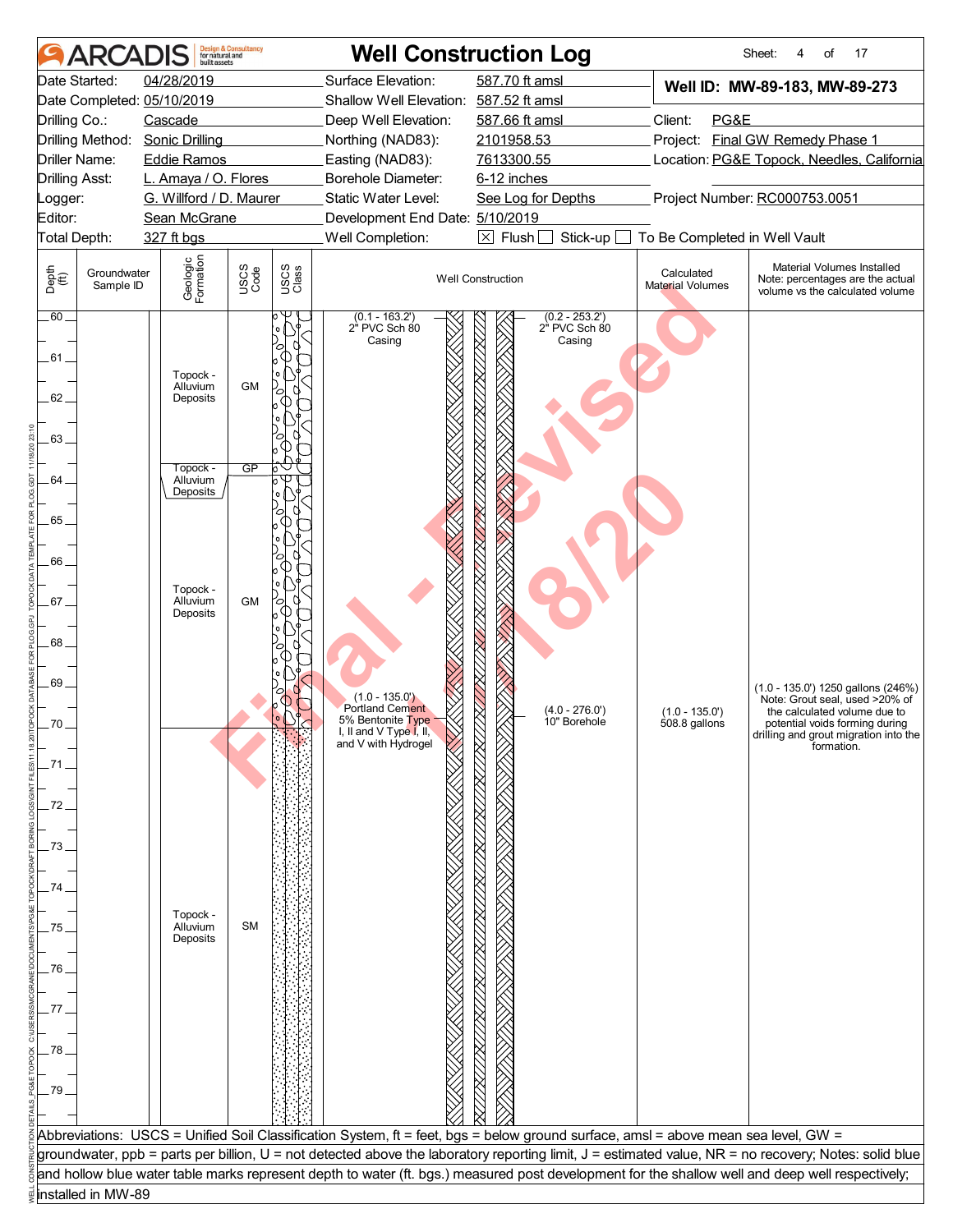|                                | <b>ARCADIS</b>           | huilt assets                    | <b>Design &amp; Consultancy</b><br>for natural and |               |                                        | <b>Well Construction Log</b>                                                                                                       |                                | Sheet:<br>17<br>5<br>of                                                                                                                               |
|--------------------------------|--------------------------|---------------------------------|----------------------------------------------------|---------------|----------------------------------------|------------------------------------------------------------------------------------------------------------------------------------|--------------------------------|-------------------------------------------------------------------------------------------------------------------------------------------------------|
|                                | Date Started:            | 04/28/2019                      |                                                    |               | Surface Elevation:                     | 587.70 ft amsl                                                                                                                     |                                | Well ID: MW-89-183, MW-89-273                                                                                                                         |
|                                |                          | Date Completed: 05/10/2019      |                                                    |               | Shallow Well Elevation: 587.52 ft amsl |                                                                                                                                    |                                |                                                                                                                                                       |
| Drilling Co.:                  |                          | Cascade                         |                                                    |               | Deep Well Elevation:                   | 587.66 ft amsl                                                                                                                     | Client:<br>PG&E                |                                                                                                                                                       |
|                                |                          | Drilling Method: Sonic Drilling |                                                    |               | Northing (NAD83):                      | 2101958.53                                                                                                                         |                                | Project: Final GW Remedy Phase 1                                                                                                                      |
| Driller Name:                  |                          | <b>Eddie Ramos</b>              |                                                    |               | Easting (NAD83):                       | 7613300.55                                                                                                                         |                                | Location: PG&E Topock, Needles, California                                                                                                            |
| <b>Drilling Asst:</b>          |                          | L. Amaya / O. Flores            |                                                    |               | Borehole Diameter:                     | 6-12 inches                                                                                                                        |                                |                                                                                                                                                       |
| _ogger:                        |                          | G. Willford / D. Maurer         |                                                    |               | Static Water Level:                    | See Log for Depths                                                                                                                 |                                | Project Number: RC000753.0051                                                                                                                         |
| Editor:                        |                          | Sean McGrane                    |                                                    |               | Development End Date: 5/10/2019        |                                                                                                                                    |                                |                                                                                                                                                       |
| Total Depth:                   |                          | 327 ft bgs                      |                                                    |               | Well Completion:                       | $\boxtimes$ Flush<br>Stick-up                                                                                                      | To Be Completed in Well Vault  |                                                                                                                                                       |
| Depth<br>$\bigoplus_{i=1}^{n}$ | Groundwater<br>Sample ID | Geologic<br>Formation           | USCS<br>Code                                       | USCS<br>Class |                                        | <b>Well Construction</b>                                                                                                           | Calculated<br>Material Volumes | Material Volumes Installed<br>Note: percentages are the actual<br>volume vs the calculated volume                                                     |
| .80.                           |                          |                                 |                                                    |               | $(0.1 - 163.2')$<br>2" PVC Sch 80      | $(0.2 - 253.2')$<br>2" PVC Sch 80                                                                                                  |                                |                                                                                                                                                       |
|                                |                          | Topock -                        |                                                    |               | Casing                                 | Casing                                                                                                                             |                                |                                                                                                                                                       |
| .81 .                          |                          | Alluvium<br>Deposits            | <b>SM</b>                                          |               |                                        |                                                                                                                                    |                                |                                                                                                                                                       |
|                                |                          |                                 |                                                    |               |                                        |                                                                                                                                    |                                |                                                                                                                                                       |
| 82.                            |                          |                                 |                                                    |               |                                        |                                                                                                                                    |                                |                                                                                                                                                       |
|                                |                          |                                 |                                                    |               |                                        |                                                                                                                                    |                                |                                                                                                                                                       |
| 83.                            |                          |                                 |                                                    |               | $(82.5 - 83.5')$<br>Centralizer        |                                                                                                                                    |                                |                                                                                                                                                       |
|                                |                          |                                 |                                                    |               |                                        |                                                                                                                                    |                                |                                                                                                                                                       |
| 84.                            |                          | Topock -                        |                                                    |               |                                        |                                                                                                                                    |                                |                                                                                                                                                       |
|                                |                          | Alluvium<br>Deposits            | <b>SM</b>                                          |               |                                        |                                                                                                                                    |                                |                                                                                                                                                       |
| 85                             |                          |                                 |                                                    |               |                                        |                                                                                                                                    |                                |                                                                                                                                                       |
|                                |                          |                                 |                                                    |               |                                        |                                                                                                                                    |                                |                                                                                                                                                       |
| 86.                            |                          |                                 |                                                    |               |                                        |                                                                                                                                    |                                |                                                                                                                                                       |
|                                |                          |                                 |                                                    |               |                                        |                                                                                                                                    |                                |                                                                                                                                                       |
| 87.                            |                          |                                 |                                                    |               |                                        |                                                                                                                                    |                                |                                                                                                                                                       |
|                                |                          |                                 |                                                    |               |                                        |                                                                                                                                    |                                |                                                                                                                                                       |
| 88                             |                          |                                 |                                                    |               |                                        |                                                                                                                                    |                                |                                                                                                                                                       |
|                                |                          |                                 |                                                    |               |                                        |                                                                                                                                    |                                |                                                                                                                                                       |
| 89_                            |                          |                                 |                                                    |               | $(1.0 - 135.0)$                        |                                                                                                                                    |                                | (1.0 - 135.0') 1250 gallons (246%)<br>Note: Grout seal. used >20% of                                                                                  |
|                                |                          | Topock -                        |                                                    |               | Portland Cement<br>5% Bentonite Type   | $(4.0 - 276.0')$                                                                                                                   | $(1.0 - 135.0')$               | the calculated volume due to                                                                                                                          |
| 90                             |                          | Alluvium<br>Deposits            | <b>GM</b>                                          |               | I, II and V Type I, II,                | 10" Borehole                                                                                                                       | 508.8 gallons                  | potential voids forming during<br>drilling and grout migration into the                                                                               |
|                                |                          |                                 |                                                    |               | and V with Hydrogel                    |                                                                                                                                    |                                | formation.                                                                                                                                            |
| .91.                           |                          |                                 |                                                    |               |                                        |                                                                                                                                    |                                |                                                                                                                                                       |
|                                |                          |                                 |                                                    |               |                                        |                                                                                                                                    |                                |                                                                                                                                                       |
| 92                             |                          |                                 |                                                    |               |                                        |                                                                                                                                    |                                |                                                                                                                                                       |
|                                |                          |                                 |                                                    |               |                                        |                                                                                                                                    |                                |                                                                                                                                                       |
| .93.                           |                          |                                 |                                                    |               |                                        |                                                                                                                                    |                                |                                                                                                                                                       |
|                                |                          |                                 |                                                    |               |                                        |                                                                                                                                    |                                |                                                                                                                                                       |
| 94                             |                          |                                 |                                                    |               |                                        |                                                                                                                                    |                                |                                                                                                                                                       |
|                                |                          |                                 |                                                    |               |                                        |                                                                                                                                    |                                |                                                                                                                                                       |
| .95                            |                          | Topock -                        |                                                    |               |                                        |                                                                                                                                    |                                |                                                                                                                                                       |
|                                |                          | Alluvium<br>Deposits            | <b>SM</b>                                          |               |                                        |                                                                                                                                    |                                |                                                                                                                                                       |
| 96                             |                          |                                 |                                                    |               |                                        |                                                                                                                                    |                                |                                                                                                                                                       |
|                                |                          |                                 |                                                    |               |                                        |                                                                                                                                    |                                |                                                                                                                                                       |
| .97.                           |                          |                                 |                                                    |               |                                        |                                                                                                                                    |                                |                                                                                                                                                       |
|                                |                          |                                 |                                                    |               |                                        |                                                                                                                                    |                                |                                                                                                                                                       |
| .98                            |                          |                                 |                                                    |               |                                        |                                                                                                                                    |                                |                                                                                                                                                       |
|                                |                          | Topock -                        |                                                    |               |                                        |                                                                                                                                    |                                |                                                                                                                                                       |
| .99                            |                          | Alluvium<br>Deposits            | GM                                                 |               |                                        |                                                                                                                                    |                                |                                                                                                                                                       |
|                                |                          |                                 |                                                    |               |                                        |                                                                                                                                    |                                |                                                                                                                                                       |
|                                |                          |                                 |                                                    |               |                                        | Abbreviations: USCS = Unified Soil Classification System, ft = feet, bgs = below ground surface, amsl = above mean sea level, GW = |                                |                                                                                                                                                       |
|                                |                          |                                 |                                                    |               |                                        |                                                                                                                                    |                                | groundwater, ppb = parts per billion, U = not detected above the laboratory reporting limit, J = estimated value, NR = no recovery; Notes: solid blue |
|                                |                          |                                 |                                                    |               |                                        |                                                                                                                                    |                                | and hollow blue water table marks represent depth to water (ft. bgs.) measured post development for the shallow well and deep well respectively;      |
|                                | installed in MW-89       |                                 |                                                    |               |                                        |                                                                                                                                    |                                |                                                                                                                                                       |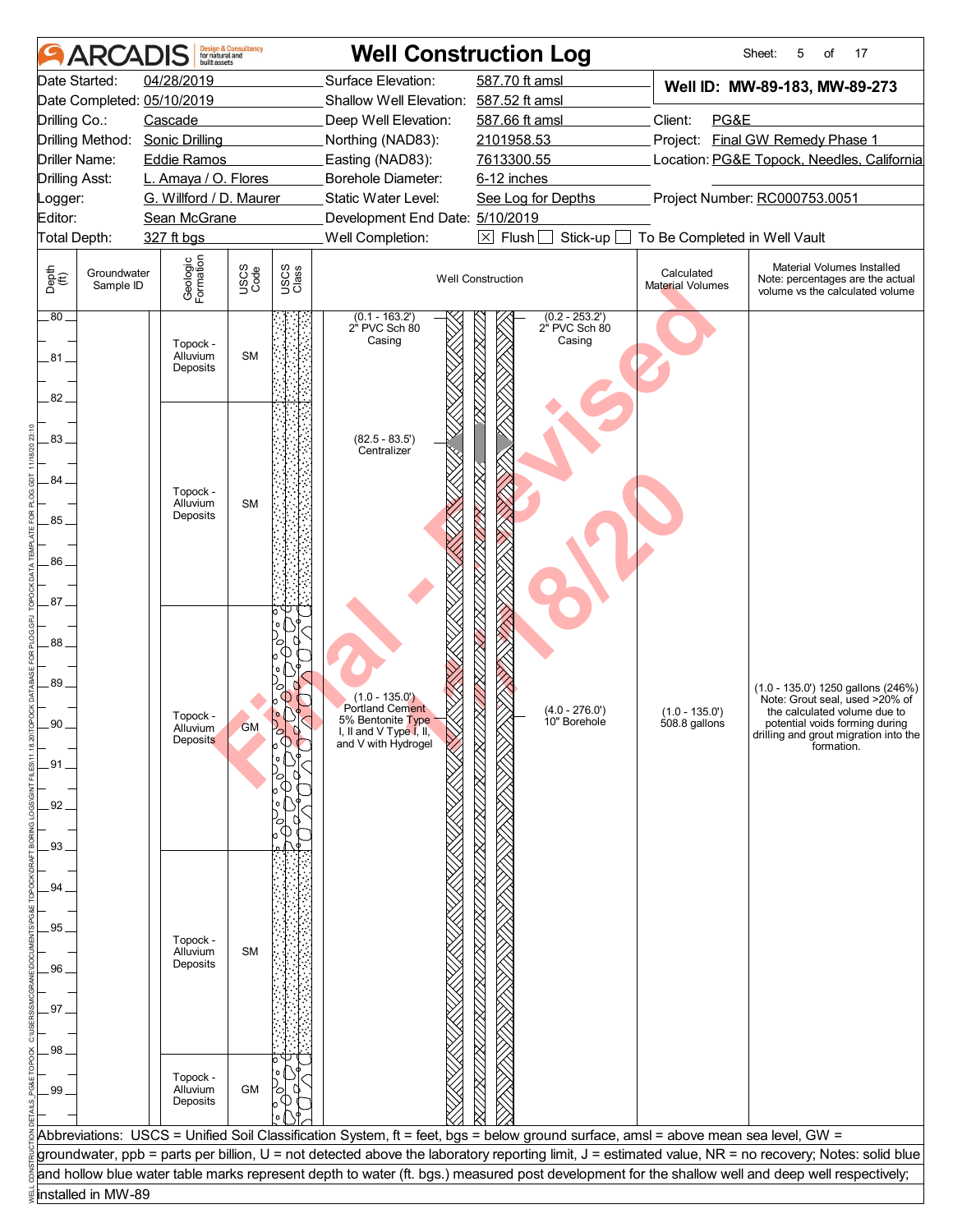|                                        | <b>ARCADIS</b>           | built assets                                | <b>Design &amp; Consultancy</b><br>for natural and |               |                                             | <b>Well Construction Log</b>                                                                                                       |                                | Sheet:<br>17<br>6<br>of                                                                                                                               |
|----------------------------------------|--------------------------|---------------------------------------------|----------------------------------------------------|---------------|---------------------------------------------|------------------------------------------------------------------------------------------------------------------------------------|--------------------------------|-------------------------------------------------------------------------------------------------------------------------------------------------------|
|                                        | Date Started:            | 04/28/2019                                  |                                                    |               | Surface Elevation:                          | 587.70 ft amsl                                                                                                                     |                                | Well ID: MW-89-183, MW-89-273                                                                                                                         |
|                                        |                          | Date Completed: 05/10/2019                  |                                                    |               | Shallow Well Elevation: 587.52 ft amsl      |                                                                                                                                    |                                |                                                                                                                                                       |
| Drilling Co.:                          |                          | Cascade                                     |                                                    |               | Deep Well Elevation:                        | 587.66 ft amsl                                                                                                                     | Client:<br>PG&E                |                                                                                                                                                       |
|                                        | Drilling Method:         | <b>Sonic Drilling</b><br><b>Eddie Ramos</b> |                                                    |               | Northing (NAD83):                           | 2101958.53                                                                                                                         |                                | Project: Final GW Remedy Phase 1                                                                                                                      |
| Driller Name:<br><b>Drilling Asst:</b> |                          | L. Amaya / O. Flores                        |                                                    |               | Easting (NAD83):<br>Borehole Diameter:      | 7613300.55<br>6-12 inches                                                                                                          |                                | Location: PG&E Topock, Needles, California                                                                                                            |
| _ogger:                                |                          | G. Willford / D. Maurer                     |                                                    |               | Static Water Level:                         | See Log for Depths                                                                                                                 |                                | Project Number: RC000753.0051                                                                                                                         |
| Editor:                                |                          | Sean McGrane                                |                                                    |               | Development End Date: 5/10/2019             |                                                                                                                                    |                                |                                                                                                                                                       |
| Total Depth:                           |                          | 327 ft bgs                                  |                                                    |               | Well Completion:                            | $\boxed{\times}$ Flush<br>Stick-up                                                                                                 | To Be Completed in Well Vault  |                                                                                                                                                       |
| Depth<br>$\bigoplus_{i=1}^{n}$         | Groundwater<br>Sample ID | Geologic<br>Formation                       | USCS<br>Code                                       | USCS<br>Class |                                             | <b>Well Construction</b>                                                                                                           | Calculated<br>Material Volumes | Material Volumes Installed<br>Note: percentages are the actual<br>volume vs the calculated volume                                                     |
| $-100$<br>_101_<br>$-102$              |                          |                                             |                                                    |               | $(0.1 - 163.2')$<br>2" PVC Sch 80<br>Casing | $(0.2 - 253.2')$<br>2" PVC Sch 80<br>Casing                                                                                        |                                |                                                                                                                                                       |
| $-103$                                 |                          | Topock -<br>Alluvium<br>Deposits            | <b>GM</b>                                          |               |                                             |                                                                                                                                    |                                |                                                                                                                                                       |
| _104_                                  |                          |                                             |                                                    |               |                                             |                                                                                                                                    |                                |                                                                                                                                                       |
| $-105$                                 |                          |                                             |                                                    |               |                                             |                                                                                                                                    |                                |                                                                                                                                                       |
| _106_                                  |                          |                                             |                                                    |               |                                             |                                                                                                                                    |                                |                                                                                                                                                       |
|                                        |                          |                                             |                                                    |               |                                             |                                                                                                                                    |                                |                                                                                                                                                       |
| _107_                                  |                          |                                             |                                                    |               |                                             |                                                                                                                                    |                                |                                                                                                                                                       |
| $-108$                                 |                          |                                             |                                                    |               |                                             |                                                                                                                                    |                                |                                                                                                                                                       |
| $-109$                                 |                          |                                             |                                                    |               | $(1.0 - 135.0)$                             |                                                                                                                                    |                                | (1.0 - 135.0') 1250 gallons (246%)                                                                                                                    |
|                                        |                          |                                             |                                                    |               | Portland Cement<br>5% Bentonite Type        | $(4.0 - 276.0')$                                                                                                                   | $(1.0 - 135.0')$               | Note: Grout seal. used >20% of<br>the calculated volume due to                                                                                        |
| $-110$                                 |                          | Topock -                                    |                                                    |               | I, II and $V$ Type I, II,                   | 10" Borehole                                                                                                                       | 508.8 gallons                  | potential voids forming during<br>drilling and grout migration into the                                                                               |
| _111_                                  |                          | Alluvium<br>Deposits                        | <b>SM</b>                                          |               | and V with Hydrogel                         |                                                                                                                                    |                                | formation.                                                                                                                                            |
| _112_                                  |                          |                                             |                                                    |               |                                             |                                                                                                                                    |                                |                                                                                                                                                       |
|                                        |                          |                                             |                                                    |               |                                             |                                                                                                                                    |                                |                                                                                                                                                       |
| _113_                                  |                          |                                             |                                                    |               |                                             |                                                                                                                                    |                                |                                                                                                                                                       |
|                                        |                          |                                             |                                                    |               |                                             |                                                                                                                                    |                                |                                                                                                                                                       |
| _114_                                  |                          |                                             |                                                    |               |                                             |                                                                                                                                    |                                |                                                                                                                                                       |
|                                        |                          |                                             |                                                    |               |                                             |                                                                                                                                    |                                |                                                                                                                                                       |
| _115_                                  |                          | Topock -                                    |                                                    |               |                                             |                                                                                                                                    |                                |                                                                                                                                                       |
| _116_                                  |                          | Alluvium<br>Deposits                        | ML                                                 |               |                                             |                                                                                                                                    |                                |                                                                                                                                                       |
|                                        |                          |                                             |                                                    |               |                                             |                                                                                                                                    |                                |                                                                                                                                                       |
| _117_                                  |                          |                                             |                                                    |               |                                             |                                                                                                                                    |                                |                                                                                                                                                       |
|                                        |                          |                                             |                                                    |               |                                             |                                                                                                                                    |                                |                                                                                                                                                       |
| _118_                                  |                          |                                             |                                                    |               |                                             |                                                                                                                                    |                                |                                                                                                                                                       |
|                                        |                          | Topock -<br>Alluvium                        | <b>SM</b>                                          |               |                                             |                                                                                                                                    |                                |                                                                                                                                                       |
| $-119$                                 |                          | Deposits                                    |                                                    |               |                                             |                                                                                                                                    |                                |                                                                                                                                                       |
|                                        |                          |                                             |                                                    |               |                                             |                                                                                                                                    |                                |                                                                                                                                                       |
|                                        |                          |                                             |                                                    |               |                                             | Abbreviations: USCS = Unified Soil Classification System, ft = feet, bgs = below ground surface, amsl = above mean sea level, GW = |                                |                                                                                                                                                       |
|                                        |                          |                                             |                                                    |               |                                             |                                                                                                                                    |                                | groundwater, ppb = parts per billion, U = not detected above the laboratory reporting limit, J = estimated value, NR = no recovery; Notes: solid blue |
|                                        |                          |                                             |                                                    |               |                                             |                                                                                                                                    |                                | and hollow blue water table marks represent depth to water (ft. bgs.) measured post development for the shallow well and deep well respectively;      |
|                                        | installed in MW-89       |                                             |                                                    |               |                                             |                                                                                                                                    |                                |                                                                                                                                                       |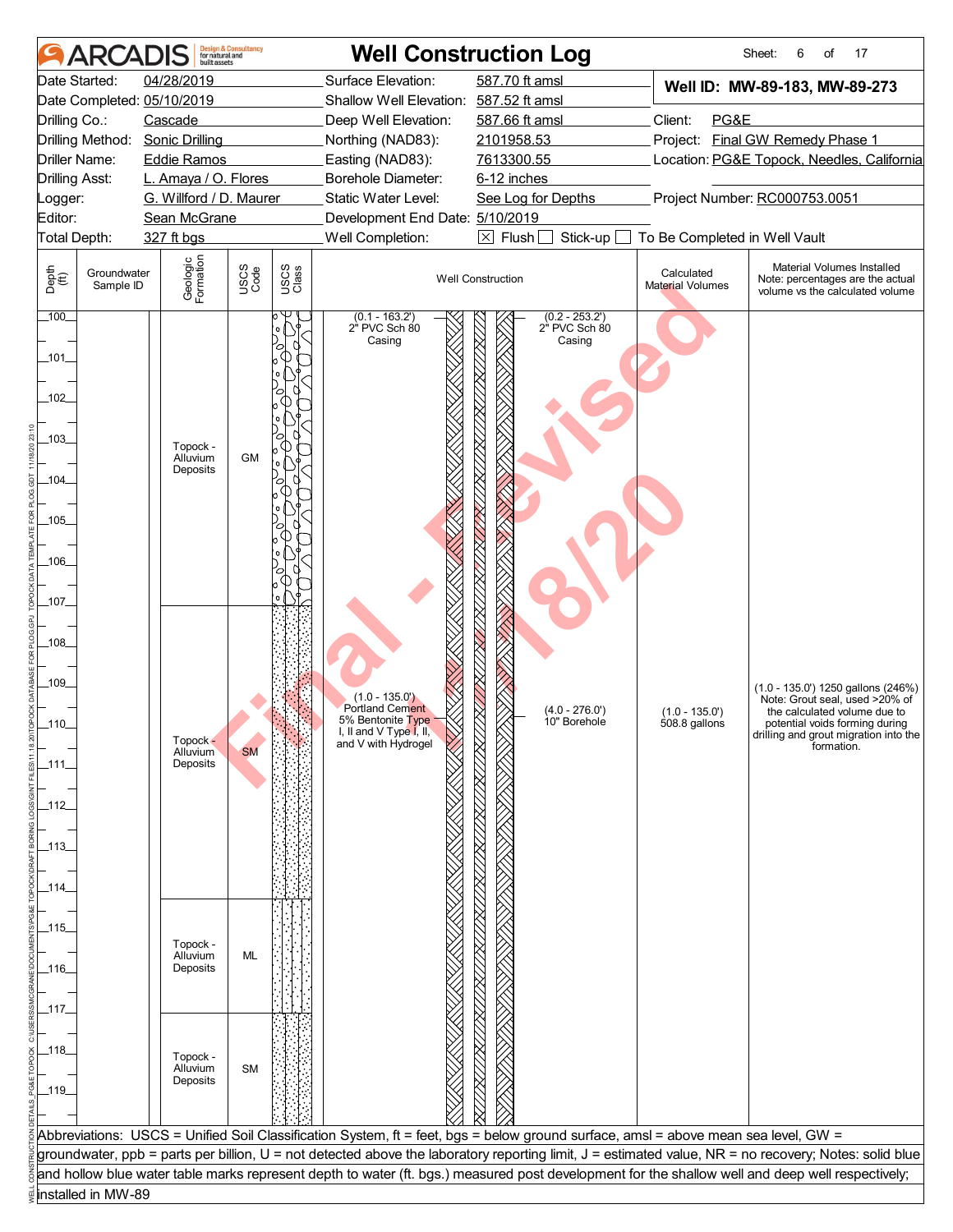|               | ARCAI                      | built assets                                    | <b>Design &amp; Consultancy</b><br>for natural and |               |                                              | <b>Well Construction Log</b>                                                                                                       |                                       | Sheet:<br>7<br>of<br>17                                                                                                                               |
|---------------|----------------------------|-------------------------------------------------|----------------------------------------------------|---------------|----------------------------------------------|------------------------------------------------------------------------------------------------------------------------------------|---------------------------------------|-------------------------------------------------------------------------------------------------------------------------------------------------------|
|               | Date Started:              | 04/28/2019                                      |                                                    |               | Surface Elevation:                           | 587.70 ft amsl                                                                                                                     |                                       | Well ID: MW-89-183, MW-89-273                                                                                                                         |
|               |                            | Date Completed: 05/10/2019                      |                                                    |               | Shallow Well Elevation: 587.52 ft amsl       |                                                                                                                                    |                                       |                                                                                                                                                       |
| Drilling Co.: |                            | Cascade                                         |                                                    |               | Deep Well Elevation:                         | 587.66 ft amsl                                                                                                                     | Client:<br>PG&E                       |                                                                                                                                                       |
|               |                            | Drilling Method: Sonic Drilling                 |                                                    |               | Northing (NAD83):                            | 2101958.53                                                                                                                         |                                       | Project: Final GW Remedy Phase 1                                                                                                                      |
|               | Driller Name:              | <b>Eddie Ramos</b>                              |                                                    |               | Easting (NAD83):<br>Borehole Diameter:       | 7613300.55<br>6-12 inches                                                                                                          |                                       | Location: PG&E Topock, Needles, California                                                                                                            |
| Logger:       | <b>Drilling Asst:</b>      | L. Amaya / O. Flores<br>G. Willford / D. Maurer |                                                    |               | Static Water Level:                          | See Log for Depths                                                                                                                 |                                       | Project Number: RC000753.0051                                                                                                                         |
| Editor:       |                            | Sean McGrane                                    |                                                    |               | Development End Date: 5/10/2019              |                                                                                                                                    |                                       |                                                                                                                                                       |
|               | Total Depth:               | 327 ft bgs                                      |                                                    |               | Well Completion:                             | $\boxtimes$ Flush $\Box$<br>Stick-up                                                                                               | To Be Completed in Well Vault         |                                                                                                                                                       |
| Depth<br>(ff) | Groundwater<br>Sample ID   | Geologic<br>Formation                           | USCS<br>Code                                       | USCS<br>Class |                                              | <b>Well Construction</b>                                                                                                           | Calculated<br><b>Material Volumes</b> | Material Volumes Installed<br>Note: percentages are the actual<br>volume vs the calculated volume                                                     |
| 120           |                            |                                                 |                                                    |               | $(0.1 - 163.2')$<br>2" PVC Sch 80<br>Casing  | $(0.2 - 253.2)$<br>$2^{\degree}$ PVC Sch $80$<br>Casing                                                                            |                                       |                                                                                                                                                       |
| $-121$        |                            |                                                 |                                                    |               |                                              |                                                                                                                                    |                                       |                                                                                                                                                       |
| 122<br>$-123$ |                            | Topock -<br>Alluvium<br>Deposits                | <b>SM</b>                                          |               |                                              |                                                                                                                                    |                                       |                                                                                                                                                       |
| $-124$        |                            |                                                 |                                                    |               |                                              |                                                                                                                                    |                                       |                                                                                                                                                       |
|               |                            |                                                 |                                                    |               |                                              |                                                                                                                                    |                                       |                                                                                                                                                       |
| $-125$        |                            |                                                 |                                                    |               |                                              |                                                                                                                                    |                                       |                                                                                                                                                       |
|               |                            |                                                 |                                                    |               |                                              |                                                                                                                                    |                                       |                                                                                                                                                       |
| $-126$        |                            |                                                 |                                                    |               |                                              |                                                                                                                                    |                                       |                                                                                                                                                       |
|               |                            |                                                 |                                                    |               |                                              |                                                                                                                                    |                                       | $(1.0 - 135.0')$ 1250 gallons $(246%)$                                                                                                                |
| $-127$        |                            |                                                 |                                                    |               | $(1.0 - 135.0')$<br>Portland Cement          |                                                                                                                                    | $(1.0 - 135.0')$                      | Note: Grout seal, used >20% of<br>the calculated volume due to                                                                                        |
|               |                            |                                                 |                                                    |               | 5% Bentonite Type<br>I, II and V Type I, II, |                                                                                                                                    | $508.8$ gallons                       | potential voids forming during<br>drilling and grout migration into the                                                                               |
| $-128$        |                            | Topock -<br>Alluvium                            | <b>GM</b>                                          |               | and V with Hydrogel                          |                                                                                                                                    |                                       | formation.                                                                                                                                            |
| $-129$        |                            | Deposits                                        |                                                    |               |                                              |                                                                                                                                    |                                       |                                                                                                                                                       |
|               |                            |                                                 |                                                    |               |                                              |                                                                                                                                    |                                       |                                                                                                                                                       |
| 130           |                            |                                                 |                                                    |               |                                              | $(4.0 - 276.0')$<br>10" Borehole                                                                                                   |                                       |                                                                                                                                                       |
|               |                            |                                                 |                                                    |               |                                              |                                                                                                                                    |                                       |                                                                                                                                                       |
| _131_         |                            |                                                 |                                                    |               |                                              |                                                                                                                                    |                                       |                                                                                                                                                       |
|               |                            |                                                 |                                                    |               |                                              |                                                                                                                                    |                                       |                                                                                                                                                       |
| _132_         |                            |                                                 |                                                    |               |                                              |                                                                                                                                    |                                       |                                                                                                                                                       |
|               |                            |                                                 |                                                    |               |                                              |                                                                                                                                    |                                       |                                                                                                                                                       |
| _133_         |                            |                                                 |                                                    |               | $(132.5 - 133.5')$<br>Centralizer            |                                                                                                                                    |                                       |                                                                                                                                                       |
|               |                            |                                                 |                                                    |               |                                              |                                                                                                                                    |                                       |                                                                                                                                                       |
| _134_         |                            | Topock -                                        |                                                    |               |                                              |                                                                                                                                    |                                       |                                                                                                                                                       |
|               |                            | Alluvium<br>Deposits                            | <b>SM</b>                                          |               |                                              |                                                                                                                                    |                                       |                                                                                                                                                       |
| _135_         |                            |                                                 |                                                    |               |                                              |                                                                                                                                    |                                       |                                                                                                                                                       |
| _136_         |                            |                                                 |                                                    |               |                                              |                                                                                                                                    |                                       |                                                                                                                                                       |
|               |                            |                                                 |                                                    |               |                                              |                                                                                                                                    |                                       |                                                                                                                                                       |
| _137_         |                            |                                                 |                                                    |               | $(135.0 - 157.0')$                           |                                                                                                                                    |                                       |                                                                                                                                                       |
|               |                            |                                                 |                                                    |               | Bentonite seal chips_                        |                                                                                                                                    | $(135.0 - 157.0')$<br>15.32 bags      | (135.0 - 157.0') 13 bags (85%)<br>Note: Seal above filter pack                                                                                        |
| $-138$        | MW-U-VAS-<br>137-142       | Topock -                                        |                                                    |               | Puregold medium<br>chips                     |                                                                                                                                    |                                       |                                                                                                                                                       |
|               | $(1.4$ ppb)<br>$4/12/2019$ | Alluvium                                        | <b>SM</b>                                          |               |                                              |                                                                                                                                    |                                       |                                                                                                                                                       |
| $-139$        | 11:30                      | Deposits                                        |                                                    |               |                                              |                                                                                                                                    |                                       |                                                                                                                                                       |
|               |                            |                                                 |                                                    |               |                                              |                                                                                                                                    |                                       |                                                                                                                                                       |
|               |                            |                                                 |                                                    |               |                                              | Abbreviations: USCS = Unified Soil Classification System, ft = feet, bgs = below ground surface, amsl = above mean sea level, GW = |                                       |                                                                                                                                                       |
|               |                            |                                                 |                                                    |               |                                              |                                                                                                                                    |                                       | groundwater, ppb = parts per billion, U = not detected above the laboratory reporting limit, J = estimated value, NR = no recovery; Notes: solid blue |
|               |                            |                                                 |                                                    |               |                                              |                                                                                                                                    |                                       | and hollow blue water table marks represent depth to water (ft. bgs.) measured post development for the shallow well and deep well respectively;      |
|               | installed in MW-89         |                                                 |                                                    |               |                                              |                                                                                                                                    |                                       |                                                                                                                                                       |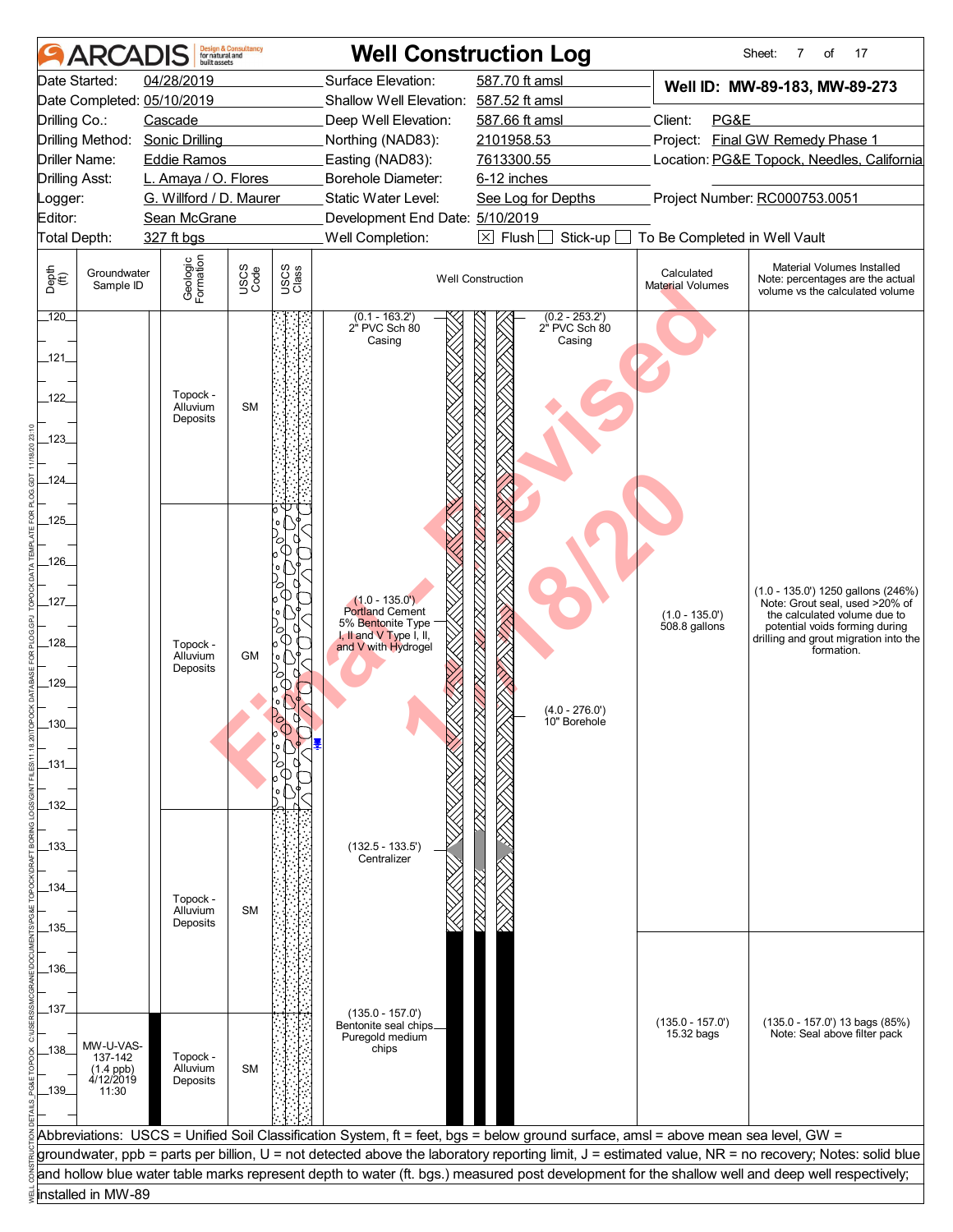|                       | <b>ARCADIS</b>                                     | huilt assets                     | <b>Design &amp; Consultancy</b><br>for natural and |               | <b>Well Construction Log</b>                                  |                                                                                                                                    |                                   | Sheet:<br>8<br>17<br>of                                                                                                                               |
|-----------------------|----------------------------------------------------|----------------------------------|----------------------------------------------------|---------------|---------------------------------------------------------------|------------------------------------------------------------------------------------------------------------------------------------|-----------------------------------|-------------------------------------------------------------------------------------------------------------------------------------------------------|
|                       | Date Started:                                      | 04/28/2019                       |                                                    |               | Surface Elevation:                                            | 587.70 ft amsl                                                                                                                     |                                   | Well ID: MW-89-183, MW-89-273                                                                                                                         |
|                       |                                                    | Date Completed: 05/10/2019       |                                                    |               | Shallow Well Elevation: 587.52 ft amsl                        |                                                                                                                                    |                                   |                                                                                                                                                       |
| Drilling Co.:         |                                                    | Cascade                          |                                                    |               | Deep Well Elevation:                                          | 587.66 ft amsl                                                                                                                     | Client:<br>PG&E                   |                                                                                                                                                       |
|                       |                                                    | Drilling Method: Sonic Drilling  |                                                    |               | Northing (NAD83):                                             | 2101958.53                                                                                                                         |                                   | Project: Final GW Remedy Phase 1                                                                                                                      |
|                       | Driller Name:                                      | <b>Eddie Ramos</b>               |                                                    |               | Easting (NAD83):                                              | 7613300.55                                                                                                                         |                                   | Location: PG&E Topock, Needles, California                                                                                                            |
| <b>Drilling Asst:</b> |                                                    | L. Amaya / O. Flores             |                                                    |               | Borehole Diameter:                                            | 6-12 inches                                                                                                                        |                                   |                                                                                                                                                       |
| _ogger:               |                                                    | G. Willford / D. Maurer          |                                                    |               | Static Water Level:                                           | See Log for Depths                                                                                                                 |                                   | Project Number: RC000753.0051                                                                                                                         |
| Editor:               |                                                    | Sean McGrane                     |                                                    |               | Development End Date: 5/10/2019                               |                                                                                                                                    |                                   |                                                                                                                                                       |
| Total Depth:          |                                                    | 327 ft bgs                       |                                                    |               | Well Completion:                                              | $\boxtimes$ Flush [<br>Stick-up                                                                                                    | To Be Completed in Well Vault     |                                                                                                                                                       |
| Depth<br>(ff)         | Groundwater<br>Sample ID                           | Geologic<br>Formation            | USCS<br>Code                                       | USCS<br>Class |                                                               | <b>Well Construction</b>                                                                                                           | Calculated<br>Material Volumes    | Material Volumes Installed<br>Note: percentages are the actual<br>volume vs the calculated volume                                                     |
| $-140$<br>$-141$      | MW-U-VAS-<br>137-142<br>$(1.4$ ppb)<br>$4/12/2019$ | Topock -<br>Alluvium<br>Deposits | <b>SM</b>                                          |               | $(0.1 - 163.2)$<br>2" PVC Sch 80<br>Casing                    | $(0.2 - 253.2')$<br>2" PVC Sch 80<br>Casing                                                                                        |                                   |                                                                                                                                                       |
| $-142$                | 11:30                                              | Topock -<br>Alluvium             | <b>GM</b>                                          |               |                                                               |                                                                                                                                    |                                   |                                                                                                                                                       |
| $-143$                |                                                    | Deposits                         |                                                    |               |                                                               |                                                                                                                                    |                                   |                                                                                                                                                       |
|                       |                                                    | Topock -                         |                                                    |               |                                                               |                                                                                                                                    |                                   |                                                                                                                                                       |
| _144_                 |                                                    | Alluvium<br>Deposits             | <b>SM</b>                                          |               |                                                               |                                                                                                                                    |                                   |                                                                                                                                                       |
| $-145$                |                                                    |                                  |                                                    |               |                                                               |                                                                                                                                    |                                   |                                                                                                                                                       |
| _146_                 |                                                    |                                  |                                                    |               |                                                               |                                                                                                                                    |                                   |                                                                                                                                                       |
| $-147$                |                                                    |                                  |                                                    |               |                                                               |                                                                                                                                    |                                   |                                                                                                                                                       |
| $-148$                |                                                    | Topock -<br>Alluvium<br>Deposits | <b>SM</b>                                          |               |                                                               |                                                                                                                                    |                                   |                                                                                                                                                       |
|                       |                                                    |                                  |                                                    |               | $(135.0 - 157.0)$<br>Bentonite seal chips_<br>Puregold medium |                                                                                                                                    | $(135.0 - 157.0')$<br>15.32 bags  | (135.0 - 157.0') 13 bags (85%)<br>Note: Seal above filter pack                                                                                        |
| $-149$                |                                                    |                                  |                                                    |               | chips                                                         | $(4.0 - 276.0)$                                                                                                                    |                                   |                                                                                                                                                       |
| $.150 -$              |                                                    |                                  |                                                    |               |                                                               | 10" Borehole                                                                                                                       |                                   |                                                                                                                                                       |
| _151_                 |                                                    | Topock -<br>Alluvium             | <b>ML</b>                                          |               |                                                               |                                                                                                                                    |                                   |                                                                                                                                                       |
| _152_                 |                                                    | Deposits                         |                                                    |               |                                                               |                                                                                                                                    |                                   |                                                                                                                                                       |
| _153_                 |                                                    |                                  |                                                    |               |                                                               |                                                                                                                                    |                                   |                                                                                                                                                       |
|                       |                                                    |                                  |                                                    |               |                                                               |                                                                                                                                    |                                   |                                                                                                                                                       |
| _154_                 |                                                    |                                  |                                                    |               |                                                               |                                                                                                                                    |                                   |                                                                                                                                                       |
| _155_                 |                                                    | Topock -<br>Alluvium             | <b>SM</b>                                          |               |                                                               |                                                                                                                                    |                                   |                                                                                                                                                       |
| _156_                 |                                                    | Deposits                         |                                                    |               |                                                               |                                                                                                                                    |                                   |                                                                                                                                                       |
| _157_                 |                                                    |                                  |                                                    |               |                                                               |                                                                                                                                    |                                   |                                                                                                                                                       |
|                       |                                                    |                                  |                                                    |               |                                                               |                                                                                                                                    |                                   | (157.0 - 187.0') 43 bags (142%)                                                                                                                       |
| _158_                 |                                                    | Topock -<br>Alluvium<br>Deposits | <b>SM</b>                                          |               | $(157.0 - 187.0')$<br>Cemex #3 MESH<br>(8x20) Lapis Lustre    |                                                                                                                                    | $(157.0 - 187.0')$<br>$30.2$ bags | Note: Filter pack, used >20% of<br>the calculated volume to to<br>potential voids that formed during                                                  |
| _159_                 |                                                    |                                  |                                                    |               | Sand                                                          |                                                                                                                                    |                                   | drilling.                                                                                                                                             |
|                       |                                                    |                                  |                                                    |               |                                                               | Abbreviations: USCS = Unified Soil Classification System, ft = feet, bgs = below ground surface, amsl = above mean sea level, GW = |                                   |                                                                                                                                                       |
|                       |                                                    |                                  |                                                    |               |                                                               |                                                                                                                                    |                                   | groundwater, ppb = parts per billion, U = not detected above the laboratory reporting limit, J = estimated value, NR = no recovery; Notes: solid blue |
|                       |                                                    |                                  |                                                    |               |                                                               |                                                                                                                                    |                                   | and hollow blue water table marks represent depth to water (ft. bgs.) measured post development for the shallow well and deep well respectively;      |
|                       | installed in MW-89                                 |                                  |                                                    |               |                                                               |                                                                                                                                    |                                   |                                                                                                                                                       |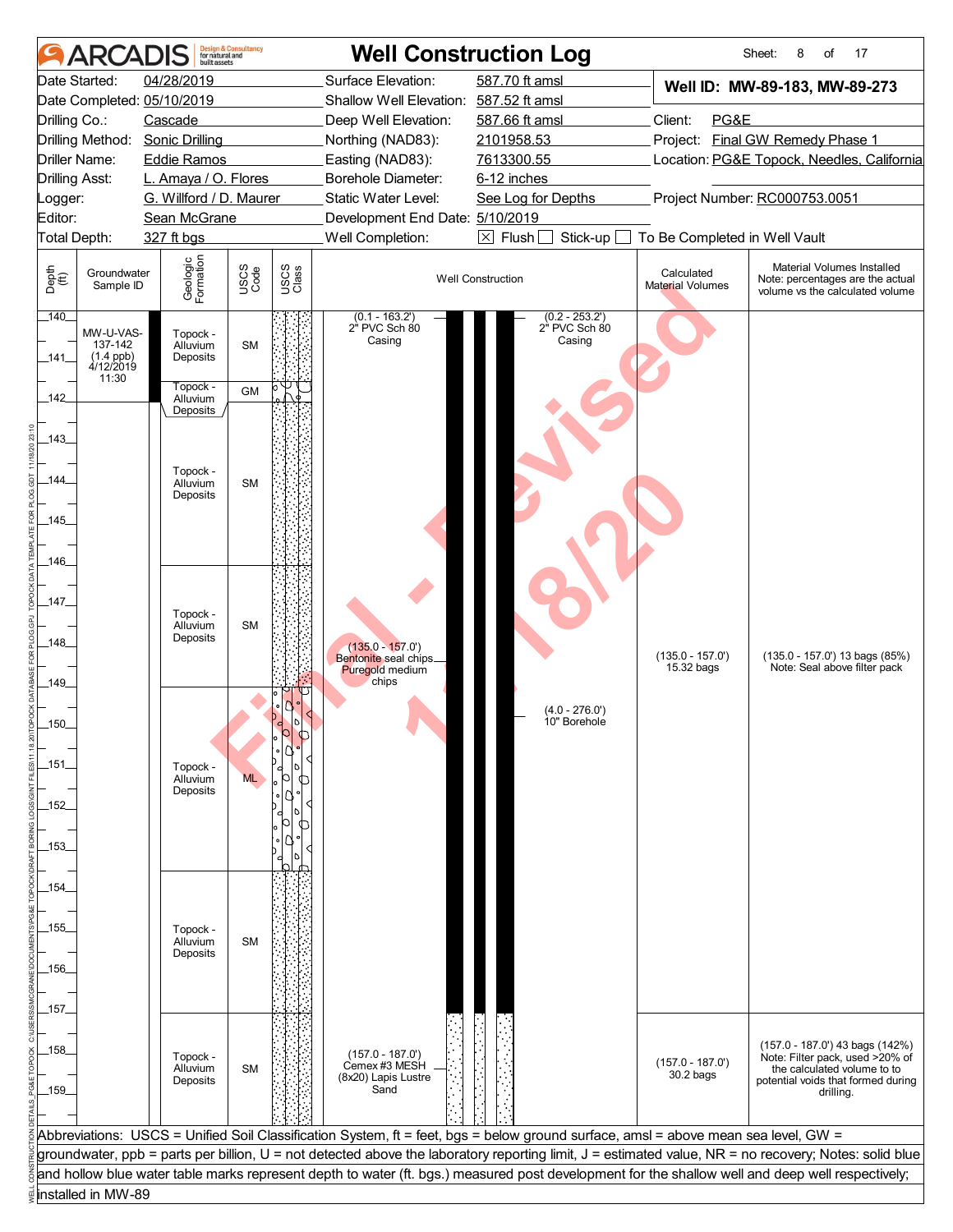| <b>ARCADIS</b>                                             | built assets                                | <b>Design &amp; Consultancy</b><br>for natural and |               |                                                       | <b>Well Construction Log</b>                                                                                                       |                                       | Sheet:<br>17<br>9<br>of                                                                                                                               |
|------------------------------------------------------------|---------------------------------------------|----------------------------------------------------|---------------|-------------------------------------------------------|------------------------------------------------------------------------------------------------------------------------------------|---------------------------------------|-------------------------------------------------------------------------------------------------------------------------------------------------------|
| Date Started:                                              | 04/28/2019                                  |                                                    |               | Surface Elevation:                                    | 587.70 ft amsl                                                                                                                     |                                       | Well ID: MW-89-183, MW-89-273                                                                                                                         |
| Date Completed: 05/10/2019                                 |                                             |                                                    |               | Shallow Well Elevation: 587.52 ft amsl                |                                                                                                                                    |                                       |                                                                                                                                                       |
| Drilling Co.:                                              | Cascade                                     |                                                    |               | Deep Well Elevation:                                  | 587.66 ft amsl                                                                                                                     | Client:<br>PG&E                       | Project: Final GW Remedy Phase 1                                                                                                                      |
| Drilling Method:<br>Driller Name:                          | <b>Sonic Drilling</b><br><b>Eddie Ramos</b> |                                                    |               | Northing (NAD83):<br>Easting (NAD83):                 | 2101958.53<br>7613300.55                                                                                                           |                                       | Location: PG&E Topock, Needles, California                                                                                                            |
| <b>Drilling Asst:</b>                                      | L. Amaya / O. Flores                        |                                                    |               | <b>Borehole Diameter:</b>                             | 6-12 inches                                                                                                                        |                                       |                                                                                                                                                       |
| Logger:                                                    | G. Willford / D. Maurer                     |                                                    |               | Static Water Level:                                   | See Log for Depths                                                                                                                 |                                       | Project Number: RC000753.0051                                                                                                                         |
| Editor:                                                    | Sean McGrane                                |                                                    |               | Development End Date: 5/10/2019                       |                                                                                                                                    |                                       |                                                                                                                                                       |
| Total Depth:                                               | 327 ft bgs                                  |                                                    |               | Well Completion:                                      | $\boxed{\times}$ Flush<br>Stick-up                                                                                                 | To Be Completed in Well Vault         |                                                                                                                                                       |
| Depth<br>$\bigoplus_{i=1}^{n}$<br>Groundwater<br>Sample ID | Geologic<br>Formation                       | USCS<br>Code                                       | USCS<br>Class |                                                       | <b>Well Construction</b>                                                                                                           | Calculated<br><b>Material Volumes</b> | Material Volumes Installed<br>Note: percentages are the actual<br>volume vs the calculated volume                                                     |
| $160-$<br>_161_                                            |                                             |                                                    |               | $(0.1 - 163.2')$<br>2" PVC Sch 80<br>Casing           | $(0.2 - 253.2)$<br>2" PVC Sch 80<br>Casing                                                                                         |                                       |                                                                                                                                                       |
| $-162$                                                     | Topock -                                    |                                                    |               |                                                       |                                                                                                                                    |                                       |                                                                                                                                                       |
| _163_<br>164.                                              | Alluvium<br>Deposits                        | <b>SM</b>                                          |               | (163.2 - 183.2')<br>2" Sch 80 PVC<br>(20-slot) Screen |                                                                                                                                    |                                       |                                                                                                                                                       |
|                                                            |                                             |                                                    |               |                                                       |                                                                                                                                    |                                       |                                                                                                                                                       |
| $-165$                                                     |                                             |                                                    |               |                                                       |                                                                                                                                    |                                       |                                                                                                                                                       |
|                                                            |                                             |                                                    |               |                                                       |                                                                                                                                    |                                       |                                                                                                                                                       |
| _166_                                                      | Topock -                                    |                                                    |               |                                                       |                                                                                                                                    |                                       |                                                                                                                                                       |
|                                                            | Alluvium<br>Deposits                        | <b>GM</b>                                          |               |                                                       |                                                                                                                                    |                                       |                                                                                                                                                       |
| _167_                                                      |                                             |                                                    |               |                                                       |                                                                                                                                    |                                       |                                                                                                                                                       |
| $-168$                                                     |                                             |                                                    |               |                                                       |                                                                                                                                    |                                       |                                                                                                                                                       |
|                                                            |                                             |                                                    |               |                                                       |                                                                                                                                    |                                       |                                                                                                                                                       |
| $-169$                                                     |                                             |                                                    |               |                                                       |                                                                                                                                    |                                       |                                                                                                                                                       |
|                                                            |                                             |                                                    |               | $(157.0 - 187.0')$<br>Cemex #3 MESH                   | $(4.0 - 276.0')$                                                                                                                   | $(157.0 - 187.0')$                    | (157.0 - 187.0') 43 bags (142%)<br>Note: Filter pack, used >20% of                                                                                    |
| 170                                                        |                                             |                                                    |               | (8x20) Lapis L <mark>us</mark> tre<br>Sand            | 10" Borehole                                                                                                                       | $30.2$ bags                           | the calculated volume to to<br>potential voids that formed during                                                                                     |
|                                                            |                                             |                                                    |               |                                                       |                                                                                                                                    |                                       | drilling.                                                                                                                                             |
| _171_                                                      |                                             |                                                    |               |                                                       |                                                                                                                                    |                                       |                                                                                                                                                       |
| $-172$                                                     |                                             |                                                    |               |                                                       |                                                                                                                                    |                                       |                                                                                                                                                       |
|                                                            |                                             |                                                    |               |                                                       |                                                                                                                                    |                                       |                                                                                                                                                       |
| _173_                                                      | Topock -                                    |                                                    |               |                                                       |                                                                                                                                    |                                       |                                                                                                                                                       |
|                                                            | Alluvium<br>Deposits                        | <b>SM</b>                                          |               |                                                       |                                                                                                                                    |                                       |                                                                                                                                                       |
| $-174$                                                     |                                             |                                                    |               |                                                       |                                                                                                                                    |                                       |                                                                                                                                                       |
|                                                            |                                             |                                                    |               |                                                       |                                                                                                                                    |                                       |                                                                                                                                                       |
| $-175$                                                     |                                             |                                                    |               |                                                       |                                                                                                                                    |                                       |                                                                                                                                                       |
| _176_                                                      |                                             |                                                    |               |                                                       |                                                                                                                                    |                                       |                                                                                                                                                       |
|                                                            |                                             |                                                    |               |                                                       |                                                                                                                                    |                                       |                                                                                                                                                       |
| _177_                                                      |                                             |                                                    |               |                                                       |                                                                                                                                    |                                       |                                                                                                                                                       |
|                                                            |                                             |                                                    |               |                                                       |                                                                                                                                    |                                       |                                                                                                                                                       |
| _178_                                                      |                                             |                                                    |               |                                                       |                                                                                                                                    |                                       |                                                                                                                                                       |
|                                                            |                                             |                                                    |               |                                                       |                                                                                                                                    |                                       |                                                                                                                                                       |
| $-179$                                                     |                                             |                                                    |               |                                                       |                                                                                                                                    |                                       |                                                                                                                                                       |
|                                                            |                                             |                                                    |               |                                                       |                                                                                                                                    |                                       |                                                                                                                                                       |
|                                                            |                                             |                                                    |               |                                                       | Abbreviations: USCS = Unified Soil Classification System, ft = feet, bgs = below ground surface, amsl = above mean sea level, GW = |                                       | groundwater, ppb = parts per billion, U = not detected above the laboratory reporting limit, J = estimated value, NR = no recovery; Notes: solid blue |
|                                                            |                                             |                                                    |               |                                                       |                                                                                                                                    |                                       | and hollow blue water table marks represent depth to water (ft. bgs.) measured post development for the shallow well and deep well respectively;      |
| installed in MW-89                                         |                                             |                                                    |               |                                                       |                                                                                                                                    |                                       |                                                                                                                                                       |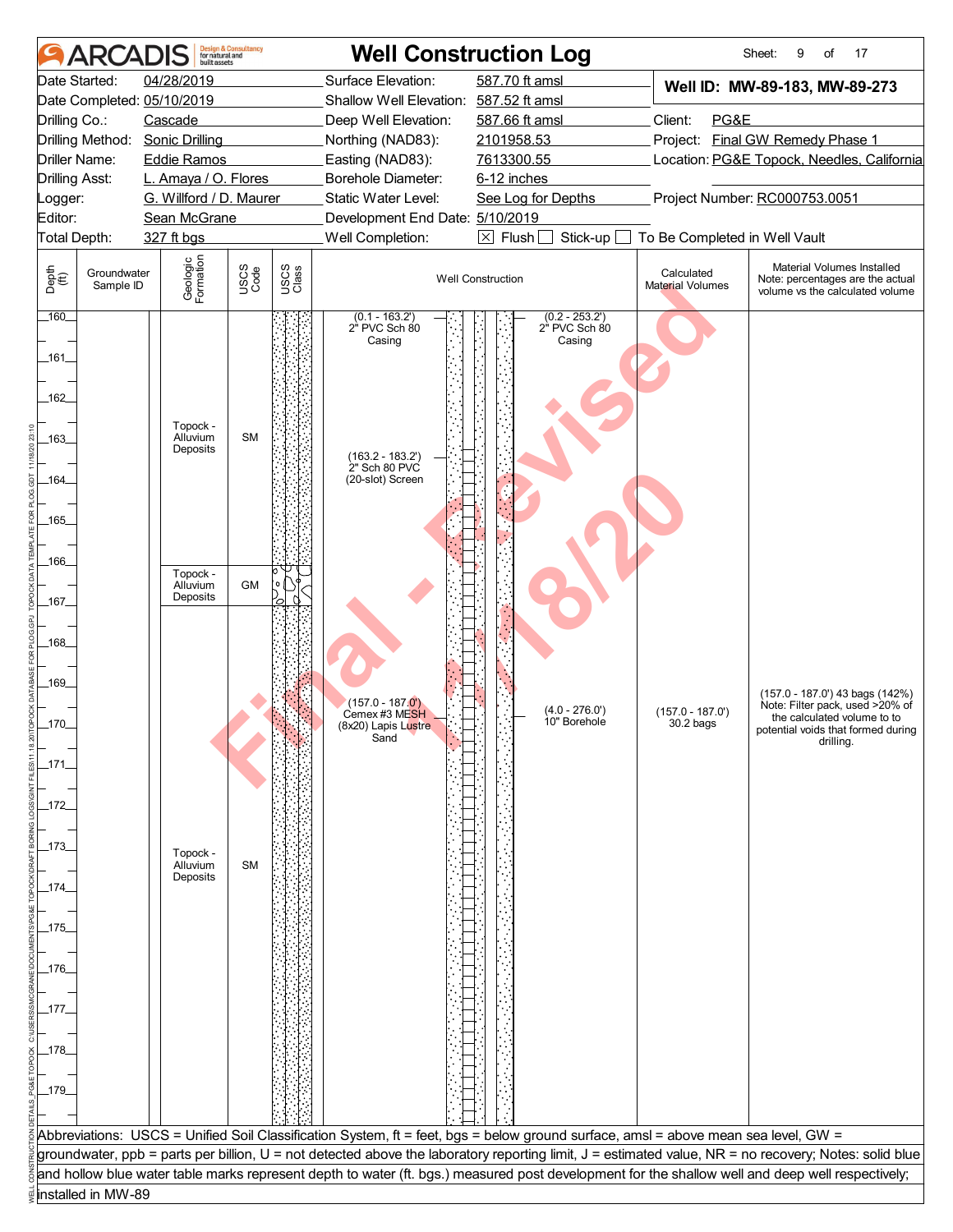|                       | <b>ARCAI</b>                                         | huilt assets                            | <b>Design &amp; Consultancy</b><br>for natural and |               |                                                                                                                                    | <b>Well Construction Log</b>                            |                                       | 17<br>Sheet:<br>10<br>of                                                                                                                              |
|-----------------------|------------------------------------------------------|-----------------------------------------|----------------------------------------------------|---------------|------------------------------------------------------------------------------------------------------------------------------------|---------------------------------------------------------|---------------------------------------|-------------------------------------------------------------------------------------------------------------------------------------------------------|
|                       | Date Started:                                        | 04/28/2019                              |                                                    |               | Surface Elevation:                                                                                                                 | 587.70 ft amsl                                          |                                       | Well ID: MW-89-183, MW-89-273                                                                                                                         |
|                       |                                                      | Date Completed: 05/10/2019              |                                                    |               | Shallow Well Elevation: 587.52 ft amsl                                                                                             |                                                         |                                       |                                                                                                                                                       |
| Drilling Co.:         |                                                      | Cascade                                 |                                                    |               | Deep Well Elevation:                                                                                                               | 587.66 ft amsl                                          | PG&E<br>Client:                       |                                                                                                                                                       |
|                       |                                                      | Drilling Method: Sonic Drilling         |                                                    |               | Northing (NAD83):                                                                                                                  | 2101958.53                                              |                                       | Project: Final GW Remedy Phase 1                                                                                                                      |
| <b>Driller Name:</b>  |                                                      | <b>Eddie Ramos</b>                      |                                                    |               | Easting (NAD83):                                                                                                                   | 7613300.55                                              |                                       | Location: PG&E Topock, Needles, California                                                                                                            |
| <b>Drilling Asst:</b> |                                                      | L. Amaya / O. Flores                    |                                                    |               | Borehole Diameter:                                                                                                                 | 6-12 inches                                             |                                       |                                                                                                                                                       |
| Logger:<br>Editor:    |                                                      | G. Willford / D. Maurer<br>Sean McGrane |                                                    |               | Static Water Level:                                                                                                                | See Log for Depths                                      |                                       | Project Number: RC000753.0051                                                                                                                         |
| Total Depth:          |                                                      | 327 ft bgs                              |                                                    |               | Development End Date: 5/10/2019<br>Well Completion:                                                                                | $\boxed{\times}$ Flush<br>Stick-up                      | To Be Completed in Well Vault         |                                                                                                                                                       |
|                       |                                                      |                                         |                                                    |               |                                                                                                                                    |                                                         |                                       |                                                                                                                                                       |
| Depth<br>(ff)         | Groundwater<br>Sample ID                             | Geologic<br>Formation                   | USCS<br>Code                                       | USCS<br>Class |                                                                                                                                    | <b>Well Construction</b>                                | Calculated<br><b>Material Volumes</b> | Material Volumes Installed<br>Note: percentages are the actual<br>volume vs the calculated volume                                                     |
| 180                   |                                                      | Topock -<br>Alluvium                    | <b>SM</b>                                          |               | $(163.2 - 183.2)$<br>2" Sch 80 PVC<br>(20-slot) Screen                                                                             | $(0.2 - 253.2')$<br>2 <sup>"</sup> PVC Sch 80<br>Casing |                                       |                                                                                                                                                       |
| 181<br>182            |                                                      | Deposits                                |                                                    |               |                                                                                                                                    |                                                         |                                       |                                                                                                                                                       |
| _183_                 | MW-U-VAS-<br>181-186<br>$(0.112$ J ppb)<br>4/13/2019 |                                         |                                                    |               | $(157.0 - 187.0')$<br>Cemex #3 MESH<br>(8x20) Lapis Lustre<br>Sand                                                                 |                                                         | $(157.0 - 187.0')$<br>$30.2$ bags     | (157.0 - 187.0') 43 bags (142%)<br>Note: Filter pack, used >20% of<br>the calculated volume to to<br>potential voids that formed during               |
| _184_                 | 12:00                                                | Topock -<br>Alluvium<br>Deposits        | <b>SM</b>                                          |               | $(183.7 - 184.7')$<br>Centralizer                                                                                                  |                                                         |                                       | drilling.                                                                                                                                             |
| .185.                 |                                                      |                                         |                                                    |               |                                                                                                                                    |                                                         |                                       |                                                                                                                                                       |
| 186                   |                                                      |                                         |                                                    |               | $(183.2 - 185.6')$<br>Sump and PVC End                                                                                             |                                                         |                                       |                                                                                                                                                       |
|                       |                                                      |                                         |                                                    |               | Cap                                                                                                                                |                                                         |                                       |                                                                                                                                                       |
| _187_                 |                                                      |                                         |                                                    |               |                                                                                                                                    |                                                         |                                       |                                                                                                                                                       |
| 188                   |                                                      |                                         |                                                    |               |                                                                                                                                    |                                                         |                                       |                                                                                                                                                       |
| 189                   |                                                      |                                         |                                                    |               |                                                                                                                                    |                                                         |                                       |                                                                                                                                                       |
| 190                   |                                                      |                                         |                                                    |               |                                                                                                                                    | $(4.0 - 276.0')$<br>10" Borehole                        |                                       |                                                                                                                                                       |
|                       |                                                      |                                         |                                                    |               |                                                                                                                                    |                                                         |                                       |                                                                                                                                                       |
| _191                  |                                                      |                                         |                                                    |               |                                                                                                                                    |                                                         |                                       |                                                                                                                                                       |
|                       |                                                      |                                         |                                                    |               |                                                                                                                                    |                                                         |                                       |                                                                                                                                                       |
| 192                   |                                                      |                                         |                                                    |               |                                                                                                                                    |                                                         |                                       | (187.0 - 247.0') 66.8 buckets                                                                                                                         |
| _193_                 |                                                      | Topock -                                |                                                    |               | $(187.0 - 247.0')$                                                                                                                 |                                                         |                                       | (133%)<br>Note: Intemediate seal, used >20%                                                                                                           |
|                       |                                                      | Alluvium<br>Deposits                    | <b>SM</b>                                          |               | Bentonite seal<br>pellets Pel-Plug                                                                                                 |                                                         | $(187.0 - 247.0')$<br>50.2 buckets    | of the calculated volume due to                                                                                                                       |
| .194.                 |                                                      |                                         |                                                    |               | (TR30) 3/8"                                                                                                                        |                                                         |                                       | potential voids that formed during<br>drilling.                                                                                                       |
|                       |                                                      |                                         |                                                    |               |                                                                                                                                    |                                                         |                                       |                                                                                                                                                       |
| _195_                 |                                                      |                                         |                                                    |               |                                                                                                                                    |                                                         |                                       |                                                                                                                                                       |
|                       |                                                      |                                         |                                                    |               |                                                                                                                                    |                                                         |                                       |                                                                                                                                                       |
| 196                   |                                                      |                                         |                                                    |               |                                                                                                                                    |                                                         |                                       |                                                                                                                                                       |
|                       |                                                      |                                         |                                                    |               |                                                                                                                                    |                                                         |                                       |                                                                                                                                                       |
| 197_                  |                                                      |                                         |                                                    |               |                                                                                                                                    |                                                         |                                       |                                                                                                                                                       |
|                       |                                                      |                                         |                                                    |               |                                                                                                                                    |                                                         |                                       |                                                                                                                                                       |
| .198.                 |                                                      |                                         |                                                    |               |                                                                                                                                    |                                                         |                                       |                                                                                                                                                       |
|                       |                                                      |                                         |                                                    |               |                                                                                                                                    |                                                         |                                       |                                                                                                                                                       |
| $-199-$               |                                                      |                                         |                                                    |               |                                                                                                                                    |                                                         |                                       |                                                                                                                                                       |
|                       |                                                      |                                         |                                                    |               |                                                                                                                                    |                                                         |                                       |                                                                                                                                                       |
|                       |                                                      |                                         |                                                    |               | Abbreviations: USCS = Unified Soil Classification System, ft = feet, bgs = below ground surface, amsl = above mean sea level, GW = |                                                         |                                       |                                                                                                                                                       |
|                       |                                                      |                                         |                                                    |               |                                                                                                                                    |                                                         |                                       | groundwater, ppb = parts per billion, U = not detected above the laboratory reporting limit, J = estimated value, NR = no recovery; Notes: solid blue |
|                       |                                                      |                                         |                                                    |               |                                                                                                                                    |                                                         |                                       | and hollow blue water table marks represent depth to water (ft. bgs.) measured post development for the shallow well and deep well respectively;      |
|                       | installed in MW-89                                   |                                         |                                                    |               |                                                                                                                                    |                                                         |                                       |                                                                                                                                                       |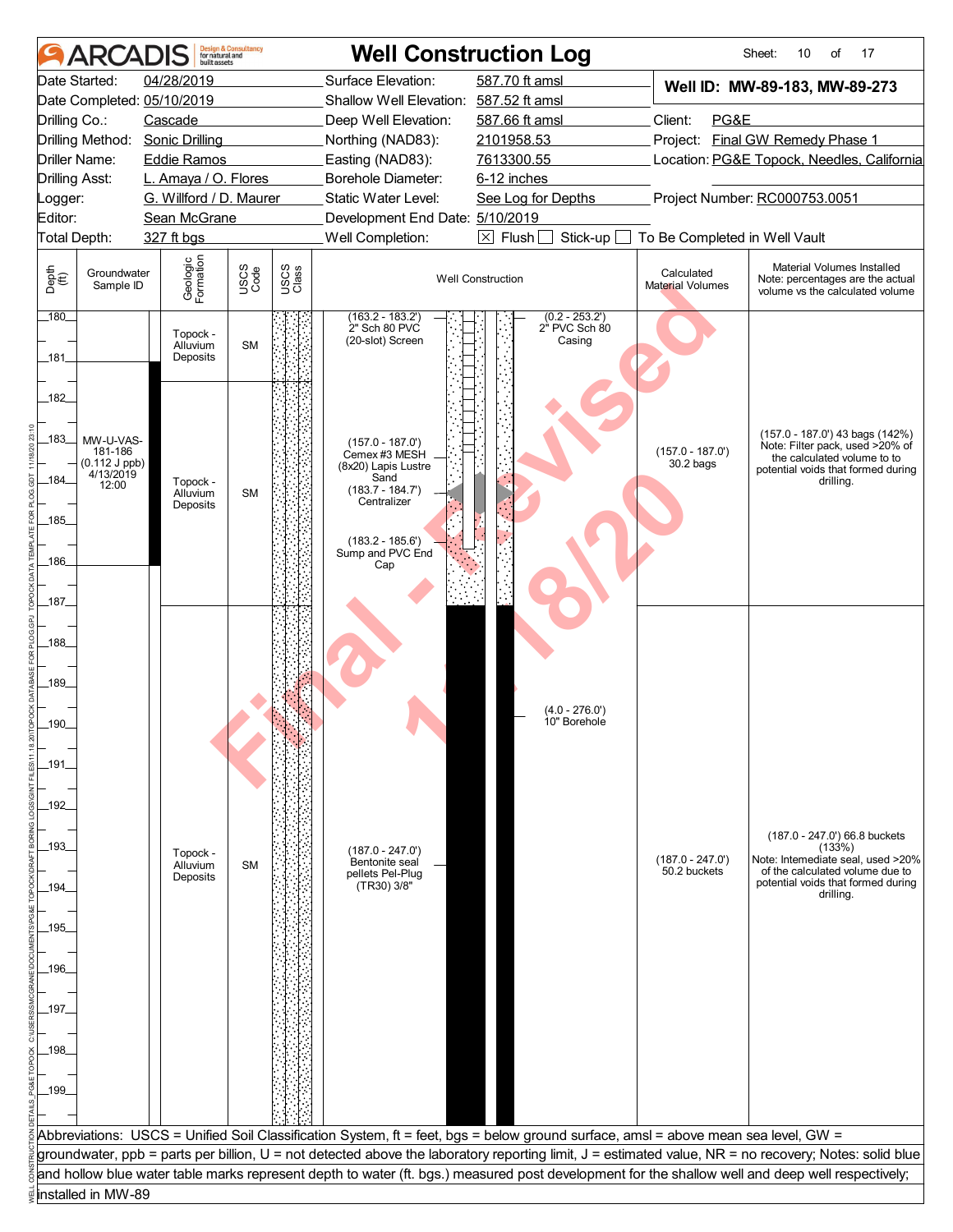|                                                                                                                                                                                        | ARCADIS                  | huilt assets                                                                                                                 | <b>Design &amp; Consultancy</b><br>for natural and |               | <b>Well Construction Log</b>                                                                                                                                                                                                      |                                                                                                                                    |                                                  | 17<br>Sheet:<br>11<br>of                                                                                                                              |
|----------------------------------------------------------------------------------------------------------------------------------------------------------------------------------------|--------------------------|------------------------------------------------------------------------------------------------------------------------------|----------------------------------------------------|---------------|-----------------------------------------------------------------------------------------------------------------------------------------------------------------------------------------------------------------------------------|------------------------------------------------------------------------------------------------------------------------------------|--------------------------------------------------|-------------------------------------------------------------------------------------------------------------------------------------------------------|
| Date Started:<br>Date Completed: 05/10/2019<br>Drilling Co.:<br>Drilling Method: Sonic Drilling<br><b>Driller Name:</b><br><b>Drilling Asst:</b><br>Logger:<br>Editor:<br>Total Depth: |                          | 04/28/2019<br>Cascade<br><b>Eddie Ramos</b><br>L. Amaya / O. Flores<br>G. Willford / D. Maurer<br>Sean McGrane<br>327 ft bgs |                                                    |               | Surface Elevation:<br>Shallow Well Elevation: 587.52 ft amsl<br>Deep Well Elevation:<br>Northing (NAD83):<br>Easting (NAD83):<br>Borehole Diameter:<br>Static Water Level:<br>Development End Date: 5/10/2019<br>Well Completion: | 587.70 ft amsl<br>587.66 ft amsl<br>2101958.53<br>7613300.55<br>6-12 inches<br>See Log for Depths<br>$\boxtimes$ Flush<br>Stick-up | Client:<br>PG&E<br>To Be Completed in Well Vault | Well ID: MW-89-183, MW-89-273<br>Project: Final GW Remedy Phase 1<br>Location: PG&E Topock, Needles, California<br>Project Number: RC000753.0051      |
| Depth<br>(ff)                                                                                                                                                                          | Groundwater<br>Sample ID | Geologic<br>Formation                                                                                                        | USCS<br>Code                                       | USCS<br>Class |                                                                                                                                                                                                                                   | <b>Well Construction</b>                                                                                                           | Calculated<br><b>Material Volumes</b>            | Material Volumes Installed<br>Note: percentages are the actual<br>volume vs the calculated volume                                                     |
| 200.<br>201.                                                                                                                                                                           |                          | Topock -<br>Alluvium<br>Deposits                                                                                             | <b>SM</b>                                          |               |                                                                                                                                                                                                                                   | $(0.2 - 253.2')$<br>2" PVC Sch 80<br>Casing                                                                                        |                                                  |                                                                                                                                                       |
| 202<br>203_<br>204<br>205<br>206                                                                                                                                                       |                          | Topock -<br>Alluvium<br>Deposits                                                                                             | CL-ML                                              |               |                                                                                                                                                                                                                                   |                                                                                                                                    |                                                  |                                                                                                                                                       |
| _207_<br>,208<br>209_<br>210                                                                                                                                                           |                          | Topock -<br>Alluvium<br>Deposits                                                                                             | <b>SM</b>                                          |               | (187.0 - 247.0')<br>Bentonite seal                                                                                                                                                                                                | $(4.0 - 276.0')$<br>10" Borehole                                                                                                   | $(187.0 - 247.0')$<br>50.2 buckets               | (187.0 - 247.0') 66.8 buckets<br>(133%)<br>Note: Intemediate seal, used >20%<br>of the calculated volume due to                                       |
| 211                                                                                                                                                                                    |                          | Topock -<br>Alluvium<br>Deposits                                                                                             | <b>GP-GM</b>                                       |               | pellets Pel-Plug<br>(TR30) 3/8"                                                                                                                                                                                                   |                                                                                                                                    |                                                  | potential voids that formed during<br>drilling.                                                                                                       |
| _212_<br>$-213$<br>_214_                                                                                                                                                               |                          | Topock -<br>Alluvium<br>Deposits                                                                                             | CL-ML                                              |               |                                                                                                                                                                                                                                   |                                                                                                                                    |                                                  |                                                                                                                                                       |
| _215_<br>_216_                                                                                                                                                                         |                          | Topock -<br>Alluvium<br>Deposits                                                                                             | <b>GM</b>                                          |               |                                                                                                                                                                                                                                   |                                                                                                                                    |                                                  |                                                                                                                                                       |
| 217_<br>_218_<br>219                                                                                                                                                                   |                          | Topock -<br>Alluvium<br>Deposits                                                                                             | $\operatorname{\textsf{SC}}$                       |               |                                                                                                                                                                                                                                   |                                                                                                                                    |                                                  |                                                                                                                                                       |
|                                                                                                                                                                                        |                          |                                                                                                                              |                                                    |               | Abbreviations: USCS = Unified Soil Classification System, ft = feet, bgs = below ground surface, amsl = above mean sea level, GW =                                                                                                |                                                                                                                                    |                                                  | groundwater, ppb = parts per billion, U = not detected above the laboratory reporting limit, J = estimated value, NR = no recovery; Notes: solid blue |
| installed in MW-89                                                                                                                                                                     |                          |                                                                                                                              |                                                    |               |                                                                                                                                                                                                                                   |                                                                                                                                    |                                                  | and hollow blue water table marks represent depth to water (ft. bgs.) measured post development for the shallow well and deep well respectively;      |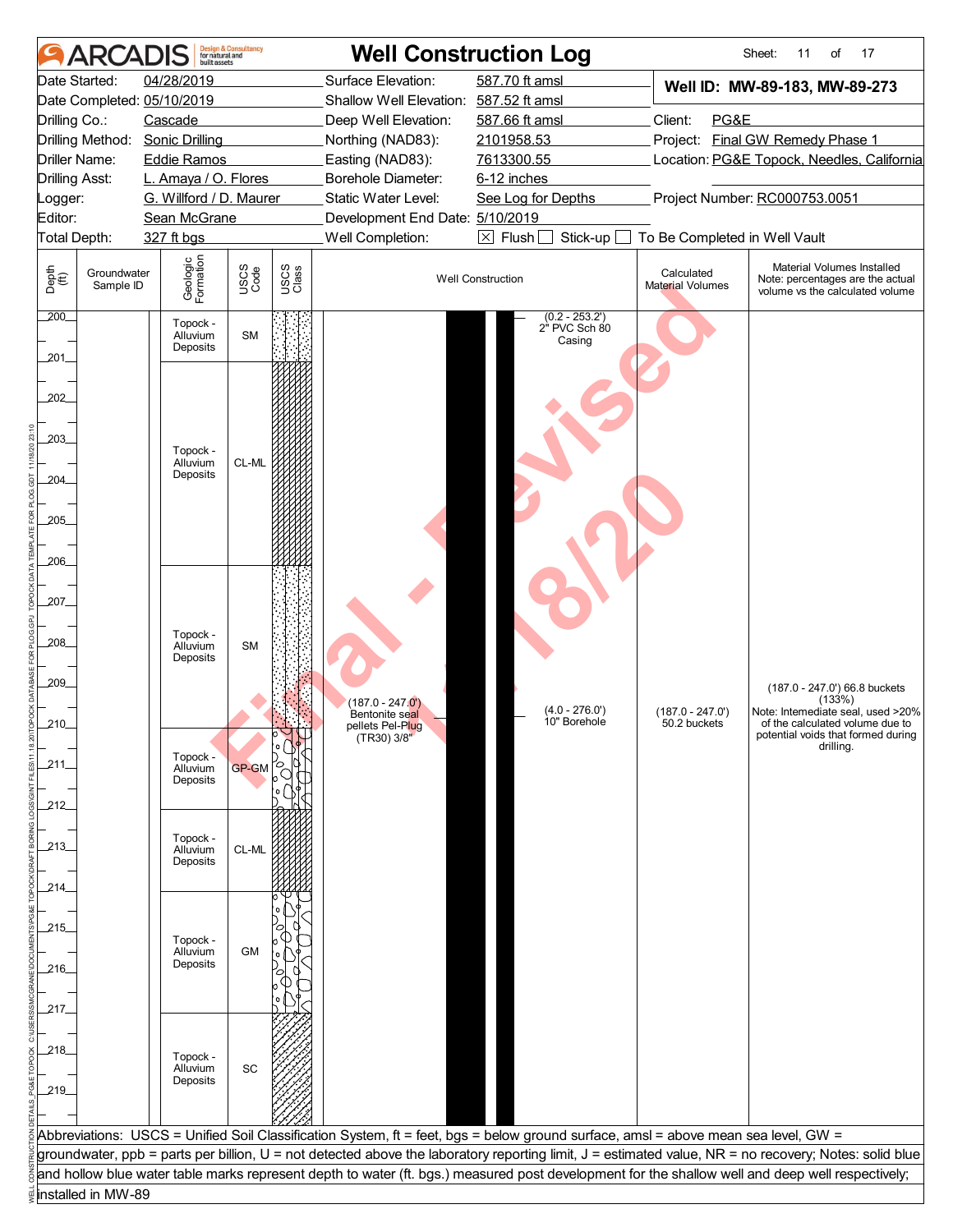| <b>ARCADIS</b>                                                                                                                                          | built assets                                                                                                                            | <b>Design &amp; Consultancy</b><br>for natural and |               | <b>Well Construction Log</b>                                                                                                                                                                                  |                                                                                                   |                                             |                                       | 12<br>17<br>Sheet:<br>of                                                                                                                                           |
|---------------------------------------------------------------------------------------------------------------------------------------------------------|-----------------------------------------------------------------------------------------------------------------------------------------|----------------------------------------------------|---------------|---------------------------------------------------------------------------------------------------------------------------------------------------------------------------------------------------------------|---------------------------------------------------------------------------------------------------|---------------------------------------------|---------------------------------------|--------------------------------------------------------------------------------------------------------------------------------------------------------------------|
| Date Started:<br>Date Completed: 05/10/2019<br>Drilling Co.:<br>Drilling Method:<br><b>Driller Name:</b><br><b>Drilling Asst:</b><br>_ogger:<br>Editor: | 04/28/2019<br>Cascade<br><b>Sonic Drilling</b><br><b>Eddie Ramos</b><br>L. Amaya / O. Flores<br>G. Willford / D. Maurer<br>Sean McGrane |                                                    |               | Surface Elevation:<br>Shallow Well Elevation: 587.52 ft amsl<br>Deep Well Elevation:<br>Northing (NAD83):<br>Easting (NAD83):<br>Borehole Diameter:<br>Static Water Level:<br>Development End Date: 5/10/2019 | 587.70 ft amsl<br>587.66 ft amsl<br>2101958.53<br>7613300.55<br>6-12 inches<br>See Log for Depths |                                             | PG&E<br>Client:                       | Well ID: MW-89-183, MW-89-273<br>Project: Final GW Remedy Phase 1<br>Location: PG&E Topock, Needles, California<br>Project Number: RC000753.0051                   |
| Total Depth:                                                                                                                                            | 327 ft bgs                                                                                                                              |                                                    |               | Well Completion:<br>$\boxed{\times}$ Flush<br>Stick-up                                                                                                                                                        |                                                                                                   |                                             | To Be Completed in Well Vault         | Material Volumes Installed                                                                                                                                         |
| Depth<br>(ff)<br>Groundwater<br>Sample ID                                                                                                               | Geologic<br>Formation                                                                                                                   | USCS<br>Code                                       | USCS<br>Class |                                                                                                                                                                                                               | <b>Well Construction</b>                                                                          |                                             | Calculated<br><b>Material Volumes</b> | Note: percentages are the actual<br>volume vs the calculated volume                                                                                                |
| 220<br>221.<br>222<br>223<br>MW-U-VAS-<br>224.<br>222-227<br>$(<0.033$ U<br>ppb)<br>4/14/2019<br>225<br>14:05<br>226_<br>227                            | Topock -<br>Alluvium<br>Deposits                                                                                                        | SC                                                 |               |                                                                                                                                                                                                               |                                                                                                   | $(0.2 - 253.2')$<br>2" PVC Sch 80<br>Casing |                                       |                                                                                                                                                                    |
| 228<br>229_<br>230<br>231<br>232<br>233.                                                                                                                | Topock -<br>Alluvium<br>Deposits                                                                                                        | <b>GM</b>                                          |               | $(227.5 - 228.5')$<br>Centralizer<br>(187.0 - 247.0 <sup>'</sup> )<br>Bentonite seal<br>pellets Pel-Plug<br>(TR30) 3/8"                                                                                       |                                                                                                   | $(4.0 - 276.0')$<br>10" Borehole            | $(187.0 - 247.0')$<br>50.2 buckets    | (187.0 - 247.0') 66.8 buckets<br>(133%)<br>Note: Intemediate seal, used >20%<br>of the calculated volume due to<br>potential voids that formed during<br>drilling. |
| 234.<br>.235_<br>236<br>237_                                                                                                                            |                                                                                                                                         |                                                    |               |                                                                                                                                                                                                               |                                                                                                   |                                             |                                       |                                                                                                                                                                    |
| 238<br>239                                                                                                                                              | Topock -<br>Alluvium<br>Deposits                                                                                                        | <b>SM</b>                                          |               | Abbreviations: USCS = Unified Soil Classification System, ft = feet, bgs = below ground surface, amsl = above mean sea level, GW =                                                                            |                                                                                                   |                                             |                                       |                                                                                                                                                                    |
|                                                                                                                                                         |                                                                                                                                         |                                                    |               |                                                                                                                                                                                                               |                                                                                                   |                                             |                                       | groundwater, ppb = parts per billion, U = not detected above the laboratory reporting limit, J = estimated value, NR = no recovery; Notes: solid blue              |
| installed in MW-89                                                                                                                                      |                                                                                                                                         |                                                    |               |                                                                                                                                                                                                               |                                                                                                   |                                             |                                       | and hollow blue water table marks represent depth to water (ft. bgs.) measured post development for the shallow well and deep well respectively;                   |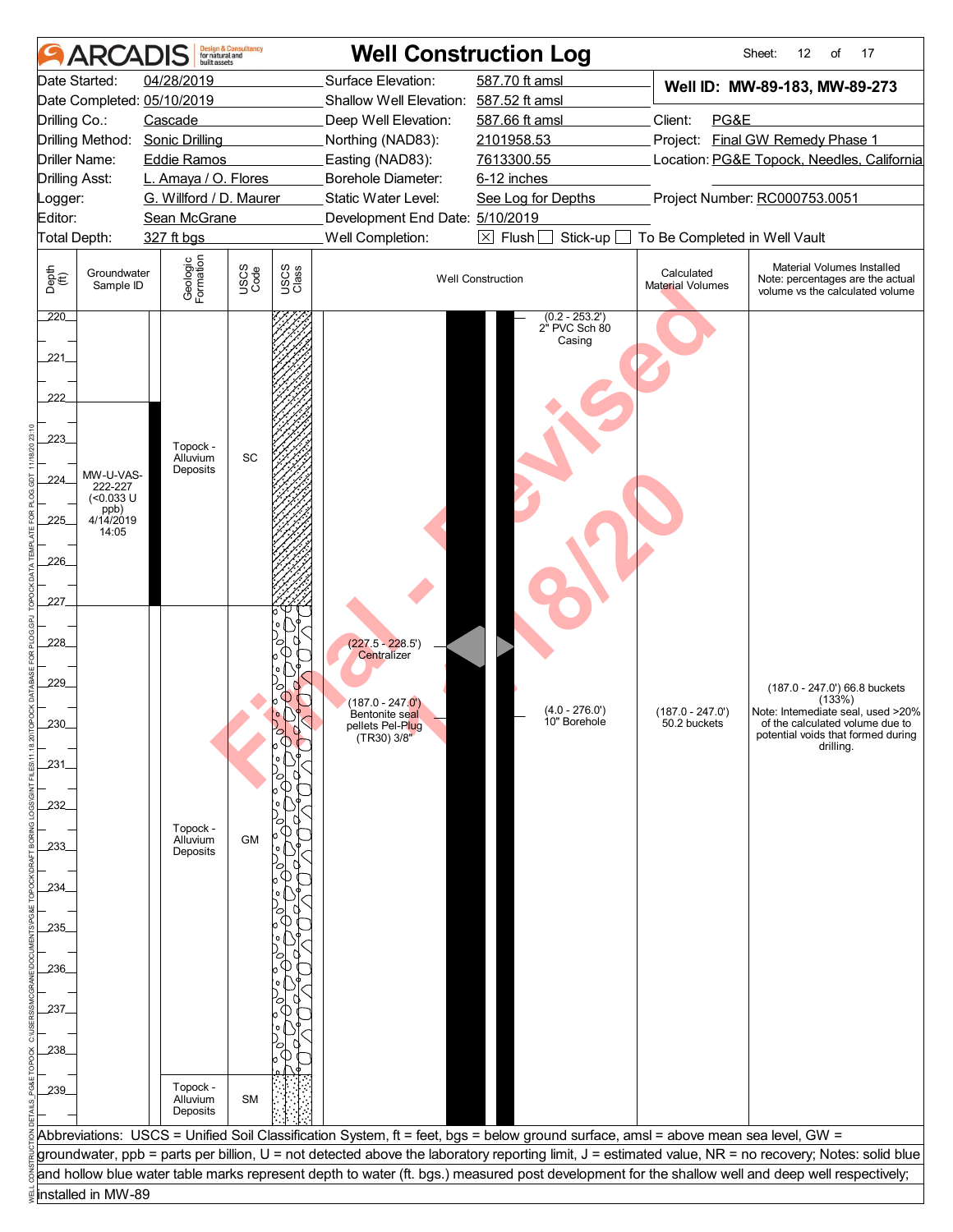|                       | <b>ARCAD</b>             | huilt assets                    | <b>Design &amp; Consultancy</b><br>for natural and |               |                                                                                                                                    | <b>Well Construction Log</b>                |                                            | 13<br>17<br>Sheet:<br>of                                                                                                                              |
|-----------------------|--------------------------|---------------------------------|----------------------------------------------------|---------------|------------------------------------------------------------------------------------------------------------------------------------|---------------------------------------------|--------------------------------------------|-------------------------------------------------------------------------------------------------------------------------------------------------------|
|                       | Date Started:            | 04/28/2019                      |                                                    |               | Surface Elevation:                                                                                                                 | 587.70 ft amsl                              |                                            | Well ID: MW-89-183, MW-89-273                                                                                                                         |
|                       |                          | Date Completed: 05/10/2019      |                                                    |               | Shallow Well Elevation: 587.52 ft amsl                                                                                             |                                             |                                            |                                                                                                                                                       |
| Drilling Co.:         |                          | Cascade                         |                                                    |               | Deep Well Elevation:                                                                                                               | 587.66 ft amsl                              | Client:<br>PG&E                            |                                                                                                                                                       |
|                       |                          | Drilling Method: Sonic Drilling |                                                    |               | Northing (NAD83):                                                                                                                  | 2101958.53                                  |                                            | Project: Final GW Remedy Phase 1                                                                                                                      |
|                       | <b>Driller Name:</b>     | <b>Eddie Ramos</b>              |                                                    |               | Easting (NAD83):                                                                                                                   | 7613300.55                                  | Location: PG&E Topock, Needles, California |                                                                                                                                                       |
| <b>Drilling Asst:</b> |                          | L. Amaya / O. Flores            |                                                    |               | Borehole Diameter:                                                                                                                 | 6-12 inches                                 |                                            |                                                                                                                                                       |
| Logger:               |                          | G. Willford / D. Maurer         |                                                    |               | Static Water Level:                                                                                                                | See Log for Depths                          |                                            | Project Number: RC000753.0051                                                                                                                         |
| Editor:               |                          | Sean McGrane                    |                                                    |               | Development End Date: 5/10/2019                                                                                                    |                                             |                                            |                                                                                                                                                       |
| Total Depth:          |                          | 327 ft bgs                      |                                                    |               | Well Completion:                                                                                                                   | $\boxtimes$ Flush [<br>Stick-up             | To Be Completed in Well Vault              |                                                                                                                                                       |
| Depth<br>(ff)         | Groundwater<br>Sample ID | Geologic<br>Formation           | USCS<br>Code                                       | USCS<br>Class |                                                                                                                                    | <b>Well Construction</b>                    | Calculated<br><b>Material Volumes</b>      | Material Volumes Installed<br>Note: percentages are the actual<br>volume vs the calculated volume                                                     |
| 240                   |                          |                                 |                                                    |               |                                                                                                                                    | $(0.2 - 253.2')$<br>2" PVC Sch 80<br>Casing |                                            |                                                                                                                                                       |
| 241                   |                          |                                 |                                                    |               |                                                                                                                                    |                                             |                                            |                                                                                                                                                       |
| 242                   |                          |                                 |                                                    |               |                                                                                                                                    |                                             |                                            |                                                                                                                                                       |
| 243                   |                          |                                 |                                                    |               | (187.0 - 247.0')                                                                                                                   |                                             |                                            | (187.0 - 247.0') 66.8 buckets<br>(133%)                                                                                                               |
|                       |                          |                                 |                                                    |               | Bentonite seal<br>pellets Pel-Plug<br>(TR30) 3/8"                                                                                  |                                             | $(187.0 - 247.0')$<br>50.2 buckets         | Note: Intemediate seal, used >20%<br>of the calculated volume due to<br>potential voids that formed during                                            |
| .244                  |                          | Topock -                        |                                                    |               |                                                                                                                                    |                                             |                                            | drilling.                                                                                                                                             |
| 245                   |                          | Alluvium<br>Deposits            | <b>SM</b>                                          |               |                                                                                                                                    |                                             |                                            |                                                                                                                                                       |
| 246                   |                          |                                 |                                                    |               |                                                                                                                                    |                                             |                                            |                                                                                                                                                       |
| 247                   |                          |                                 |                                                    |               |                                                                                                                                    |                                             |                                            |                                                                                                                                                       |
| 248_                  |                          |                                 |                                                    |               |                                                                                                                                    |                                             |                                            |                                                                                                                                                       |
|                       |                          |                                 |                                                    |               |                                                                                                                                    |                                             |                                            |                                                                                                                                                       |
| 249                   |                          |                                 |                                                    |               |                                                                                                                                    |                                             |                                            |                                                                                                                                                       |
| 250                   |                          |                                 |                                                    |               |                                                                                                                                    | $(4.0 - 276.0')$<br>10" Borehole            |                                            |                                                                                                                                                       |
|                       |                          |                                 |                                                    |               |                                                                                                                                    |                                             |                                            |                                                                                                                                                       |
| 251                   |                          |                                 |                                                    |               |                                                                                                                                    |                                             |                                            |                                                                                                                                                       |
|                       |                          | Topock -<br>Alluvium            | CL-ML                                              |               |                                                                                                                                    |                                             |                                            |                                                                                                                                                       |
| 252                   |                          | Deposits                        |                                                    |               |                                                                                                                                    |                                             |                                            |                                                                                                                                                       |
|                       |                          |                                 |                                                    |               |                                                                                                                                    |                                             |                                            | (247.0 - 276.0') 37.25 bags (123%)                                                                                                                    |
| 253.                  |                          |                                 |                                                    |               | $(247.0 - 276.0')$<br>Cemex #3 MESH                                                                                                | $(253.2 - 273.2')$                          | $(247.0 - 276.0')$                         | Note: Filter pack, used >20% of                                                                                                                       |
| 254.                  |                          |                                 |                                                    |               | (8x20) Lapis Lustre<br>Sand                                                                                                        | 2" Sch 80 PVC<br>(20-slot) Screen           | $30.3$ bags                                | the calculated volume due to<br>potential voids that formed during<br>drilling                                                                        |
|                       |                          |                                 |                                                    |               |                                                                                                                                    |                                             |                                            |                                                                                                                                                       |
| _255_                 |                          | Topock -                        |                                                    |               |                                                                                                                                    |                                             |                                            |                                                                                                                                                       |
|                       |                          | Alluvium<br>Deposits            | <b>SM</b>                                          |               |                                                                                                                                    |                                             |                                            |                                                                                                                                                       |
| 256.                  |                          |                                 |                                                    |               |                                                                                                                                    |                                             |                                            |                                                                                                                                                       |
|                       |                          |                                 |                                                    |               |                                                                                                                                    |                                             |                                            |                                                                                                                                                       |
| 257.                  |                          |                                 |                                                    |               |                                                                                                                                    |                                             |                                            |                                                                                                                                                       |
|                       | MW-U-VAS-                |                                 |                                                    |               |                                                                                                                                    |                                             |                                            |                                                                                                                                                       |
| .258.                 | 257-262<br>(0.0896 J)    | Topock -<br>Alluvium            | <b>SM</b>                                          |               |                                                                                                                                    |                                             |                                            |                                                                                                                                                       |
| 259                   | ppb)<br>4/16/2019        | Deposits                        |                                                    |               |                                                                                                                                    |                                             |                                            |                                                                                                                                                       |
|                       | 14:05                    |                                 |                                                    |               |                                                                                                                                    |                                             |                                            |                                                                                                                                                       |
|                       |                          |                                 |                                                    |               |                                                                                                                                    |                                             |                                            |                                                                                                                                                       |
|                       |                          |                                 |                                                    |               | Abbreviations: USCS = Unified Soil Classification System, ft = feet, bgs = below ground surface, amsl = above mean sea level, GW = |                                             |                                            | groundwater, ppb = parts per billion, U = not detected above the laboratory reporting limit, J = estimated value, NR = no recovery; Notes: solid blue |
|                       |                          |                                 |                                                    |               |                                                                                                                                    |                                             |                                            | and hollow blue water table marks represent depth to water (ft. bgs.) measured post development for the shallow well and deep well respectively;      |
|                       | installed in MW-89       |                                 |                                                    |               |                                                                                                                                    |                                             |                                            |                                                                                                                                                       |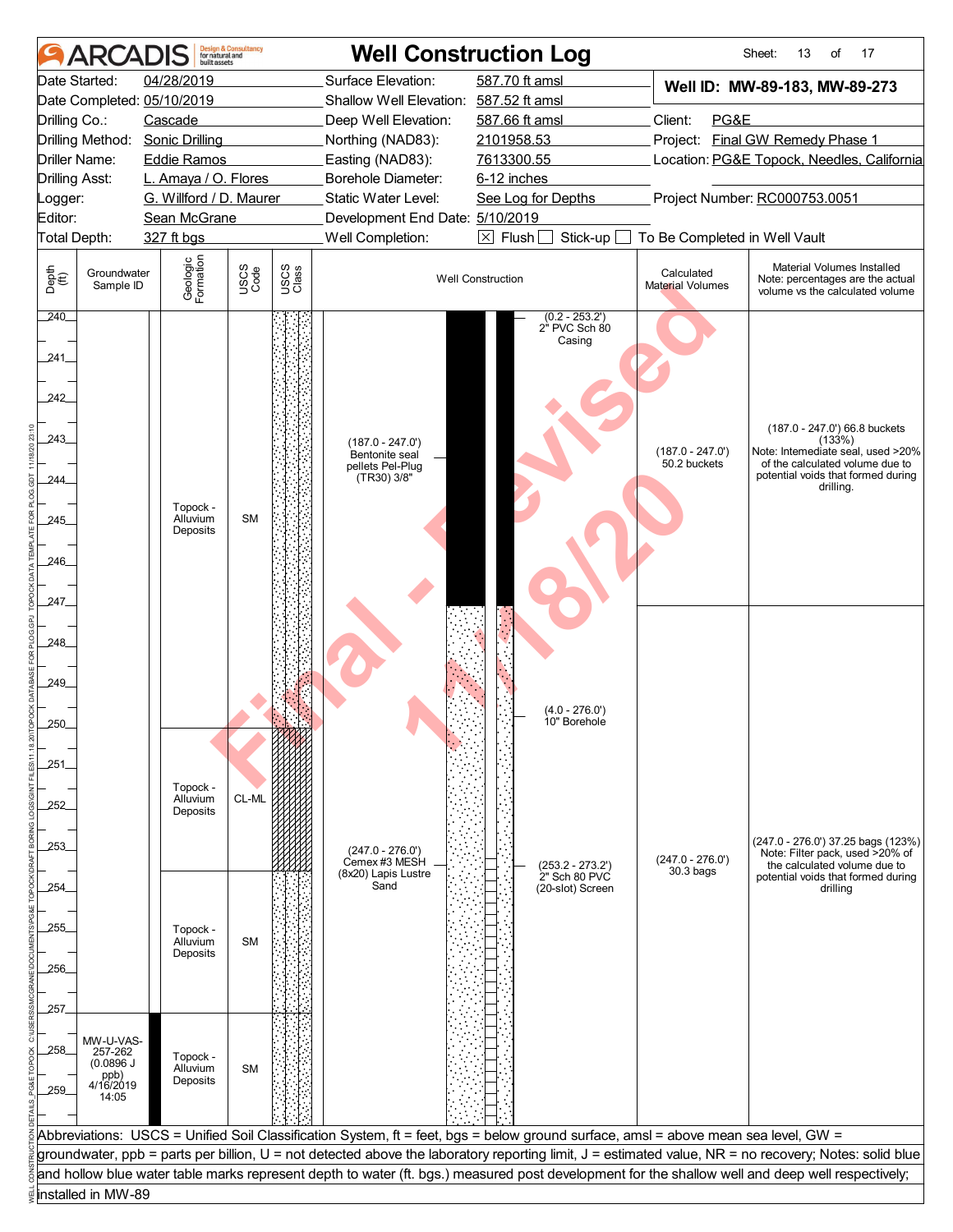|                       | <b>ARCAI</b>                  | huilt assets                               | <b>Design &amp; Consultancy</b><br>for natural and |               |                                              | <b>Well Construction Log</b>                                                                                                                     |                                           | 17<br>Sheet:<br>14<br>of                                                                                                                              |
|-----------------------|-------------------------------|--------------------------------------------|----------------------------------------------------|---------------|----------------------------------------------|--------------------------------------------------------------------------------------------------------------------------------------------------|-------------------------------------------|-------------------------------------------------------------------------------------------------------------------------------------------------------|
|                       | Date Started:                 | 04/28/2019                                 |                                                    |               | Surface Elevation:                           | 587.70 ft amsl                                                                                                                                   |                                           | Well ID: MW-89-183, MW-89-273                                                                                                                         |
|                       |                               | Date Completed: 05/10/2019                 |                                                    |               | Shallow Well Elevation: 587.52 ft amsl       |                                                                                                                                                  |                                           |                                                                                                                                                       |
| Drilling Co.:         |                               | Cascade                                    |                                                    |               | Deep Well Elevation:                         | 587.66 ft amsl                                                                                                                                   | Client:<br>PG&E                           |                                                                                                                                                       |
|                       | Drilling Method:              | <b>Sonic Drilling</b>                      |                                                    |               | Northing (NAD83):                            | 2101958.53                                                                                                                                       |                                           | Project: Final GW Remedy Phase 1                                                                                                                      |
| <b>Drilling Asst:</b> | Driller Name:                 | <b>Eddie Ramos</b><br>L. Amaya / O. Flores |                                                    |               | Easting (NAD83):<br>Borehole Diameter:       | 7613300.55<br>6-12 inches                                                                                                                        |                                           | Location: PG&E Topock, Needles, California                                                                                                            |
| _ogger:               |                               | G. Willford / D. Maurer                    |                                                    |               | Static Water Level:                          | See Log for Depths                                                                                                                               |                                           | Project Number: RC000753.0051                                                                                                                         |
| Editor:               |                               | Sean McGrane                               |                                                    |               | Development End Date: 5/10/2019              |                                                                                                                                                  |                                           |                                                                                                                                                       |
| Total Depth:          |                               | 327 ft bgs                                 |                                                    |               | Well Completion:                             | $\boxtimes$ Flush<br>Stick-up                                                                                                                    | To Be Completed in Well Vault             |                                                                                                                                                       |
| Depth<br>(ff)         | Groundwater<br>Sample ID      | Geologic<br>Formation                      | USCS<br>Code                                       | USCS<br>Class |                                              | <b>Well Construction</b>                                                                                                                         | Calculated<br>Material Volumes            | Material Volumes Installed<br>Note: percentages are the actual<br>volume vs the calculated volume                                                     |
| 260                   | MW-U-VAS-                     |                                            |                                                    |               |                                              | $(253.2 - 273.2')$<br>2" Sch 80 PVC                                                                                                              |                                           |                                                                                                                                                       |
| 261.                  | 257-262<br>(0.0896 J)<br>ppb) |                                            |                                                    |               |                                              | (20-slot) Screen                                                                                                                                 |                                           |                                                                                                                                                       |
|                       | 4/16/2019<br>14:05            | Topock -<br>Alluvium                       | <b>SM</b>                                          |               |                                              |                                                                                                                                                  |                                           |                                                                                                                                                       |
| 262                   |                               | Deposits                                   |                                                    |               |                                              |                                                                                                                                                  |                                           |                                                                                                                                                       |
| 263_                  |                               |                                            |                                                    |               |                                              |                                                                                                                                                  |                                           |                                                                                                                                                       |
| 264                   |                               |                                            |                                                    |               |                                              |                                                                                                                                                  |                                           |                                                                                                                                                       |
| 265                   |                               |                                            |                                                    |               |                                              |                                                                                                                                                  |                                           |                                                                                                                                                       |
|                       |                               |                                            |                                                    | ╓             |                                              |                                                                                                                                                  |                                           |                                                                                                                                                       |
| 266_                  |                               |                                            |                                                    | ⊕             |                                              |                                                                                                                                                  |                                           |                                                                                                                                                       |
| 267_                  |                               |                                            |                                                    |               |                                              |                                                                                                                                                  |                                           |                                                                                                                                                       |
|                       |                               |                                            |                                                    | ൱             | $(247.0 - 276.0')$                           |                                                                                                                                                  |                                           | (247.0 - 276.0') 37.25 bags (123%)<br>Note: Filter pack, used >20% of                                                                                 |
| 268_                  |                               | Topock -                                   |                                                    |               | Cemex #3 MESH<br>(8x20) Lapis Lustre<br>Sand | $(4.0 - 276.0')$<br>10" Borehole                                                                                                                 | $(247.0 - 276.0')$<br>30.3 <sub>bag</sub> | the calculated volume due to<br>potential voids that formed during                                                                                    |
| 269_                  |                               | Alluvium<br>Deposits                       | ML                                                 | ൱             |                                              |                                                                                                                                                  |                                           | drillina                                                                                                                                              |
|                       |                               |                                            |                                                    |               |                                              |                                                                                                                                                  |                                           |                                                                                                                                                       |
| 270                   |                               |                                            |                                                    |               |                                              |                                                                                                                                                  |                                           |                                                                                                                                                       |
| .271                  |                               |                                            |                                                    |               |                                              |                                                                                                                                                  |                                           |                                                                                                                                                       |
|                       |                               |                                            |                                                    |               |                                              |                                                                                                                                                  |                                           |                                                                                                                                                       |
| 272                   |                               |                                            |                                                    | ൱             |                                              |                                                                                                                                                  |                                           |                                                                                                                                                       |
|                       |                               |                                            |                                                    |               |                                              |                                                                                                                                                  |                                           |                                                                                                                                                       |
| -273.                 |                               |                                            |                                                    |               |                                              |                                                                                                                                                  |                                           |                                                                                                                                                       |
|                       |                               |                                            |                                                    |               |                                              |                                                                                                                                                  |                                           |                                                                                                                                                       |
| 274.                  |                               |                                            |                                                    |               | $(273.7 - 274.7')$                           |                                                                                                                                                  |                                           |                                                                                                                                                       |
| .275                  |                               | Topock -                                   |                                                    |               | Centralizer                                  |                                                                                                                                                  |                                           |                                                                                                                                                       |
|                       |                               | Alluvium<br>Deposits                       | <b>SM</b>                                          |               |                                              | $(273.2 - 275.6')$                                                                                                                               |                                           |                                                                                                                                                       |
| 276.                  |                               |                                            |                                                    |               |                                              | Sump and PVC End<br>Cap                                                                                                                          |                                           |                                                                                                                                                       |
|                       |                               |                                            |                                                    |               |                                              |                                                                                                                                                  |                                           |                                                                                                                                                       |
| 277.                  |                               |                                            |                                                    |               |                                              |                                                                                                                                                  |                                           | (276.0 - 327.0') 22 bags (158%)                                                                                                                       |
| .278.                 |                               | Topock -<br>Alluvium                       | MH                                                 |               | $(276.0 - 327.0')$<br>Bentonite seal chips.  | $(276.0 - 327.0')$<br>6" Borehole                                                                                                                | $(276.0 - 327.0')$<br>13.9 bags           | Note: Decommissioned rathole,<br>used >20% of the calculated                                                                                          |
|                       |                               | Deposits                                   |                                                    |               | Purgold medium<br>chips                      |                                                                                                                                                  |                                           | volume due to potential voids that<br>formed during drilling.                                                                                         |
| _279_                 |                               | Topock -                                   |                                                    |               |                                              |                                                                                                                                                  |                                           |                                                                                                                                                       |
|                       |                               | Alluvium                                   | ML                                                 |               |                                              |                                                                                                                                                  |                                           |                                                                                                                                                       |
|                       |                               |                                            |                                                    |               |                                              | Abbreviations: USCS = Unified Soil Classification System, ft = feet, bgs = below ground surface, amsl = above mean sea level, GW =               |                                           | groundwater, ppb = parts per billion, U = not detected above the laboratory reporting limit, J = estimated value, NR = no recovery; Notes: solid blue |
|                       |                               |                                            |                                                    |               |                                              | and hollow blue water table marks represent depth to water (ft. bgs.) measured post development for the shallow well and deep well respectively; |                                           |                                                                                                                                                       |
|                       | installed in MW-89            |                                            |                                                    |               |                                              |                                                                                                                                                  |                                           |                                                                                                                                                       |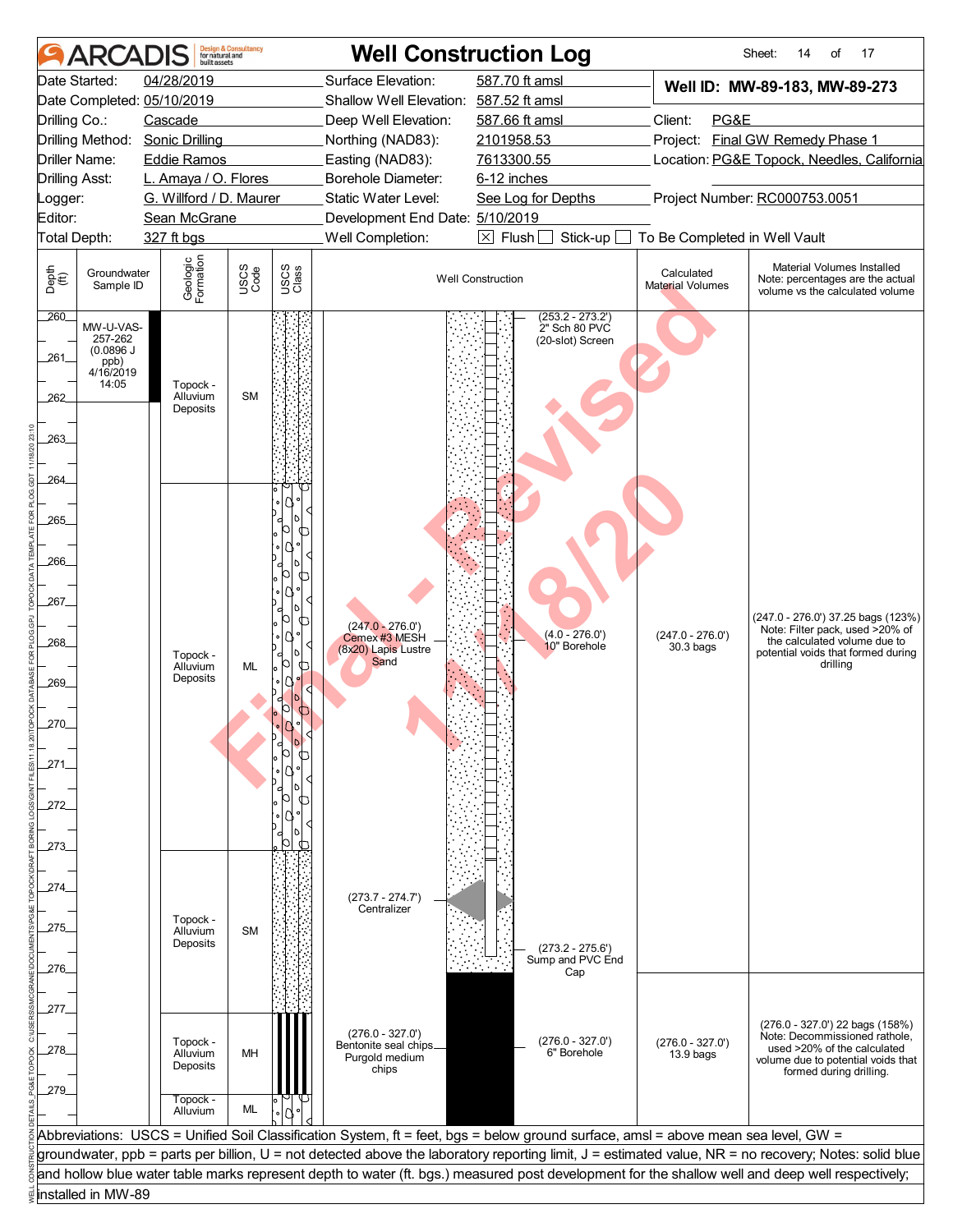|                       | ARCA                           | built assets                    | <b>Design &amp; Consultancy</b><br>for natural and |               |                                                                                                                                    | <b>Well Construction Log</b>         |                                       | 17<br>Sheet:<br>15<br>of                                                                                                                              |
|-----------------------|--------------------------------|---------------------------------|----------------------------------------------------|---------------|------------------------------------------------------------------------------------------------------------------------------------|--------------------------------------|---------------------------------------|-------------------------------------------------------------------------------------------------------------------------------------------------------|
|                       | Date Started:                  | 04/28/2019                      |                                                    |               | Surface Elevation:                                                                                                                 | 587.70 ft amsl                       |                                       | Well ID: MW-89-183, MW-89-273                                                                                                                         |
|                       |                                | Date Completed: 05/10/2019      |                                                    |               | Shallow Well Elevation: 587.52 ft amsl                                                                                             |                                      |                                       |                                                                                                                                                       |
| Drilling Co.:         |                                | Cascade                         |                                                    |               | Deep Well Elevation:                                                                                                               | 587.66 ft amsl                       | Client:<br>PG&E                       |                                                                                                                                                       |
|                       |                                | Drilling Method: Sonic Drilling |                                                    |               | Northing (NAD83):                                                                                                                  | 2101958.53                           |                                       | Project: Final GW Remedy Phase 1                                                                                                                      |
|                       | Driller Name:                  | <b>Eddie Ramos</b>              |                                                    |               | Easting (NAD83):                                                                                                                   | 7613300.55                           |                                       | Location: PG&E Topock, Needles, California                                                                                                            |
| <b>Drilling Asst:</b> |                                | L. Amaya / O. Flores            |                                                    |               | Borehole Diameter:                                                                                                                 | 6-12 inches                          |                                       |                                                                                                                                                       |
| Logger:               |                                | G. Willford / D. Maurer         |                                                    |               | Static Water Level:                                                                                                                | See Log for Depths                   |                                       | Project Number: RC000753.0051                                                                                                                         |
| Editor:               |                                | Sean McGrane                    |                                                    |               | Development End Date: 5/10/2019                                                                                                    |                                      |                                       |                                                                                                                                                       |
| Total Depth:          |                                | 327 ft bgs                      |                                                    |               | Well Completion:                                                                                                                   | $\boxtimes$ Flush $\Box$<br>Stick-up | To Be Completed in Well Vault         |                                                                                                                                                       |
| Depth<br>(ff)         | Groundwater<br>Sample ID       | Geologic<br>Formation           | USCS<br>Code                                       | USCS<br>Class |                                                                                                                                    | <b>Well Construction</b>             | Calculated<br><b>Material Volumes</b> | Material Volumes Installed<br>Note: percentages are the actual<br>volume vs the calculated volume                                                     |
| 280                   |                                | <b>Deposits</b>                 |                                                    |               |                                                                                                                                    |                                      |                                       |                                                                                                                                                       |
| 281<br>282            |                                | Topock -<br>Alluvium            | ML                                                 | ╓             |                                                                                                                                    |                                      |                                       |                                                                                                                                                       |
| 283_                  |                                | Deposits                        |                                                    | ∩             |                                                                                                                                    |                                      |                                       |                                                                                                                                                       |
| 284                   |                                |                                 |                                                    | ጣ             |                                                                                                                                    |                                      |                                       |                                                                                                                                                       |
| 285                   |                                |                                 |                                                    |               |                                                                                                                                    |                                      |                                       |                                                                                                                                                       |
|                       |                                |                                 |                                                    |               |                                                                                                                                    |                                      |                                       |                                                                                                                                                       |
| 286_                  |                                | Topock -                        |                                                    |               |                                                                                                                                    |                                      |                                       |                                                                                                                                                       |
|                       |                                | Alluvium<br>Deposits            | <b>SM</b>                                          |               |                                                                                                                                    |                                      |                                       |                                                                                                                                                       |
|                       |                                |                                 |                                                    |               |                                                                                                                                    |                                      |                                       |                                                                                                                                                       |
| 287                   |                                |                                 |                                                    |               |                                                                                                                                    |                                      |                                       |                                                                                                                                                       |
|                       |                                |                                 |                                                    |               |                                                                                                                                    |                                      |                                       |                                                                                                                                                       |
| 288                   |                                |                                 |                                                    |               |                                                                                                                                    |                                      |                                       |                                                                                                                                                       |
|                       | MW-U-VAS-                      | Topock -                        |                                                    |               |                                                                                                                                    |                                      |                                       |                                                                                                                                                       |
| 289                   | 287-292<br>$(0.033 \text{ U})$ | Alluvium<br>Deposits            | <b>SM</b>                                          |               |                                                                                                                                    |                                      |                                       | (276.0 - 327.0') 22 bags (158%)                                                                                                                       |
|                       | ppb)                           |                                 |                                                    |               | $(276.0 - 327.0')$<br>Bentonite seal chips_                                                                                        | $(276.0 - 327.0')$                   | $(276.0 - 327.0')$                    | Note: Decommissioned rathole,<br>used >20% of the calculated                                                                                          |
| 290                   | 4/17/2019<br>14:50             |                                 |                                                    |               | Purgold medium<br>chips                                                                                                            | 6" Borehole                          | 13.9 bags                             | volume due to potential voids that<br>formed during drilling.                                                                                         |
|                       |                                |                                 |                                                    |               |                                                                                                                                    |                                      |                                       |                                                                                                                                                       |
| 291_                  |                                |                                 |                                                    |               |                                                                                                                                    |                                      |                                       |                                                                                                                                                       |
|                       |                                |                                 |                                                    |               |                                                                                                                                    |                                      |                                       |                                                                                                                                                       |
| 292                   |                                |                                 |                                                    |               |                                                                                                                                    |                                      |                                       |                                                                                                                                                       |
|                       |                                | Topock -                        |                                                    |               |                                                                                                                                    |                                      |                                       |                                                                                                                                                       |
| 293.                  |                                | Alluvium                        | ML                                                 |               |                                                                                                                                    |                                      |                                       |                                                                                                                                                       |
|                       |                                | Deposits                        |                                                    | ∪             |                                                                                                                                    |                                      |                                       |                                                                                                                                                       |
| 294                   |                                |                                 |                                                    |               |                                                                                                                                    |                                      |                                       |                                                                                                                                                       |
|                       |                                |                                 |                                                    |               |                                                                                                                                    |                                      |                                       |                                                                                                                                                       |
| 295                   |                                |                                 |                                                    |               |                                                                                                                                    |                                      |                                       |                                                                                                                                                       |
|                       |                                |                                 |                                                    |               |                                                                                                                                    |                                      |                                       |                                                                                                                                                       |
| .296                  |                                | Topock -<br>Alluvium            | <b>GM</b>                                          |               |                                                                                                                                    |                                      |                                       |                                                                                                                                                       |
|                       |                                | Deposits                        |                                                    |               |                                                                                                                                    |                                      |                                       |                                                                                                                                                       |
| 297.                  |                                |                                 |                                                    |               |                                                                                                                                    |                                      |                                       |                                                                                                                                                       |
|                       |                                |                                 |                                                    |               |                                                                                                                                    |                                      |                                       |                                                                                                                                                       |
| 298                   |                                |                                 |                                                    |               |                                                                                                                                    |                                      |                                       |                                                                                                                                                       |
|                       |                                | Topock -<br>Alluvium            | MH                                                 |               |                                                                                                                                    |                                      |                                       |                                                                                                                                                       |
| 299                   |                                | Deposits                        |                                                    |               |                                                                                                                                    |                                      |                                       |                                                                                                                                                       |
|                       |                                |                                 |                                                    |               |                                                                                                                                    |                                      |                                       |                                                                                                                                                       |
|                       |                                |                                 |                                                    |               | Abbreviations: USCS = Unified Soil Classification System, ft = feet, bgs = below ground surface, amsl = above mean sea level, GW = |                                      |                                       |                                                                                                                                                       |
|                       |                                |                                 |                                                    |               |                                                                                                                                    |                                      |                                       | groundwater, ppb = parts per billion, U = not detected above the laboratory reporting limit, J = estimated value, NR = no recovery; Notes: solid blue |
|                       |                                |                                 |                                                    |               |                                                                                                                                    |                                      |                                       | and hollow blue water table marks represent depth to water (ft. bgs.) measured post development for the shallow well and deep well respectively;      |
|                       | installed in MW-89             |                                 |                                                    |               |                                                                                                                                    |                                      |                                       |                                                                                                                                                       |
|                       |                                |                                 |                                                    |               |                                                                                                                                    |                                      |                                       |                                                                                                                                                       |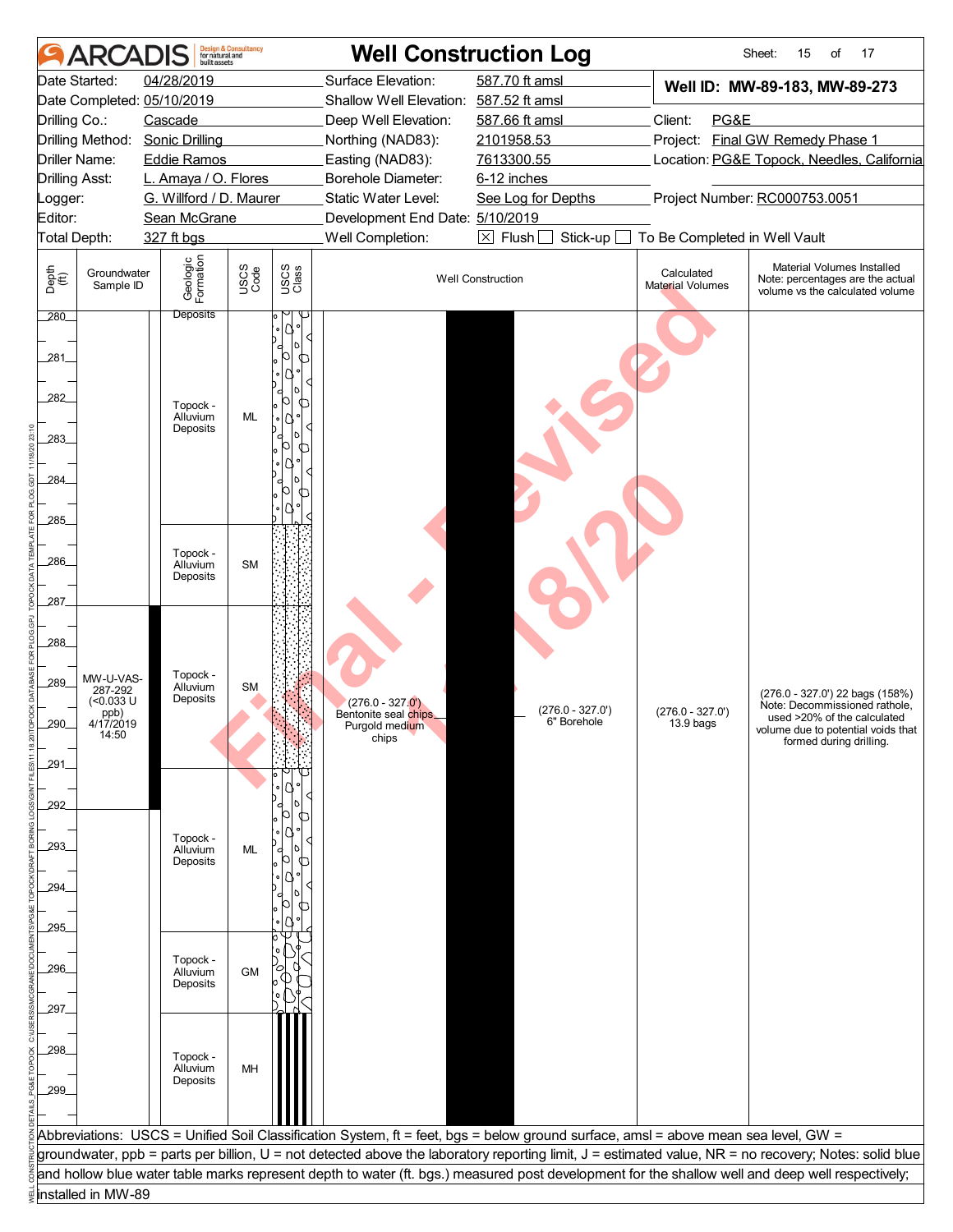| <b>ARCA</b>                               | built assets                     | <b>Design &amp; Consultancy</b><br>for natural and |               | <b>Well Construction Log</b>            |                                                                                                                                    |                                       | 17<br>Sheet:<br>16<br>of                                                                                                                              |
|-------------------------------------------|----------------------------------|----------------------------------------------------|---------------|-----------------------------------------|------------------------------------------------------------------------------------------------------------------------------------|---------------------------------------|-------------------------------------------------------------------------------------------------------------------------------------------------------|
| Date Started:                             | 04/28/2019                       |                                                    |               | Surface Elevation:                      | 587.70 ft amsl                                                                                                                     |                                       | Well ID: MW-89-183, MW-89-273                                                                                                                         |
| Date Completed: 05/10/2019                |                                  |                                                    |               | Shallow Well Elevation: 587.52 ft amsl  |                                                                                                                                    |                                       |                                                                                                                                                       |
| Drilling Co.:                             | Cascade                          |                                                    |               | Deep Well Elevation:                    | 587.66 ft amsl                                                                                                                     | Client:<br>PG&E                       |                                                                                                                                                       |
| Drilling Method: Sonic Drilling           |                                  |                                                    |               | Northing (NAD83):                       | 2101958.53                                                                                                                         |                                       | Project: Final GW Remedy Phase 1                                                                                                                      |
| Driller Name:                             | <b>Eddie Ramos</b>               |                                                    |               | Easting (NAD83):                        | 7613300.55                                                                                                                         |                                       | Location: PG&E Topock, Needles, California                                                                                                            |
| <b>Drilling Asst:</b>                     | L. Amaya / O. Flores             |                                                    |               | Borehole Diameter:                      | 6-12 inches                                                                                                                        |                                       |                                                                                                                                                       |
| Logger:                                   | G. Willford / D. Maurer          |                                                    |               | Static Water Level:                     | See Log for Depths                                                                                                                 |                                       | Project Number: RC000753.0051                                                                                                                         |
| Editor:                                   | Sean McGrane                     |                                                    |               | Development End Date: 5/10/2019         |                                                                                                                                    |                                       |                                                                                                                                                       |
| Total Depth:                              | 327 ft bgs                       |                                                    |               | Well Completion:                        | $\boxtimes$ Flush $\Box$<br>Stick-up                                                                                               | To Be Completed in Well Vault         |                                                                                                                                                       |
| Depth<br>(ff)<br>Groundwater<br>Sample ID | Geologic<br>Formation            | USCS<br>Code                                       | USCS<br>Class |                                         | <b>Well Construction</b>                                                                                                           | Calculated<br><b>Material Volumes</b> | Material Volumes Installed<br>Note: percentages are the actual<br>volume vs the calculated volume                                                     |
| 300                                       |                                  |                                                    |               |                                         |                                                                                                                                    |                                       |                                                                                                                                                       |
| .301.                                     | Topock -<br>Alluvium<br>Deposits | MH                                                 |               |                                         |                                                                                                                                    |                                       |                                                                                                                                                       |
| 302<br>.303.                              |                                  |                                                    |               |                                         |                                                                                                                                    |                                       |                                                                                                                                                       |
| .304                                      |                                  |                                                    |               |                                         |                                                                                                                                    |                                       |                                                                                                                                                       |
| .305_                                     | Topock -                         | <b>SM</b>                                          |               |                                         |                                                                                                                                    |                                       |                                                                                                                                                       |
|                                           | Alluvium<br>Deposits             |                                                    |               |                                         |                                                                                                                                    |                                       |                                                                                                                                                       |
| 306                                       |                                  |                                                    |               |                                         |                                                                                                                                    |                                       |                                                                                                                                                       |
|                                           |                                  |                                                    |               |                                         |                                                                                                                                    |                                       |                                                                                                                                                       |
| .307_                                     |                                  |                                                    |               |                                         |                                                                                                                                    |                                       |                                                                                                                                                       |
|                                           |                                  |                                                    |               |                                         |                                                                                                                                    |                                       |                                                                                                                                                       |
| _308_                                     |                                  |                                                    |               |                                         |                                                                                                                                    |                                       |                                                                                                                                                       |
|                                           |                                  |                                                    |               |                                         |                                                                                                                                    |                                       |                                                                                                                                                       |
| .309                                      |                                  |                                                    |               |                                         |                                                                                                                                    |                                       |                                                                                                                                                       |
|                                           |                                  |                                                    |               | $(276.0 - 327.0')$                      |                                                                                                                                    |                                       | (276.0 - 327.0') 22 bags (158%)<br>Note: Decommissioned rathole,                                                                                      |
| 310                                       |                                  |                                                    |               | Bentonite seal chips_<br>Purgold medium | $(276.0 - 327.0')$<br>6" Borehole                                                                                                  | $(276.0 - 327.0')$<br>13.9 bags       | used >20% of the calculated<br>volume due to potential voids that                                                                                     |
|                                           |                                  |                                                    |               | chips                                   |                                                                                                                                    |                                       | formed during drilling.                                                                                                                               |
| _311_                                     | Topock -<br>Alluvium             | <b>SC</b>                                          |               |                                         |                                                                                                                                    |                                       |                                                                                                                                                       |
|                                           | Deposits                         |                                                    |               |                                         |                                                                                                                                    |                                       |                                                                                                                                                       |
| $-312$                                    |                                  |                                                    |               |                                         |                                                                                                                                    |                                       |                                                                                                                                                       |
|                                           |                                  |                                                    |               |                                         |                                                                                                                                    |                                       |                                                                                                                                                       |
| _313_                                     |                                  |                                                    |               |                                         |                                                                                                                                    |                                       |                                                                                                                                                       |
|                                           |                                  |                                                    |               |                                         |                                                                                                                                    |                                       |                                                                                                                                                       |
| _314_                                     |                                  |                                                    |               |                                         |                                                                                                                                    |                                       |                                                                                                                                                       |
|                                           |                                  |                                                    |               |                                         |                                                                                                                                    |                                       |                                                                                                                                                       |
| _315_                                     |                                  |                                                    |               |                                         |                                                                                                                                    |                                       |                                                                                                                                                       |
|                                           |                                  |                                                    |               |                                         |                                                                                                                                    |                                       |                                                                                                                                                       |
| _316_                                     | Topock -<br>Alluvium             | CL-ML                                              |               |                                         |                                                                                                                                    |                                       |                                                                                                                                                       |
|                                           | Deposits                         |                                                    |               |                                         |                                                                                                                                    |                                       |                                                                                                                                                       |
| 317                                       |                                  |                                                    |               |                                         |                                                                                                                                    |                                       |                                                                                                                                                       |
|                                           |                                  |                                                    |               |                                         |                                                                                                                                    |                                       |                                                                                                                                                       |
| MW-U-VAS-<br>$-318$<br>317-322            | Topock -                         |                                                    |               |                                         |                                                                                                                                    |                                       |                                                                                                                                                       |
| (<0.17 U)<br>4/24/2019                    | Alluvium                         | ML                                                 |               |                                         |                                                                                                                                    |                                       |                                                                                                                                                       |
| $-319$<br>11:05                           | Deposits                         |                                                    |               |                                         |                                                                                                                                    |                                       |                                                                                                                                                       |
|                                           |                                  |                                                    |               |                                         |                                                                                                                                    |                                       |                                                                                                                                                       |
|                                           |                                  |                                                    |               |                                         | Abbreviations: USCS = Unified Soil Classification System, ft = feet, bgs = below ground surface, amsl = above mean sea level, GW = |                                       |                                                                                                                                                       |
|                                           |                                  |                                                    |               |                                         |                                                                                                                                    |                                       | groundwater, ppb = parts per billion, U = not detected above the laboratory reporting limit, J = estimated value, NR = no recovery; Notes: solid blue |
|                                           |                                  |                                                    |               |                                         |                                                                                                                                    |                                       | and hollow blue water table marks represent depth to water (ft. bgs.) measured post development for the shallow well and deep well respectively;      |
| installed in MW-89                        |                                  |                                                    |               |                                         |                                                                                                                                    |                                       |                                                                                                                                                       |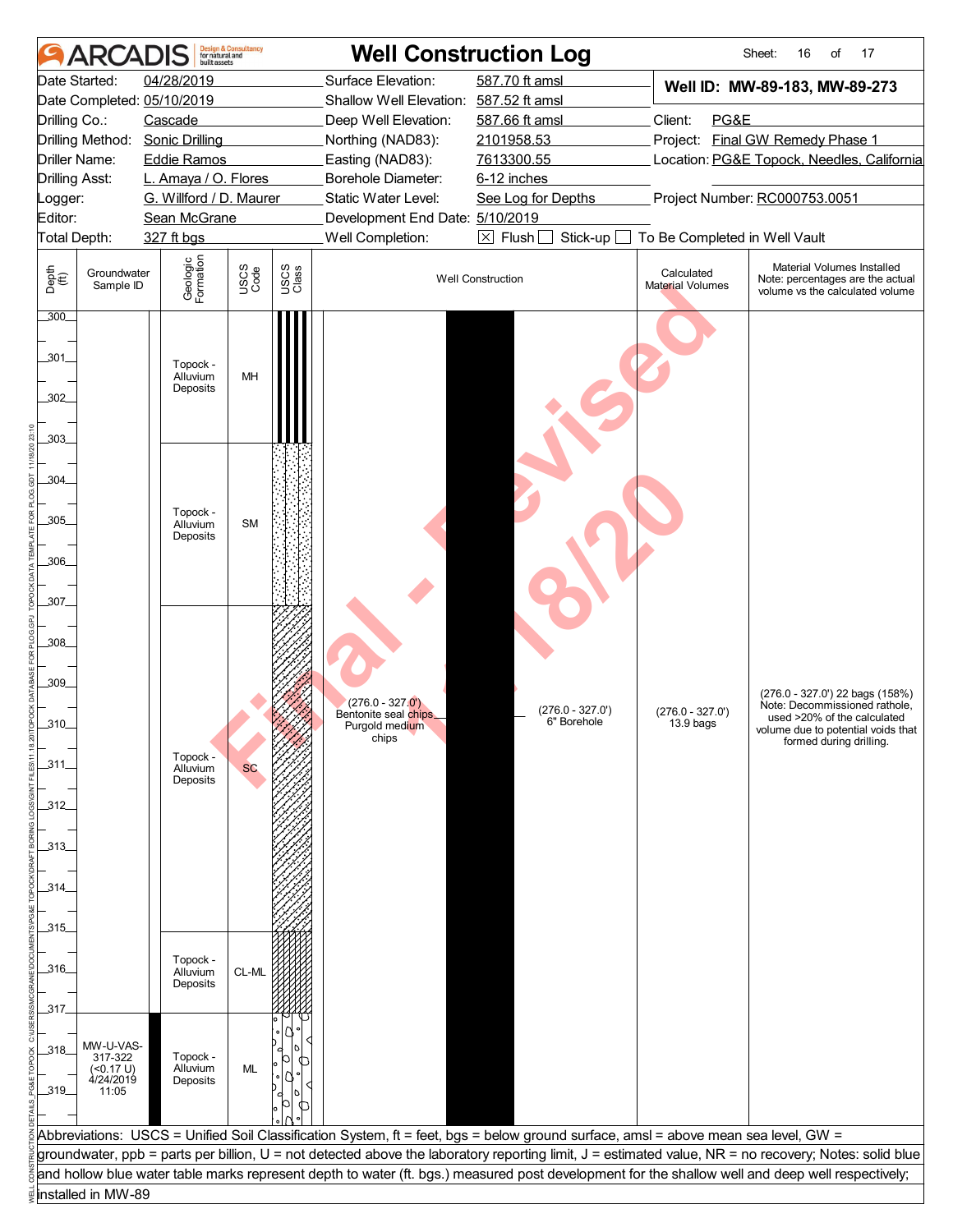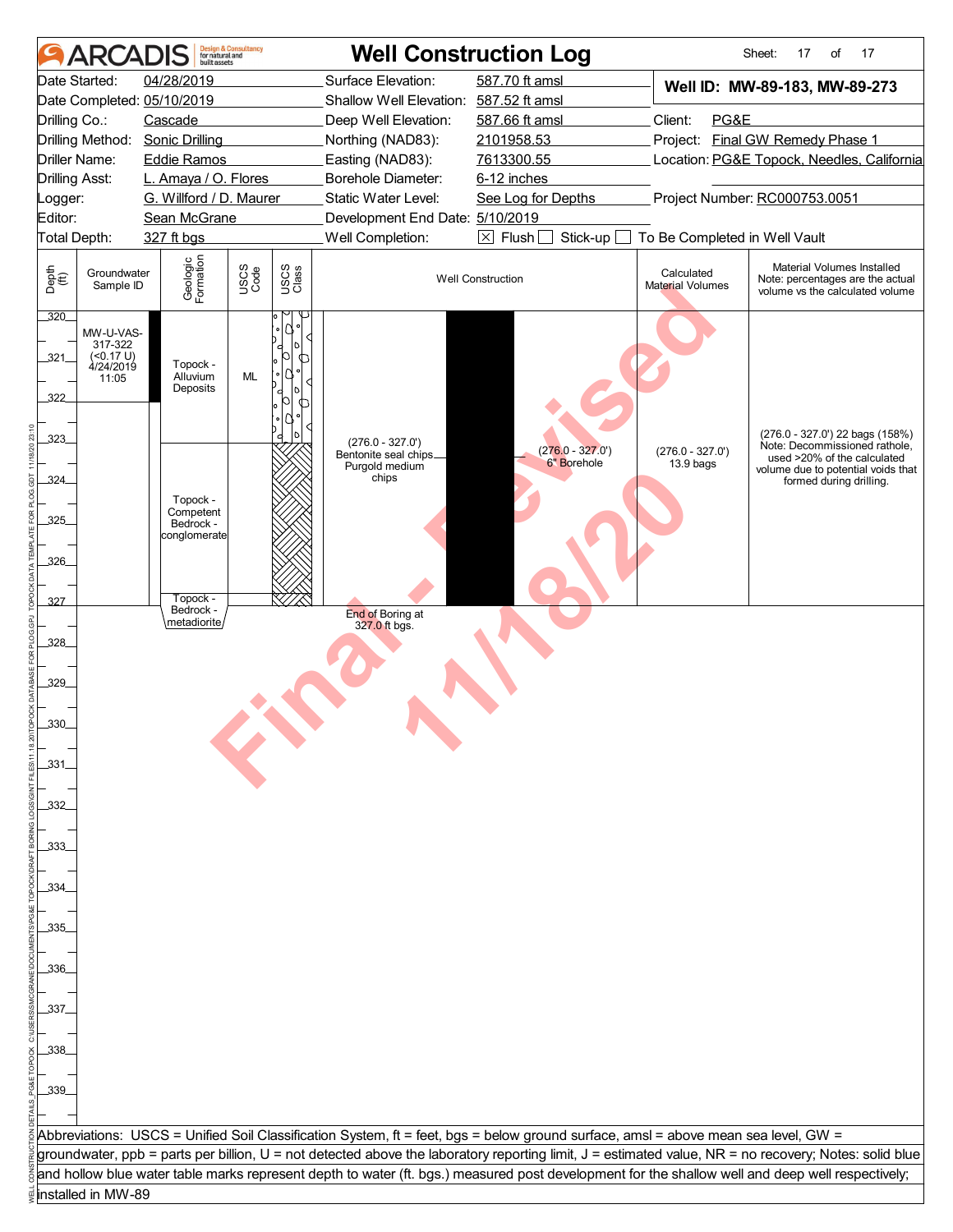|                       | <b>ARCAI</b>     |                                  | <b>Design &amp; Consultancy</b><br>for natural and<br>huilt assets |                       |                    |               | <b>Boring Log</b>                                                                                                                                                                                                                                                                                                                                         |                 | Sheet:<br>1<br>οf                                                                            | 17                               |
|-----------------------|------------------|----------------------------------|--------------------------------------------------------------------|-----------------------|--------------------|---------------|-----------------------------------------------------------------------------------------------------------------------------------------------------------------------------------------------------------------------------------------------------------------------------------------------------------------------------------------------------------|-----------------|----------------------------------------------------------------------------------------------|----------------------------------|
| Date Started:         |                  | 04/10/2019                       |                                                                    |                       | Surface Elevation: |               | 587.70 ft amsl                                                                                                                                                                                                                                                                                                                                            |                 | Boring No.: MW-89                                                                            |                                  |
|                       |                  | Date Completed: 04/28/2019       |                                                                    |                       | Northing (NAD83):  |               | 2101958.53                                                                                                                                                                                                                                                                                                                                                |                 |                                                                                              |                                  |
| Drilling Co.:         |                  | Cascade                          |                                                                    |                       | Easting (NAD83):   |               | 7613300.55                                                                                                                                                                                                                                                                                                                                                | Client:<br>PG&E |                                                                                              |                                  |
| Drilling Method:      |                  | <b>Sonic Drilling</b>            |                                                                    |                       | Total Depth:       |               | 327 ft bgs                                                                                                                                                                                                                                                                                                                                                | Project:        | Final GW Remedy Phase 1                                                                      |                                  |
| Drill Rig Type:       |                  |                                  | <b>Prosonic Truck Mount</b>                                        |                       | Borehole Diameter: |               | 6-12 inches                                                                                                                                                                                                                                                                                                                                               |                 | Location: PG&E Topock, Needles,                                                              |                                  |
| <b>Driller Name:</b>  |                  | <b>Eddie Ramos</b>               |                                                                    |                       |                    |               | Depth to First Water: 132.1 ft bgs                                                                                                                                                                                                                                                                                                                        | California      |                                                                                              |                                  |
| <b>Drilling Asst:</b> |                  |                                  | L. Amaya / O. Flores                                               |                       | Sampling Method:   |               | 4 inch x 10 ft. Core Barrel Project Number: RC000753.0051                                                                                                                                                                                                                                                                                                 |                 |                                                                                              |                                  |
| _ogger:               |                  |                                  | G. Willford / D. Maurer                                            |                       | Sampling Interval: |               | <b>Continuous</b>                                                                                                                                                                                                                                                                                                                                         |                 |                                                                                              |                                  |
| Editor:               |                  |                                  | Sean McGrane                                                       |                       | Converted to Well: |               | $\boxtimes$ Yes<br>No                                                                                                                                                                                                                                                                                                                                     |                 |                                                                                              |                                  |
| Depth<br>(ft)         | Recovery<br>(in) | Sieve<br>Sample ID               | Groundwater<br>Sample ID                                           | Geologic<br>Formation | USCS<br>Code       | USCS<br>Class | Soil Description                                                                                                                                                                                                                                                                                                                                          |                 | <b>Drilling Notes</b>                                                                        | <b>Drilling Fluid</b>            |
| $1-$<br>2<br>3        | 36               |                                  |                                                                    | Topock - Fill         | <b>SM</b>          |               | (0.0 - 3.0') Topock - Fill; Silty sand with gravel (SM); brown (10YR<br>5/3); very fine grained to very coarse grained, angular to subround;<br>and boulders, boulders; some granules to large pebbles, angular<br>to subround; little silt; little clay; trace small cobbles, angular; dry;<br>gravel composed of mixed lithology, possible highway fill |                 | $(0.0 - 3.0')$<br>Hand augered<br>to $\sim$ 3 ft bgs<br>due to refusal<br>from a<br>boulder. | $(0.0 - 97.0')$<br>No water used |
|                       |                  |                                  |                                                                    |                       |                    |               | (3.0 - 7.0') No recovery (NR); No recovery see Drilling Notes                                                                                                                                                                                                                                                                                             |                 | $(3.0 - 7.0)$<br>Material falling<br>out of core<br>barrel.                                  |                                  |
| 5<br>6                | $\Omega$         |                                  |                                                                    |                       | <b>NR</b>          |               |                                                                                                                                                                                                                                                                                                                                                           |                 |                                                                                              |                                  |
|                       |                  |                                  |                                                                    |                       |                    |               | (7.0 - 14.5') Topock - Fill; Silty sand with gravel (SM); grayish                                                                                                                                                                                                                                                                                         |                 | $(7.0 - 17.0)$                                                                               |                                  |
| 8                     |                  |                                  |                                                                    |                       |                    |               | brown (10YR 5/2) with brown (10YR 5/3); very fine grained to very<br>coarse grained, angular to subangular; some granules to medium<br>pebbles, angular to subangular; little silt; little clay; dry; gravel<br>composed of mixed lithology, possible highway fill                                                                                        |                 | Soft drilling                                                                                |                                  |
| 9                     |                  |                                  |                                                                    |                       |                    |               |                                                                                                                                                                                                                                                                                                                                                           |                 |                                                                                              |                                  |
| .10.                  |                  | No Sieve<br>Samples<br>Collected |                                                                    |                       |                    |               |                                                                                                                                                                                                                                                                                                                                                           |                 |                                                                                              |                                  |
| .12.                  |                  |                                  |                                                                    | Topock - Fill         | SM                 |               |                                                                                                                                                                                                                                                                                                                                                           |                 |                                                                                              |                                  |
| .13.                  | 120              |                                  |                                                                    |                       |                    |               |                                                                                                                                                                                                                                                                                                                                                           |                 |                                                                                              |                                  |
| 14                    |                  |                                  |                                                                    |                       |                    |               |                                                                                                                                                                                                                                                                                                                                                           |                 |                                                                                              |                                  |
| .15.                  |                  |                                  |                                                                    |                       |                    |               | (14.5 - 22.0') Topock - Alluvium Deposits; Silty sand with gravel<br>(SM); brown (7.5YR 4/4) some brown (10YR 5/3); very fine<br>grained to very coarse grained, angular to subangular; some                                                                                                                                                              |                 |                                                                                              |                                  |
| .16.                  |                  |                                  |                                                                    |                       |                    |               | granules to medium pebbles, angular to subangular; little silt; little<br>clay; dry; gravel composed of mixed lithology                                                                                                                                                                                                                                   |                 |                                                                                              |                                  |
| .17                   |                  |                                  |                                                                    | Topock -              |                    |               |                                                                                                                                                                                                                                                                                                                                                           |                 |                                                                                              |                                  |
| .18.                  |                  |                                  |                                                                    | Alluvium<br>Deposits  | <b>SM</b>          |               |                                                                                                                                                                                                                                                                                                                                                           |                 | $(17.0 - 27.0)$<br>Soft drilling                                                             |                                  |
| $-19.$                | 72               |                                  |                                                                    |                       |                    |               |                                                                                                                                                                                                                                                                                                                                                           |                 |                                                                                              |                                  |
|                       |                  |                                  |                                                                    |                       |                    |               |                                                                                                                                                                                                                                                                                                                                                           |                 |                                                                                              |                                  |
|                       |                  |                                  |                                                                    |                       |                    |               | Abbreviations: USCS = Unified Soil Classification System, ft = feet, bgs = below ground surface, amsl = above mean sea level, GW =                                                                                                                                                                                                                        |                 |                                                                                              |                                  |
|                       |                  |                                  |                                                                    |                       |                    |               | groundwater, ppb = parts per billion, U = not detected above the laboratory reporting limit, J = estimated value, NR = no recovery; Notes: depth to                                                                                                                                                                                                       |                 |                                                                                              |                                  |
|                       |                  |                                  |                                                                    |                       |                    |               | water measured during the first VAS interval; apparent partial recoveries can be the result of potential compaction of sediments in the core bag;                                                                                                                                                                                                         |                 |                                                                                              |                                  |
|                       |                  |                                  | wells MW-89-183, MW-89-273 installed in borehole                   |                       |                    |               |                                                                                                                                                                                                                                                                                                                                                           |                 |                                                                                              |                                  |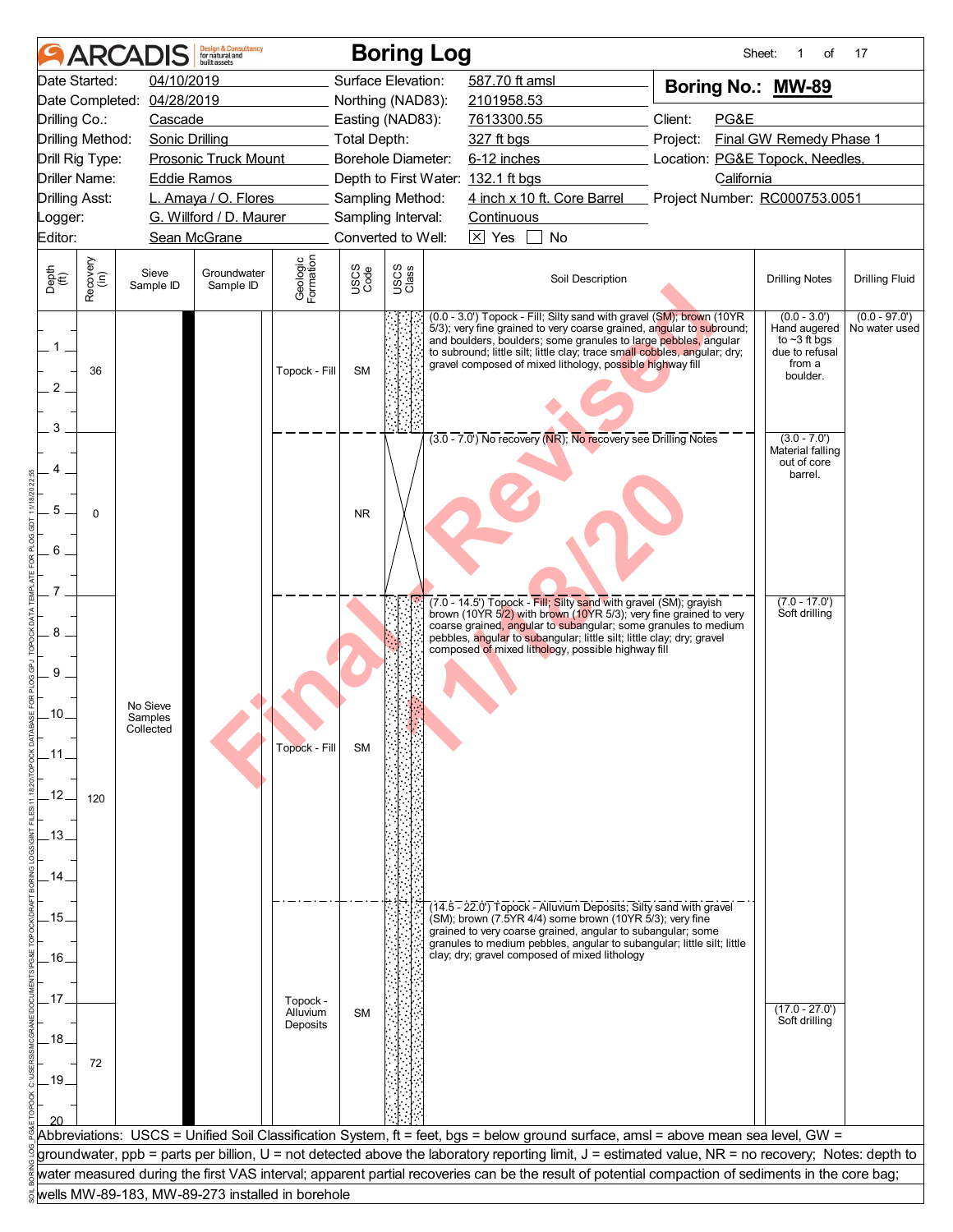| Date Started:<br>04/10/2019<br>Surface Elevation:<br>587.70 ft amsl<br>Boring No.: MW-89<br>Date Completed: 04/28/2019<br>Northing (NAD83):<br>2101958.53<br>Client:<br>PG&E<br>Drilling Co.:<br>Cascade<br>Easting (NAD83):<br>7613300.55<br>Final GW Remedy Phase 1<br>Drilling Method:<br><b>Sonic Drilling</b><br><b>Total Depth:</b><br>327 ft bgs<br>Project:<br>Borehole Diameter:<br>6-12 inches<br>Location: PG&E Topock, Needles,<br>Drill Rig Type:<br><b>Prosonic Truck Mount</b><br><b>Driller Name:</b><br><b>Eddie Ramos</b><br>Depth to First Water: 132.1 ft bgs<br>California<br>4 inch x 10 ft. Core Barrel<br><b>Drilling Asst:</b><br>L. Amaya / O. Flores<br>Project Number: RC000753.0051<br>Sampling Method:<br>G. Willford / D. Maurer<br>Sampling Interval:<br>Continuous<br>_ogger:<br>$\times$ Yes<br>Editor:<br>Sean McGrane<br>Converted to Well:<br>No<br>Geologic<br>Formation<br>Recovery<br>(in)<br>USCS<br>Class<br>USCS<br>Code<br>Depth<br>(ft)<br>Sieve<br>Groundwater<br>Soil Description<br><b>Drilling Notes</b><br>Sample ID<br>Sample ID<br>Topock -<br>$21 -$<br>Alluvium<br><b>SM</b><br>Deposits<br>72<br>$22^{1}$<br>Topock -<br>(22.0 - 22.5') Topock - Alluvium Deposits; Well graded gravel<br>GP<br>$\bigcap$<br>Alluvium<br>(GP); (GLEY1 8/) with light greenish gray (GLEY2 7/1); granite<br>Deposits<br>boulder, angular to subangular<br>23.<br>(22.5 - 26.0') Topock - Alluvium Deposits; Silty sand with gravel<br>(SM); pale brown (10YR 6/3); very fine grained to very coarse<br>grained, angular to subround; some granules to very large<br>24<br>Topock -<br>pebbles, angular to subround; little silt; trace small to large<br>Alluvium<br><b>SM</b><br>cobbles, angular; trace clay; dry; gravel composed of mixed<br>Deposits<br>lithology<br>25.<br>48<br>26.<br>(26.0 - 27.0') Topock - Alluvium Deposits; Silty gravel with sand<br>Topock -<br>(GM); pale brown (10YR 6/3); granules to large cobbles, angular<br>GM<br>Alluvium<br>to subround; some very fine to very coarse grained sand, angular<br>Deposits<br>N.<br>27.<br>to subround; little silt; little clay; dry; gravel composed of mixed<br>$(27.0 - 37.0')$<br>lithology, mainly metadiorite<br>Rough drilling<br>(27.0 - 36.0') No recovery (NR); No recovery see Drilling Notes<br>28.<br>$(28.0 - 37.0)$<br>Air pocket built<br>up in core<br>.29.<br>barrel, causing<br>the core to<br>pore out of the<br>No Sieve<br>30.<br>top of the core<br>Samples<br>barrel into the<br>Collected<br>mud tube<br>when the joint<br>.31<br>of the 20ft core<br>barrel joint<br><b>NR</b><br>was<br>32.<br>unscrewed.<br>12<br>33. |  | <b>ARCADIS</b> | <b>Design &amp; Consultancy</b><br>for natural and<br>huilt assets |  | <b>Boring Log</b> |  | Sheet: | 2<br>of | 17                    |
|----------------------------------------------------------------------------------------------------------------------------------------------------------------------------------------------------------------------------------------------------------------------------------------------------------------------------------------------------------------------------------------------------------------------------------------------------------------------------------------------------------------------------------------------------------------------------------------------------------------------------------------------------------------------------------------------------------------------------------------------------------------------------------------------------------------------------------------------------------------------------------------------------------------------------------------------------------------------------------------------------------------------------------------------------------------------------------------------------------------------------------------------------------------------------------------------------------------------------------------------------------------------------------------------------------------------------------------------------------------------------------------------------------------------------------------------------------------------------------------------------------------------------------------------------------------------------------------------------------------------------------------------------------------------------------------------------------------------------------------------------------------------------------------------------------------------------------------------------------------------------------------------------------------------------------------------------------------------------------------------------------------------------------------------------------------------------------------------------------------------------------------------------------------------------------------------------------------------------------------------------------------------------------------------------------------------------------------------------------------------------------------------------------------------------------------------------------------------------------------------------------------------------------------------------------------------------------------------------------------------------------------------------------------|--|----------------|--------------------------------------------------------------------|--|-------------------|--|--------|---------|-----------------------|
|                                                                                                                                                                                                                                                                                                                                                                                                                                                                                                                                                                                                                                                                                                                                                                                                                                                                                                                                                                                                                                                                                                                                                                                                                                                                                                                                                                                                                                                                                                                                                                                                                                                                                                                                                                                                                                                                                                                                                                                                                                                                                                                                                                                                                                                                                                                                                                                                                                                                                                                                                                                                                                                                |  |                |                                                                    |  |                   |  |        |         |                       |
|                                                                                                                                                                                                                                                                                                                                                                                                                                                                                                                                                                                                                                                                                                                                                                                                                                                                                                                                                                                                                                                                                                                                                                                                                                                                                                                                                                                                                                                                                                                                                                                                                                                                                                                                                                                                                                                                                                                                                                                                                                                                                                                                                                                                                                                                                                                                                                                                                                                                                                                                                                                                                                                                |  |                |                                                                    |  |                   |  |        |         |                       |
|                                                                                                                                                                                                                                                                                                                                                                                                                                                                                                                                                                                                                                                                                                                                                                                                                                                                                                                                                                                                                                                                                                                                                                                                                                                                                                                                                                                                                                                                                                                                                                                                                                                                                                                                                                                                                                                                                                                                                                                                                                                                                                                                                                                                                                                                                                                                                                                                                                                                                                                                                                                                                                                                |  |                |                                                                    |  |                   |  |        |         |                       |
|                                                                                                                                                                                                                                                                                                                                                                                                                                                                                                                                                                                                                                                                                                                                                                                                                                                                                                                                                                                                                                                                                                                                                                                                                                                                                                                                                                                                                                                                                                                                                                                                                                                                                                                                                                                                                                                                                                                                                                                                                                                                                                                                                                                                                                                                                                                                                                                                                                                                                                                                                                                                                                                                |  |                |                                                                    |  |                   |  |        |         |                       |
|                                                                                                                                                                                                                                                                                                                                                                                                                                                                                                                                                                                                                                                                                                                                                                                                                                                                                                                                                                                                                                                                                                                                                                                                                                                                                                                                                                                                                                                                                                                                                                                                                                                                                                                                                                                                                                                                                                                                                                                                                                                                                                                                                                                                                                                                                                                                                                                                                                                                                                                                                                                                                                                                |  |                |                                                                    |  |                   |  |        |         |                       |
|                                                                                                                                                                                                                                                                                                                                                                                                                                                                                                                                                                                                                                                                                                                                                                                                                                                                                                                                                                                                                                                                                                                                                                                                                                                                                                                                                                                                                                                                                                                                                                                                                                                                                                                                                                                                                                                                                                                                                                                                                                                                                                                                                                                                                                                                                                                                                                                                                                                                                                                                                                                                                                                                |  |                |                                                                    |  |                   |  |        |         |                       |
|                                                                                                                                                                                                                                                                                                                                                                                                                                                                                                                                                                                                                                                                                                                                                                                                                                                                                                                                                                                                                                                                                                                                                                                                                                                                                                                                                                                                                                                                                                                                                                                                                                                                                                                                                                                                                                                                                                                                                                                                                                                                                                                                                                                                                                                                                                                                                                                                                                                                                                                                                                                                                                                                |  |                |                                                                    |  |                   |  |        |         |                       |
|                                                                                                                                                                                                                                                                                                                                                                                                                                                                                                                                                                                                                                                                                                                                                                                                                                                                                                                                                                                                                                                                                                                                                                                                                                                                                                                                                                                                                                                                                                                                                                                                                                                                                                                                                                                                                                                                                                                                                                                                                                                                                                                                                                                                                                                                                                                                                                                                                                                                                                                                                                                                                                                                |  |                |                                                                    |  |                   |  |        |         |                       |
|                                                                                                                                                                                                                                                                                                                                                                                                                                                                                                                                                                                                                                                                                                                                                                                                                                                                                                                                                                                                                                                                                                                                                                                                                                                                                                                                                                                                                                                                                                                                                                                                                                                                                                                                                                                                                                                                                                                                                                                                                                                                                                                                                                                                                                                                                                                                                                                                                                                                                                                                                                                                                                                                |  |                |                                                                    |  |                   |  |        |         |                       |
|                                                                                                                                                                                                                                                                                                                                                                                                                                                                                                                                                                                                                                                                                                                                                                                                                                                                                                                                                                                                                                                                                                                                                                                                                                                                                                                                                                                                                                                                                                                                                                                                                                                                                                                                                                                                                                                                                                                                                                                                                                                                                                                                                                                                                                                                                                                                                                                                                                                                                                                                                                                                                                                                |  |                |                                                                    |  |                   |  |        |         | <b>Drilling Fluid</b> |
|                                                                                                                                                                                                                                                                                                                                                                                                                                                                                                                                                                                                                                                                                                                                                                                                                                                                                                                                                                                                                                                                                                                                                                                                                                                                                                                                                                                                                                                                                                                                                                                                                                                                                                                                                                                                                                                                                                                                                                                                                                                                                                                                                                                                                                                                                                                                                                                                                                                                                                                                                                                                                                                                |  |                |                                                                    |  |                   |  |        |         |                       |
|                                                                                                                                                                                                                                                                                                                                                                                                                                                                                                                                                                                                                                                                                                                                                                                                                                                                                                                                                                                                                                                                                                                                                                                                                                                                                                                                                                                                                                                                                                                                                                                                                                                                                                                                                                                                                                                                                                                                                                                                                                                                                                                                                                                                                                                                                                                                                                                                                                                                                                                                                                                                                                                                |  |                |                                                                    |  |                   |  |        |         |                       |
|                                                                                                                                                                                                                                                                                                                                                                                                                                                                                                                                                                                                                                                                                                                                                                                                                                                                                                                                                                                                                                                                                                                                                                                                                                                                                                                                                                                                                                                                                                                                                                                                                                                                                                                                                                                                                                                                                                                                                                                                                                                                                                                                                                                                                                                                                                                                                                                                                                                                                                                                                                                                                                                                |  |                |                                                                    |  |                   |  |        |         |                       |
|                                                                                                                                                                                                                                                                                                                                                                                                                                                                                                                                                                                                                                                                                                                                                                                                                                                                                                                                                                                                                                                                                                                                                                                                                                                                                                                                                                                                                                                                                                                                                                                                                                                                                                                                                                                                                                                                                                                                                                                                                                                                                                                                                                                                                                                                                                                                                                                                                                                                                                                                                                                                                                                                |  |                |                                                                    |  |                   |  |        |         |                       |
|                                                                                                                                                                                                                                                                                                                                                                                                                                                                                                                                                                                                                                                                                                                                                                                                                                                                                                                                                                                                                                                                                                                                                                                                                                                                                                                                                                                                                                                                                                                                                                                                                                                                                                                                                                                                                                                                                                                                                                                                                                                                                                                                                                                                                                                                                                                                                                                                                                                                                                                                                                                                                                                                |  |                |                                                                    |  |                   |  |        |         |                       |
|                                                                                                                                                                                                                                                                                                                                                                                                                                                                                                                                                                                                                                                                                                                                                                                                                                                                                                                                                                                                                                                                                                                                                                                                                                                                                                                                                                                                                                                                                                                                                                                                                                                                                                                                                                                                                                                                                                                                                                                                                                                                                                                                                                                                                                                                                                                                                                                                                                                                                                                                                                                                                                                                |  |                |                                                                    |  |                   |  |        |         |                       |
|                                                                                                                                                                                                                                                                                                                                                                                                                                                                                                                                                                                                                                                                                                                                                                                                                                                                                                                                                                                                                                                                                                                                                                                                                                                                                                                                                                                                                                                                                                                                                                                                                                                                                                                                                                                                                                                                                                                                                                                                                                                                                                                                                                                                                                                                                                                                                                                                                                                                                                                                                                                                                                                                |  |                |                                                                    |  |                   |  |        |         |                       |
|                                                                                                                                                                                                                                                                                                                                                                                                                                                                                                                                                                                                                                                                                                                                                                                                                                                                                                                                                                                                                                                                                                                                                                                                                                                                                                                                                                                                                                                                                                                                                                                                                                                                                                                                                                                                                                                                                                                                                                                                                                                                                                                                                                                                                                                                                                                                                                                                                                                                                                                                                                                                                                                                |  |                |                                                                    |  |                   |  |        |         |                       |
|                                                                                                                                                                                                                                                                                                                                                                                                                                                                                                                                                                                                                                                                                                                                                                                                                                                                                                                                                                                                                                                                                                                                                                                                                                                                                                                                                                                                                                                                                                                                                                                                                                                                                                                                                                                                                                                                                                                                                                                                                                                                                                                                                                                                                                                                                                                                                                                                                                                                                                                                                                                                                                                                |  |                |                                                                    |  |                   |  |        |         |                       |
|                                                                                                                                                                                                                                                                                                                                                                                                                                                                                                                                                                                                                                                                                                                                                                                                                                                                                                                                                                                                                                                                                                                                                                                                                                                                                                                                                                                                                                                                                                                                                                                                                                                                                                                                                                                                                                                                                                                                                                                                                                                                                                                                                                                                                                                                                                                                                                                                                                                                                                                                                                                                                                                                |  |                |                                                                    |  |                   |  |        |         |                       |
|                                                                                                                                                                                                                                                                                                                                                                                                                                                                                                                                                                                                                                                                                                                                                                                                                                                                                                                                                                                                                                                                                                                                                                                                                                                                                                                                                                                                                                                                                                                                                                                                                                                                                                                                                                                                                                                                                                                                                                                                                                                                                                                                                                                                                                                                                                                                                                                                                                                                                                                                                                                                                                                                |  |                |                                                                    |  |                   |  |        |         |                       |
| 34                                                                                                                                                                                                                                                                                                                                                                                                                                                                                                                                                                                                                                                                                                                                                                                                                                                                                                                                                                                                                                                                                                                                                                                                                                                                                                                                                                                                                                                                                                                                                                                                                                                                                                                                                                                                                                                                                                                                                                                                                                                                                                                                                                                                                                                                                                                                                                                                                                                                                                                                                                                                                                                             |  |                |                                                                    |  |                   |  |        |         |                       |
| 35.                                                                                                                                                                                                                                                                                                                                                                                                                                                                                                                                                                                                                                                                                                                                                                                                                                                                                                                                                                                                                                                                                                                                                                                                                                                                                                                                                                                                                                                                                                                                                                                                                                                                                                                                                                                                                                                                                                                                                                                                                                                                                                                                                                                                                                                                                                                                                                                                                                                                                                                                                                                                                                                            |  |                |                                                                    |  |                   |  |        |         |                       |
| 36.                                                                                                                                                                                                                                                                                                                                                                                                                                                                                                                                                                                                                                                                                                                                                                                                                                                                                                                                                                                                                                                                                                                                                                                                                                                                                                                                                                                                                                                                                                                                                                                                                                                                                                                                                                                                                                                                                                                                                                                                                                                                                                                                                                                                                                                                                                                                                                                                                                                                                                                                                                                                                                                            |  |                |                                                                    |  |                   |  |        |         |                       |
| (36.0 - 37.0') Topock - Alluvium Deposits; Silty sand with gravel<br>Topock -<br>(SM); pale brown (10YR 6/3); very fine grained to very coarse<br><b>SM</b><br>Alluvium                                                                                                                                                                                                                                                                                                                                                                                                                                                                                                                                                                                                                                                                                                                                                                                                                                                                                                                                                                                                                                                                                                                                                                                                                                                                                                                                                                                                                                                                                                                                                                                                                                                                                                                                                                                                                                                                                                                                                                                                                                                                                                                                                                                                                                                                                                                                                                                                                                                                                        |  |                |                                                                    |  |                   |  |        |         |                       |
| grained, angular to subround; little granules to medium pebbles,<br>Deposits<br>37<br>angular to subround; little silt; little clay; dry; weak cementation;                                                                                                                                                                                                                                                                                                                                                                                                                                                                                                                                                                                                                                                                                                                                                                                                                                                                                                                                                                                                                                                                                                                                                                                                                                                                                                                                                                                                                                                                                                                                                                                                                                                                                                                                                                                                                                                                                                                                                                                                                                                                                                                                                                                                                                                                                                                                                                                                                                                                                                    |  |                |                                                                    |  |                   |  |        |         |                       |
| gravel composed of mixed lithology<br>(37.0 - 47.0') Topock - Alluvium Deposits; Silty gravel with sand                                                                                                                                                                                                                                                                                                                                                                                                                                                                                                                                                                                                                                                                                                                                                                                                                                                                                                                                                                                                                                                                                                                                                                                                                                                                                                                                                                                                                                                                                                                                                                                                                                                                                                                                                                                                                                                                                                                                                                                                                                                                                                                                                                                                                                                                                                                                                                                                                                                                                                                                                        |  |                |                                                                    |  |                   |  |        |         |                       |
| 38<br>(GM); pale brown (10YR 6/3); granules to large pebbles, angular<br>Topock -<br>to subround; some very fine to very coarse grained sand, angular<br><b>GM</b><br>120<br>Alluvium<br>to subround; little silt; little clay; dry; gravel composed of mixed<br>Deposits<br>lithology, gravel main grain size granules to small pebbles<br>39.<br>ъ                                                                                                                                                                                                                                                                                                                                                                                                                                                                                                                                                                                                                                                                                                                                                                                                                                                                                                                                                                                                                                                                                                                                                                                                                                                                                                                                                                                                                                                                                                                                                                                                                                                                                                                                                                                                                                                                                                                                                                                                                                                                                                                                                                                                                                                                                                           |  |                |                                                                    |  |                   |  |        |         |                       |
|                                                                                                                                                                                                                                                                                                                                                                                                                                                                                                                                                                                                                                                                                                                                                                                                                                                                                                                                                                                                                                                                                                                                                                                                                                                                                                                                                                                                                                                                                                                                                                                                                                                                                                                                                                                                                                                                                                                                                                                                                                                                                                                                                                                                                                                                                                                                                                                                                                                                                                                                                                                                                                                                |  |                |                                                                    |  |                   |  |        |         |                       |
|                                                                                                                                                                                                                                                                                                                                                                                                                                                                                                                                                                                                                                                                                                                                                                                                                                                                                                                                                                                                                                                                                                                                                                                                                                                                                                                                                                                                                                                                                                                                                                                                                                                                                                                                                                                                                                                                                                                                                                                                                                                                                                                                                                                                                                                                                                                                                                                                                                                                                                                                                                                                                                                                |  |                |                                                                    |  |                   |  |        |         |                       |
| Abbreviations: USCS = Unified Soil Classification System, ft = feet, bgs = below ground surface, amsl = above mean sea level, GW =<br>groundwater, ppb = parts per billion, U = not detected above the laboratory reporting limit, J = estimated value, NR = no recovery; Notes: depth to                                                                                                                                                                                                                                                                                                                                                                                                                                                                                                                                                                                                                                                                                                                                                                                                                                                                                                                                                                                                                                                                                                                                                                                                                                                                                                                                                                                                                                                                                                                                                                                                                                                                                                                                                                                                                                                                                                                                                                                                                                                                                                                                                                                                                                                                                                                                                                      |  |                |                                                                    |  |                   |  |        |         |                       |
| water measured during the first VAS interval; apparent partial recoveries can be the result of potential compaction of sediments in the core bag;                                                                                                                                                                                                                                                                                                                                                                                                                                                                                                                                                                                                                                                                                                                                                                                                                                                                                                                                                                                                                                                                                                                                                                                                                                                                                                                                                                                                                                                                                                                                                                                                                                                                                                                                                                                                                                                                                                                                                                                                                                                                                                                                                                                                                                                                                                                                                                                                                                                                                                              |  |                |                                                                    |  |                   |  |        |         |                       |
| wells MW-89-183, MW-89-273 installed in borehole                                                                                                                                                                                                                                                                                                                                                                                                                                                                                                                                                                                                                                                                                                                                                                                                                                                                                                                                                                                                                                                                                                                                                                                                                                                                                                                                                                                                                                                                                                                                                                                                                                                                                                                                                                                                                                                                                                                                                                                                                                                                                                                                                                                                                                                                                                                                                                                                                                                                                                                                                                                                               |  |                |                                                                    |  |                   |  |        |         |                       |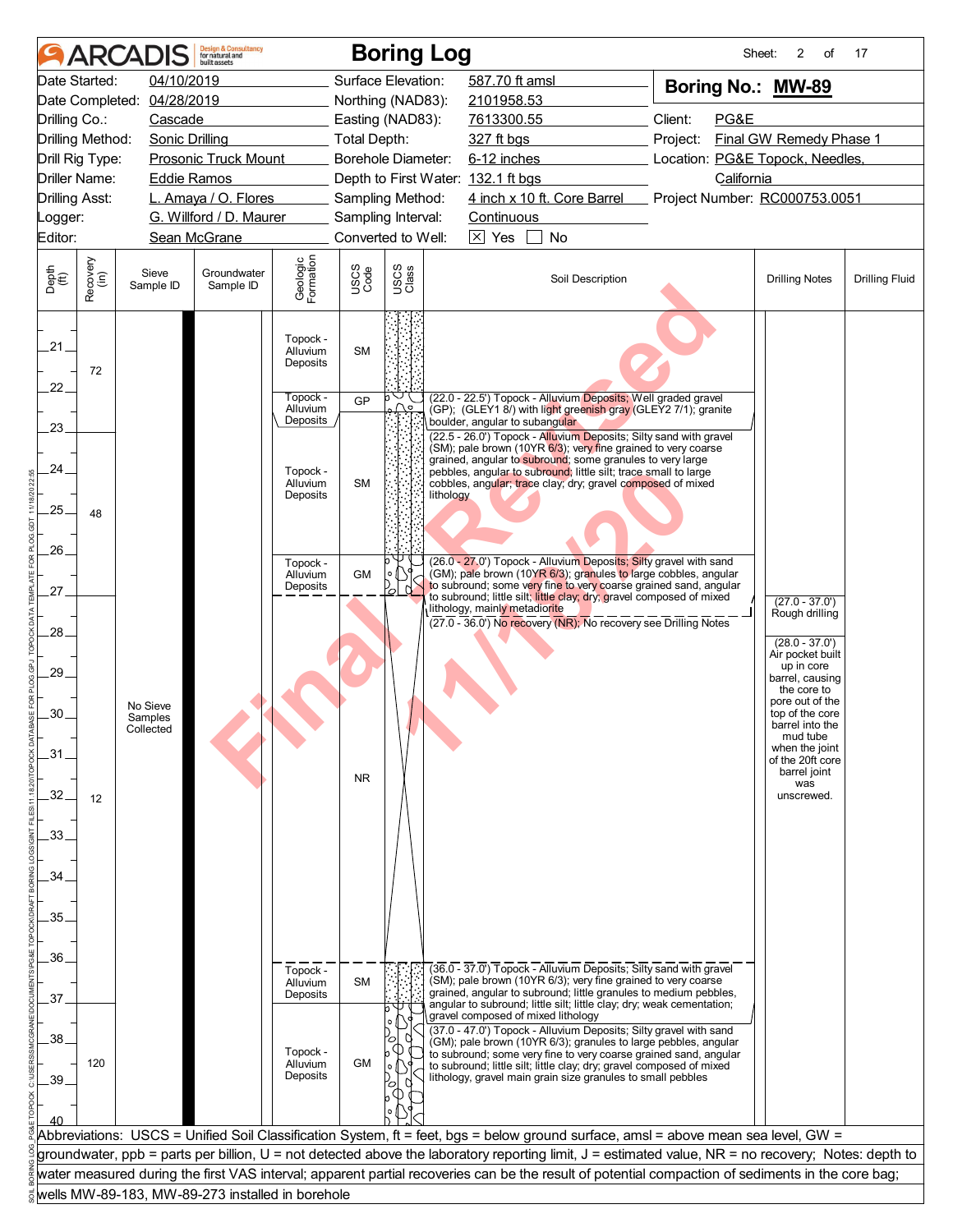|                                                          |                  | <b>ARCADIS</b>                   | <b>Design &amp; Consultancy</b><br>for natural and<br>huilt assets |                                  |                     | <b>Boring Log</b>                                    |                   |                                                                                                                                                                                                                                                                                                                                                                |          | Sheet:            | 3<br>of                            | 17                    |
|----------------------------------------------------------|------------------|----------------------------------|--------------------------------------------------------------------|----------------------------------|---------------------|------------------------------------------------------|-------------------|----------------------------------------------------------------------------------------------------------------------------------------------------------------------------------------------------------------------------------------------------------------------------------------------------------------------------------------------------------------|----------|-------------------|------------------------------------|-----------------------|
|                                                          | Date Started:    | 04/10/2019                       |                                                                    |                                  |                     | Surface Elevation:                                   | 587.70 ft amsl    |                                                                                                                                                                                                                                                                                                                                                                |          | Boring No.: MW-89 |                                    |                       |
|                                                          |                  | Date Completed: 04/28/2019       |                                                                    |                                  |                     | Northing (NAD83):                                    | 2101958.53        |                                                                                                                                                                                                                                                                                                                                                                |          |                   |                                    |                       |
| Drilling Co.:                                            |                  | Cascade                          |                                                                    |                                  |                     | Easting (NAD83):                                     | 7613300.55        |                                                                                                                                                                                                                                                                                                                                                                | Client:  | PG&E              |                                    |                       |
| Drilling Method:                                         |                  | <b>Sonic Drilling</b>            |                                                                    |                                  | <b>Total Depth:</b> |                                                      | 327 ft bgs        |                                                                                                                                                                                                                                                                                                                                                                | Project: |                   | Final GW Remedy Phase 1            |                       |
| Drill Rig Type:                                          |                  |                                  | <b>Prosonic Truck Mount</b>                                        |                                  |                     | Borehole Diameter:                                   | 6-12 inches       |                                                                                                                                                                                                                                                                                                                                                                |          |                   | Location: PG&E Topock, Needles,    |                       |
|                                                          | Driller Name:    | <b>Eddie Ramos</b>               |                                                                    |                                  |                     | Depth to First Water: 132.1 ft bgs                   |                   |                                                                                                                                                                                                                                                                                                                                                                |          | California        |                                    |                       |
| <b>Drilling Asst:</b>                                    |                  |                                  | L. Amaya / O. Flores                                               |                                  |                     | Sampling Method:                                     |                   | 4 inch x 10 ft. Core Barrel                                                                                                                                                                                                                                                                                                                                    |          |                   | Project Number: RC000753.0051      |                       |
| Logger:                                                  |                  |                                  | G. Willford / D. Maurer                                            |                                  |                     | Sampling Interval:                                   | <b>Continuous</b> |                                                                                                                                                                                                                                                                                                                                                                |          |                   |                                    |                       |
| Editor:                                                  |                  |                                  | Sean McGrane                                                       |                                  |                     | Converted to Well:                                   | $\boxtimes$ Yes   | No                                                                                                                                                                                                                                                                                                                                                             |          |                   |                                    |                       |
| Depth<br>(ft)                                            | Recovery<br>(in) | Sieve<br>Sample ID               | Groundwater<br>Sample ID                                           | Geologic<br>Formation            | USCS<br>Code        | USCS<br>Class                                        |                   | Soil Description                                                                                                                                                                                                                                                                                                                                               |          |                   | <b>Drilling Notes</b>              | <b>Drilling Fluid</b> |
| .41.<br>42.<br>.43.<br>44<br>.45.<br>46.<br>.47.         | 120              |                                  |                                                                    | Topock -<br>Alluvium<br>Deposits | <b>GM</b>           | 0<br>∩<br>ъ<br>Œ<br>c<br>O<br>Œ<br>$\circ$<br>ъ<br>Œ |                   |                                                                                                                                                                                                                                                                                                                                                                |          |                   |                                    |                       |
| 48<br>49.<br>.50.<br>$-51$<br>$-52$<br>.53.<br>54<br>55. | 108              | No Sieve<br>Samples<br>Collected |                                                                    | Topock -<br>Alluvium<br>Deposits | <b>SM</b>           |                                                      |                   | (47.0 - 55.0') Topock - Alluvium Deposits; Silty sand with gravel<br>(SM); light brown (7.5YR 6/4) some pale brown (10YR 6/3); very<br>fine grained to very coarse grained, angular to subround; some<br>granules to very large pebbles, angular to subround; little silt; little<br>clay; dry; gravel composed of mixed lithology                             |          |                   | $(47.0 - 56.0')$<br>Rough drilling |                       |
| .56.<br>.57.<br>58<br>.59                                | 96               |                                  |                                                                    | Topock -<br>Alluvium<br>Deposits | <b>GM</b>           | ъ                                                    |                   | (55.0 - 63.5') Topock - Alluvium Deposits; Silty gravel with sand<br>(GM); light brown (7.5YR 6/3); granules to small cobbles, angular<br>to subangular; little very fine to very coarse grained sand, angular<br>to subangular; little silt; little clay; dry; iron oxide staining; gravel<br>composed of mixed lithology, red staining on metadiorite clasts |          |                   | $(56.0 - 87.0)$<br>Rough drilling  |                       |
|                                                          |                  |                                  |                                                                    |                                  |                     |                                                      |                   | Abbreviations: USCS = Unified Soil Classification System, ft = feet, bgs = below ground surface, amsl = above mean sea level, GW =                                                                                                                                                                                                                             |          |                   |                                    |                       |
|                                                          |                  |                                  |                                                                    |                                  |                     |                                                      |                   | groundwater, ppb = parts per billion, U = not detected above the laboratory reporting limit, J = estimated value, NR = no recovery; Notes: depth to                                                                                                                                                                                                            |          |                   |                                    |                       |
|                                                          |                  |                                  |                                                                    |                                  |                     |                                                      |                   | water measured during the first VAS interval; apparent partial recoveries can be the result of potential compaction of sediments in the core bag;                                                                                                                                                                                                              |          |                   |                                    |                       |
|                                                          |                  |                                  | wells MW-89-183, MW-89-273 installed in borehole                   |                                  |                     |                                                      |                   |                                                                                                                                                                                                                                                                                                                                                                |          |                   |                                    |                       |
|                                                          |                  |                                  |                                                                    |                                  |                     |                                                      |                   |                                                                                                                                                                                                                                                                                                                                                                |          |                   |                                    |                       |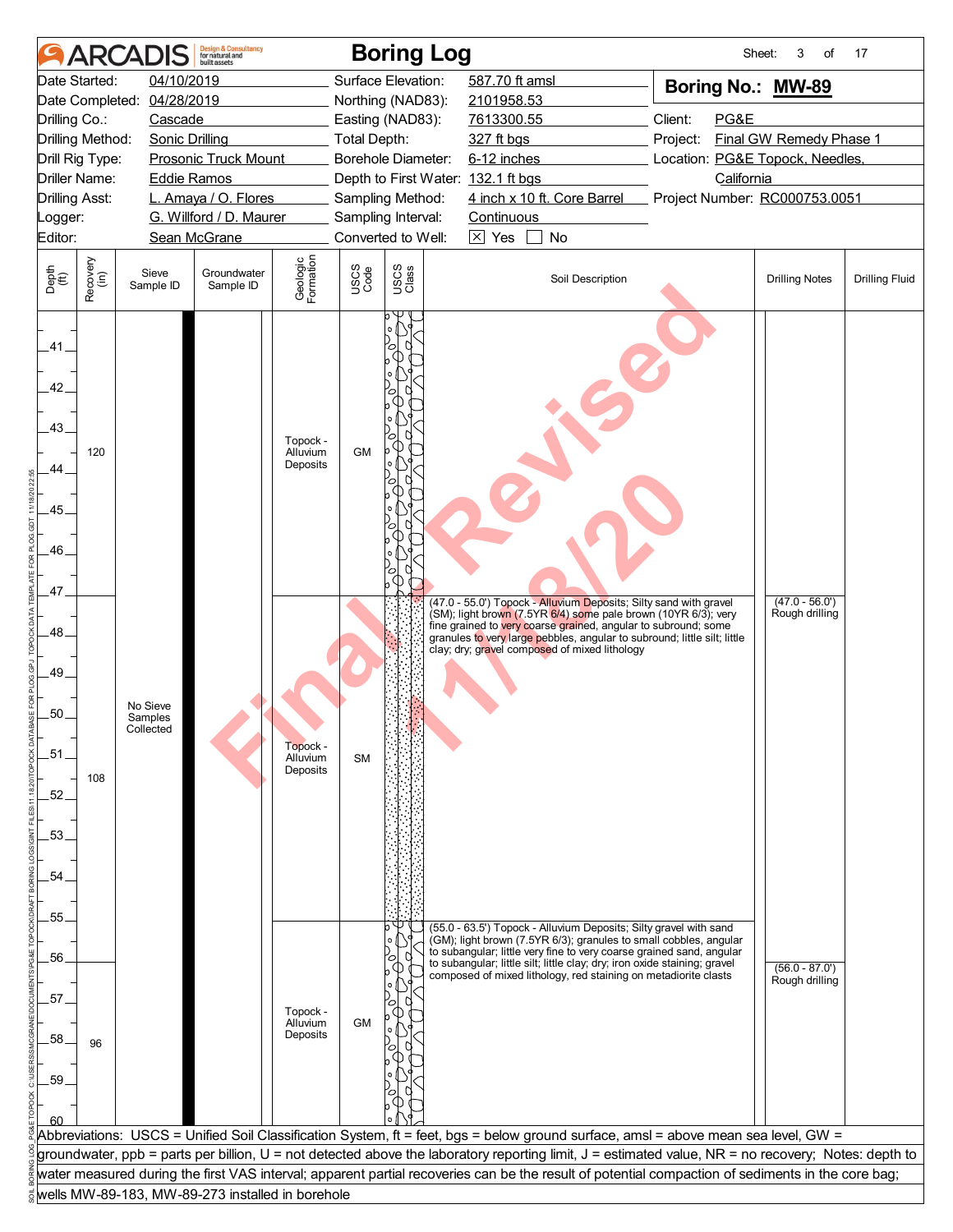| Date Started:<br>04/10/2019<br>Surface Elevation:<br>587.70 ft amsl<br>Boring No.: MW-89<br>Date Completed: 04/28/2019<br>Northing (NAD83):<br>2101958.53<br>Client:<br>PG&E<br>Drilling Co.:<br>Cascade<br>Easting (NAD83):<br>7613300.55<br>Final GW Remedy Phase 1<br>Drilling Method:<br><b>Sonic Drilling</b><br><b>Total Depth:</b><br>327 ft bgs<br>Project:<br>Borehole Diameter:<br>6-12 inches<br>Location: PG&E Topock, Needles,<br>Drill Rig Type:<br><b>Prosonic Truck Mount</b><br><b>Driller Name:</b><br><b>Eddie Ramos</b><br>Depth to First Water: 132.1 ft bgs<br>California<br>4 inch x 10 ft. Core Barrel<br><b>Drilling Asst:</b><br>L. Amaya / O. Flores<br>Project Number: RC000753.0051<br>Sampling Method:<br>G. Willford / D. Maurer<br>Sampling Interval:<br><b>Continuous</b><br>_ogger:<br>$\boxtimes$ Yes<br>Editor:<br>Sean McGrane<br>Converted to Well:<br>No<br>Geologic<br>Formation<br>Recovery<br>(in)<br>USCS<br>Class<br>USCS<br>Code<br>Depth<br>$\widetilde{f(t)}$<br>Sieve<br>Groundwater<br>Soil Description<br><b>Drilling Notes</b><br>Sample ID<br>Sample ID<br>.61.<br>ъ<br>Œ<br>Topock -<br><b>GM</b><br>Alluvium<br>62.<br>96<br>О<br>Deposits<br>(I)<br>.63.<br>ъ<br>Œ<br>GP<br>Topock -<br>◡<br>(63.5 - 63.8') Topock - Alluvium Deposits; Poorly graded gravel<br>64<br>Alluvium<br>ьΨ<br>(GP); pale brown (10YR 6/3) and (10YR 2.5/1); large pebbles to<br>Deposits<br>small cobbles, angular to subround; little medium to very coarse<br>$\circ$<br>grained sand, angular to subround; trace silt; dry; iron oxide<br>$\partial$<br>U)<br>staining; gravel seam of metadiorite, reddish-yellow staining on<br>$-65.$<br>⋔<br>gravel<br>$\circ$<br>(63.8 - 70.0') Topock - Alluvium Deposits; Silty gravel with sand<br>36<br>(GM); brown (7.5YR 5/4) some pale brown (10YR 6/3); granules to<br>U<br>∞<br>66.<br>small cobbles, angular to subround; some very fine to very coarse<br>Ⅵ<br>grained sand, angular to subangular; little silt; little clay; dry;<br>$\circ$<br>Topock -<br>gravel composed of mixed lithology, gravel clasts are weathered to<br>a<br>$-67$<br><b>GM</b><br>Alluvium<br>ro.<br>competent<br>➀<br>Deposits<br>o<br>.68.<br>ъ<br><sup>(1)</sup><br>.69<br>О<br>Œ<br>No Sieve<br>-70.<br>Samples<br>Collected<br>(SM); light brown (7.5YR 6/4); very fine grained to very coarse<br>grained, angular to subround; some small to large pebbles,<br>subangular to subround; little silt; little clay; dry; weak cementation<br>_72. |                       |
|----------------------------------------------------------------------------------------------------------------------------------------------------------------------------------------------------------------------------------------------------------------------------------------------------------------------------------------------------------------------------------------------------------------------------------------------------------------------------------------------------------------------------------------------------------------------------------------------------------------------------------------------------------------------------------------------------------------------------------------------------------------------------------------------------------------------------------------------------------------------------------------------------------------------------------------------------------------------------------------------------------------------------------------------------------------------------------------------------------------------------------------------------------------------------------------------------------------------------------------------------------------------------------------------------------------------------------------------------------------------------------------------------------------------------------------------------------------------------------------------------------------------------------------------------------------------------------------------------------------------------------------------------------------------------------------------------------------------------------------------------------------------------------------------------------------------------------------------------------------------------------------------------------------------------------------------------------------------------------------------------------------------------------------------------------------------------------------------------------------------------------------------------------------------------------------------------------------------------------------------------------------------------------------------------------------------------------------------------------------------------------------------------------------------------------------------------------------------------------------------------------------------|-----------------------|
|                                                                                                                                                                                                                                                                                                                                                                                                                                                                                                                                                                                                                                                                                                                                                                                                                                                                                                                                                                                                                                                                                                                                                                                                                                                                                                                                                                                                                                                                                                                                                                                                                                                                                                                                                                                                                                                                                                                                                                                                                                                                                                                                                                                                                                                                                                                                                                                                                                                                                                                      |                       |
|                                                                                                                                                                                                                                                                                                                                                                                                                                                                                                                                                                                                                                                                                                                                                                                                                                                                                                                                                                                                                                                                                                                                                                                                                                                                                                                                                                                                                                                                                                                                                                                                                                                                                                                                                                                                                                                                                                                                                                                                                                                                                                                                                                                                                                                                                                                                                                                                                                                                                                                      |                       |
|                                                                                                                                                                                                                                                                                                                                                                                                                                                                                                                                                                                                                                                                                                                                                                                                                                                                                                                                                                                                                                                                                                                                                                                                                                                                                                                                                                                                                                                                                                                                                                                                                                                                                                                                                                                                                                                                                                                                                                                                                                                                                                                                                                                                                                                                                                                                                                                                                                                                                                                      |                       |
|                                                                                                                                                                                                                                                                                                                                                                                                                                                                                                                                                                                                                                                                                                                                                                                                                                                                                                                                                                                                                                                                                                                                                                                                                                                                                                                                                                                                                                                                                                                                                                                                                                                                                                                                                                                                                                                                                                                                                                                                                                                                                                                                                                                                                                                                                                                                                                                                                                                                                                                      |                       |
|                                                                                                                                                                                                                                                                                                                                                                                                                                                                                                                                                                                                                                                                                                                                                                                                                                                                                                                                                                                                                                                                                                                                                                                                                                                                                                                                                                                                                                                                                                                                                                                                                                                                                                                                                                                                                                                                                                                                                                                                                                                                                                                                                                                                                                                                                                                                                                                                                                                                                                                      |                       |
|                                                                                                                                                                                                                                                                                                                                                                                                                                                                                                                                                                                                                                                                                                                                                                                                                                                                                                                                                                                                                                                                                                                                                                                                                                                                                                                                                                                                                                                                                                                                                                                                                                                                                                                                                                                                                                                                                                                                                                                                                                                                                                                                                                                                                                                                                                                                                                                                                                                                                                                      |                       |
|                                                                                                                                                                                                                                                                                                                                                                                                                                                                                                                                                                                                                                                                                                                                                                                                                                                                                                                                                                                                                                                                                                                                                                                                                                                                                                                                                                                                                                                                                                                                                                                                                                                                                                                                                                                                                                                                                                                                                                                                                                                                                                                                                                                                                                                                                                                                                                                                                                                                                                                      |                       |
|                                                                                                                                                                                                                                                                                                                                                                                                                                                                                                                                                                                                                                                                                                                                                                                                                                                                                                                                                                                                                                                                                                                                                                                                                                                                                                                                                                                                                                                                                                                                                                                                                                                                                                                                                                                                                                                                                                                                                                                                                                                                                                                                                                                                                                                                                                                                                                                                                                                                                                                      |                       |
|                                                                                                                                                                                                                                                                                                                                                                                                                                                                                                                                                                                                                                                                                                                                                                                                                                                                                                                                                                                                                                                                                                                                                                                                                                                                                                                                                                                                                                                                                                                                                                                                                                                                                                                                                                                                                                                                                                                                                                                                                                                                                                                                                                                                                                                                                                                                                                                                                                                                                                                      |                       |
|                                                                                                                                                                                                                                                                                                                                                                                                                                                                                                                                                                                                                                                                                                                                                                                                                                                                                                                                                                                                                                                                                                                                                                                                                                                                                                                                                                                                                                                                                                                                                                                                                                                                                                                                                                                                                                                                                                                                                                                                                                                                                                                                                                                                                                                                                                                                                                                                                                                                                                                      | <b>Drilling Fluid</b> |
|                                                                                                                                                                                                                                                                                                                                                                                                                                                                                                                                                                                                                                                                                                                                                                                                                                                                                                                                                                                                                                                                                                                                                                                                                                                                                                                                                                                                                                                                                                                                                                                                                                                                                                                                                                                                                                                                                                                                                                                                                                                                                                                                                                                                                                                                                                                                                                                                                                                                                                                      |                       |
|                                                                                                                                                                                                                                                                                                                                                                                                                                                                                                                                                                                                                                                                                                                                                                                                                                                                                                                                                                                                                                                                                                                                                                                                                                                                                                                                                                                                                                                                                                                                                                                                                                                                                                                                                                                                                                                                                                                                                                                                                                                                                                                                                                                                                                                                                                                                                                                                                                                                                                                      |                       |
|                                                                                                                                                                                                                                                                                                                                                                                                                                                                                                                                                                                                                                                                                                                                                                                                                                                                                                                                                                                                                                                                                                                                                                                                                                                                                                                                                                                                                                                                                                                                                                                                                                                                                                                                                                                                                                                                                                                                                                                                                                                                                                                                                                                                                                                                                                                                                                                                                                                                                                                      |                       |
|                                                                                                                                                                                                                                                                                                                                                                                                                                                                                                                                                                                                                                                                                                                                                                                                                                                                                                                                                                                                                                                                                                                                                                                                                                                                                                                                                                                                                                                                                                                                                                                                                                                                                                                                                                                                                                                                                                                                                                                                                                                                                                                                                                                                                                                                                                                                                                                                                                                                                                                      |                       |
|                                                                                                                                                                                                                                                                                                                                                                                                                                                                                                                                                                                                                                                                                                                                                                                                                                                                                                                                                                                                                                                                                                                                                                                                                                                                                                                                                                                                                                                                                                                                                                                                                                                                                                                                                                                                                                                                                                                                                                                                                                                                                                                                                                                                                                                                                                                                                                                                                                                                                                                      |                       |
|                                                                                                                                                                                                                                                                                                                                                                                                                                                                                                                                                                                                                                                                                                                                                                                                                                                                                                                                                                                                                                                                                                                                                                                                                                                                                                                                                                                                                                                                                                                                                                                                                                                                                                                                                                                                                                                                                                                                                                                                                                                                                                                                                                                                                                                                                                                                                                                                                                                                                                                      |                       |
|                                                                                                                                                                                                                                                                                                                                                                                                                                                                                                                                                                                                                                                                                                                                                                                                                                                                                                                                                                                                                                                                                                                                                                                                                                                                                                                                                                                                                                                                                                                                                                                                                                                                                                                                                                                                                                                                                                                                                                                                                                                                                                                                                                                                                                                                                                                                                                                                                                                                                                                      |                       |
|                                                                                                                                                                                                                                                                                                                                                                                                                                                                                                                                                                                                                                                                                                                                                                                                                                                                                                                                                                                                                                                                                                                                                                                                                                                                                                                                                                                                                                                                                                                                                                                                                                                                                                                                                                                                                                                                                                                                                                                                                                                                                                                                                                                                                                                                                                                                                                                                                                                                                                                      |                       |
|                                                                                                                                                                                                                                                                                                                                                                                                                                                                                                                                                                                                                                                                                                                                                                                                                                                                                                                                                                                                                                                                                                                                                                                                                                                                                                                                                                                                                                                                                                                                                                                                                                                                                                                                                                                                                                                                                                                                                                                                                                                                                                                                                                                                                                                                                                                                                                                                                                                                                                                      |                       |
|                                                                                                                                                                                                                                                                                                                                                                                                                                                                                                                                                                                                                                                                                                                                                                                                                                                                                                                                                                                                                                                                                                                                                                                                                                                                                                                                                                                                                                                                                                                                                                                                                                                                                                                                                                                                                                                                                                                                                                                                                                                                                                                                                                                                                                                                                                                                                                                                                                                                                                                      |                       |
|                                                                                                                                                                                                                                                                                                                                                                                                                                                                                                                                                                                                                                                                                                                                                                                                                                                                                                                                                                                                                                                                                                                                                                                                                                                                                                                                                                                                                                                                                                                                                                                                                                                                                                                                                                                                                                                                                                                                                                                                                                                                                                                                                                                                                                                                                                                                                                                                                                                                                                                      |                       |
|                                                                                                                                                                                                                                                                                                                                                                                                                                                                                                                                                                                                                                                                                                                                                                                                                                                                                                                                                                                                                                                                                                                                                                                                                                                                                                                                                                                                                                                                                                                                                                                                                                                                                                                                                                                                                                                                                                                                                                                                                                                                                                                                                                                                                                                                                                                                                                                                                                                                                                                      |                       |
|                                                                                                                                                                                                                                                                                                                                                                                                                                                                                                                                                                                                                                                                                                                                                                                                                                                                                                                                                                                                                                                                                                                                                                                                                                                                                                                                                                                                                                                                                                                                                                                                                                                                                                                                                                                                                                                                                                                                                                                                                                                                                                                                                                                                                                                                                                                                                                                                                                                                                                                      |                       |
|                                                                                                                                                                                                                                                                                                                                                                                                                                                                                                                                                                                                                                                                                                                                                                                                                                                                                                                                                                                                                                                                                                                                                                                                                                                                                                                                                                                                                                                                                                                                                                                                                                                                                                                                                                                                                                                                                                                                                                                                                                                                                                                                                                                                                                                                                                                                                                                                                                                                                                                      |                       |
|                                                                                                                                                                                                                                                                                                                                                                                                                                                                                                                                                                                                                                                                                                                                                                                                                                                                                                                                                                                                                                                                                                                                                                                                                                                                                                                                                                                                                                                                                                                                                                                                                                                                                                                                                                                                                                                                                                                                                                                                                                                                                                                                                                                                                                                                                                                                                                                                                                                                                                                      |                       |
| 108                                                                                                                                                                                                                                                                                                                                                                                                                                                                                                                                                                                                                                                                                                                                                                                                                                                                                                                                                                                                                                                                                                                                                                                                                                                                                                                                                                                                                                                                                                                                                                                                                                                                                                                                                                                                                                                                                                                                                                                                                                                                                                                                                                                                                                                                                                                                                                                                                                                                                                                  |                       |
| .73                                                                                                                                                                                                                                                                                                                                                                                                                                                                                                                                                                                                                                                                                                                                                                                                                                                                                                                                                                                                                                                                                                                                                                                                                                                                                                                                                                                                                                                                                                                                                                                                                                                                                                                                                                                                                                                                                                                                                                                                                                                                                                                                                                                                                                                                                                                                                                                                                                                                                                                  |                       |
|                                                                                                                                                                                                                                                                                                                                                                                                                                                                                                                                                                                                                                                                                                                                                                                                                                                                                                                                                                                                                                                                                                                                                                                                                                                                                                                                                                                                                                                                                                                                                                                                                                                                                                                                                                                                                                                                                                                                                                                                                                                                                                                                                                                                                                                                                                                                                                                                                                                                                                                      |                       |
| 74                                                                                                                                                                                                                                                                                                                                                                                                                                                                                                                                                                                                                                                                                                                                                                                                                                                                                                                                                                                                                                                                                                                                                                                                                                                                                                                                                                                                                                                                                                                                                                                                                                                                                                                                                                                                                                                                                                                                                                                                                                                                                                                                                                                                                                                                                                                                                                                                                                                                                                                   |                       |
|                                                                                                                                                                                                                                                                                                                                                                                                                                                                                                                                                                                                                                                                                                                                                                                                                                                                                                                                                                                                                                                                                                                                                                                                                                                                                                                                                                                                                                                                                                                                                                                                                                                                                                                                                                                                                                                                                                                                                                                                                                                                                                                                                                                                                                                                                                                                                                                                                                                                                                                      |                       |
| Topock -<br>75<br>Alluvium<br><b>SM</b>                                                                                                                                                                                                                                                                                                                                                                                                                                                                                                                                                                                                                                                                                                                                                                                                                                                                                                                                                                                                                                                                                                                                                                                                                                                                                                                                                                                                                                                                                                                                                                                                                                                                                                                                                                                                                                                                                                                                                                                                                                                                                                                                                                                                                                                                                                                                                                                                                                                                              |                       |
| Deposits                                                                                                                                                                                                                                                                                                                                                                                                                                                                                                                                                                                                                                                                                                                                                                                                                                                                                                                                                                                                                                                                                                                                                                                                                                                                                                                                                                                                                                                                                                                                                                                                                                                                                                                                                                                                                                                                                                                                                                                                                                                                                                                                                                                                                                                                                                                                                                                                                                                                                                             |                       |
| .76.                                                                                                                                                                                                                                                                                                                                                                                                                                                                                                                                                                                                                                                                                                                                                                                                                                                                                                                                                                                                                                                                                                                                                                                                                                                                                                                                                                                                                                                                                                                                                                                                                                                                                                                                                                                                                                                                                                                                                                                                                                                                                                                                                                                                                                                                                                                                                                                                                                                                                                                 |                       |
|                                                                                                                                                                                                                                                                                                                                                                                                                                                                                                                                                                                                                                                                                                                                                                                                                                                                                                                                                                                                                                                                                                                                                                                                                                                                                                                                                                                                                                                                                                                                                                                                                                                                                                                                                                                                                                                                                                                                                                                                                                                                                                                                                                                                                                                                                                                                                                                                                                                                                                                      |                       |
| 77                                                                                                                                                                                                                                                                                                                                                                                                                                                                                                                                                                                                                                                                                                                                                                                                                                                                                                                                                                                                                                                                                                                                                                                                                                                                                                                                                                                                                                                                                                                                                                                                                                                                                                                                                                                                                                                                                                                                                                                                                                                                                                                                                                                                                                                                                                                                                                                                                                                                                                                   |                       |
| .78.                                                                                                                                                                                                                                                                                                                                                                                                                                                                                                                                                                                                                                                                                                                                                                                                                                                                                                                                                                                                                                                                                                                                                                                                                                                                                                                                                                                                                                                                                                                                                                                                                                                                                                                                                                                                                                                                                                                                                                                                                                                                                                                                                                                                                                                                                                                                                                                                                                                                                                                 |                       |
| 114                                                                                                                                                                                                                                                                                                                                                                                                                                                                                                                                                                                                                                                                                                                                                                                                                                                                                                                                                                                                                                                                                                                                                                                                                                                                                                                                                                                                                                                                                                                                                                                                                                                                                                                                                                                                                                                                                                                                                                                                                                                                                                                                                                                                                                                                                                                                                                                                                                                                                                                  |                       |
| -79                                                                                                                                                                                                                                                                                                                                                                                                                                                                                                                                                                                                                                                                                                                                                                                                                                                                                                                                                                                                                                                                                                                                                                                                                                                                                                                                                                                                                                                                                                                                                                                                                                                                                                                                                                                                                                                                                                                                                                                                                                                                                                                                                                                                                                                                                                                                                                                                                                                                                                                  |                       |
|                                                                                                                                                                                                                                                                                                                                                                                                                                                                                                                                                                                                                                                                                                                                                                                                                                                                                                                                                                                                                                                                                                                                                                                                                                                                                                                                                                                                                                                                                                                                                                                                                                                                                                                                                                                                                                                                                                                                                                                                                                                                                                                                                                                                                                                                                                                                                                                                                                                                                                                      |                       |
|                                                                                                                                                                                                                                                                                                                                                                                                                                                                                                                                                                                                                                                                                                                                                                                                                                                                                                                                                                                                                                                                                                                                                                                                                                                                                                                                                                                                                                                                                                                                                                                                                                                                                                                                                                                                                                                                                                                                                                                                                                                                                                                                                                                                                                                                                                                                                                                                                                                                                                                      |                       |
| Abbreviations: USCS = Unified Soil Classification System, ft = feet, bgs = below ground surface, amsl = above mean sea level, GW =<br>groundwater, ppb = parts per billion, U = not detected above the laboratory reporting limit, J = estimated value, NR = no recovery; Notes: depth to                                                                                                                                                                                                                                                                                                                                                                                                                                                                                                                                                                                                                                                                                                                                                                                                                                                                                                                                                                                                                                                                                                                                                                                                                                                                                                                                                                                                                                                                                                                                                                                                                                                                                                                                                                                                                                                                                                                                                                                                                                                                                                                                                                                                                            |                       |
| water measured during the first VAS interval; apparent partial recoveries can be the result of potential compaction of sediments in the core bag;                                                                                                                                                                                                                                                                                                                                                                                                                                                                                                                                                                                                                                                                                                                                                                                                                                                                                                                                                                                                                                                                                                                                                                                                                                                                                                                                                                                                                                                                                                                                                                                                                                                                                                                                                                                                                                                                                                                                                                                                                                                                                                                                                                                                                                                                                                                                                                    |                       |
| wells MW-89-183, MW-89-273 installed in borehole                                                                                                                                                                                                                                                                                                                                                                                                                                                                                                                                                                                                                                                                                                                                                                                                                                                                                                                                                                                                                                                                                                                                                                                                                                                                                                                                                                                                                                                                                                                                                                                                                                                                                                                                                                                                                                                                                                                                                                                                                                                                                                                                                                                                                                                                                                                                                                                                                                                                     |                       |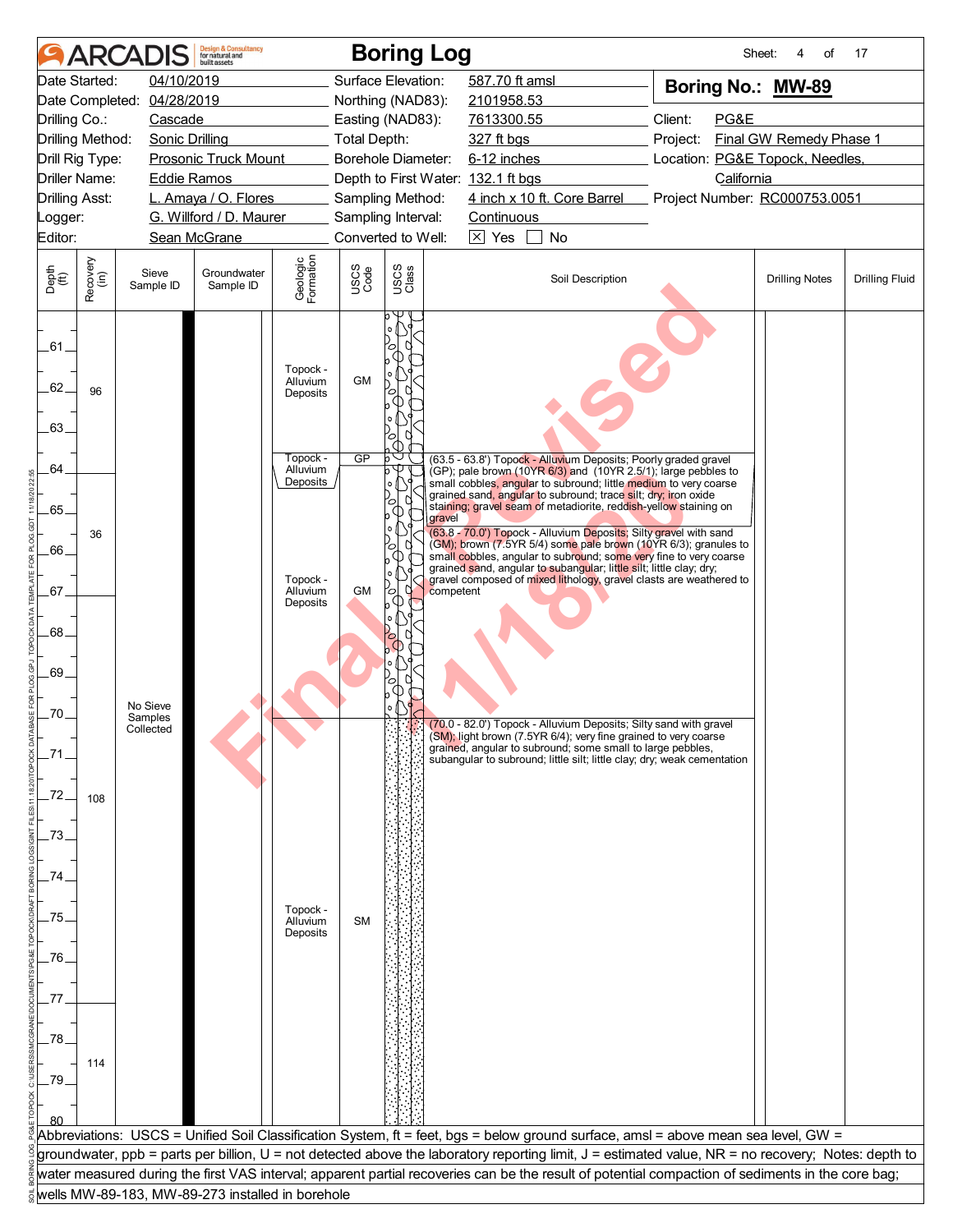|                                        |                  | <b>ARCADIS</b>             | <b>Design &amp; Consultancy</b><br>for natural and<br>huilt assets |                                  |                     | <b>Boring Log</b> |                                                                                                                                                                                                                                                                                                                                                                                              | Sheet:                                      | 5<br>of                 | 17                                |
|----------------------------------------|------------------|----------------------------|--------------------------------------------------------------------|----------------------------------|---------------------|-------------------|----------------------------------------------------------------------------------------------------------------------------------------------------------------------------------------------------------------------------------------------------------------------------------------------------------------------------------------------------------------------------------------------|---------------------------------------------|-------------------------|-----------------------------------|
| Date Started:                          |                  | 04/10/2019                 |                                                                    |                                  | Surface Elevation:  |                   | 587.70 ft amsl                                                                                                                                                                                                                                                                                                                                                                               | Boring No.: MW-89                           |                         |                                   |
|                                        |                  | Date Completed: 04/28/2019 |                                                                    |                                  | Northing (NAD83):   |                   | 2101958.53                                                                                                                                                                                                                                                                                                                                                                                   |                                             |                         |                                   |
| Drilling Co.:                          |                  | Cascade                    |                                                                    |                                  | Easting (NAD83):    |                   | 7613300.55                                                                                                                                                                                                                                                                                                                                                                                   | Client:<br>PG&E                             |                         |                                   |
| Drilling Method:                       |                  | <b>Sonic Drilling</b>      |                                                                    |                                  | <b>Total Depth:</b> |                   | 327 ft bgs                                                                                                                                                                                                                                                                                                                                                                                   | Project:                                    | Final GW Remedy Phase 1 |                                   |
| Drill Rig Type:                        |                  |                            | <b>Prosonic Truck Mount</b>                                        |                                  | Borehole Diameter:  |                   | 6-12 inches                                                                                                                                                                                                                                                                                                                                                                                  | Location: PG&E Topock, Needles,             |                         |                                   |
| Driller Name:<br><b>Drilling Asst:</b> |                  | <b>Eddie Ramos</b>         | L. Amaya / O. Flores                                               |                                  | Sampling Method:    |                   | Depth to First Water: 132.1 ft bgs<br>4 inch x 10 ft. Core Barrel                                                                                                                                                                                                                                                                                                                            | California<br>Project Number: RC000753.0051 |                         |                                   |
| _ogger:                                |                  |                            | G. Willford / D. Maurer                                            |                                  | Sampling Interval:  |                   | Continuous                                                                                                                                                                                                                                                                                                                                                                                   |                                             |                         |                                   |
| Editor:                                |                  |                            | Sean McGrane                                                       |                                  | Converted to Well:  |                   | $\boxtimes$ Yes<br><b>No</b>                                                                                                                                                                                                                                                                                                                                                                 |                                             |                         |                                   |
|                                        |                  |                            |                                                                    |                                  |                     |                   |                                                                                                                                                                                                                                                                                                                                                                                              |                                             |                         |                                   |
| Depth<br>(ft)                          | Recovery<br>(in) | Sieve<br>Sample ID         | Groundwater<br>Sample ID                                           | Geologic<br>Formation            | USCS<br>Code        | USCS<br>Class     | Soil Description                                                                                                                                                                                                                                                                                                                                                                             |                                             | <b>Drilling Notes</b>   | <b>Drilling Fluid</b>             |
| .81<br>82.                             |                  |                            |                                                                    | Topock -<br>Alluvium<br>Deposits | <b>SM</b>           |                   |                                                                                                                                                                                                                                                                                                                                                                                              |                                             |                         |                                   |
| .83.                                   | 114              |                            |                                                                    |                                  |                     |                   | (82.0 - 87.0') Topock - Alluvium Deposits; Silty sand (SM); pinkish<br>gray (7.5YR 6/2) little pale brown (10YR 6/3); very fine grained to<br>very coarse grained, angular to subround; little granules to large<br>pebbles, angular to subround; little silt; little clay; dry; iron oxide<br>staining; sand and gravel composed of mixed lithology, trace red<br>staining on gravel clasts |                                             |                         |                                   |
| 84                                     |                  |                            |                                                                    | Topock -<br>Alluvium<br>Deposits | <b>SM</b>           |                   |                                                                                                                                                                                                                                                                                                                                                                                              |                                             |                         |                                   |
| 85.                                    |                  |                            |                                                                    |                                  |                     |                   |                                                                                                                                                                                                                                                                                                                                                                                              |                                             |                         |                                   |
| 86.                                    |                  |                            |                                                                    |                                  |                     |                   |                                                                                                                                                                                                                                                                                                                                                                                              |                                             |                         |                                   |
| .87.                                   |                  |                            |                                                                    |                                  |                     |                   | (87.0 - 93.0') Topock - Alluvium Deposits; Silty gravel with sand                                                                                                                                                                                                                                                                                                                            |                                             | $(87.0 - 117.0')$       |                                   |
| .88                                    |                  |                            |                                                                    |                                  |                     |                   | (GM); pinkish gray (7.5YR 6/2); granules to small cobbles, angular<br>to subangular; some very fine to very coarse grained sand,<br>angular to subround; some silt; little clay; dry; iron oxide staining;<br>gravel composed of mixed lithology, trace red staining on some of                                                                                                              |                                             | Rough drilling          |                                   |
| 89.                                    |                  |                            |                                                                    |                                  |                     | U<br>О<br>O)      | the gravel clasts                                                                                                                                                                                                                                                                                                                                                                            |                                             |                         |                                   |
| .90.                                   |                  | No Sieve<br>Samples        |                                                                    | Topock -<br>Alluvium             | GM                  | $\circ$           |                                                                                                                                                                                                                                                                                                                                                                                              |                                             |                         |                                   |
|                                        |                  | Collected                  |                                                                    | <b>Deposits</b>                  |                     |                   |                                                                                                                                                                                                                                                                                                                                                                                              |                                             |                         |                                   |
| _91                                    | 90               |                            |                                                                    |                                  |                     |                   |                                                                                                                                                                                                                                                                                                                                                                                              |                                             |                         |                                   |
| .92 <sub>1</sub>                       |                  |                            |                                                                    |                                  |                     |                   |                                                                                                                                                                                                                                                                                                                                                                                              |                                             |                         |                                   |
| .93.                                   |                  |                            |                                                                    |                                  |                     |                   | (93.0 - 98.0') Topock - Alluvium Deposits; Silty sand with gravel                                                                                                                                                                                                                                                                                                                            |                                             |                         |                                   |
| 94                                     |                  |                            |                                                                    |                                  |                     |                   | (SM); pinkish gray (7.5YR 6/2); very fine grained to very coarse<br>grained, angular to subround; some small to large pebbles,<br>angular to subangular; little silt; little clay; dry; weak cementation;                                                                                                                                                                                    |                                             |                         |                                   |
|                                        |                  |                            |                                                                    |                                  |                     |                   | gravel composed of mixed lithology                                                                                                                                                                                                                                                                                                                                                           |                                             |                         |                                   |
| 95                                     |                  |                            |                                                                    | Topock -                         |                     |                   |                                                                                                                                                                                                                                                                                                                                                                                              |                                             |                         |                                   |
|                                        |                  |                            |                                                                    | Alluvium                         | <b>SM</b>           |                   |                                                                                                                                                                                                                                                                                                                                                                                              |                                             |                         |                                   |
| .96.                                   |                  |                            |                                                                    | Deposits                         |                     |                   |                                                                                                                                                                                                                                                                                                                                                                                              |                                             |                         |                                   |
|                                        |                  |                            |                                                                    |                                  |                     |                   |                                                                                                                                                                                                                                                                                                                                                                                              |                                             |                         |                                   |
| .97.                                   |                  |                            |                                                                    |                                  |                     |                   |                                                                                                                                                                                                                                                                                                                                                                                              |                                             |                         | $(97.0 - 267.0')$<br>2000 gallons |
| .98                                    | 132              |                            |                                                                    |                                  |                     |                   |                                                                                                                                                                                                                                                                                                                                                                                              |                                             |                         | of water used;                    |
|                                        |                  |                            |                                                                    |                                  |                     |                   | (98.0 - 107.0') Topock - Alluvium Deposits; Silty gravel with sand<br>(GM); pinkish gray (7.5YR 6/2) and light brown (7.5YR 6/4);                                                                                                                                                                                                                                                            |                                             |                         | 1400 gallons<br>of water          |
| .99                                    |                  |                            |                                                                    | Topock -<br>Alluvium             | <b>GM</b>           |                   | granules to small cobbles, angular to subangular; some very fine<br>to very coarse grained sand, angular to subround; some silt; little                                                                                                                                                                                                                                                      |                                             |                         | recovered; 600<br>qallons of      |
|                                        |                  |                            |                                                                    | Deposits                         |                     |                   | clay; dry; moderate cementation; gravel composed of mixed<br>lithology                                                                                                                                                                                                                                                                                                                       |                                             |                         | water lost                        |
| 100                                    |                  |                            |                                                                    |                                  |                     |                   | Abbreviations: USCS = Unified Soil Classification System, ft = feet, bgs = below ground surface, amsl = above mean sea level, GW =                                                                                                                                                                                                                                                           |                                             |                         |                                   |
|                                        |                  |                            |                                                                    |                                  |                     |                   | groundwater, ppb = parts per billion, U = not detected above the laboratory reporting limit, J = estimated value, NR = no recovery; Notes: depth to                                                                                                                                                                                                                                          |                                             |                         |                                   |
|                                        |                  |                            |                                                                    |                                  |                     |                   | water measured during the first VAS interval; apparent partial recoveries can be the result of potential compaction of sediments in the core bag;                                                                                                                                                                                                                                            |                                             |                         |                                   |
|                                        |                  |                            | wells MW-89-183, MW-89-273 installed in borehole                   |                                  |                     |                   |                                                                                                                                                                                                                                                                                                                                                                                              |                                             |                         |                                   |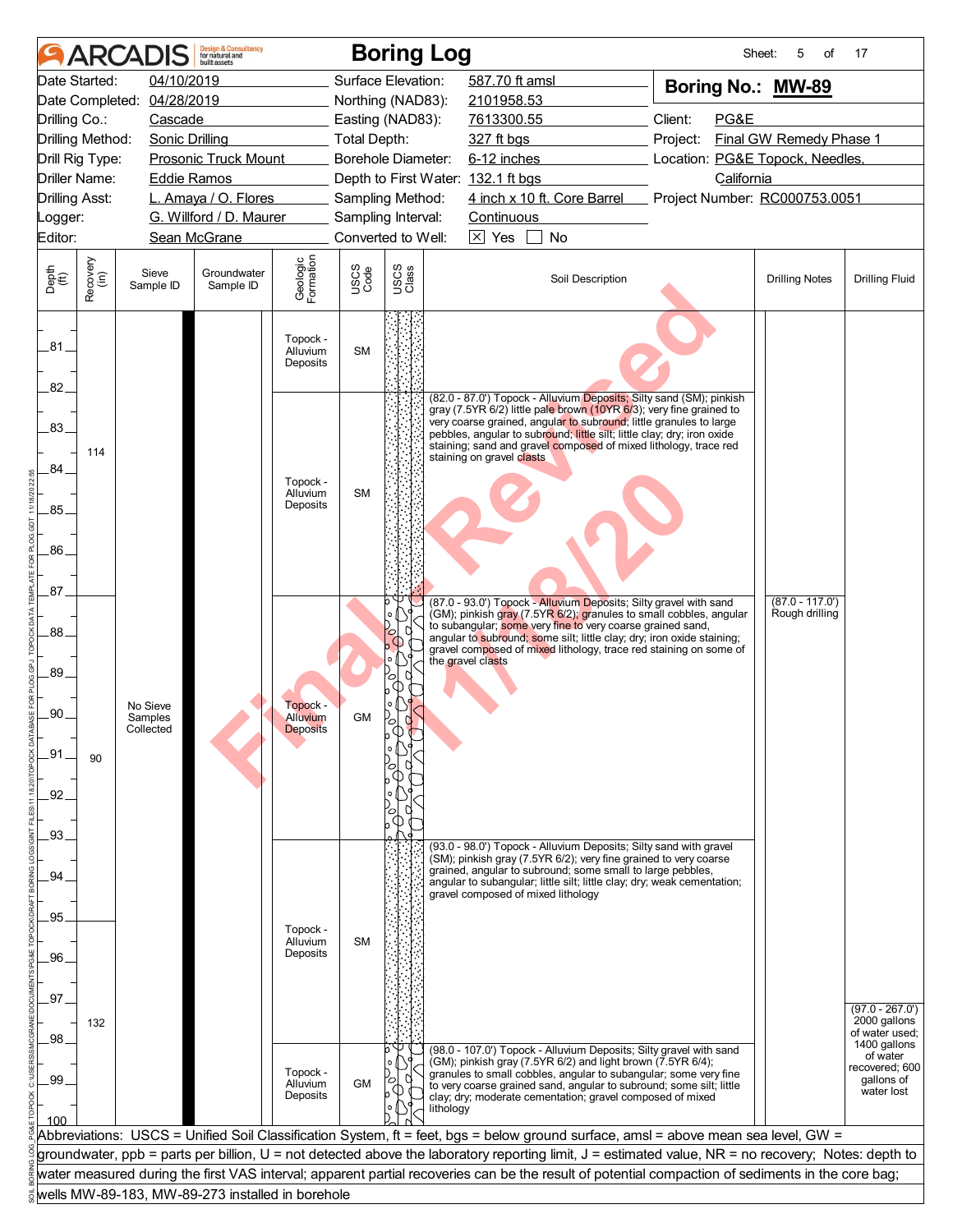|                                                                       | <b>ARCAI</b>     |                                  | <b>Design &amp; Consultancy</b><br>for natural and<br><b>built</b> assets |                                  |                     | <b>Boring Log</b>                  |                   |                                                                                                                                                                                                                                                                                                                                                                                                                                  |          | Sheet:     | 6<br>οf                                                                           | 17                    |
|-----------------------------------------------------------------------|------------------|----------------------------------|---------------------------------------------------------------------------|----------------------------------|---------------------|------------------------------------|-------------------|----------------------------------------------------------------------------------------------------------------------------------------------------------------------------------------------------------------------------------------------------------------------------------------------------------------------------------------------------------------------------------------------------------------------------------|----------|------------|-----------------------------------------------------------------------------------|-----------------------|
|                                                                       | Date Started:    | 04/10/2019                       |                                                                           |                                  |                     | Surface Elevation:                 | 587.70 ft amsl    |                                                                                                                                                                                                                                                                                                                                                                                                                                  |          |            | Boring No.: MW-89                                                                 |                       |
|                                                                       |                  | Date Completed: 04/28/2019       |                                                                           |                                  |                     | Northing (NAD83):                  | 2101958.53        |                                                                                                                                                                                                                                                                                                                                                                                                                                  |          |            |                                                                                   |                       |
| Drilling Co.:                                                         |                  | Cascade                          |                                                                           |                                  |                     | Easting (NAD83):                   | 7613300.55        |                                                                                                                                                                                                                                                                                                                                                                                                                                  | Client:  | PG&E       |                                                                                   |                       |
| Drilling Method:                                                      |                  | <b>Sonic Drilling</b>            |                                                                           |                                  | <b>Total Depth:</b> |                                    | 327 ft bgs        |                                                                                                                                                                                                                                                                                                                                                                                                                                  | Project: |            | Final GW Remedy Phase 1                                                           |                       |
| Drill Rig Type:                                                       |                  |                                  | <b>Prosonic Truck Mount</b>                                               |                                  |                     | Borehole Diameter:                 | 6-12 inches       |                                                                                                                                                                                                                                                                                                                                                                                                                                  |          |            | Location: PG&E Topock, Needles,                                                   |                       |
| Driller Name:                                                         |                  | <b>Eddie Ramos</b>               |                                                                           |                                  |                     | Depth to First Water: 132.1 ft bgs |                   |                                                                                                                                                                                                                                                                                                                                                                                                                                  |          | California |                                                                                   |                       |
| <b>Drilling Asst:</b>                                                 |                  |                                  | L. Amaya / O. Flores                                                      |                                  |                     | Sampling Method:                   |                   | 4 inch x 10 ft. Core Barrel                                                                                                                                                                                                                                                                                                                                                                                                      |          |            | Project Number: RC000753.0051                                                     |                       |
| _ogger:                                                               |                  |                                  | G. Willford / D. Maurer                                                   |                                  |                     | Sampling Interval:                 | <b>Continuous</b> |                                                                                                                                                                                                                                                                                                                                                                                                                                  |          |            |                                                                                   |                       |
| Editor:                                                               |                  |                                  | Sean McGrane                                                              |                                  |                     | Converted to Well:                 | $\boxtimes$ Yes   | No                                                                                                                                                                                                                                                                                                                                                                                                                               |          |            |                                                                                   |                       |
| Depth<br>(ft)                                                         | Recovery<br>(in) | Sieve<br>Sample ID               | Groundwater<br>Sample ID                                                  | Geologic<br>Formation            | USCS<br>Code        | USCS<br>Class                      |                   | Soil Description                                                                                                                                                                                                                                                                                                                                                                                                                 |          |            | <b>Drilling Notes</b>                                                             | <b>Drilling Fluid</b> |
| 101<br>102<br>103<br>104_<br>$-105$<br>_106_<br>107                   | 132              |                                  |                                                                           | Topock -<br>Alluvium<br>Deposits | <b>GM</b>           | ъ<br>ъ<br>O<br>(D<br>c<br>C        |                   |                                                                                                                                                                                                                                                                                                                                                                                                                                  |          |            |                                                                                   |                       |
| _108_<br>_109_<br>$-110$<br>111<br>$\frac{112}{1}$<br>$-113$<br>_114_ | 90               | No Sieve<br>Samples<br>Collected |                                                                           | тороск -<br>Alluvium<br>Deposits | <b>SM</b>           | gravel clasts                      |                   | (107.0 - 114.2') Topock - Alluvium Deposits; Silty sand with gravel<br>(SM); light brown (7.5YR 6/4) some pinkish gray (7.5YR 6/2); very<br>fine grained to very coarse grained, angular to subround; some<br>granules to very large pebbles, angular to subround; little silt; little<br>clay; trace small cobbles, angular to subangular; dry; iron oxide<br>staining; gravel composed of mixed lithology some red staining on |          |            |                                                                                   |                       |
| $-115$<br>116<br>_117_                                                |                  |                                  |                                                                           | Topock -<br>Alluvium<br>Deposits | ML                  |                                    |                   | (114.2 - 117.0') Topock - Alluvium Deposits; Sandy silt with gravel<br>(ML); dark grayish brown / dark yellowish brown (10YR 4/2); low<br>plasticity, no dilatency; some very fine to very coarse grained<br>sand, angular to subround; little granules to very large pebbles,<br>angular to subround; little clay; dry; when moist soil has low-very<br>low plasticity, gravel composed of mixed lithology                      |          |            | $(116.0 -$<br>132.0'<br>Driller noted<br>material is                              |                       |
| 118<br>$-119$<br>120                                                  | 120              |                                  |                                                                           | Topock -<br>Alluvium<br>Deposits | <b>SM</b>           |                                    | on gravel clasts  | (117.0 - 124.5') Topock - Alluvium Deposits; Silty sand with gravel<br>(SM); light brown (7.5YR 6/4) some pinkish gray (7.5YR 6/2); very<br>fine grained to very coarse grained, angular to subround; some<br>granules to very large pebbles, angular to subround; little silt; little<br>clay; trace small cobbles, angular to subangular; dry; iron oxide<br>staining; gravel composed of mixed lithology, some red staining   |          |            | getting<br>compressed in<br>core barrel.<br>$(117.0 -$<br>127.0'<br>Soft drilling |                       |
|                                                                       |                  |                                  |                                                                           |                                  |                     |                                    |                   | Abbreviations: USCS = Unified Soil Classification System, ft = feet, bgs = below ground surface, amsl = above mean sea level, GW =                                                                                                                                                                                                                                                                                               |          |            |                                                                                   |                       |
|                                                                       |                  |                                  |                                                                           |                                  |                     |                                    |                   | groundwater, ppb = parts per billion, U = not detected above the laboratory reporting limit, J = estimated value, NR = no recovery; Notes: depth to                                                                                                                                                                                                                                                                              |          |            |                                                                                   |                       |
|                                                                       |                  |                                  |                                                                           |                                  |                     |                                    |                   | water measured during the first VAS interval; apparent partial recoveries can be the result of potential compaction of sediments in the core bag;                                                                                                                                                                                                                                                                                |          |            |                                                                                   |                       |
|                                                                       |                  |                                  | wells MW-89-183, MW-89-273 installed in borehole                          |                                  |                     |                                    |                   |                                                                                                                                                                                                                                                                                                                                                                                                                                  |          |            |                                                                                   |                       |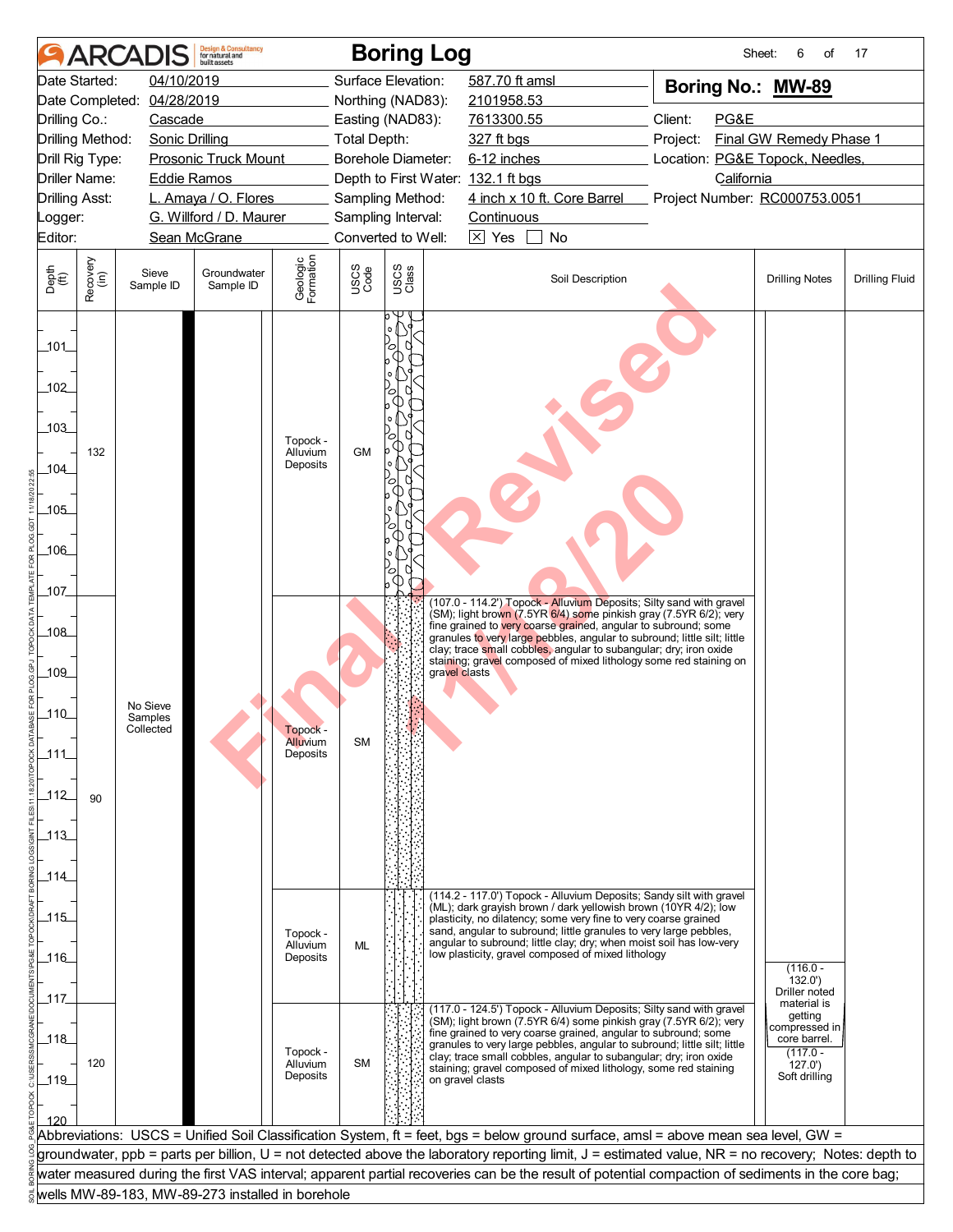|                           |                                  | <b>ARCADIS</b>             | <b>Design &amp; Consultancy</b><br>for natural and<br>huilt assets |                                  |                     | <b>Boring Log</b>  |                                                                                                                                                                                                         |                                             | Sheet:<br>7<br>of             | 17                    |
|---------------------------|----------------------------------|----------------------------|--------------------------------------------------------------------|----------------------------------|---------------------|--------------------|---------------------------------------------------------------------------------------------------------------------------------------------------------------------------------------------------------|---------------------------------------------|-------------------------------|-----------------------|
|                           | Date Started:                    | 04/10/2019                 |                                                                    |                                  |                     | Surface Elevation: | 587.70 ft amsl                                                                                                                                                                                          | Boring No.: MW-89                           |                               |                       |
|                           |                                  | Date Completed: 04/28/2019 |                                                                    |                                  |                     | Northing (NAD83):  | 2101958.53                                                                                                                                                                                              |                                             |                               |                       |
| Drilling Co.:             |                                  | Cascade                    |                                                                    |                                  |                     | Easting (NAD83):   | 7613300.55                                                                                                                                                                                              | Client:<br>PG&E                             |                               |                       |
|                           | Drilling Method:                 | <b>Sonic Drilling</b>      |                                                                    |                                  | <b>Total Depth:</b> |                    | 327 ft bgs                                                                                                                                                                                              | Project:                                    | Final GW Remedy Phase 1       |                       |
|                           | Drill Rig Type:<br>Driller Name: |                            | <b>Prosonic Truck Mount</b>                                        |                                  |                     | Borehole Diameter: | 6-12 inches                                                                                                                                                                                             | Location: PG&E Topock, Needles,             |                               |                       |
|                           | <b>Drilling Asst:</b>            | <b>Eddie Ramos</b>         | L. Amaya / O. Flores                                               |                                  |                     | Sampling Method:   | Depth to First Water: 132.1 ft bgs<br>4 inch x 10 ft. Core Barrel                                                                                                                                       | California<br>Project Number: RC000753.0051 |                               |                       |
| Logger:                   |                                  |                            | G. Willford / D. Maurer                                            |                                  |                     | Sampling Interval: | Continuous                                                                                                                                                                                              |                                             |                               |                       |
| Editor:                   |                                  |                            | Sean McGrane                                                       |                                  |                     | Converted to Well: | $\boxtimes$ Yes<br>No                                                                                                                                                                                   |                                             |                               |                       |
|                           |                                  |                            |                                                                    |                                  |                     |                    |                                                                                                                                                                                                         |                                             |                               |                       |
| Depth<br>(ft)             | Recovery<br>(in)                 | Sieve<br>Sample ID         | Groundwater<br>Sample ID                                           | Geologic<br>Formation            | USCS<br>Code        | USCS<br>Class      | Soil Description                                                                                                                                                                                        |                                             | <b>Drilling Notes</b>         | <b>Drilling Fluid</b> |
| 121<br>122<br>123<br>124_ | 120                              |                            |                                                                    | Topock -<br>Alluvium<br>Deposits | <b>SM</b>           |                    |                                                                                                                                                                                                         |                                             |                               |                       |
| $-125$                    |                                  |                            |                                                                    |                                  |                     |                    | (124.5 - 132.0') Topock - Alluvium Deposits; Silty gravel with sand<br>(GM); pinkish gray (7.5YR 6/2) and light brown (7.5YR 6/4);<br>granules to small cobbles, angular to subround; some very fine to |                                             |                               |                       |
| 126                       |                                  |                            |                                                                    |                                  |                     | O                  | very coarse grained sand, angular to subround; some silt; little<br>clay; dry; moderate cementation; iron oxide staining; gravel<br>composed of mixed lithology, some red staining on gravel clasts     |                                             |                               |                       |
|                           |                                  |                            |                                                                    |                                  |                     | O<br>              |                                                                                                                                                                                                         |                                             |                               |                       |
| 127                       |                                  |                            |                                                                    |                                  |                     |                    |                                                                                                                                                                                                         |                                             | $(127.0 -$                    |                       |
|                           |                                  |                            |                                                                    |                                  |                     | О<br>O             |                                                                                                                                                                                                         |                                             | 132.0'<br>Rough drilling      |                       |
| 128                       |                                  |                            |                                                                    | Topock -<br>Alluvium             | <b>GM</b>           | $\circ$            |                                                                                                                                                                                                         |                                             |                               |                       |
| 129                       |                                  |                            |                                                                    | Deposits                         |                     | U<br>ъ<br>ጣ        |                                                                                                                                                                                                         |                                             |                               |                       |
|                           | 36                               |                            |                                                                    |                                  |                     |                    |                                                                                                                                                                                                         |                                             |                               |                       |
| $\overline{130}$          |                                  | No Sieve<br>Samples        |                                                                    |                                  |                     | 64                 |                                                                                                                                                                                                         |                                             |                               |                       |
|                           |                                  | Collected                  |                                                                    |                                  |                     |                    |                                                                                                                                                                                                         |                                             |                               |                       |
| $131$                     |                                  |                            |                                                                    |                                  |                     |                    |                                                                                                                                                                                                         |                                             |                               |                       |
|                           |                                  |                            |                                                                    |                                  |                     |                    |                                                                                                                                                                                                         |                                             |                               |                       |
| $-132$                    |                                  |                            |                                                                    |                                  |                     |                    |                                                                                                                                                                                                         |                                             |                               |                       |
|                           |                                  |                            |                                                                    |                                  |                     |                    | (132.0 - 137.0') Topock - Alluvium Deposits; Silty sand with gravel<br>(SM); brown (7.5YR 4/2) some light gray (7.5YR 7/1); very fine                                                                   |                                             | $(132.0 -$<br>137.0'          |                       |
| $-133$                    |                                  |                            |                                                                    |                                  |                     |                    | grained to very coarse grained, angular to subround; some<br>granules to very large pebbles, angular to subangular; little silt;                                                                        |                                             | Rough drilling                |                       |
|                           |                                  |                            |                                                                    |                                  |                     |                    | little clay; trace small cobbles, angular; dry to moist                                                                                                                                                 |                                             |                               |                       |
| _134_                     |                                  |                            |                                                                    | Topock -                         |                     |                    |                                                                                                                                                                                                         |                                             |                               |                       |
|                           | 60                               |                            |                                                                    | Alluvium                         | <b>SM</b>           |                    |                                                                                                                                                                                                         |                                             |                               |                       |
| 135                       |                                  |                            |                                                                    | Deposits                         |                     |                    |                                                                                                                                                                                                         |                                             |                               |                       |
|                           |                                  |                            |                                                                    |                                  |                     |                    |                                                                                                                                                                                                         |                                             |                               |                       |
| _136_                     |                                  |                            |                                                                    |                                  |                     |                    |                                                                                                                                                                                                         |                                             |                               |                       |
|                           |                                  |                            |                                                                    |                                  |                     | $(136.5)$ ; wet    |                                                                                                                                                                                                         |                                             | (136.5')                      |                       |
| 137                       |                                  |                            |                                                                    |                                  |                     |                    | (137.0 - 141.5') Topock - Alluvium Deposits; Silty sand with gravel                                                                                                                                     |                                             | Approximate<br>depth to water |                       |
| 138                       |                                  |                            | MW-U-VAS-                                                          |                                  |                     |                    | (SM); brown (7.5YR 5/2) some light gray (7.5YR 7/1); very fine<br>grained to very coarse grained, angular to subangular; little                                                                         |                                             | table.                        |                       |
|                           |                                  |                            | 137-142                                                            | Topock -                         |                     |                    | granules to large pebbles, angular to subround; little silt; little clay;<br>wet; gravel composed of mixed lithology                                                                                    |                                             |                               |                       |
| $-139$                    |                                  |                            | $(1.4$ ppb)<br>4/12/2019                                           | Alluvium<br>Deposits             | <b>SM</b>           |                    |                                                                                                                                                                                                         |                                             |                               |                       |
|                           |                                  |                            | 11:30                                                              |                                  |                     |                    |                                                                                                                                                                                                         |                                             |                               |                       |
| 140                       |                                  |                            |                                                                    |                                  |                     |                    |                                                                                                                                                                                                         |                                             |                               |                       |
|                           |                                  |                            |                                                                    |                                  |                     |                    | Abbreviations: USCS = Unified Soil Classification System, ft = feet, bgs = below ground surface, amsl = above mean sea level, GW =                                                                      |                                             |                               |                       |
|                           |                                  |                            |                                                                    |                                  |                     |                    | groundwater, ppb = parts per billion, U = not detected above the laboratory reporting limit, J = estimated value, NR = no recovery; Notes: depth to                                                     |                                             |                               |                       |
|                           |                                  |                            |                                                                    |                                  |                     |                    | water measured during the first VAS interval; apparent partial recoveries can be the result of potential compaction of sediments in the core bag;                                                       |                                             |                               |                       |
|                           |                                  |                            | wells MW-89-183, MW-89-273 installed in borehole                   |                                  |                     |                    |                                                                                                                                                                                                         |                                             |                               |                       |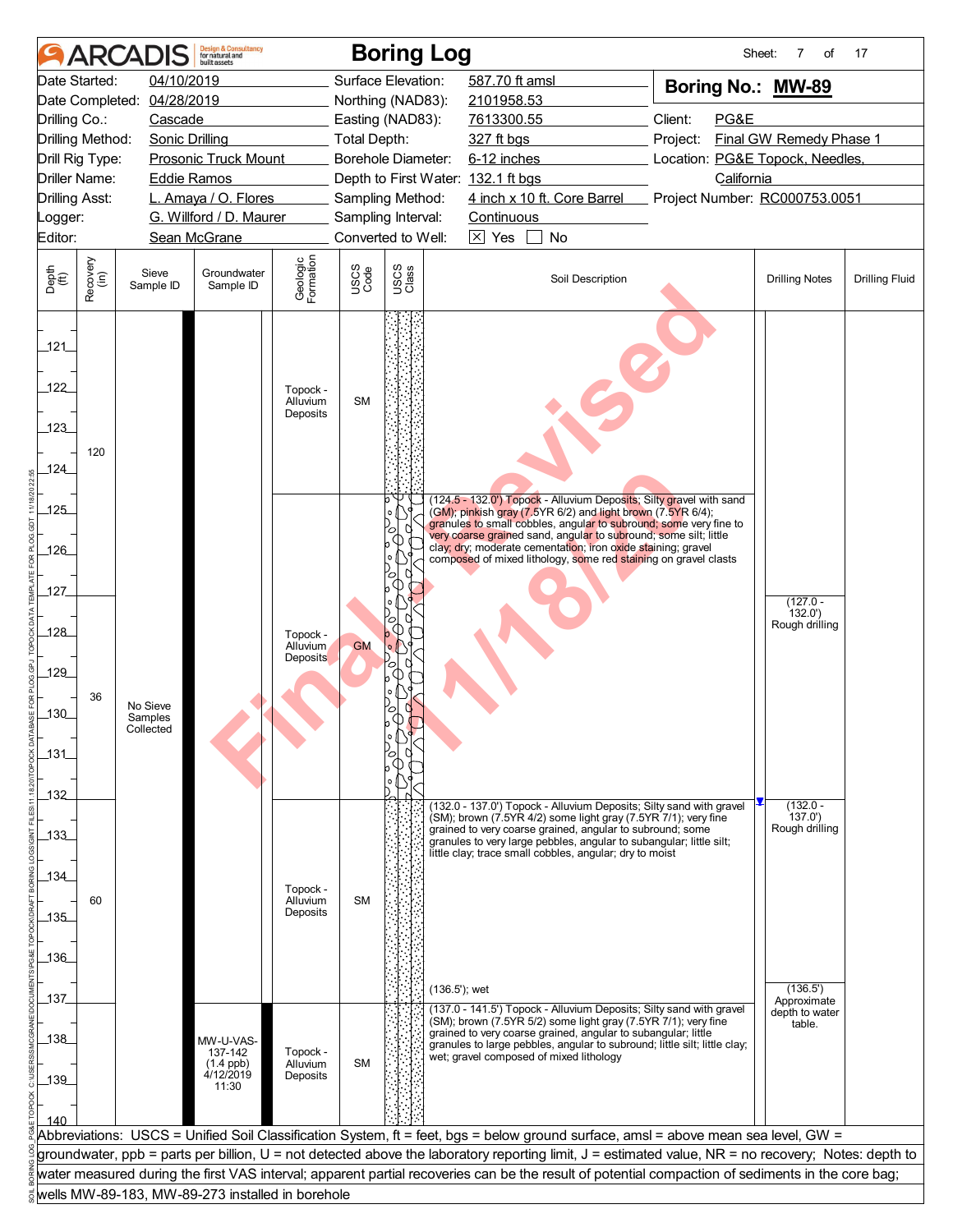|                             |                  | <b>ARCADIS</b>             | <b>Design &amp; Consultancy</b><br>for natural and<br>huilt assets |                                  |              | <b>Boring Log</b>                  |                           |                                                                                                                                                     | Sheet:                          | 8<br>of                 | 17                    |
|-----------------------------|------------------|----------------------------|--------------------------------------------------------------------|----------------------------------|--------------|------------------------------------|---------------------------|-----------------------------------------------------------------------------------------------------------------------------------------------------|---------------------------------|-------------------------|-----------------------|
|                             | Date Started:    | 04/10/2019                 |                                                                    |                                  |              | Surface Elevation:                 | 587.70 ft amsl            |                                                                                                                                                     | Boring No.: MW-89               |                         |                       |
|                             |                  | Date Completed: 04/28/2019 |                                                                    |                                  |              | Northing (NAD83):                  | 2101958.53                |                                                                                                                                                     |                                 |                         |                       |
| Drilling Co.:               |                  | Cascade                    |                                                                    |                                  |              | Easting (NAD83):                   | 7613300.55                |                                                                                                                                                     | Client:<br>PG&E                 |                         |                       |
| Drilling Method:            |                  | <b>Sonic Drilling</b>      |                                                                    |                                  | Total Depth: |                                    | 327 ft bgs                |                                                                                                                                                     | Project:                        | Final GW Remedy Phase 1 |                       |
|                             | Drill Rig Type:  |                            | <b>Prosonic Truck Mount</b>                                        |                                  |              | Borehole Diameter:                 | 6-12 inches               |                                                                                                                                                     | Location: PG&E Topock, Needles, |                         |                       |
|                             | Driller Name:    | <b>Eddie Ramos</b>         |                                                                    |                                  |              | Depth to First Water: 132.1 ft bgs |                           |                                                                                                                                                     | California                      |                         |                       |
| <b>Drilling Asst:</b>       |                  |                            | L. Amaya / O. Flores                                               |                                  |              | Sampling Method:                   |                           | 4 inch x 10 ft. Core Barrel Project Number: RC000753.0051                                                                                           |                                 |                         |                       |
| _ogger:                     |                  |                            | G. Willford / D. Maurer                                            |                                  |              | Sampling Interval:                 | Continuous                |                                                                                                                                                     |                                 |                         |                       |
| Editor:                     |                  |                            | Sean McGrane                                                       |                                  |              | Converted to Well:                 | $\boxed{\times}$ Yes      | <b>No</b>                                                                                                                                           |                                 |                         |                       |
| Depth<br>$\widetilde{f(t)}$ | Recovery<br>(in) | Sieve<br>Sample ID         | Groundwater<br>Sample ID                                           | Geologic<br>Formation            | USCS<br>Code | USCS<br>Class                      |                           | Soil Description                                                                                                                                    |                                 | <b>Drilling Notes</b>   | <b>Drilling Fluid</b> |
| 141                         |                  |                            | MW-U-VAS-<br>137-142<br>$(1.4$ ppb)<br>$4/12/2019$                 | Topock -<br>Alluvium<br>Deposits | <b>SM</b>    |                                    |                           |                                                                                                                                                     |                                 |                         |                       |
| 142                         |                  |                            | 11:30                                                              | Topock -<br>Alluvium             | <b>GM</b>    |                                    |                           | (141.5 - 142.0') Topock - Alluvium Deposits; Silty gravel with sand                                                                                 |                                 |                         |                       |
|                             |                  |                            |                                                                    | Deposits                         |              |                                    |                           | (GM); greenish gray (5GY 6/1) some brown (7.5YR 5/2); large<br>pebbles to small cobbles, angular to subangular; little medium to                    |                                 |                         |                       |
| 143                         |                  |                            |                                                                    |                                  |              |                                    |                           | very coarse grained sand, angular to subangular; little silt; trace<br>clay; wet; iron oxide staining; gravel composed of metadiorite,              |                                 |                         |                       |
|                             |                  |                            |                                                                    |                                  |              |                                    |                           | some red staining on gravel clasts<br>(142.0 - 146.0') Topock - Alluvium Deposits; Silty sand (SM);                                                 |                                 |                         |                       |
| 144                         |                  |                            |                                                                    | Topock -<br>Alluvium             | <b>SM</b>    |                                    |                           | brown (7.5YR 5/2) some pinkish gray (7.5YR 6/2); very fine                                                                                          |                                 |                         |                       |
|                             |                  |                            |                                                                    | Deposits                         |              |                                    |                           | grained to very coarse grained, angular to subround; little granules<br>to large pebbles, subangular to subround; little silt; trace small          |                                 |                         |                       |
| _145_                       |                  |                            |                                                                    |                                  |              |                                    |                           | cobbles, subangular; trace clay; wet; homogeneous                                                                                                   |                                 |                         |                       |
|                             |                  |                            |                                                                    |                                  |              |                                    |                           |                                                                                                                                                     |                                 |                         |                       |
| 146_                        |                  |                            |                                                                    |                                  |              |                                    |                           |                                                                                                                                                     |                                 |                         |                       |
|                             |                  |                            |                                                                    |                                  |              |                                    |                           | (146.0 - 149.0') Topock - Alluvium Deposits; Silty sand with gravel<br>(SM); brown (7.5YR 5/2); very fine grained to very coarse grained,           |                                 |                         |                       |
| 147                         |                  |                            |                                                                    |                                  |              |                                    |                           | angular to subround; some granules to very large pebbles, angular<br>to subround; some silt; little clay; trace small cobbles, angular;             |                                 |                         |                       |
|                             |                  |                            |                                                                    | Topock -<br>Alluvium             | <b>SM</b>    |                                    |                           | moist; weak cementation; iron oxide staining; gravel composed of                                                                                    |                                 |                         |                       |
| _148_                       |                  |                            |                                                                    | Deposits                         |              |                                    |                           | mixed lithology, some red staining on metadiorite gravel clasts                                                                                     |                                 |                         |                       |
|                             |                  |                            |                                                                    |                                  |              |                                    |                           |                                                                                                                                                     |                                 |                         |                       |
| 149_                        |                  |                            |                                                                    |                                  |              |                                    |                           |                                                                                                                                                     |                                 |                         |                       |
|                             | 180              |                            |                                                                    |                                  |              |                                    |                           | (149.0 - 153.5') Topock - Alluvium Deposits; Gravelly silt with sand<br>(ML); brown (7.5YR 5/2); medium plasticity, no dilatency; little            |                                 |                         |                       |
| $-150$                      |                  | No Sieve<br>Samples        |                                                                    |                                  |              | b                                  |                           | granules to very large pebbles, angular to subround; little very fine<br>to very coarse grained sand, angular to subround; trace small              |                                 | $(150.0 -$              |                       |
|                             |                  | Collected                  |                                                                    |                                  |              | ∘IQ °                              |                           | cobbles, angular; moist; weak cementation; iron oxide staining;<br>core was slightly moist; not dry but had low moisture content, low               |                                 | 157.0'                  |                       |
| 151                         |                  |                            |                                                                    | Topock -                         |              | $\circ$<br>b                       |                           | to medium plasticity, gravel composed of mixed lithology, mostly<br>metadiorite, some red staining on gravel clasts                                 |                                 | Rough drilling          |                       |
|                             |                  |                            |                                                                    | Alluvium<br>Deposits             | ML           |                                    |                           |                                                                                                                                                     |                                 |                         |                       |
| $-152$                      |                  |                            |                                                                    |                                  |              |                                    |                           |                                                                                                                                                     |                                 |                         |                       |
|                             |                  |                            |                                                                    |                                  |              |                                    |                           |                                                                                                                                                     |                                 |                         |                       |
| $-153$                      |                  |                            |                                                                    |                                  |              |                                    |                           |                                                                                                                                                     |                                 |                         |                       |
|                             |                  |                            |                                                                    |                                  |              |                                    |                           | (153.5 - 157.0') Topock - Alluvium Deposits; Silty sand with gravel                                                                                 |                                 |                         |                       |
| _154_                       |                  |                            |                                                                    |                                  |              |                                    |                           | $(SM)$ ; brown $(7.5YR 5/2)$ some pinkish gray $(7.5YR 6/2)$ ; very fine<br>grained to very coarse grained, angular to subround; little granules    |                                 |                         |                       |
|                             |                  |                            |                                                                    |                                  |              |                                    |                           | to very large pebbles, subangular to subround; little silt; trace<br>small cobbles, subangular; trace clay; wet; homogeneous; iron                  |                                 |                         |                       |
| $-155$                      |                  |                            |                                                                    | Topock -<br>Alluvium             | <b>SM</b>    |                                    |                           | oxide staining; gravel composed of mixed lithology, mostly                                                                                          |                                 |                         |                       |
|                             |                  |                            |                                                                    | Deposits                         |              |                                    | metadiorite               |                                                                                                                                                     |                                 |                         |                       |
| $-156$                      |                  |                            |                                                                    |                                  |              |                                    |                           |                                                                                                                                                     |                                 |                         |                       |
|                             |                  |                            |                                                                    |                                  |              |                                    |                           |                                                                                                                                                     |                                 |                         |                       |
| _157_                       |                  |                            |                                                                    |                                  |              |                                    |                           | (157.0 - 166.0') Topock - Alluvium Deposits; Silty sand with gravel                                                                                 |                                 | $(157.0 -$              |                       |
| $-158$                      |                  |                            |                                                                    |                                  |              |                                    |                           | (SM); brown (7.5YR 5/2) some light reddish brown / light brown<br>(5YR 6/4); very fine grained to very coarse grained, angular to                   |                                 | 177.0'<br>Soft drilling |                       |
|                             |                  |                            |                                                                    | Topock -                         |              |                                    |                           | subround; some granules to very large pebbles, angular to<br>subround; little silt; trace clay; wet; iron oxide staining; sand and                  |                                 |                         |                       |
| $-159$                      | 120              |                            |                                                                    | Alluvium<br>Deposits             | <b>SM</b>    |                                    | staining on gravel clasts | gravel composed of mixed lithology, mainly metadiorite, some red                                                                                    |                                 |                         |                       |
|                             |                  |                            |                                                                    |                                  |              |                                    |                           |                                                                                                                                                     |                                 |                         |                       |
| 160                         |                  |                            |                                                                    |                                  |              |                                    |                           |                                                                                                                                                     |                                 |                         |                       |
|                             |                  |                            |                                                                    |                                  |              |                                    |                           | Abbreviations: USCS = Unified Soil Classification System, ft = feet, bgs = below ground surface, amsl = above mean sea level, GW =                  |                                 |                         |                       |
|                             |                  |                            |                                                                    |                                  |              |                                    |                           | groundwater, ppb = parts per billion, U = not detected above the laboratory reporting limit, J = estimated value, NR = no recovery; Notes: depth to |                                 |                         |                       |
|                             |                  |                            |                                                                    |                                  |              |                                    |                           | water measured during the first VAS interval; apparent partial recoveries can be the result of potential compaction of sediments in the core bag;   |                                 |                         |                       |
|                             |                  |                            | wells MW-89-183, MW-89-273 installed in borehole                   |                                  |              |                                    |                           |                                                                                                                                                     |                                 |                         |                       |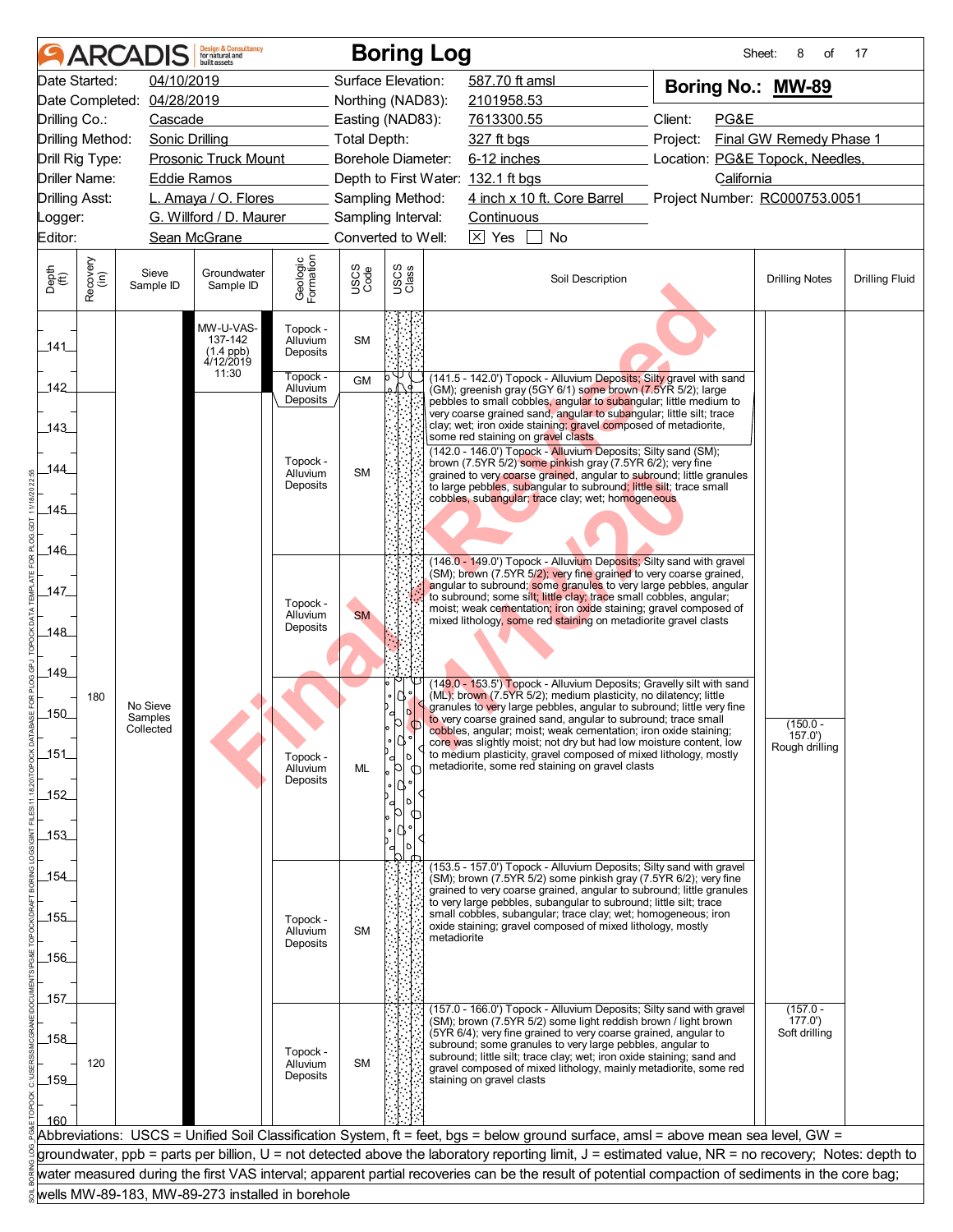|                                  |                  | <b>ARCADIS</b>             | <b>Design &amp; Consultancy</b><br>for natural and<br>huilt assets |                                  |                     | <b>Boring Log</b>                      |                     |                                                                                                                                                     |          | Sheet:     | 9<br>of                         | 17                    |
|----------------------------------|------------------|----------------------------|--------------------------------------------------------------------|----------------------------------|---------------------|----------------------------------------|---------------------|-----------------------------------------------------------------------------------------------------------------------------------------------------|----------|------------|---------------------------------|-----------------------|
|                                  | Date Started:    | 04/10/2019                 |                                                                    |                                  |                     | Surface Elevation:                     | 587.70 ft amsl      |                                                                                                                                                     |          |            | Boring No.: MW-89               |                       |
|                                  |                  | Date Completed: 04/28/2019 |                                                                    |                                  |                     | Northing (NAD83):                      | 2101958.53          |                                                                                                                                                     |          |            |                                 |                       |
| Drilling Co.:                    |                  | Cascade                    |                                                                    |                                  |                     | Easting (NAD83):                       | 7613300.55          |                                                                                                                                                     | Client:  | PG&E       |                                 |                       |
| Drilling Method:                 |                  | <b>Sonic Drilling</b>      |                                                                    |                                  | <b>Total Depth:</b> |                                        | 327 ft bgs          |                                                                                                                                                     | Project: |            | Final GW Remedy Phase 1         |                       |
| Drill Rig Type:                  |                  |                            | <b>Prosonic Truck Mount</b>                                        |                                  |                     | Borehole Diameter:                     | 6-12 inches         |                                                                                                                                                     |          |            | Location: PG&E Topock, Needles, |                       |
| Driller Name:                    |                  | <b>Eddie Ramos</b>         | L. Amaya / O. Flores                                               |                                  |                     | Depth to First Water: 132.1 ft bgs     |                     | 4 inch x 10 ft. Core Barrel                                                                                                                         |          | California |                                 |                       |
| <b>Drilling Asst:</b><br>_ogger: |                  |                            | G. Willford / D. Maurer                                            |                                  |                     | Sampling Method:<br>Sampling Interval: | <b>Continuous</b>   |                                                                                                                                                     |          |            | Project Number: RC000753.0051   |                       |
| Editor:                          |                  |                            | Sean McGrane                                                       |                                  |                     | Converted to Well:                     | $\boxtimes$ Yes     | No                                                                                                                                                  |          |            |                                 |                       |
|                                  |                  |                            |                                                                    |                                  |                     |                                        |                     |                                                                                                                                                     |          |            |                                 |                       |
| Depth<br>$\widetilde{f(t)}$      | Recovery<br>(in) | Sieve<br>Sample ID         | Groundwater<br>Sample ID                                           | Geologic<br>Formation            | USCS<br>Code        | USCS<br>Class                          |                     | Soil Description                                                                                                                                    |          |            | <b>Drilling Notes</b>           | <b>Drilling Fluid</b> |
| 161<br>162<br>163<br>164_<br>165 | 120              |                            |                                                                    | Topock -<br>Alluvium<br>Deposits | <b>SM</b>           |                                        |                     |                                                                                                                                                     |          |            |                                 |                       |
| 166                              |                  |                            |                                                                    | Topock -<br>Alluvium             | <b>GM</b>           |                                        |                     | (166.0 - 167.0') Topock - Alluvium Deposits; Silty gravel with sand<br>(GM); greenish gray (5GY 6/1) some red (2.5YR 4/8); large                    |          |            |                                 |                       |
| 167                              |                  |                            |                                                                    | Deposits                         |                     | 0                                      |                     | pebbles to large cobbles, angular to subangular; little medium to<br>very coarse grained sand, angular to subangular; little silt; trace            |          |            |                                 |                       |
| _168_                            |                  |                            |                                                                    |                                  |                     |                                        | metadiorite boulder | clay; dry to moist; iron oxide staining; gravel composed of<br>meta-diorite, some red staining on gravel clasts, possible                           |          |            |                                 |                       |
|                                  |                  |                            |                                                                    |                                  |                     |                                        |                     | (167.0 - 181.5') Topock - Alluvium Deposits; Silty sand with gravel                                                                                 |          |            |                                 |                       |
| 169                              |                  |                            |                                                                    |                                  |                     |                                        |                     | (SM); light reddish brown / light brown (5YR 6/4) some pinkish<br>gray (7.5YR 6/2); very fine grained to very coarse grained, angular               |          |            |                                 |                       |
|                                  |                  |                            |                                                                    |                                  |                     |                                        |                     | to subround; little granules to very large pebbles, angular to<br>subround; little silt; wet; iron oxide staining; gravel composed of               |          |            |                                 |                       |
| $170$                            |                  | No Sieve<br>Samples        |                                                                    |                                  |                     | clasts                                 |                     | mixed lithology, mostly metadiorite, some red staining on gravel                                                                                    |          |            |                                 |                       |
|                                  |                  | Collected                  |                                                                    |                                  |                     |                                        |                     |                                                                                                                                                     |          |            |                                 |                       |
| 171                              |                  |                            |                                                                    |                                  |                     |                                        |                     |                                                                                                                                                     |          |            |                                 |                       |
|                                  |                  |                            |                                                                    |                                  |                     |                                        |                     |                                                                                                                                                     |          |            |                                 |                       |
| $172$                            | 120              |                            |                                                                    |                                  |                     |                                        |                     |                                                                                                                                                     |          |            |                                 |                       |
|                                  |                  |                            |                                                                    |                                  |                     |                                        |                     |                                                                                                                                                     |          |            |                                 |                       |
| $-173$                           |                  |                            |                                                                    | Topock -                         |                     |                                        |                     |                                                                                                                                                     |          |            |                                 |                       |
|                                  |                  |                            |                                                                    | Alluvium                         | <b>SM</b>           |                                        |                     |                                                                                                                                                     |          |            |                                 |                       |
| $174$                            |                  |                            |                                                                    | Deposits                         |                     |                                        |                     |                                                                                                                                                     |          |            |                                 |                       |
|                                  |                  |                            |                                                                    |                                  |                     |                                        |                     |                                                                                                                                                     |          |            |                                 |                       |
| $-175$                           |                  |                            |                                                                    |                                  |                     |                                        |                     |                                                                                                                                                     |          |            |                                 |                       |
| $-176$                           |                  |                            |                                                                    |                                  |                     |                                        |                     |                                                                                                                                                     |          |            |                                 |                       |
|                                  |                  |                            |                                                                    |                                  |                     |                                        |                     |                                                                                                                                                     |          |            |                                 |                       |
| _177_                            |                  |                            |                                                                    |                                  |                     |                                        |                     |                                                                                                                                                     |          |            |                                 |                       |
|                                  |                  |                            |                                                                    |                                  |                     |                                        |                     |                                                                                                                                                     |          |            |                                 |                       |
| 178                              |                  |                            |                                                                    |                                  |                     |                                        |                     |                                                                                                                                                     |          |            |                                 |                       |
|                                  |                  |                            |                                                                    |                                  |                     |                                        |                     |                                                                                                                                                     |          |            |                                 |                       |
| $-179$                           |                  |                            |                                                                    |                                  |                     |                                        |                     |                                                                                                                                                     |          |            |                                 |                       |
|                                  |                  |                            |                                                                    |                                  |                     |                                        |                     |                                                                                                                                                     |          |            |                                 |                       |
|                                  |                  |                            |                                                                    |                                  |                     |                                        |                     |                                                                                                                                                     |          |            |                                 |                       |
|                                  |                  |                            |                                                                    |                                  |                     |                                        |                     | Abbreviations: USCS = Unified Soil Classification System, ft = feet, bgs = below ground surface, amsl = above mean sea level, GW =                  |          |            |                                 |                       |
|                                  |                  |                            |                                                                    |                                  |                     |                                        |                     | groundwater, ppb = parts per billion, U = not detected above the laboratory reporting limit, J = estimated value, NR = no recovery; Notes: depth to |          |            |                                 |                       |
|                                  |                  |                            |                                                                    |                                  |                     |                                        |                     | water measured during the first VAS interval; apparent partial recoveries can be the result of potential compaction of sediments in the core bag;   |          |            |                                 |                       |
|                                  |                  |                            | wells MW-89-183, MW-89-273 installed in borehole                   |                                  |                     |                                        |                     |                                                                                                                                                     |          |            |                                 |                       |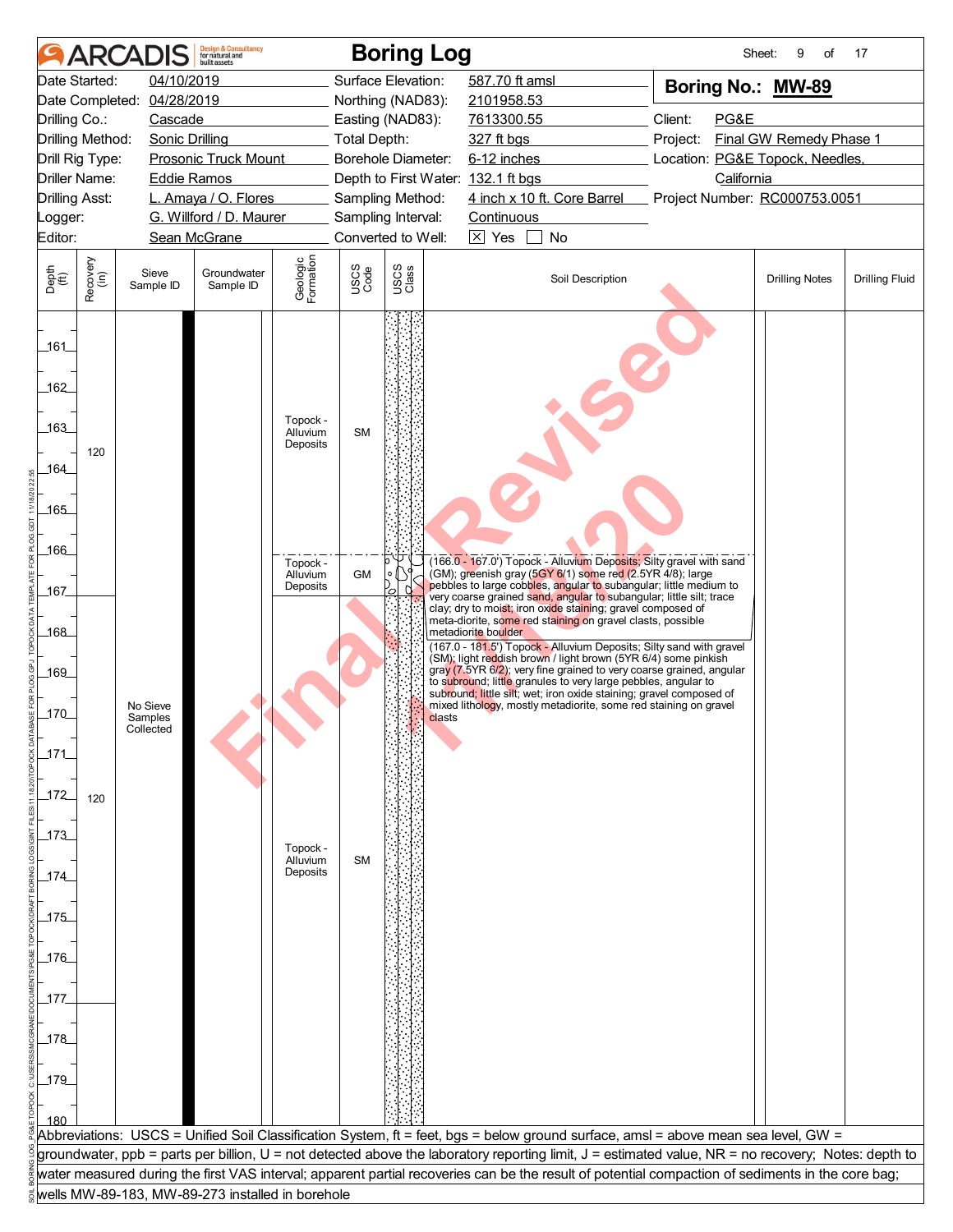|                             |                                                                                             | <b>ARCADIS</b>             | <b>Design &amp; Consultancy</b><br>for natural and<br>huilt assets |                                  |                     |                                             | <b>Boring Log</b>                                                                                                                                                                                                                                                                                           | Sheet:                                                                 | 10<br>of              | 17                    |  |
|-----------------------------|---------------------------------------------------------------------------------------------|----------------------------|--------------------------------------------------------------------|----------------------------------|---------------------|---------------------------------------------|-------------------------------------------------------------------------------------------------------------------------------------------------------------------------------------------------------------------------------------------------------------------------------------------------------------|------------------------------------------------------------------------|-----------------------|-----------------------|--|
|                             | Date Started:                                                                               | 04/10/2019                 |                                                                    |                                  | Surface Elevation:  |                                             | 587.70 ft amsl                                                                                                                                                                                                                                                                                              | Boring No.: MW-89                                                      |                       |                       |  |
|                             |                                                                                             | Date Completed: 04/28/2019 |                                                                    |                                  | Northing (NAD83):   |                                             | 2101958.53                                                                                                                                                                                                                                                                                                  |                                                                        |                       |                       |  |
| Drilling Co.:               |                                                                                             | Cascade                    |                                                                    |                                  | Easting (NAD83):    |                                             | 7613300.55                                                                                                                                                                                                                                                                                                  | Client:<br>PG&E                                                        |                       |                       |  |
| Drilling Method:            |                                                                                             | <b>Sonic Drilling</b>      |                                                                    |                                  | <b>Total Depth:</b> |                                             | 327 ft bgs                                                                                                                                                                                                                                                                                                  | Final GW Remedy Phase 1<br>Project:<br>Location: PG&E Topock, Needles, |                       |                       |  |
|                             | <b>Prosonic Truck Mount</b><br>Drill Rig Type:                                              |                            |                                                                    |                                  |                     | Borehole Diameter:                          | 6-12 inches                                                                                                                                                                                                                                                                                                 |                                                                        |                       |                       |  |
|                             | <b>Driller Name:</b><br><b>Eddie Ramos</b><br>L. Amaya / O. Flores<br><b>Drilling Asst:</b> |                            |                                                                    |                                  |                     | Sampling Method:                            | Depth to First Water: 132.1 ft bgs<br>4 inch x 10 ft. Core Barrel                                                                                                                                                                                                                                           | California<br>Project Number: RC000753.0051                            |                       |                       |  |
| _ogger:                     |                                                                                             |                            | G. Willford / D. Maurer                                            |                                  | Sampling Interval:  |                                             | Continuous                                                                                                                                                                                                                                                                                                  |                                                                        |                       |                       |  |
| Editor:                     |                                                                                             |                            | Sean McGrane                                                       |                                  |                     | Converted to Well:<br>$\boxtimes$ Yes<br>No |                                                                                                                                                                                                                                                                                                             |                                                                        |                       |                       |  |
|                             |                                                                                             |                            |                                                                    |                                  |                     |                                             |                                                                                                                                                                                                                                                                                                             |                                                                        |                       |                       |  |
| Depth<br>$\widetilde{f(t)}$ | Recovery<br>(in)                                                                            | Sieve<br>Sample ID         | Groundwater<br>Sample ID                                           | Geologic<br>Formation            | USCS<br>Code        | USCS<br>Class                               | Soil Description                                                                                                                                                                                                                                                                                            |                                                                        | <b>Drilling Notes</b> | <b>Drilling Fluid</b> |  |
| 181                         |                                                                                             |                            |                                                                    | Topock -<br>Alluvium<br>Deposits | <b>SM</b>           |                                             |                                                                                                                                                                                                                                                                                                             |                                                                        |                       |                       |  |
| 182<br>.183                 |                                                                                             |                            | MW-U-VAS-                                                          |                                  |                     |                                             | (181.5 - 187.0') Topock - Alluvium Deposits; Silty sand with gravel<br>(SM); light reddish brown (5YR 6/3); very fine grained to very<br>coarse grained, angular to subround; some granules to very large<br>pebbles, angular to subround; little small cobbles, angular to<br>subangular; little silt; wet |                                                                        |                       |                       |  |
| 184                         |                                                                                             |                            | 181-186<br>(0.112 J)<br>ppb)<br>4/13/2019                          | Topock -                         |                     |                                             |                                                                                                                                                                                                                                                                                                             |                                                                        |                       |                       |  |
|                             |                                                                                             |                            | 12:00                                                              | Alluvium<br>Deposits             | <b>SM</b>           |                                             |                                                                                                                                                                                                                                                                                                             |                                                                        |                       |                       |  |
| $-185$                      |                                                                                             |                            |                                                                    |                                  |                     |                                             |                                                                                                                                                                                                                                                                                                             |                                                                        |                       |                       |  |
|                             |                                                                                             |                            |                                                                    |                                  |                     |                                             |                                                                                                                                                                                                                                                                                                             |                                                                        |                       |                       |  |
| 186                         |                                                                                             |                            |                                                                    |                                  |                     |                                             |                                                                                                                                                                                                                                                                                                             |                                                                        |                       |                       |  |
| 187                         |                                                                                             |                            |                                                                    |                                  |                     |                                             |                                                                                                                                                                                                                                                                                                             |                                                                        |                       |                       |  |
|                             |                                                                                             |                            |                                                                    |                                  |                     |                                             | (187.0 - 201.0') Topock - Alluvium Deposits; Silty sand with gravel<br>(SM); reddish yellow (5YR 6/6) with light brown (7.5YR 6/4); very                                                                                                                                                                    |                                                                        | $(187.0 -$<br>227.0'  |                       |  |
| 188                         |                                                                                             |                            |                                                                    |                                  |                     |                                             | fine grained to very coarse grained, angular to subround; little<br>small to large pebbles, subangular to subround; little silt; trace                                                                                                                                                                      |                                                                        | Soft drilling         |                       |  |
|                             |                                                                                             |                            |                                                                    |                                  |                     |                                             | small cobbles, subangular; wet; iron oxide staining; gravel clasts<br>predominantly metadiorite with some red staining                                                                                                                                                                                      |                                                                        |                       |                       |  |
| 189                         |                                                                                             |                            |                                                                    |                                  |                     |                                             |                                                                                                                                                                                                                                                                                                             |                                                                        |                       |                       |  |
|                             |                                                                                             | No Sieve                   |                                                                    |                                  |                     |                                             |                                                                                                                                                                                                                                                                                                             |                                                                        |                       |                       |  |
| 190                         |                                                                                             | Samples<br>Collected       |                                                                    |                                  |                     |                                             |                                                                                                                                                                                                                                                                                                             |                                                                        |                       |                       |  |
| $191$                       |                                                                                             |                            |                                                                    |                                  |                     |                                             |                                                                                                                                                                                                                                                                                                             |                                                                        |                       |                       |  |
|                             |                                                                                             |                            |                                                                    |                                  |                     |                                             |                                                                                                                                                                                                                                                                                                             |                                                                        |                       |                       |  |
| $-192$                      |                                                                                             |                            |                                                                    |                                  |                     |                                             |                                                                                                                                                                                                                                                                                                             |                                                                        |                       |                       |  |
|                             |                                                                                             |                            |                                                                    |                                  |                     |                                             |                                                                                                                                                                                                                                                                                                             |                                                                        |                       |                       |  |
| $-193$                      |                                                                                             |                            |                                                                    | Topock -                         |                     |                                             |                                                                                                                                                                                                                                                                                                             |                                                                        |                       |                       |  |
|                             | 240                                                                                         |                            |                                                                    | Alluvium<br>Deposits             | <b>SM</b>           |                                             |                                                                                                                                                                                                                                                                                                             |                                                                        |                       |                       |  |
| _194_                       |                                                                                             |                            |                                                                    |                                  |                     |                                             |                                                                                                                                                                                                                                                                                                             |                                                                        |                       |                       |  |
| 195                         |                                                                                             |                            |                                                                    |                                  |                     |                                             |                                                                                                                                                                                                                                                                                                             |                                                                        |                       |                       |  |
|                             |                                                                                             |                            |                                                                    |                                  |                     |                                             |                                                                                                                                                                                                                                                                                                             |                                                                        |                       |                       |  |
| 196                         |                                                                                             |                            |                                                                    |                                  |                     |                                             |                                                                                                                                                                                                                                                                                                             |                                                                        |                       |                       |  |
|                             |                                                                                             |                            |                                                                    |                                  |                     |                                             |                                                                                                                                                                                                                                                                                                             |                                                                        |                       |                       |  |
| 197                         |                                                                                             |                            |                                                                    |                                  |                     |                                             |                                                                                                                                                                                                                                                                                                             |                                                                        |                       |                       |  |
|                             |                                                                                             |                            |                                                                    |                                  |                     |                                             |                                                                                                                                                                                                                                                                                                             |                                                                        |                       |                       |  |
| 198                         |                                                                                             |                            |                                                                    |                                  |                     |                                             |                                                                                                                                                                                                                                                                                                             |                                                                        |                       |                       |  |
| 199                         |                                                                                             |                            |                                                                    |                                  |                     |                                             |                                                                                                                                                                                                                                                                                                             |                                                                        |                       |                       |  |
|                             |                                                                                             |                            |                                                                    |                                  |                     |                                             |                                                                                                                                                                                                                                                                                                             |                                                                        |                       |                       |  |
| 200                         |                                                                                             |                            |                                                                    |                                  |                     |                                             |                                                                                                                                                                                                                                                                                                             |                                                                        |                       |                       |  |
|                             |                                                                                             |                            |                                                                    |                                  |                     |                                             | Abbreviations: USCS = Unified Soil Classification System, ft = feet, bgs = below ground surface, amsl = above mean sea level, GW =                                                                                                                                                                          |                                                                        |                       |                       |  |
|                             |                                                                                             |                            |                                                                    |                                  |                     |                                             | groundwater, ppb = parts per billion, U = not detected above the laboratory reporting limit, J = estimated value, NR = no recovery; Notes: depth to                                                                                                                                                         |                                                                        |                       |                       |  |
|                             |                                                                                             |                            | wells MW-89-183, MW-89-273 installed in borehole                   |                                  |                     |                                             | water measured during the first VAS interval; apparent partial recoveries can be the result of potential compaction of sediments in the core bag;                                                                                                                                                           |                                                                        |                       |                       |  |
|                             |                                                                                             |                            |                                                                    |                                  |                     |                                             |                                                                                                                                                                                                                                                                                                             |                                                                        |                       |                       |  |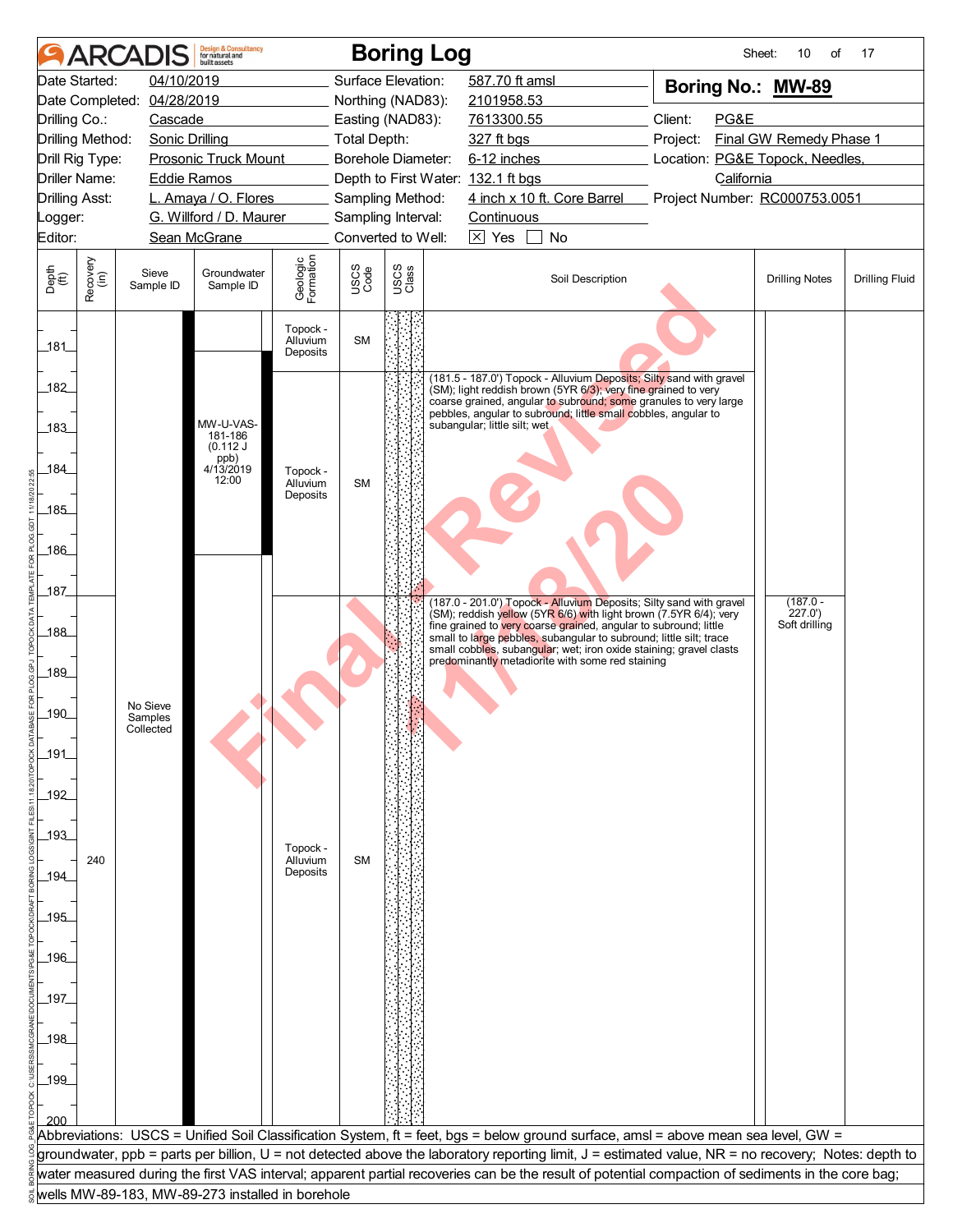|                             |                                                                                              | <b>ARCADIS</b>                                   | <b>Design &amp; Consultancy</b><br>for natural and<br>huilt assets |                       |              | <b>Boring Log</b>  |                                                                                                                                                                                                                                                                                                          |                  |                                                                        | Sheet:<br>11<br>οf    | 17                    |
|-----------------------------|----------------------------------------------------------------------------------------------|--------------------------------------------------|--------------------------------------------------------------------|-----------------------|--------------|--------------------|----------------------------------------------------------------------------------------------------------------------------------------------------------------------------------------------------------------------------------------------------------------------------------------------------------|------------------|------------------------------------------------------------------------|-----------------------|-----------------------|
|                             | Date Started:                                                                                | 04/10/2019                                       |                                                                    |                       |              | Surface Elevation: | 587.70 ft amsl                                                                                                                                                                                                                                                                                           |                  | Boring No.: MW-89                                                      |                       |                       |
|                             |                                                                                              | Date Completed: 04/28/2019                       |                                                                    |                       |              | Northing (NAD83):  | 2101958.53                                                                                                                                                                                                                                                                                               |                  |                                                                        |                       |                       |
| Drilling Co.:               |                                                                                              | Cascade                                          |                                                                    |                       |              | Easting (NAD83):   | 7613300.55                                                                                                                                                                                                                                                                                               |                  | Client:<br>PG&E                                                        |                       |                       |
| Drilling Method:            |                                                                                              | <b>Sonic Drilling</b>                            |                                                                    |                       | Total Depth: | Borehole Diameter: | 327 ft bgs<br>6-12 inches                                                                                                                                                                                                                                                                                |                  | Final GW Remedy Phase 1<br>Project:<br>Location: PG&E Topock, Needles, |                       |                       |
|                             | <b>Prosonic Truck Mount</b><br>Drill Rig Type:<br><b>Driller Name:</b><br><b>Eddie Ramos</b> |                                                  |                                                                    |                       |              |                    | Depth to First Water: 132.1 ft bgs                                                                                                                                                                                                                                                                       |                  | California                                                             |                       |                       |
| <b>Drilling Asst:</b>       |                                                                                              |                                                  | L. Amaya / O. Flores                                               |                       |              | Sampling Method:   | 4 inch x 10 ft. Core Barrel                                                                                                                                                                                                                                                                              |                  | Project Number: RC000753.0051                                          |                       |                       |
| _ogger:                     |                                                                                              |                                                  | G. Willford / D. Maurer                                            |                       |              | Sampling Interval: | Continuous                                                                                                                                                                                                                                                                                               |                  |                                                                        |                       |                       |
| Editor:                     |                                                                                              |                                                  | Sean McGrane                                                       |                       |              | Converted to Well: |                                                                                                                                                                                                                                                                                                          |                  |                                                                        |                       |                       |
|                             |                                                                                              |                                                  |                                                                    |                       |              |                    | $\boxtimes$ Yes<br>No                                                                                                                                                                                                                                                                                    |                  |                                                                        |                       |                       |
| Depth<br>$\widetilde{f(t)}$ | Recovery<br>(in)                                                                             | Sieve<br>Sample ID                               | Groundwater<br>Sample ID                                           | Geologic<br>Formation | USCS<br>Code | USCS<br>Class      |                                                                                                                                                                                                                                                                                                          | Soil Description |                                                                        | <b>Drilling Notes</b> | <b>Drilling Fluid</b> |
|                             |                                                                                              |                                                  |                                                                    | Topock -<br>Alluvium  | <b>SM</b>    |                    |                                                                                                                                                                                                                                                                                                          |                  |                                                                        |                       |                       |
| 201                         |                                                                                              |                                                  |                                                                    | Deposits              |              |                    | (201.0 - 206.0') Topock - Alluvium Deposits; Silty gravel with sand                                                                                                                                                                                                                                      |                  |                                                                        |                       |                       |
|                             |                                                                                              |                                                  |                                                                    |                       |              |                    | (CL-ML); light reddish brown / light brown (5YR 6/4) with pinkish<br>gray / grayish orange pink (5YR 7/2); low plasticity, no dilatency;                                                                                                                                                                 |                  |                                                                        |                       |                       |
| 202                         |                                                                                              |                                                  |                                                                    |                       |              |                    | some granules to very large pebbles, angular to subangular; some<br>clay; little very fine to coarse grained sand, angular to subround;                                                                                                                                                                  |                  |                                                                        |                       |                       |
| 203                         |                                                                                              |                                                  |                                                                    |                       |              |                    | moist; soft to medium stiff; moderate cementation; gravel<br>composed of mostly metadiorite, low-medium plasticity                                                                                                                                                                                       |                  |                                                                        |                       |                       |
|                             |                                                                                              |                                                  |                                                                    | Topock -              |              |                    |                                                                                                                                                                                                                                                                                                          |                  |                                                                        |                       |                       |
| 204                         | 240                                                                                          |                                                  |                                                                    | Alluvium<br>Deposits  | CL-ML        |                    |                                                                                                                                                                                                                                                                                                          |                  |                                                                        |                       |                       |
|                             |                                                                                              |                                                  |                                                                    |                       |              |                    |                                                                                                                                                                                                                                                                                                          |                  |                                                                        |                       |                       |
| 205                         |                                                                                              |                                                  |                                                                    |                       |              |                    |                                                                                                                                                                                                                                                                                                          |                  |                                                                        |                       |                       |
|                             |                                                                                              |                                                  |                                                                    |                       |              |                    |                                                                                                                                                                                                                                                                                                          |                  |                                                                        |                       |                       |
| $-206$                      |                                                                                              |                                                  |                                                                    |                       |              |                    |                                                                                                                                                                                                                                                                                                          |                  |                                                                        |                       |                       |
|                             |                                                                                              |                                                  |                                                                    |                       |              |                    | (206.0 - 210.0') Topock - Alluvium Deposits; Silty sand with gravel<br>(SM); light reddish brown (5YR 6/3) and brown (7.5YR 5/4); very                                                                                                                                                                   |                  |                                                                        |                       |                       |
| 207                         |                                                                                              |                                                  |                                                                    |                       |              |                    | fine grained to very coarse grained, angular to subround; some<br>granules to very large pebbles, angular to subround; little small                                                                                                                                                                      |                  |                                                                        |                       |                       |
|                             |                                                                                              |                                                  |                                                                    |                       |              |                    | cobbles, angular to subangular; little silt; wet                                                                                                                                                                                                                                                         |                  |                                                                        |                       |                       |
| 208                         |                                                                                              |                                                  |                                                                    | Topock -<br>Alluvium  | <b>SM</b>    |                    |                                                                                                                                                                                                                                                                                                          |                  |                                                                        |                       |                       |
|                             |                                                                                              |                                                  |                                                                    | Deposits              |              |                    |                                                                                                                                                                                                                                                                                                          |                  |                                                                        |                       |                       |
| 209                         |                                                                                              |                                                  |                                                                    |                       |              |                    |                                                                                                                                                                                                                                                                                                          |                  |                                                                        |                       |                       |
|                             |                                                                                              | No Sieve                                         |                                                                    |                       |              |                    |                                                                                                                                                                                                                                                                                                          |                  |                                                                        |                       |                       |
| 210                         |                                                                                              | Samples<br>Collected                             |                                                                    |                       |              |                    | $\circ$ $\Box$ (210.0 - 212.0') Topock - Alluvium Deposits; Poorly graded gravel                                                                                                                                                                                                                         |                  |                                                                        |                       |                       |
|                             |                                                                                              |                                                  |                                                                    | Topock -              |              |                    | with silt and sand (GP-GM); reddish brown (5YR 5/4); medium<br>pebbles to small cobbles, angular to subangular; little very fine to                                                                                                                                                                      |                  |                                                                        |                       |                       |
| 211                         |                                                                                              |                                                  |                                                                    | Alluvium<br>Deposits  | GP-GM        | ъ                  | very coarse grained sand, angular to subangular; little silt; moist;<br>iron oxide staining                                                                                                                                                                                                              |                  |                                                                        |                       |                       |
|                             |                                                                                              |                                                  |                                                                    |                       |              |                    |                                                                                                                                                                                                                                                                                                          |                  |                                                                        |                       |                       |
| 212                         | 120                                                                                          |                                                  |                                                                    |                       |              |                    | (212.0 - 214.0') Topock - Alluvium Deposits; Sandy lean clay with                                                                                                                                                                                                                                        |                  |                                                                        |                       |                       |
| 213                         |                                                                                              |                                                  |                                                                    | Topock -              |              |                    | gravel (CL-ML); pinkish gray (7.5YR 6/2) some reddish brown<br>(5YR 5/4); medium plasticity, no dilatency; some very fine to very                                                                                                                                                                        |                  |                                                                        |                       |                       |
|                             |                                                                                              |                                                  |                                                                    | Alluvium<br>Deposits  | CL-ML        |                    | coarse grained sand, angular to subround; some silt; little<br>granules to large pebbles, subangular to subround; moist;                                                                                                                                                                                 |                  |                                                                        |                       |                       |
| 214                         |                                                                                              |                                                  |                                                                    |                       |              |                    | medium stiff; weak cementation                                                                                                                                                                                                                                                                           |                  |                                                                        |                       |                       |
|                             |                                                                                              |                                                  |                                                                    |                       |              |                    | (214.0 - 217.0') Topock - Alluvium Deposits; Silty gravel with sand<br>(GM); light reddish brown / light brown (5YR 6/4); granules to                                                                                                                                                                    |                  |                                                                        |                       |                       |
| 215                         |                                                                                              |                                                  |                                                                    |                       |              |                    | small cobbles, angular to subround; some very fine to very coarse                                                                                                                                                                                                                                        |                  |                                                                        |                       |                       |
|                             |                                                                                              |                                                  |                                                                    | Topock -<br>Alluvium  | GM           |                    | grained sand, angular to subround; some silt; little clay; moist to<br>dry; moderate cementation; iron oxide staining                                                                                                                                                                                    |                  |                                                                        |                       |                       |
| 216                         |                                                                                              |                                                  |                                                                    | Deposits              |              | O                  |                                                                                                                                                                                                                                                                                                          |                  |                                                                        |                       |                       |
|                             |                                                                                              |                                                  |                                                                    |                       |              |                    |                                                                                                                                                                                                                                                                                                          |                  |                                                                        |                       |                       |
| 217.                        |                                                                                              |                                                  |                                                                    |                       |              |                    |                                                                                                                                                                                                                                                                                                          |                  |                                                                        |                       |                       |
|                             |                                                                                              |                                                  |                                                                    |                       |              |                    | (217.0 - 227.0') Topock - Alluvium Deposits; Clayey sand with<br>gravel (SC); reddish brown (5YR 5/4) little reddish brown (2.5YR                                                                                                                                                                        |                  |                                                                        |                       |                       |
| 218                         |                                                                                              |                                                  |                                                                    |                       |              |                    | 4/3); very fine grained to very coarse grained, angular to subround;<br>little granules to very large pebbles, angular to subround; little silt;                                                                                                                                                         |                  |                                                                        |                       |                       |
|                             | 120                                                                                          |                                                  |                                                                    | Topock -<br>Alluvium  | SC           |                    | little clay; trace small cobbles, angular to subangular; wet;<br>moderate cementation; iron oxide staining; gravel composed                                                                                                                                                                              |                  |                                                                        |                       |                       |
| 219                         |                                                                                              |                                                  |                                                                    | Deposits              |              |                    | mostly of metadiorite, some red staining on gravel clasts                                                                                                                                                                                                                                                |                  |                                                                        |                       |                       |
|                             |                                                                                              |                                                  |                                                                    |                       |              |                    |                                                                                                                                                                                                                                                                                                          |                  |                                                                        |                       |                       |
| 220                         |                                                                                              |                                                  |                                                                    |                       |              |                    |                                                                                                                                                                                                                                                                                                          |                  |                                                                        |                       |                       |
|                             |                                                                                              |                                                  |                                                                    |                       |              |                    | Abbreviations: USCS = Unified Soil Classification System, ft = feet, bgs = below ground surface, amsl = above mean sea level, GW =                                                                                                                                                                       |                  |                                                                        |                       |                       |
|                             |                                                                                              |                                                  |                                                                    |                       |              |                    | groundwater, ppb = parts per billion, U = not detected above the laboratory reporting limit, J = estimated value, NR = no recovery; Notes: depth to<br>water measured during the first VAS interval; apparent partial recoveries can be the result of potential compaction of sediments in the core bag; |                  |                                                                        |                       |                       |
|                             |                                                                                              | wells MW-89-183, MW-89-273 installed in borehole |                                                                    |                       |              |                    |                                                                                                                                                                                                                                                                                                          |                  |                                                                        |                       |                       |
|                             |                                                                                              |                                                  |                                                                    |                       |              |                    |                                                                                                                                                                                                                                                                                                          |                  |                                                                        |                       |                       |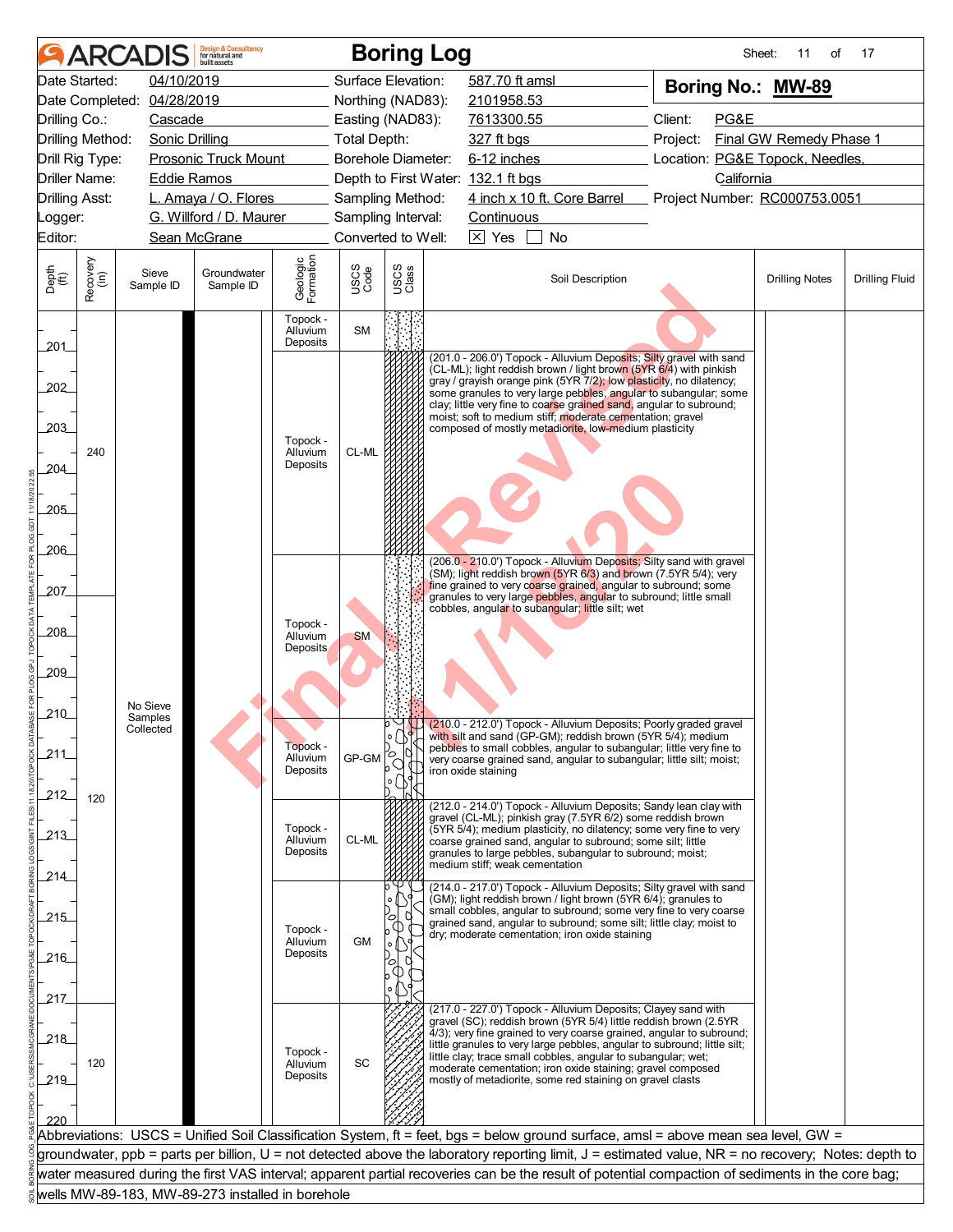|                                                                                       |                  | <b>ARCADIS</b>             | <b>Design &amp; Consultancy</b><br>for natural and<br>huilt assets |                                  |                     | <b>Boring Log</b>                                      |                   |                                                                                                                                                     |                                               | Sheet: | 12<br>of                         | 17                    |
|---------------------------------------------------------------------------------------|------------------|----------------------------|--------------------------------------------------------------------|----------------------------------|---------------------|--------------------------------------------------------|-------------------|-----------------------------------------------------------------------------------------------------------------------------------------------------|-----------------------------------------------|--------|----------------------------------|-----------------------|
|                                                                                       | Date Started:    | 04/10/2019                 |                                                                    |                                  |                     | Surface Elevation:                                     | 587.70 ft amsl    |                                                                                                                                                     |                                               |        | Boring No.: MW-89                |                       |
|                                                                                       |                  | Date Completed: 04/28/2019 |                                                                    |                                  |                     | Northing (NAD83):                                      | 2101958.53        |                                                                                                                                                     |                                               |        |                                  |                       |
| Drilling Co.:                                                                         |                  | Cascade                    |                                                                    |                                  |                     | Easting (NAD83):                                       | 7613300.55        |                                                                                                                                                     | Client:                                       | PG&E   |                                  |                       |
| Drilling Method:                                                                      |                  | <b>Sonic Drilling</b>      |                                                                    |                                  | <b>Total Depth:</b> |                                                        | 327 ft bgs        |                                                                                                                                                     | Final GW Remedy Phase 1<br>Project:           |        |                                  |                       |
| Drill Rig Type:<br><b>Prosonic Truck Mount</b><br>Driller Name:<br><b>Eddie Ramos</b> |                  |                            |                                                                    |                                  |                     | Borehole Diameter:                                     | 6-12 inches       |                                                                                                                                                     | Location: PG&E Topock, Needles,<br>California |        |                                  |                       |
| <b>Drilling Asst:</b>                                                                 |                  |                            | L. Amaya / O. Flores                                               |                                  |                     | Depth to First Water: 132.1 ft bgs<br>Sampling Method: |                   | 4 inch x 10 ft. Core Barrel                                                                                                                         |                                               |        | Project Number: RC000753.0051    |                       |
| _ogger:                                                                               |                  |                            | G. Willford / D. Maurer                                            |                                  |                     | Sampling Interval:                                     | <b>Continuous</b> |                                                                                                                                                     |                                               |        |                                  |                       |
| Editor:                                                                               |                  |                            | Sean McGrane                                                       |                                  |                     | Converted to Well:                                     | $\boxtimes$ Yes   | No<br>$\mathbf{I}$                                                                                                                                  |                                               |        |                                  |                       |
|                                                                                       |                  |                            |                                                                    |                                  |                     |                                                        |                   |                                                                                                                                                     |                                               |        |                                  |                       |
| Depth<br>$\widetilde{f(t)}$                                                           | Recovery<br>(in) | Sieve<br>Sample ID         | Groundwater<br>Sample ID                                           | Geologic<br>Formation            | USCS<br>Code        | USCS<br>Class                                          |                   | Soil Description                                                                                                                                    |                                               |        | <b>Drilling Notes</b>            | <b>Drilling Fluid</b> |
| 221<br>222<br>223<br>224                                                              | 120              |                            | MW-U-VAS-                                                          | Topock -<br>Alluvium<br>Deposits | SC                  |                                                        |                   |                                                                                                                                                     |                                               |        |                                  |                       |
|                                                                                       |                  |                            | 222-227<br>$(<0.033$ U                                             |                                  |                     |                                                        |                   |                                                                                                                                                     |                                               |        |                                  |                       |
| 225                                                                                   |                  |                            | ppb)<br>4/14/2019                                                  |                                  |                     |                                                        |                   |                                                                                                                                                     |                                               |        |                                  |                       |
|                                                                                       |                  |                            | 14:05                                                              |                                  |                     |                                                        |                   |                                                                                                                                                     |                                               |        |                                  |                       |
| 226                                                                                   |                  |                            |                                                                    |                                  |                     |                                                        |                   |                                                                                                                                                     |                                               |        |                                  |                       |
|                                                                                       |                  |                            |                                                                    |                                  |                     |                                                        |                   |                                                                                                                                                     |                                               |        |                                  |                       |
| 227                                                                                   |                  |                            |                                                                    |                                  |                     |                                                        |                   | (227.0 - 238.5') Topock - Alluvium Deposits; Silty gravel with sand                                                                                 |                                               |        |                                  |                       |
|                                                                                       |                  |                            |                                                                    |                                  |                     |                                                        |                   | (GM); reddish brown (5YR 5/4); granules to small cobbles,<br>angular to subround; some very fine to very coarse grained sand,                       |                                               |        |                                  |                       |
| 228                                                                                   |                  |                            |                                                                    |                                  |                     |                                                        |                   | subangular to subround; little silt; trace small cobbles, angular to<br>subangular; trace clay; wet; iron oxide staining; gravel composed           |                                               |        |                                  |                       |
| 229                                                                                   |                  |                            |                                                                    |                                  |                     |                                                        |                   | mostly of metadiorite, some red staining on gravel clasts                                                                                           |                                               |        |                                  |                       |
|                                                                                       |                  |                            |                                                                    |                                  |                     | О<br>Œ                                                 |                   |                                                                                                                                                     |                                               |        |                                  |                       |
| 230                                                                                   |                  | No Sieve<br>Samples        |                                                                    |                                  |                     |                                                        |                   |                                                                                                                                                     |                                               |        |                                  |                       |
|                                                                                       |                  | Collected                  |                                                                    |                                  |                     |                                                        |                   |                                                                                                                                                     |                                               |        |                                  |                       |
| 231                                                                                   |                  |                            |                                                                    |                                  |                     |                                                        |                   |                                                                                                                                                     |                                               |        |                                  |                       |
|                                                                                       |                  |                            |                                                                    |                                  |                     |                                                        |                   |                                                                                                                                                     |                                               |        |                                  |                       |
| 232                                                                                   | 120              |                            |                                                                    |                                  |                     |                                                        |                   |                                                                                                                                                     |                                               |        |                                  |                       |
|                                                                                       |                  |                            |                                                                    | Topock -<br>Alluvium             | GM                  |                                                        |                   |                                                                                                                                                     |                                               |        |                                  |                       |
| 233                                                                                   |                  |                            |                                                                    | Deposits                         |                     |                                                        |                   |                                                                                                                                                     |                                               |        |                                  |                       |
| 234                                                                                   |                  |                            |                                                                    |                                  |                     |                                                        |                   |                                                                                                                                                     |                                               |        |                                  |                       |
|                                                                                       |                  |                            |                                                                    |                                  |                     | C                                                      |                   |                                                                                                                                                     |                                               |        |                                  |                       |
| 235                                                                                   |                  |                            |                                                                    |                                  |                     |                                                        |                   |                                                                                                                                                     |                                               |        |                                  |                       |
|                                                                                       |                  |                            |                                                                    |                                  |                     |                                                        |                   |                                                                                                                                                     |                                               |        |                                  |                       |
| .236                                                                                  |                  |                            |                                                                    |                                  |                     |                                                        |                   |                                                                                                                                                     |                                               |        |                                  |                       |
|                                                                                       |                  |                            |                                                                    |                                  |                     | C                                                      |                   |                                                                                                                                                     |                                               |        |                                  |                       |
| 237                                                                                   |                  |                            |                                                                    |                                  |                     |                                                        |                   |                                                                                                                                                     |                                               |        | $(237.0 -$                       |                       |
|                                                                                       |                  |                            |                                                                    |                                  |                     | $\circ$                                                |                   |                                                                                                                                                     |                                               |        | 257.0'<br>Core barrel            |                       |
| 238                                                                                   |                  |                            |                                                                    |                                  |                     |                                                        |                   |                                                                                                                                                     |                                               |        | became<br>locked up after        |                       |
| 239                                                                                   | 240              |                            |                                                                    |                                  |                     |                                                        |                   | (238.5 - 250.0') Topock - Alluvium Deposits; Silty sand with gravel                                                                                 |                                               |        | drilling 237 ft<br>bgs to 257 ft |                       |
|                                                                                       |                  |                            |                                                                    | Topock -<br>Alluvium             | <b>SM</b>           |                                                        |                   | (SM); reddish brown (5YR 5/4); very fine grained to very coarse<br>grained, angular to subround; little granules to very large pebbles,             |                                               |        | bgs. To free<br>up the core      |                       |
| 240                                                                                   |                  |                            |                                                                    | Deposits                         |                     |                                                        |                   | angular to subround; little silt; little clay; trace small cobbles,<br>subangular; wet; iron oxide staining; gravel composed of mostly              |                                               |        | barrel                           |                       |
|                                                                                       |                  |                            |                                                                    |                                  |                     |                                                        |                   | Abbreviations:  USCS = Unified Soil Classification System, ft = feet, bgs = below ground surface, amsl = above mean sea level, GW =                 |                                               |        |                                  |                       |
|                                                                                       |                  |                            |                                                                    |                                  |                     |                                                        |                   | groundwater, ppb = parts per billion, U = not detected above the laboratory reporting limit, J = estimated value, NR = no recovery; Notes: depth to |                                               |        |                                  |                       |
|                                                                                       |                  |                            |                                                                    |                                  |                     |                                                        |                   | water measured during the first VAS interval; apparent partial recoveries can be the result of potential compaction of sediments in the core bag;   |                                               |        |                                  |                       |
|                                                                                       |                  |                            | wells MW-89-183, MW-89-273 installed in borehole                   |                                  |                     |                                                        |                   |                                                                                                                                                     |                                               |        |                                  |                       |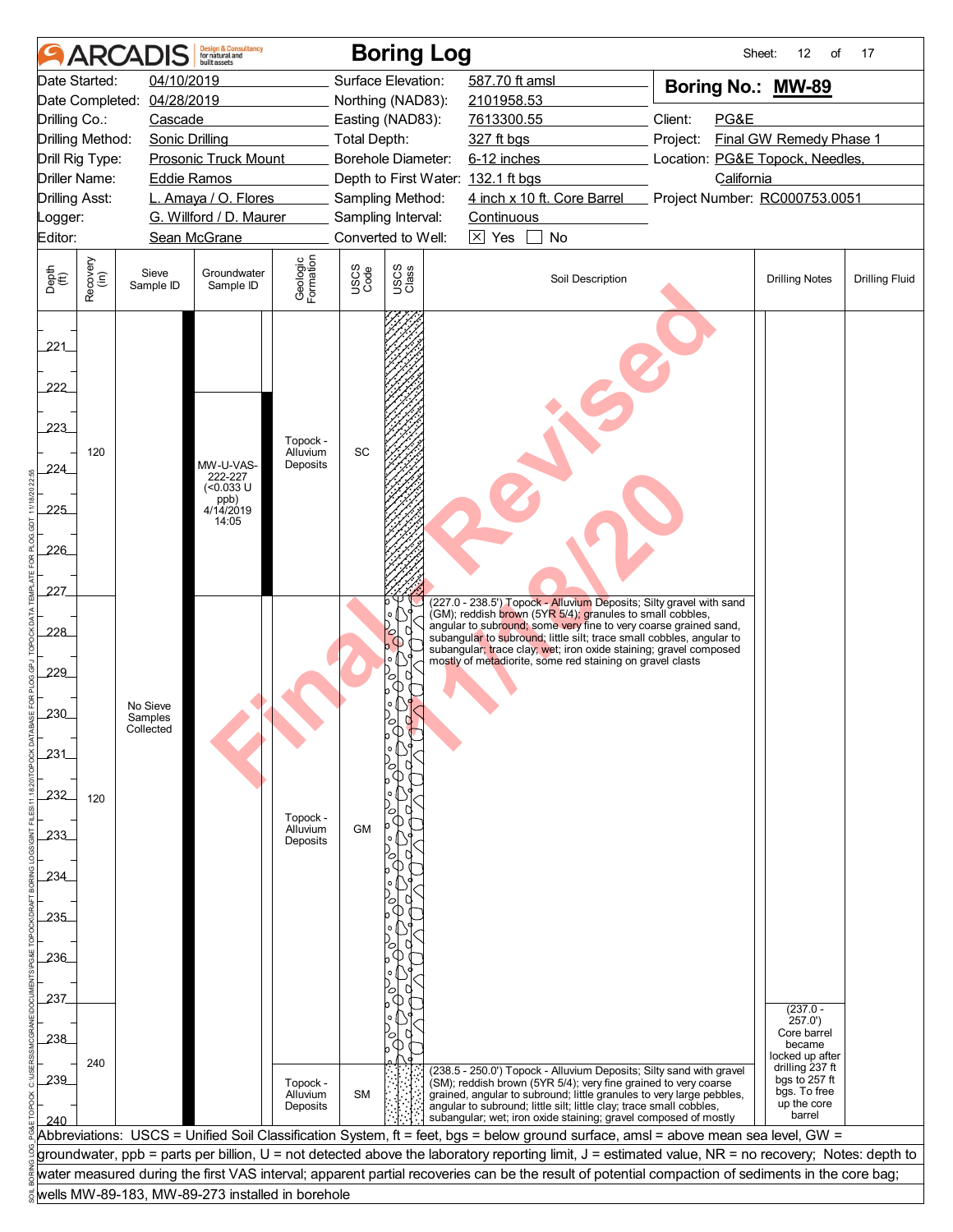|                                                                                      |                  | <b>ARCADIS</b>                   | <b>Design &amp; Consultancy</b><br>for natural and               |                                                          |                    | <b>Boring Log</b>                      |                 |                                                                                                                                                                                                                                                                                                                                                                                                                                                        |          | Sheet:     | 13<br>of                                                                                                                                                                                                                                                                                                                       | 17                    |
|--------------------------------------------------------------------------------------|------------------|----------------------------------|------------------------------------------------------------------|----------------------------------------------------------|--------------------|----------------------------------------|-----------------|--------------------------------------------------------------------------------------------------------------------------------------------------------------------------------------------------------------------------------------------------------------------------------------------------------------------------------------------------------------------------------------------------------------------------------------------------------|----------|------------|--------------------------------------------------------------------------------------------------------------------------------------------------------------------------------------------------------------------------------------------------------------------------------------------------------------------------------|-----------------------|
|                                                                                      | Date Started:    | 04/10/2019                       |                                                                  |                                                          |                    | Surface Elevation:                     | 587.70 ft amsl  |                                                                                                                                                                                                                                                                                                                                                                                                                                                        |          |            | Boring No.: MW-89                                                                                                                                                                                                                                                                                                              |                       |
|                                                                                      |                  | Date Completed: 04/28/2019       |                                                                  |                                                          |                    | Northing (NAD83):                      | 2101958.53      |                                                                                                                                                                                                                                                                                                                                                                                                                                                        |          |            |                                                                                                                                                                                                                                                                                                                                |                       |
| Drilling Co.:                                                                        |                  | Cascade                          |                                                                  |                                                          |                    | Easting (NAD83):                       | 7613300.55      |                                                                                                                                                                                                                                                                                                                                                                                                                                                        | Client:  | PG&E       |                                                                                                                                                                                                                                                                                                                                |                       |
| Drilling Method:                                                                     |                  | <b>Sonic Drilling</b>            |                                                                  |                                                          | Total Depth:       |                                        | 327 ft bgs      |                                                                                                                                                                                                                                                                                                                                                                                                                                                        | Project: |            | Final GW Remedy Phase 1                                                                                                                                                                                                                                                                                                        |                       |
| Drill Rig Type:<br><b>Prosonic Truck Mount</b><br>Driller Name:                      |                  |                                  |                                                                  |                                                          |                    | Borehole Diameter:                     |                 | 6-12 inches<br>Location: PG&E Topock, Needles,                                                                                                                                                                                                                                                                                                                                                                                                         |          |            |                                                                                                                                                                                                                                                                                                                                |                       |
| <b>Drilling Asst:</b>                                                                |                  | <b>Eddie Ramos</b>               |                                                                  |                                                          |                    | Depth to First Water: 132.1 ft bgs     |                 | 4 inch x 10 ft. Core Barrel                                                                                                                                                                                                                                                                                                                                                                                                                            |          | California |                                                                                                                                                                                                                                                                                                                                |                       |
| _ogger:                                                                              |                  |                                  | L. Amaya / O. Flores<br>G. Willford / D. Maurer                  |                                                          |                    | Sampling Method:<br>Sampling Interval: | Continuous      |                                                                                                                                                                                                                                                                                                                                                                                                                                                        |          |            | Project Number: RC000753.0051                                                                                                                                                                                                                                                                                                  |                       |
| Editor:                                                                              |                  |                                  | Sean McGrane                                                     |                                                          |                    | Converted to Well:                     | $\boxtimes$ Yes | No                                                                                                                                                                                                                                                                                                                                                                                                                                                     |          |            |                                                                                                                                                                                                                                                                                                                                |                       |
|                                                                                      |                  |                                  |                                                                  |                                                          |                    |                                        |                 |                                                                                                                                                                                                                                                                                                                                                                                                                                                        |          |            |                                                                                                                                                                                                                                                                                                                                |                       |
| Depth<br>(ft)                                                                        | Recovery<br>(in) | Sieve<br>Sample ID               | Groundwater<br>Sample ID                                         | Geologic<br>Formation                                    | USCS<br>Code       | USCS<br>Class                          |                 | Soil Description                                                                                                                                                                                                                                                                                                                                                                                                                                       |          |            | <b>Drilling Notes</b>                                                                                                                                                                                                                                                                                                          | <b>Drilling Fluid</b> |
| 241<br>242<br>243<br>244<br>245<br>$-246$<br>247<br>.248<br>249<br>250<br>251<br>252 | 240              | No Sieve<br>Samples<br>Collected |                                                                  | Topock -<br>Alluvium<br>Deposits<br>Topock -<br>Alluvium | <b>SM</b><br>CL-ML |                                        |                 | metadiorite, some red staining on gravel clasts<br>2009 (250.0 - 253.5') Topock - Alluvium Deposits; Sandy silt with gravel<br>(CL-ML); light brown (7.5YR 6/3); low plasticity, no dilatency;<br>some very fine to coarse grained sand, angular to subround; some<br>clay; little granules to medium pebbles, subangular to subround;<br>wet to moist; very soft to soft; weak cementation; gravel composed<br>of mixed lithology, mostly metadiorite |          |            | Cascade had<br>to flush water<br>in while<br>advancing the<br>6" outer casing<br>to free up the<br>core barrel.<br>While flushing<br>in the 6"<br>casing the<br>casing<br>became sand<br>locked. Driller<br>had to retreat<br>casing to 97'<br>bgs and<br>re-advance<br>casing to 257<br>bgs to free up<br>the core<br>barrel. |                       |
| 253<br>254<br>255                                                                    |                  |                                  |                                                                  | Deposits<br>Topock -<br>Alluvium<br>Deposits             | <b>SM</b>          |                                        |                 | (253.5 - 257.0') Topock - Alluvium Deposits; Silty sand (SM); light<br>brownish gray / pale yellowish brown (10YR 6/2); very fine grained<br>to very coarse grained, angular to subround; little granules to large<br>pebbles, subangular to subround; little silt; little clay; wet to moist;<br>weak cementation; gravel composed of mixed lithology                                                                                                 |          |            |                                                                                                                                                                                                                                                                                                                                |                       |
| 256                                                                                  |                  |                                  |                                                                  |                                                          |                    |                                        |                 |                                                                                                                                                                                                                                                                                                                                                                                                                                                        |          |            |                                                                                                                                                                                                                                                                                                                                |                       |
|                                                                                      |                  |                                  |                                                                  |                                                          |                    |                                        |                 |                                                                                                                                                                                                                                                                                                                                                                                                                                                        |          |            |                                                                                                                                                                                                                                                                                                                                |                       |
| 257                                                                                  |                  |                                  |                                                                  |                                                          |                    |                                        |                 | (257.0 - 264.0') Topock - Alluvium Deposits; Silty sand with gravel                                                                                                                                                                                                                                                                                                                                                                                    |          |            | $(257.0 -$                                                                                                                                                                                                                                                                                                                     |                       |
| 258<br>259                                                                           | 120              |                                  | MW-U-VAS-<br>257-262<br>(0.0896 J)<br>ppb)<br>4/16/2019<br>14:05 | Topock -<br>Alluvium<br>Deposits                         | <b>SM</b>          | gravel clasts                          |                 | (SM); reddish brown (5YR 5/4) some reddish yellow (5YR 6/8);<br>very fine grained to very coarse grained, angular to subround; little<br>granules to very large pebbles, angular to subround; little silt; little<br>clay; trace small cobbles, subangular; wet; iron oxide staining;<br>gravel composed of mostly metadiorite, some red staining on                                                                                                   |          |            | 267.0'<br>Soft drilling                                                                                                                                                                                                                                                                                                        |                       |
| 260                                                                                  |                  |                                  |                                                                  |                                                          |                    |                                        |                 |                                                                                                                                                                                                                                                                                                                                                                                                                                                        |          |            |                                                                                                                                                                                                                                                                                                                                |                       |
|                                                                                      |                  |                                  |                                                                  |                                                          |                    |                                        |                 | Abbreviations: USCS = Unified Soil Classification System, ft = feet, bgs = below ground surface, amsl = above mean sea level, GW =                                                                                                                                                                                                                                                                                                                     |          |            |                                                                                                                                                                                                                                                                                                                                |                       |
|                                                                                      |                  |                                  |                                                                  |                                                          |                    |                                        |                 | groundwater, ppb = parts per billion, U = not detected above the laboratory reporting limit, J = estimated value, NR = no recovery; Notes: depth to                                                                                                                                                                                                                                                                                                    |          |            |                                                                                                                                                                                                                                                                                                                                |                       |
|                                                                                      |                  |                                  |                                                                  |                                                          |                    |                                        |                 | water measured during the first VAS interval; apparent partial recoveries can be the result of potential compaction of sediments in the core bag;                                                                                                                                                                                                                                                                                                      |          |            |                                                                                                                                                                                                                                                                                                                                |                       |
|                                                                                      |                  |                                  | wells MW-89-183, MW-89-273 installed in borehole                 |                                                          |                    |                                        |                 |                                                                                                                                                                                                                                                                                                                                                                                                                                                        |          |            |                                                                                                                                                                                                                                                                                                                                |                       |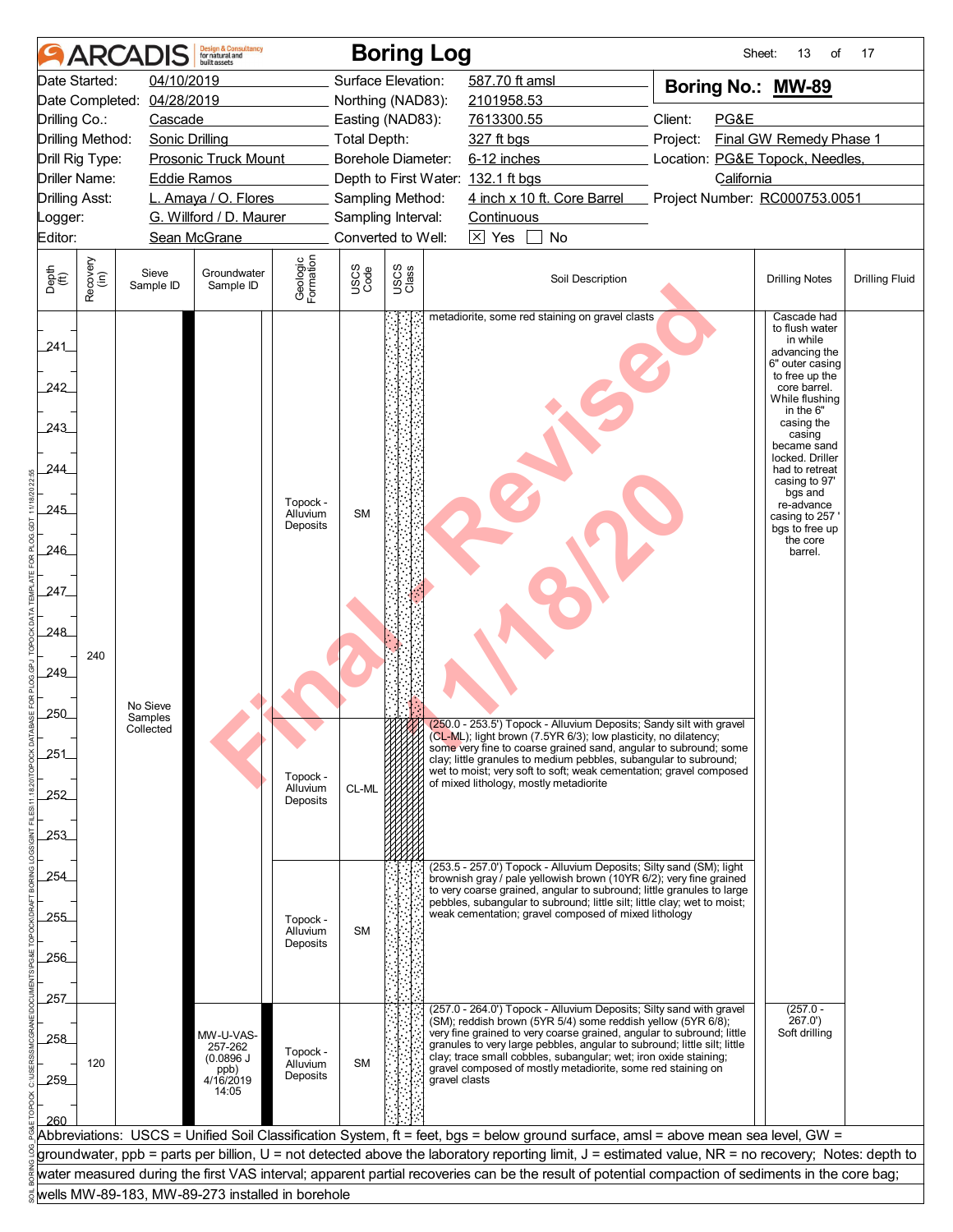|                          |                                                | <b>ARCADIS</b>                                                                 | <b>Design &amp; Consultancy</b><br>for natural and<br>built assets |                                  |                     | <b>Boring Log</b>                  |                                                |                                                                                                                                                                                                                 |                               | Sheet:<br>14<br>of               | 17                      |  |  |                                                                                                                                                                                                                                                                                               |  |  |  |
|--------------------------|------------------------------------------------|--------------------------------------------------------------------------------|--------------------------------------------------------------------|----------------------------------|---------------------|------------------------------------|------------------------------------------------|-----------------------------------------------------------------------------------------------------------------------------------------------------------------------------------------------------------------|-------------------------------|----------------------------------|-------------------------|--|--|-----------------------------------------------------------------------------------------------------------------------------------------------------------------------------------------------------------------------------------------------------------------------------------------------|--|--|--|
|                          | Date Started:                                  | 04/10/2019                                                                     |                                                                    |                                  |                     | Surface Elevation:                 | 587.70 ft amsl                                 |                                                                                                                                                                                                                 | Boring No.: MW-89             |                                  |                         |  |  |                                                                                                                                                                                                                                                                                               |  |  |  |
|                          |                                                | Date Completed: 04/28/2019                                                     |                                                                    |                                  |                     | Northing (NAD83):                  | 2101958.53                                     |                                                                                                                                                                                                                 |                               |                                  |                         |  |  |                                                                                                                                                                                                                                                                                               |  |  |  |
| Drilling Co.:            |                                                | Cascade                                                                        |                                                                    |                                  |                     | Easting (NAD83):                   | 7613300.55                                     |                                                                                                                                                                                                                 | Client:<br>PG&E               |                                  |                         |  |  |                                                                                                                                                                                                                                                                                               |  |  |  |
|                          | Drilling Method:                               | <b>Sonic Drilling</b>                                                          |                                                                    |                                  | <b>Total Depth:</b> |                                    | 327 ft bgs                                     | Project:                                                                                                                                                                                                        |                               |                                  | Final GW Remedy Phase 1 |  |  |                                                                                                                                                                                                                                                                                               |  |  |  |
|                          | Drill Rig Type:<br><b>Prosonic Truck Mount</b> |                                                                                |                                                                    |                                  |                     | Borehole Diameter:                 | 6-12 inches<br>Location: PG&E Topock, Needles, |                                                                                                                                                                                                                 |                               |                                  |                         |  |  |                                                                                                                                                                                                                                                                                               |  |  |  |
|                          | Driller Name:<br><b>Eddie Ramos</b>            |                                                                                |                                                                    |                                  |                     | Depth to First Water: 132.1 ft bgs |                                                |                                                                                                                                                                                                                 | California                    |                                  |                         |  |  |                                                                                                                                                                                                                                                                                               |  |  |  |
| <b>Drilling Asst:</b>    |                                                |                                                                                | L. Amaya / O. Flores                                               |                                  |                     | Sampling Method:                   |                                                | 4 inch x 10 ft. Core Barrel                                                                                                                                                                                     | Project Number: RC000753.0051 |                                  |                         |  |  |                                                                                                                                                                                                                                                                                               |  |  |  |
| _ogger:                  |                                                |                                                                                | G. Willford / D. Maurer                                            |                                  |                     | Sampling Interval:                 | Continuous                                     |                                                                                                                                                                                                                 |                               |                                  |                         |  |  |                                                                                                                                                                                                                                                                                               |  |  |  |
| Editor:                  |                                                |                                                                                | Sean McGrane                                                       |                                  |                     | Converted to Well:                 | $\boxtimes$ Yes                                | No                                                                                                                                                                                                              |                               |                                  |                         |  |  |                                                                                                                                                                                                                                                                                               |  |  |  |
| Depth<br>(ft)            | Recovery<br>(in)                               | Sieve<br>Sample ID                                                             | Groundwater<br>Sample ID                                           | Geologic<br>Formation            | USCS<br>Code        | USCS<br>Class                      |                                                | Soil Description                                                                                                                                                                                                |                               | <b>Drilling Notes</b>            | <b>Drilling Fluid</b>   |  |  |                                                                                                                                                                                                                                                                                               |  |  |  |
| 261<br>262<br>263<br>264 | 120                                            | MW-U-VAS-<br>257-262<br>(0.0896 J)<br>$\binom{\text{ppb}}{4/16/2019}$<br>14:05 |                                                                    | Topock -<br>Alluvium<br>Deposits | <b>SM</b>           |                                    |                                                |                                                                                                                                                                                                                 |                               |                                  |                         |  |  |                                                                                                                                                                                                                                                                                               |  |  |  |
|                          |                                                |                                                                                |                                                                    |                                  |                     |                                    |                                                | (264.0 - 273.0") Topock - Alluvium Deposits; Gravelly silt with sand<br>(ML); reddish brown (5YR 5/4); low plasticity, no dilatency; some                                                                       |                               |                                  |                         |  |  |                                                                                                                                                                                                                                                                                               |  |  |  |
| 265                      |                                                |                                                                                |                                                                    |                                  |                     | D<br>b                             |                                                | granules to very large pebbles, angular to subangular; little very<br>fine to very coarse grained sand, angular to subround; little clay;                                                                       |                               |                                  |                         |  |  |                                                                                                                                                                                                                                                                                               |  |  |  |
|                          |                                                |                                                                                |                                                                    |                                  |                     |                                    |                                                | trace small cobbles, angular; moist; stiff; moderate cementation;<br>iron oxide staining; gravel composed of mixed lithology, mostly                                                                            |                               |                                  |                         |  |  |                                                                                                                                                                                                                                                                                               |  |  |  |
| 266                      |                                                |                                                                                |                                                                    |                                  |                     |                                    |                                                | metadiorite, some red staining on gravel clasts                                                                                                                                                                 |                               |                                  |                         |  |  |                                                                                                                                                                                                                                                                                               |  |  |  |
|                          |                                                |                                                                                |                                                                    |                                  |                     | Ю                                  |                                                |                                                                                                                                                                                                                 |                               |                                  |                         |  |  |                                                                                                                                                                                                                                                                                               |  |  |  |
| 267.                     |                                                |                                                                                |                                                                    |                                  |                     | $\phi$                             |                                                |                                                                                                                                                                                                                 |                               | $(267.0 -$                       | $(267.0 -$              |  |  |                                                                                                                                                                                                                                                                                               |  |  |  |
| 268                      |                                                |                                                                                |                                                                    | Topock -                         |                     | D                                  |                                                |                                                                                                                                                                                                                 |                               | 295.0'<br>Soft drilling          | 327.0'<br>No water used |  |  |                                                                                                                                                                                                                                                                                               |  |  |  |
|                          |                                                |                                                                                |                                                                    | Alluvium<br><b>Deposits</b>      | <b>ML</b>           | <sup>9</sup> 0<br>←                |                                                |                                                                                                                                                                                                                 |                               |                                  |                         |  |  |                                                                                                                                                                                                                                                                                               |  |  |  |
| 269                      |                                                |                                                                                |                                                                    |                                  |                     |                                    |                                                |                                                                                                                                                                                                                 |                               |                                  |                         |  |  |                                                                                                                                                                                                                                                                                               |  |  |  |
|                          |                                                | No Sieve                                                                       |                                                                    |                                  |                     |                                    |                                                |                                                                                                                                                                                                                 |                               |                                  |                         |  |  |                                                                                                                                                                                                                                                                                               |  |  |  |
| 270                      |                                                | Samples<br>Collected                                                           |                                                                    |                                  |                     |                                    |                                                |                                                                                                                                                                                                                 |                               |                                  |                         |  |  |                                                                                                                                                                                                                                                                                               |  |  |  |
| 271                      |                                                |                                                                                |                                                                    |                                  |                     |                                    |                                                |                                                                                                                                                                                                                 |                               |                                  |                         |  |  |                                                                                                                                                                                                                                                                                               |  |  |  |
|                          |                                                |                                                                                |                                                                    |                                  |                     |                                    |                                                |                                                                                                                                                                                                                 |                               |                                  |                         |  |  |                                                                                                                                                                                                                                                                                               |  |  |  |
| 272                      |                                                |                                                                                |                                                                    |                                  |                     |                                    |                                                |                                                                                                                                                                                                                 |                               |                                  |                         |  |  |                                                                                                                                                                                                                                                                                               |  |  |  |
|                          | 120                                            |                                                                                |                                                                    |                                  |                     |                                    |                                                |                                                                                                                                                                                                                 |                               |                                  |                         |  |  |                                                                                                                                                                                                                                                                                               |  |  |  |
| 273                      |                                                |                                                                                |                                                                    |                                  |                     | $\phi$                             |                                                |                                                                                                                                                                                                                 |                               |                                  |                         |  |  |                                                                                                                                                                                                                                                                                               |  |  |  |
|                          |                                                |                                                                                |                                                                    |                                  |                     |                                    |                                                | (273.0 - 277.0') Topock - Alluvium Deposits; Silty sand with gravel<br>(SM); dark reddish brown / moderate brown (5YR 3/4) some red                                                                             |                               |                                  |                         |  |  |                                                                                                                                                                                                                                                                                               |  |  |  |
| 274                      |                                                |                                                                                |                                                                    |                                  |                     |                                    |                                                | (2.5YR 5/6); very fine grained to very coarse grained, angular to<br>subround; some granules to very large pebbles, angular to                                                                                  |                               |                                  |                         |  |  |                                                                                                                                                                                                                                                                                               |  |  |  |
|                          |                                                |                                                                                |                                                                    |                                  |                     |                                    |                                                | subround; little silt; wet; weak cementation; iron oxide staining;                                                                                                                                              |                               |                                  |                         |  |  |                                                                                                                                                                                                                                                                                               |  |  |  |
| 275                      |                                                |                                                                                |                                                                    | Topock -<br>Alluvium             | <b>SM</b>           |                                    |                                                | gravel composed of mixed lithology, mostly metadiorite, some red<br>staining on gravel clasts, very saturated 273-275 ft bgs                                                                                    |                               |                                  |                         |  |  |                                                                                                                                                                                                                                                                                               |  |  |  |
|                          |                                                |                                                                                |                                                                    | Deposits                         |                     |                                    |                                                |                                                                                                                                                                                                                 |                               |                                  |                         |  |  |                                                                                                                                                                                                                                                                                               |  |  |  |
| .276                     |                                                |                                                                                |                                                                    |                                  |                     |                                    |                                                |                                                                                                                                                                                                                 |                               |                                  |                         |  |  |                                                                                                                                                                                                                                                                                               |  |  |  |
|                          |                                                |                                                                                |                                                                    |                                  |                     |                                    |                                                |                                                                                                                                                                                                                 |                               |                                  |                         |  |  |                                                                                                                                                                                                                                                                                               |  |  |  |
| 277                      |                                                |                                                                                |                                                                    |                                  |                     |                                    |                                                | (277.0 - 279.0') Topock - Alluvium Deposits; Sandy elastic silt with                                                                                                                                            |                               |                                  |                         |  |  |                                                                                                                                                                                                                                                                                               |  |  |  |
| 278                      |                                                |                                                                                |                                                                    |                                  |                     |                                    |                                                |                                                                                                                                                                                                                 |                               | Topock -<br>Alluvium<br>Deposits | MH                      |  |  | gravel (MH); red (2.5YR 5/6); medium plasticity, no dilatency; little<br>granules to medium pebbles, angular to subangular; little very fine<br>to coarse grained sand, angular to subround; little clay; moist; stiff;<br>strong cementation; iron oxide staining; medium to high plasticity |  |  |  |
| 279<br>280               |                                                |                                                                                |                                                                    | Topock -<br>Alluvium<br>Deposits | ML                  |                                    |                                                | (279.0 - 285.0') Topock - Alluvium Deposits; Gravelly silt with sand<br>(ML); reddish brown (5YR 5/4); low plasticity, no dilatency; some<br>granules to very large pebbles, angular to subangular; little very |                               |                                  |                         |  |  |                                                                                                                                                                                                                                                                                               |  |  |  |
|                          |                                                |                                                                                |                                                                    |                                  |                     |                                    |                                                | Abbreviations: USCS = Unified Soil Classification System, ft = feet, bgs = below ground surface, amsl = above mean sea level, GW =                                                                              |                               |                                  |                         |  |  |                                                                                                                                                                                                                                                                                               |  |  |  |
|                          |                                                |                                                                                |                                                                    |                                  |                     |                                    |                                                | groundwater, ppb = parts per billion, U = not detected above the laboratory reporting limit, J = estimated value, NR = no recovery; Notes: depth to                                                             |                               |                                  |                         |  |  |                                                                                                                                                                                                                                                                                               |  |  |  |
|                          |                                                |                                                                                |                                                                    |                                  |                     |                                    |                                                | water measured during the first VAS interval; apparent partial recoveries can be the result of potential compaction of sediments in the core bag;                                                               |                               |                                  |                         |  |  |                                                                                                                                                                                                                                                                                               |  |  |  |
|                          |                                                |                                                                                | wells MW-89-183, MW-89-273 installed in borehole                   |                                  |                     |                                    |                                                |                                                                                                                                                                                                                 |                               |                                  |                         |  |  |                                                                                                                                                                                                                                                                                               |  |  |  |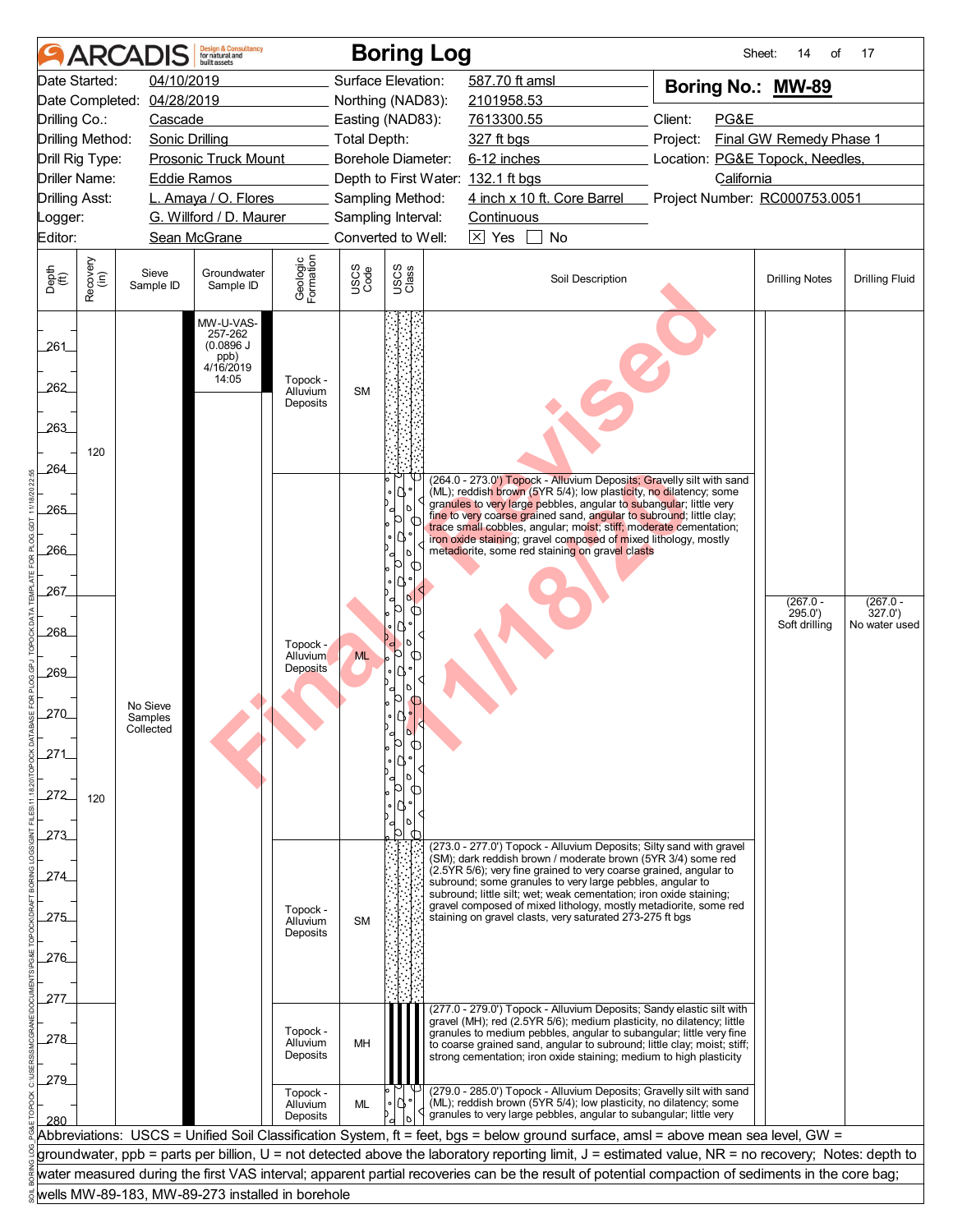| 04/10/2019<br>Surface Elevation:<br>587.70 ft amsl<br>Date Started:<br>Boring No.: MW-89<br>Date Completed: 04/28/2019<br>Northing (NAD83):<br>2101958.53<br>Client:<br>PG&E<br>Drilling Co.:<br>Cascade<br>Easting (NAD83):<br>7613300.55<br>Final GW Remedy Phase 1<br>Drilling Method:<br><b>Sonic Drilling</b><br><b>Total Depth:</b><br>327 ft bgs<br>Project:<br>Borehole Diameter:<br>6-12 inches<br>Location: PG&E Topock, Needles,<br>Drill Rig Type:<br><b>Prosonic Truck Mount</b><br>Driller Name:<br><b>Eddie Ramos</b><br>Depth to First Water: 132.1 ft bgs<br>California<br>4 inch x 10 ft. Core Barrel Project Number: RC000753.0051<br><b>Drilling Asst:</b><br>L. Amaya / O. Flores<br>Sampling Method:<br>G. Willford / D. Maurer<br>Sampling Interval:<br>Continuous<br>_ogger:<br>$\boxtimes$ Yes<br>Editor:<br>Sean McGrane<br>Converted to Well:<br>No<br>Geologic<br>Formation<br>Recovery<br>(in)<br>USCS<br>Class<br>USCS<br>Code<br>Depth<br>$\widetilde{f(t)}$<br>Sieve<br>Groundwater<br>Soil Description<br><b>Drilling Notes</b><br><b>Drilling Fluid</b><br>Sample ID<br>Sample ID<br>fine to very coarse grained sand, angular to subround; little clay;<br>trace small cobbles, angular; moist; stiff; moderate cementation;<br>iron oxide staining; gravel composed of mixed lithology, mostly<br>281<br>D<br>metadiorite, some red staining on gravel clasts<br><b>O</b><br>282<br>Topock -<br>Ю<br>ML<br>Alluvium<br>Deposits<br>283<br>284<br><b>O</b><br>285<br>(285.0 - 287.0') Topock - Alluvium Deposits; Silty sand with gravel<br>(SM); reddish brown (5YR 5/4) with light brown (7.5YR 6/3); very<br>Topock -<br>fine grained to very coarse grained, angular to subround; some<br>286<br><b>SM</b><br>Alluvium<br>granules to very large pebbles, angular to subround; little silt; wet<br>Deposits<br>to moist; moderate cementation; iron oxide staining; gravel<br>composed of mixed lithology, mostly metadiorite, some red<br>287<br>staining on gravel clasts<br>(287.0 - 291.0') Topock - Alluvium Deposits; Silty sand with gravel<br>(SM); red (2.5Y <mark>R 5/</mark> 6) with reddish brown (5YR 5/3); very fine<br>grained to very coarse grained, angular to subround; some<br>288<br>granules to very large pebbles, angular to subround; little silt; wet;<br>weak cementation; iron oxide staining; gravel composed of mixed<br>lithology, mostly metadiorite, some red staining on gravel clasts<br>Topock -<br>MW-U-VAS-<br>289<br><b>Alluvium</b><br><b>SM</b><br>287-292<br><b>Deposits</b><br>(<0.033 U<br>ppb)<br>No Sieve<br>290<br>4/17/2019<br>Samples<br>14:50<br>Collected<br>291<br>(291.0 - 295.0') Topock - Alluvium Deposits; Gravelly silt with sand<br>(ML); reddish brown (5YR 5/4) with red (2.5YR 5/6); low plasticity,<br>no dilatency; some granules to very large pebbles, angular to<br>292<br>120<br>subangular; little very fine to very coarse grained sand, angular to<br>b<br>subround; little clay; trace small cobbles, angular; moist to dry;<br>medium stiff to very stiff; strong cementation; iron oxide staining;<br>Topock -<br>293<br>gravel composed of mixed lithology, mostly metadiorite, some red<br>ML<br>σ<br>Alluvium<br>staining on gravel clasts<br>p<br>Deposits<br>294<br>þ<br>295<br>᠊ᡂ<br>$(295.0 -$<br>(295.0 - 297.0') Topock - Alluvium Deposits; Silty gravel with sand<br>(GM); red (2.5YR 5/6) some pinkish gray / grayish orange pink<br>297.0')<br>$\circ$<br>Topock -<br>(5YR 7/2); granules to very large pebbles, angular to subangular;<br>Rough drilling<br>U<br>296<br>∞<br><b>GM</b><br>Alluvium<br>low plasticity; some very fine to very coarse grained sand, angular<br>➀<br>Deposits<br>to subround; little silt; little clay; dry; strong cementation; iron oxide<br>staining<br>297.<br>$(297.0 -$<br>(297.0 - 303.0') Topock - Alluvium Deposits; Sandy elastic silt with<br>gravel (MH); red (2.5YR 5/6) some reddish brown (5YR 5/4);<br>307.0'<br>medium plasticity, no dilatency; little granules to medium pebbles,<br>Soft drilling<br>298<br>angular to subangular; little very fine to coarse grained sand,<br>Topock -<br>angular to subround; little clay; trace small to large cobbles,<br>120<br>MH<br>Alluvium<br>angular; moist; soft to medium stiff; strong cementation; iron oxide<br>Deposits<br>299<br>staining; medium to high plasticity, trace angular cobbles of<br>weathered metadiorite or possibly basalt (aphanitic)<br>300<br>Abbreviations: USCS = Unified Soil Classification System, ft = feet, bgs = below ground surface, amsl = above mean sea level, GW =<br>groundwater, ppb = parts per billion, U = not detected above the laboratory reporting limit, J = estimated value, NR = no recovery; Notes: depth to<br>water measured during the first VAS interval; apparent partial recoveries can be the result of potential compaction of sediments in the core bag;<br>wells MW-89-183, MW-89-273 installed in borehole |  | <b>ARCADIS</b> | <b>Design &amp; Consultancy</b><br>for natural and<br>huilt assets |  |  | <b>Boring Log</b> |  |  |  | Sheet: | 15<br>of | 17 |  |
|------------------------------------------------------------------------------------------------------------------------------------------------------------------------------------------------------------------------------------------------------------------------------------------------------------------------------------------------------------------------------------------------------------------------------------------------------------------------------------------------------------------------------------------------------------------------------------------------------------------------------------------------------------------------------------------------------------------------------------------------------------------------------------------------------------------------------------------------------------------------------------------------------------------------------------------------------------------------------------------------------------------------------------------------------------------------------------------------------------------------------------------------------------------------------------------------------------------------------------------------------------------------------------------------------------------------------------------------------------------------------------------------------------------------------------------------------------------------------------------------------------------------------------------------------------------------------------------------------------------------------------------------------------------------------------------------------------------------------------------------------------------------------------------------------------------------------------------------------------------------------------------------------------------------------------------------------------------------------------------------------------------------------------------------------------------------------------------------------------------------------------------------------------------------------------------------------------------------------------------------------------------------------------------------------------------------------------------------------------------------------------------------------------------------------------------------------------------------------------------------------------------------------------------------------------------------------------------------------------------------------------------------------------------------------------------------------------------------------------------------------------------------------------------------------------------------------------------------------------------------------------------------------------------------------------------------------------------------------------------------------------------------------------------------------------------------------------------------------------------------------------------------------------------------------------------------------------------------------------------------------------------------------------------------------------------------------------------------------------------------------------------------------------------------------------------------------------------------------------------------------------------------------------------------------------------------------------------------------------------------------------------------------------------------------------------------------------------------------------------------------------------------------------------------------------------------------------------------------------------------------------------------------------------------------------------------------------------------------------------------------------------------------------------------------------------------------------------------------------------------------------------------------------------------------------------------------------------------------------------------------------------------------------------------------------------------------------------------------------------------------------------------------------------------------------------------------------------------------------------------------------------------------------------------------------------------------------------------------------------------------------------------------------------------------------------------------------------------------------------------------------------------------------------------------------------------------------------------------------------------------------------------------------------------------------------------------------------------------------------------------|--|----------------|--------------------------------------------------------------------|--|--|-------------------|--|--|--|--------|----------|----|--|
|                                                                                                                                                                                                                                                                                                                                                                                                                                                                                                                                                                                                                                                                                                                                                                                                                                                                                                                                                                                                                                                                                                                                                                                                                                                                                                                                                                                                                                                                                                                                                                                                                                                                                                                                                                                                                                                                                                                                                                                                                                                                                                                                                                                                                                                                                                                                                                                                                                                                                                                                                                                                                                                                                                                                                                                                                                                                                                                                                                                                                                                                                                                                                                                                                                                                                                                                                                                                                                                                                                                                                                                                                                                                                                                                                                                                                                                                                                                                                                                                                                                                                                                                                                                                                                                                                                                                                                                                                                                                                                                                                                                                                                                                                                                                                                                                                                                                                                                                                                                                      |  |                |                                                                    |  |  |                   |  |  |  |        |          |    |  |
|                                                                                                                                                                                                                                                                                                                                                                                                                                                                                                                                                                                                                                                                                                                                                                                                                                                                                                                                                                                                                                                                                                                                                                                                                                                                                                                                                                                                                                                                                                                                                                                                                                                                                                                                                                                                                                                                                                                                                                                                                                                                                                                                                                                                                                                                                                                                                                                                                                                                                                                                                                                                                                                                                                                                                                                                                                                                                                                                                                                                                                                                                                                                                                                                                                                                                                                                                                                                                                                                                                                                                                                                                                                                                                                                                                                                                                                                                                                                                                                                                                                                                                                                                                                                                                                                                                                                                                                                                                                                                                                                                                                                                                                                                                                                                                                                                                                                                                                                                                                                      |  |                |                                                                    |  |  |                   |  |  |  |        |          |    |  |
|                                                                                                                                                                                                                                                                                                                                                                                                                                                                                                                                                                                                                                                                                                                                                                                                                                                                                                                                                                                                                                                                                                                                                                                                                                                                                                                                                                                                                                                                                                                                                                                                                                                                                                                                                                                                                                                                                                                                                                                                                                                                                                                                                                                                                                                                                                                                                                                                                                                                                                                                                                                                                                                                                                                                                                                                                                                                                                                                                                                                                                                                                                                                                                                                                                                                                                                                                                                                                                                                                                                                                                                                                                                                                                                                                                                                                                                                                                                                                                                                                                                                                                                                                                                                                                                                                                                                                                                                                                                                                                                                                                                                                                                                                                                                                                                                                                                                                                                                                                                                      |  |                |                                                                    |  |  |                   |  |  |  |        |          |    |  |
|                                                                                                                                                                                                                                                                                                                                                                                                                                                                                                                                                                                                                                                                                                                                                                                                                                                                                                                                                                                                                                                                                                                                                                                                                                                                                                                                                                                                                                                                                                                                                                                                                                                                                                                                                                                                                                                                                                                                                                                                                                                                                                                                                                                                                                                                                                                                                                                                                                                                                                                                                                                                                                                                                                                                                                                                                                                                                                                                                                                                                                                                                                                                                                                                                                                                                                                                                                                                                                                                                                                                                                                                                                                                                                                                                                                                                                                                                                                                                                                                                                                                                                                                                                                                                                                                                                                                                                                                                                                                                                                                                                                                                                                                                                                                                                                                                                                                                                                                                                                                      |  |                |                                                                    |  |  |                   |  |  |  |        |          |    |  |
|                                                                                                                                                                                                                                                                                                                                                                                                                                                                                                                                                                                                                                                                                                                                                                                                                                                                                                                                                                                                                                                                                                                                                                                                                                                                                                                                                                                                                                                                                                                                                                                                                                                                                                                                                                                                                                                                                                                                                                                                                                                                                                                                                                                                                                                                                                                                                                                                                                                                                                                                                                                                                                                                                                                                                                                                                                                                                                                                                                                                                                                                                                                                                                                                                                                                                                                                                                                                                                                                                                                                                                                                                                                                                                                                                                                                                                                                                                                                                                                                                                                                                                                                                                                                                                                                                                                                                                                                                                                                                                                                                                                                                                                                                                                                                                                                                                                                                                                                                                                                      |  |                |                                                                    |  |  |                   |  |  |  |        |          |    |  |
|                                                                                                                                                                                                                                                                                                                                                                                                                                                                                                                                                                                                                                                                                                                                                                                                                                                                                                                                                                                                                                                                                                                                                                                                                                                                                                                                                                                                                                                                                                                                                                                                                                                                                                                                                                                                                                                                                                                                                                                                                                                                                                                                                                                                                                                                                                                                                                                                                                                                                                                                                                                                                                                                                                                                                                                                                                                                                                                                                                                                                                                                                                                                                                                                                                                                                                                                                                                                                                                                                                                                                                                                                                                                                                                                                                                                                                                                                                                                                                                                                                                                                                                                                                                                                                                                                                                                                                                                                                                                                                                                                                                                                                                                                                                                                                                                                                                                                                                                                                                                      |  |                |                                                                    |  |  |                   |  |  |  |        |          |    |  |
|                                                                                                                                                                                                                                                                                                                                                                                                                                                                                                                                                                                                                                                                                                                                                                                                                                                                                                                                                                                                                                                                                                                                                                                                                                                                                                                                                                                                                                                                                                                                                                                                                                                                                                                                                                                                                                                                                                                                                                                                                                                                                                                                                                                                                                                                                                                                                                                                                                                                                                                                                                                                                                                                                                                                                                                                                                                                                                                                                                                                                                                                                                                                                                                                                                                                                                                                                                                                                                                                                                                                                                                                                                                                                                                                                                                                                                                                                                                                                                                                                                                                                                                                                                                                                                                                                                                                                                                                                                                                                                                                                                                                                                                                                                                                                                                                                                                                                                                                                                                                      |  |                |                                                                    |  |  |                   |  |  |  |        |          |    |  |
|                                                                                                                                                                                                                                                                                                                                                                                                                                                                                                                                                                                                                                                                                                                                                                                                                                                                                                                                                                                                                                                                                                                                                                                                                                                                                                                                                                                                                                                                                                                                                                                                                                                                                                                                                                                                                                                                                                                                                                                                                                                                                                                                                                                                                                                                                                                                                                                                                                                                                                                                                                                                                                                                                                                                                                                                                                                                                                                                                                                                                                                                                                                                                                                                                                                                                                                                                                                                                                                                                                                                                                                                                                                                                                                                                                                                                                                                                                                                                                                                                                                                                                                                                                                                                                                                                                                                                                                                                                                                                                                                                                                                                                                                                                                                                                                                                                                                                                                                                                                                      |  |                |                                                                    |  |  |                   |  |  |  |        |          |    |  |
|                                                                                                                                                                                                                                                                                                                                                                                                                                                                                                                                                                                                                                                                                                                                                                                                                                                                                                                                                                                                                                                                                                                                                                                                                                                                                                                                                                                                                                                                                                                                                                                                                                                                                                                                                                                                                                                                                                                                                                                                                                                                                                                                                                                                                                                                                                                                                                                                                                                                                                                                                                                                                                                                                                                                                                                                                                                                                                                                                                                                                                                                                                                                                                                                                                                                                                                                                                                                                                                                                                                                                                                                                                                                                                                                                                                                                                                                                                                                                                                                                                                                                                                                                                                                                                                                                                                                                                                                                                                                                                                                                                                                                                                                                                                                                                                                                                                                                                                                                                                                      |  |                |                                                                    |  |  |                   |  |  |  |        |          |    |  |
|                                                                                                                                                                                                                                                                                                                                                                                                                                                                                                                                                                                                                                                                                                                                                                                                                                                                                                                                                                                                                                                                                                                                                                                                                                                                                                                                                                                                                                                                                                                                                                                                                                                                                                                                                                                                                                                                                                                                                                                                                                                                                                                                                                                                                                                                                                                                                                                                                                                                                                                                                                                                                                                                                                                                                                                                                                                                                                                                                                                                                                                                                                                                                                                                                                                                                                                                                                                                                                                                                                                                                                                                                                                                                                                                                                                                                                                                                                                                                                                                                                                                                                                                                                                                                                                                                                                                                                                                                                                                                                                                                                                                                                                                                                                                                                                                                                                                                                                                                                                                      |  |                |                                                                    |  |  |                   |  |  |  |        |          |    |  |
|                                                                                                                                                                                                                                                                                                                                                                                                                                                                                                                                                                                                                                                                                                                                                                                                                                                                                                                                                                                                                                                                                                                                                                                                                                                                                                                                                                                                                                                                                                                                                                                                                                                                                                                                                                                                                                                                                                                                                                                                                                                                                                                                                                                                                                                                                                                                                                                                                                                                                                                                                                                                                                                                                                                                                                                                                                                                                                                                                                                                                                                                                                                                                                                                                                                                                                                                                                                                                                                                                                                                                                                                                                                                                                                                                                                                                                                                                                                                                                                                                                                                                                                                                                                                                                                                                                                                                                                                                                                                                                                                                                                                                                                                                                                                                                                                                                                                                                                                                                                                      |  |                |                                                                    |  |  |                   |  |  |  |        |          |    |  |
|                                                                                                                                                                                                                                                                                                                                                                                                                                                                                                                                                                                                                                                                                                                                                                                                                                                                                                                                                                                                                                                                                                                                                                                                                                                                                                                                                                                                                                                                                                                                                                                                                                                                                                                                                                                                                                                                                                                                                                                                                                                                                                                                                                                                                                                                                                                                                                                                                                                                                                                                                                                                                                                                                                                                                                                                                                                                                                                                                                                                                                                                                                                                                                                                                                                                                                                                                                                                                                                                                                                                                                                                                                                                                                                                                                                                                                                                                                                                                                                                                                                                                                                                                                                                                                                                                                                                                                                                                                                                                                                                                                                                                                                                                                                                                                                                                                                                                                                                                                                                      |  |                |                                                                    |  |  |                   |  |  |  |        |          |    |  |
|                                                                                                                                                                                                                                                                                                                                                                                                                                                                                                                                                                                                                                                                                                                                                                                                                                                                                                                                                                                                                                                                                                                                                                                                                                                                                                                                                                                                                                                                                                                                                                                                                                                                                                                                                                                                                                                                                                                                                                                                                                                                                                                                                                                                                                                                                                                                                                                                                                                                                                                                                                                                                                                                                                                                                                                                                                                                                                                                                                                                                                                                                                                                                                                                                                                                                                                                                                                                                                                                                                                                                                                                                                                                                                                                                                                                                                                                                                                                                                                                                                                                                                                                                                                                                                                                                                                                                                                                                                                                                                                                                                                                                                                                                                                                                                                                                                                                                                                                                                                                      |  |                |                                                                    |  |  |                   |  |  |  |        |          |    |  |
|                                                                                                                                                                                                                                                                                                                                                                                                                                                                                                                                                                                                                                                                                                                                                                                                                                                                                                                                                                                                                                                                                                                                                                                                                                                                                                                                                                                                                                                                                                                                                                                                                                                                                                                                                                                                                                                                                                                                                                                                                                                                                                                                                                                                                                                                                                                                                                                                                                                                                                                                                                                                                                                                                                                                                                                                                                                                                                                                                                                                                                                                                                                                                                                                                                                                                                                                                                                                                                                                                                                                                                                                                                                                                                                                                                                                                                                                                                                                                                                                                                                                                                                                                                                                                                                                                                                                                                                                                                                                                                                                                                                                                                                                                                                                                                                                                                                                                                                                                                                                      |  |                |                                                                    |  |  |                   |  |  |  |        |          |    |  |
|                                                                                                                                                                                                                                                                                                                                                                                                                                                                                                                                                                                                                                                                                                                                                                                                                                                                                                                                                                                                                                                                                                                                                                                                                                                                                                                                                                                                                                                                                                                                                                                                                                                                                                                                                                                                                                                                                                                                                                                                                                                                                                                                                                                                                                                                                                                                                                                                                                                                                                                                                                                                                                                                                                                                                                                                                                                                                                                                                                                                                                                                                                                                                                                                                                                                                                                                                                                                                                                                                                                                                                                                                                                                                                                                                                                                                                                                                                                                                                                                                                                                                                                                                                                                                                                                                                                                                                                                                                                                                                                                                                                                                                                                                                                                                                                                                                                                                                                                                                                                      |  |                |                                                                    |  |  |                   |  |  |  |        |          |    |  |
|                                                                                                                                                                                                                                                                                                                                                                                                                                                                                                                                                                                                                                                                                                                                                                                                                                                                                                                                                                                                                                                                                                                                                                                                                                                                                                                                                                                                                                                                                                                                                                                                                                                                                                                                                                                                                                                                                                                                                                                                                                                                                                                                                                                                                                                                                                                                                                                                                                                                                                                                                                                                                                                                                                                                                                                                                                                                                                                                                                                                                                                                                                                                                                                                                                                                                                                                                                                                                                                                                                                                                                                                                                                                                                                                                                                                                                                                                                                                                                                                                                                                                                                                                                                                                                                                                                                                                                                                                                                                                                                                                                                                                                                                                                                                                                                                                                                                                                                                                                                                      |  |                |                                                                    |  |  |                   |  |  |  |        |          |    |  |
|                                                                                                                                                                                                                                                                                                                                                                                                                                                                                                                                                                                                                                                                                                                                                                                                                                                                                                                                                                                                                                                                                                                                                                                                                                                                                                                                                                                                                                                                                                                                                                                                                                                                                                                                                                                                                                                                                                                                                                                                                                                                                                                                                                                                                                                                                                                                                                                                                                                                                                                                                                                                                                                                                                                                                                                                                                                                                                                                                                                                                                                                                                                                                                                                                                                                                                                                                                                                                                                                                                                                                                                                                                                                                                                                                                                                                                                                                                                                                                                                                                                                                                                                                                                                                                                                                                                                                                                                                                                                                                                                                                                                                                                                                                                                                                                                                                                                                                                                                                                                      |  |                |                                                                    |  |  |                   |  |  |  |        |          |    |  |
|                                                                                                                                                                                                                                                                                                                                                                                                                                                                                                                                                                                                                                                                                                                                                                                                                                                                                                                                                                                                                                                                                                                                                                                                                                                                                                                                                                                                                                                                                                                                                                                                                                                                                                                                                                                                                                                                                                                                                                                                                                                                                                                                                                                                                                                                                                                                                                                                                                                                                                                                                                                                                                                                                                                                                                                                                                                                                                                                                                                                                                                                                                                                                                                                                                                                                                                                                                                                                                                                                                                                                                                                                                                                                                                                                                                                                                                                                                                                                                                                                                                                                                                                                                                                                                                                                                                                                                                                                                                                                                                                                                                                                                                                                                                                                                                                                                                                                                                                                                                                      |  |                |                                                                    |  |  |                   |  |  |  |        |          |    |  |
|                                                                                                                                                                                                                                                                                                                                                                                                                                                                                                                                                                                                                                                                                                                                                                                                                                                                                                                                                                                                                                                                                                                                                                                                                                                                                                                                                                                                                                                                                                                                                                                                                                                                                                                                                                                                                                                                                                                                                                                                                                                                                                                                                                                                                                                                                                                                                                                                                                                                                                                                                                                                                                                                                                                                                                                                                                                                                                                                                                                                                                                                                                                                                                                                                                                                                                                                                                                                                                                                                                                                                                                                                                                                                                                                                                                                                                                                                                                                                                                                                                                                                                                                                                                                                                                                                                                                                                                                                                                                                                                                                                                                                                                                                                                                                                                                                                                                                                                                                                                                      |  |                |                                                                    |  |  |                   |  |  |  |        |          |    |  |
|                                                                                                                                                                                                                                                                                                                                                                                                                                                                                                                                                                                                                                                                                                                                                                                                                                                                                                                                                                                                                                                                                                                                                                                                                                                                                                                                                                                                                                                                                                                                                                                                                                                                                                                                                                                                                                                                                                                                                                                                                                                                                                                                                                                                                                                                                                                                                                                                                                                                                                                                                                                                                                                                                                                                                                                                                                                                                                                                                                                                                                                                                                                                                                                                                                                                                                                                                                                                                                                                                                                                                                                                                                                                                                                                                                                                                                                                                                                                                                                                                                                                                                                                                                                                                                                                                                                                                                                                                                                                                                                                                                                                                                                                                                                                                                                                                                                                                                                                                                                                      |  |                |                                                                    |  |  |                   |  |  |  |        |          |    |  |
|                                                                                                                                                                                                                                                                                                                                                                                                                                                                                                                                                                                                                                                                                                                                                                                                                                                                                                                                                                                                                                                                                                                                                                                                                                                                                                                                                                                                                                                                                                                                                                                                                                                                                                                                                                                                                                                                                                                                                                                                                                                                                                                                                                                                                                                                                                                                                                                                                                                                                                                                                                                                                                                                                                                                                                                                                                                                                                                                                                                                                                                                                                                                                                                                                                                                                                                                                                                                                                                                                                                                                                                                                                                                                                                                                                                                                                                                                                                                                                                                                                                                                                                                                                                                                                                                                                                                                                                                                                                                                                                                                                                                                                                                                                                                                                                                                                                                                                                                                                                                      |  |                |                                                                    |  |  |                   |  |  |  |        |          |    |  |
|                                                                                                                                                                                                                                                                                                                                                                                                                                                                                                                                                                                                                                                                                                                                                                                                                                                                                                                                                                                                                                                                                                                                                                                                                                                                                                                                                                                                                                                                                                                                                                                                                                                                                                                                                                                                                                                                                                                                                                                                                                                                                                                                                                                                                                                                                                                                                                                                                                                                                                                                                                                                                                                                                                                                                                                                                                                                                                                                                                                                                                                                                                                                                                                                                                                                                                                                                                                                                                                                                                                                                                                                                                                                                                                                                                                                                                                                                                                                                                                                                                                                                                                                                                                                                                                                                                                                                                                                                                                                                                                                                                                                                                                                                                                                                                                                                                                                                                                                                                                                      |  |                |                                                                    |  |  |                   |  |  |  |        |          |    |  |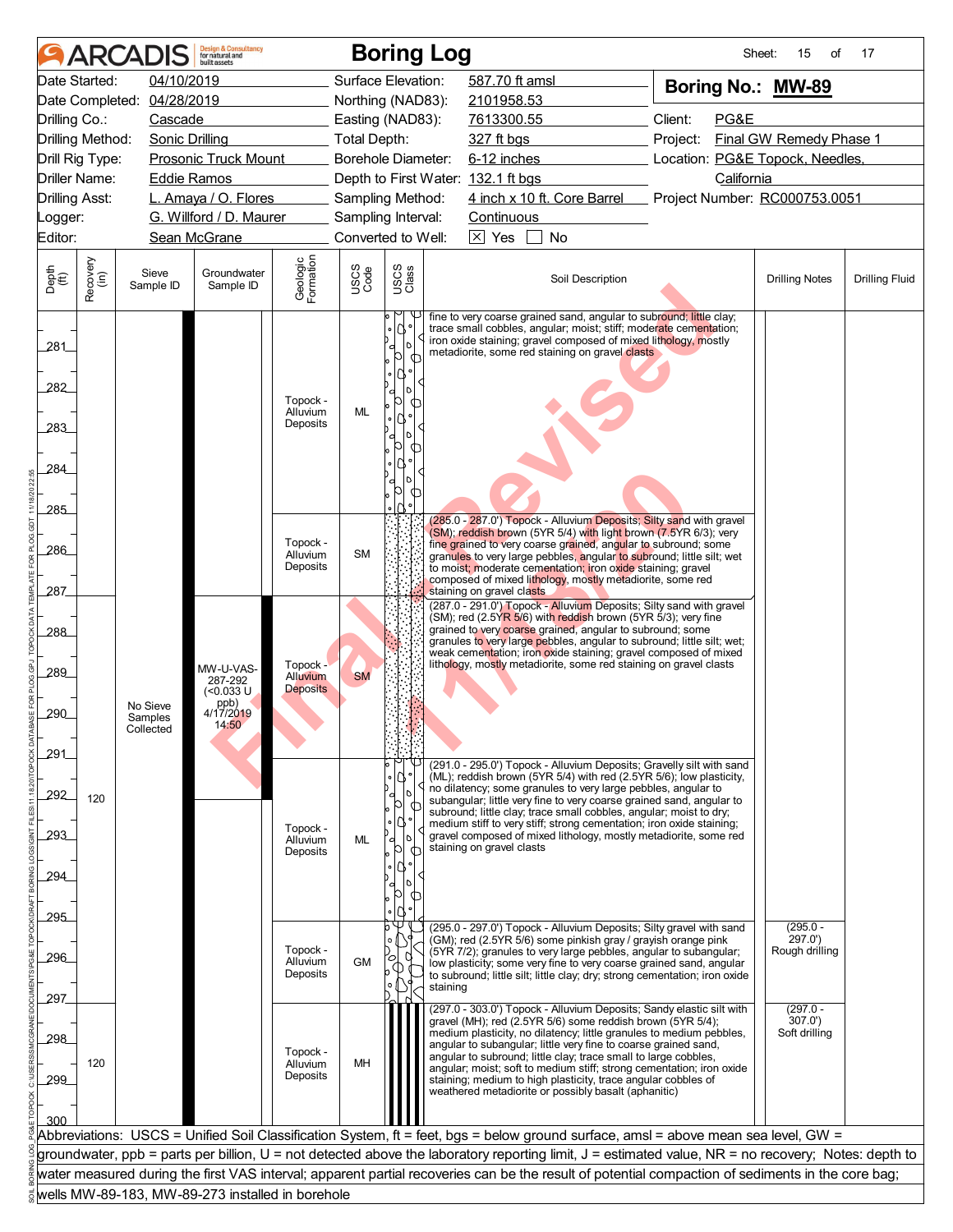|                                                |                  | <b>ARCADIS</b>                   | <b>Design &amp; Consultancy</b><br>for natural and<br>huilt assets |                                  |                     | <b>Boring Log</b>  |                                                                                                                                                                                                                                                                                                                                                                                                                                                                                                                                             | Sheet:                                         | 16<br>of                              | 17                    |
|------------------------------------------------|------------------|----------------------------------|--------------------------------------------------------------------|----------------------------------|---------------------|--------------------|---------------------------------------------------------------------------------------------------------------------------------------------------------------------------------------------------------------------------------------------------------------------------------------------------------------------------------------------------------------------------------------------------------------------------------------------------------------------------------------------------------------------------------------------|------------------------------------------------|---------------------------------------|-----------------------|
|                                                | Date Started:    | 04/10/2019                       |                                                                    |                                  |                     | Surface Elevation: | 587.70 ft amsl                                                                                                                                                                                                                                                                                                                                                                                                                                                                                                                              | Boring No.: MW-89                              |                                       |                       |
|                                                |                  | Date Completed: 04/28/2019       |                                                                    |                                  |                     | Northing (NAD83):  | 2101958.53                                                                                                                                                                                                                                                                                                                                                                                                                                                                                                                                  |                                                |                                       |                       |
| Drilling Co.:                                  |                  | Cascade                          |                                                                    |                                  |                     | Easting (NAD83):   | 7613300.55                                                                                                                                                                                                                                                                                                                                                                                                                                                                                                                                  | Client:<br>PG&E                                |                                       |                       |
| Drilling Method:                               |                  | <b>Sonic Drilling</b>            |                                                                    |                                  | <b>Total Depth:</b> |                    | 327 ft bgs                                                                                                                                                                                                                                                                                                                                                                                                                                                                                                                                  | Final GW Remedy Phase 1<br>Project:            |                                       |                       |
| <b>Prosonic Truck Mount</b><br>Drill Rig Type: |                  |                                  |                                                                    |                                  |                     | Borehole Diameter: |                                                                                                                                                                                                                                                                                                                                                                                                                                                                                                                                             | 6-12 inches<br>Location: PG&E Topock, Needles, |                                       |                       |
| <b>Driller Name:</b>                           |                  | <b>Eddie Ramos</b>               |                                                                    |                                  |                     |                    | Depth to First Water: 132.1 ft bgs                                                                                                                                                                                                                                                                                                                                                                                                                                                                                                          | California                                     |                                       |                       |
| <b>Drilling Asst:</b>                          |                  |                                  | L. Amaya / O. Flores                                               |                                  |                     | Sampling Method:   | 4 inch x 10 ft. Core Barrel Project Number: RC000753.0051                                                                                                                                                                                                                                                                                                                                                                                                                                                                                   |                                                |                                       |                       |
| _ogger:                                        |                  |                                  | G. Willford / D. Maurer                                            |                                  |                     | Sampling Interval: | Continuous                                                                                                                                                                                                                                                                                                                                                                                                                                                                                                                                  |                                                |                                       |                       |
| Editor:                                        |                  |                                  | Sean McGrane                                                       |                                  |                     | Converted to Well: | $\boxtimes$ Yes<br>No                                                                                                                                                                                                                                                                                                                                                                                                                                                                                                                       |                                                |                                       |                       |
| Depth<br>$\widetilde{f(t)}$                    | Recovery<br>(in) | Sieve<br>Sample ID               | Groundwater<br>Sample ID                                           | Geologic<br>Formation            | USCS<br>Code        | USCS<br>Class      | Soil Description                                                                                                                                                                                                                                                                                                                                                                                                                                                                                                                            |                                                | <b>Drilling Notes</b>                 | <b>Drilling Fluid</b> |
| 301<br>302<br>.303                             |                  |                                  |                                                                    | Topock -<br>Alluvium<br>Deposits | MH                  |                    |                                                                                                                                                                                                                                                                                                                                                                                                                                                                                                                                             |                                                |                                       |                       |
| 304<br>305                                     | 120              |                                  |                                                                    | Topock -<br>Alluvium<br>Deposits | <b>SM</b>           |                    | (303.0 - 307.0') Topock - Alluvium Deposits; Silty sand with gravel<br>(SM); dark reddish brown / moderate brown (5YR 3/4) some red<br>(2.5YR 5/6); very fine grained to very coarse grained, angular to<br>subround; some granules to very large pebbles, angular to<br>subround; little silt; wet to moist; weak cementation; iron oxide<br>staining; gravel composed of mixed lithology, mostly metadiorite,<br>some red staining on gravel clasts                                                                                       |                                                |                                       |                       |
| 306<br>307                                     |                  |                                  |                                                                    |                                  |                     |                    | (307.0 - 315.0') Topock - Alluvium Deposits; Clayey sand with                                                                                                                                                                                                                                                                                                                                                                                                                                                                               |                                                | $(307.0 -$                            |                       |
| .308<br>.309                                   |                  |                                  |                                                                    |                                  |                     |                    | gravel (SC); reddish yellow (5YR 6/8) some pinkish gray / grayish<br>orange pink (5YR 7/2); very fine grained to very coarse grained,<br>angular to subangular; some granules to large pebbles, angular to<br>subangular; little silt; little clay; trace small cobbles, angular; wet<br>to moist; weak cementation; iron oxide staining; gravel composed<br>of mixed lithology mostly metadiorite, some red staining on gravel<br>clasts                                                                                                   |                                                | 315.5'<br>Soft drilling               |                       |
| 310<br>311                                     |                  | No Sieve<br>Samples<br>Collected |                                                                    | Topock -<br>Alluvium<br>Deposits | SC                  |                    |                                                                                                                                                                                                                                                                                                                                                                                                                                                                                                                                             |                                                |                                       |                       |
| 312                                            | 120              |                                  |                                                                    |                                  |                     |                    |                                                                                                                                                                                                                                                                                                                                                                                                                                                                                                                                             |                                                |                                       |                       |
| 313<br>314                                     |                  |                                  |                                                                    |                                  |                     |                    |                                                                                                                                                                                                                                                                                                                                                                                                                                                                                                                                             |                                                |                                       |                       |
| 315                                            |                  |                                  |                                                                    |                                  |                     |                    |                                                                                                                                                                                                                                                                                                                                                                                                                                                                                                                                             |                                                |                                       |                       |
|                                                |                  |                                  |                                                                    |                                  |                     |                    | (315.0 - 317.0') Topock - Alluvium Deposits; Sandy elastic silt with<br>gravel (CL-ML); red (2.5YR 5/6) some reddish brown (5YR 5/3);                                                                                                                                                                                                                                                                                                                                                                                                       |                                                |                                       |                       |
| ـ316                                           |                  |                                  |                                                                    | Topock -<br>Alluvium             | CL-ML               |                    | high plasticity, no dilatency; some granules to large pebbles,                                                                                                                                                                                                                                                                                                                                                                                                                                                                              |                                                | $(315.5 -$<br>317.0'                  |                       |
|                                                |                  |                                  |                                                                    | Deposits                         |                     |                    | angular to subangular; some clay; little very fine to very coarse<br>grained sand, angular to subround; moist; medium stiff to very                                                                                                                                                                                                                                                                                                                                                                                                         |                                                | Rough drilling                        |                       |
| 317                                            |                  |                                  |                                                                    |                                  |                     |                    | stiff; strong cementation                                                                                                                                                                                                                                                                                                                                                                                                                                                                                                                   |                                                |                                       |                       |
| 318<br>319                                     | 60               |                                  | MW-U-VAS-<br>317-322<br>(<0.17 U)<br>4/24/2019<br>11:05            | Topock -<br>Alluvium<br>Deposits | ML                  |                    | (317.0 - 323.0') Topock - Alluvium Deposits; Gravelly silt with sand<br>(ML); red (2.5YR 4/8) some pinkish gray (5YR 6/2); low plasticity,<br>no dilatency; little granules to very large pebbles, angular to round;<br>little very fine to very coarse grained sand, angular to subround;<br>little clay; trace small cobbles, angular to subround; moist; stiff to<br>hard; iron oxide staining; gravel composed of mixed lithology<br>mostly metadiorite, some red staining on gravel clasts, some<br>greenish gray in core (GLEY 1 6/2) |                                                | $(317.0 -$<br>322.0'<br>Soft drilling |                       |
| 320                                            |                  |                                  |                                                                    |                                  |                     |                    |                                                                                                                                                                                                                                                                                                                                                                                                                                                                                                                                             |                                                |                                       |                       |
|                                                |                  |                                  |                                                                    |                                  |                     |                    | Abbreviations: USCS = Unified Soil Classification System, ft = feet, bgs = below ground surface, amsl = above mean sea level, GW =<br>groundwater, ppb = parts per billion, U = not detected above the laboratory reporting limit, J = estimated value, NR = no recovery; Notes: depth to                                                                                                                                                                                                                                                   |                                                |                                       |                       |
|                                                |                  |                                  |                                                                    |                                  |                     |                    | water measured during the first VAS interval; apparent partial recoveries can be the result of potential compaction of sediments in the core bag;                                                                                                                                                                                                                                                                                                                                                                                           |                                                |                                       |                       |
|                                                |                  |                                  | wells MW-89-183, MW-89-273 installed in borehole                   |                                  |                     |                    |                                                                                                                                                                                                                                                                                                                                                                                                                                                                                                                                             |                                                |                                       |                       |
|                                                |                  |                                  |                                                                    |                                  |                     |                    |                                                                                                                                                                                                                                                                                                                                                                                                                                                                                                                                             |                                                |                                       |                       |